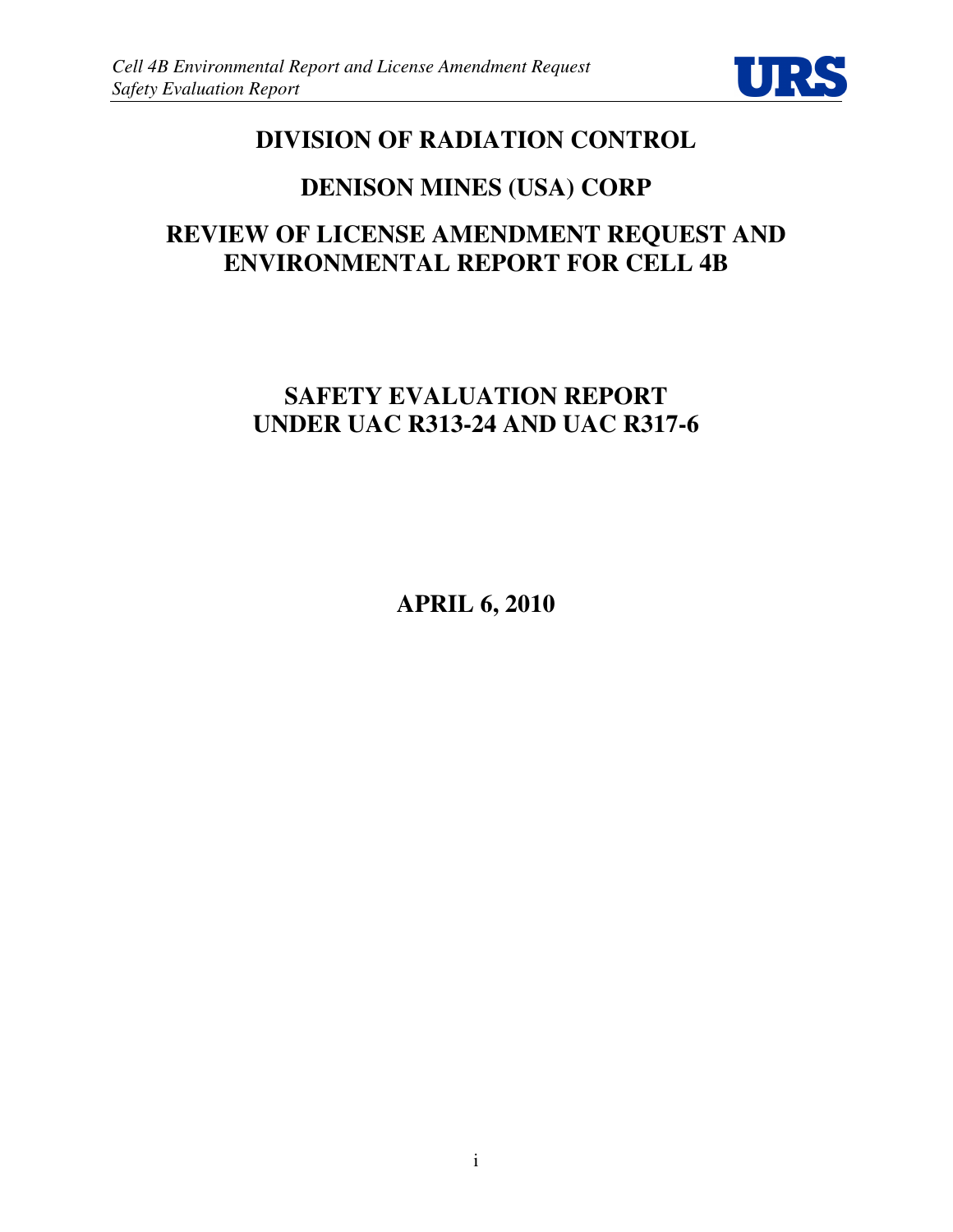

# **TABLE OF CONTENTS**

| Section                                                                      | Page |
|------------------------------------------------------------------------------|------|
|                                                                              |      |
| UAC R313-24-3A: ENVIRONMENTAL ANALYSIS - RADIOLOGICAL AND NONRADIOLOGICAL    |      |
| UAC R313-24-3B: ENVIRONMENTAL ANALYSIS - IMPACT ON WATERWAYS AND             |      |
|                                                                              |      |
| UAC R313-24-3D: ENVIRONMENTAL ANALYSIS - LONG-TERM IMPACTS  13               |      |
|                                                                              |      |
|                                                                              |      |
|                                                                              |      |
|                                                                              |      |
| 10CFR40 INTRODUCTION: CAPACITY OF TAILINGS OR WASTE SYSTEMS OVER THE         |      |
|                                                                              |      |
|                                                                              |      |
| 10CFR40 APPENDIX A, CRITERION 1: PERMANENT ISOLATION WITHOUT ONGOING         |      |
|                                                                              |      |
|                                                                              |      |
| 10CFR40, APPENDIX A, CRITERION 4: LOCATION AND DESIGN REQUIREMENTS 31        |      |
| 10CFR40, APPENDIX A, CRITERION 5A(1): GROUND-WATER PROTECTION STANDARDS  36  |      |
| 10CFR40, APPENDIX A, CRITERION 5A(1): GROUND-WATER PROTECTION STANDARDS  36  |      |
|                                                                              |      |
|                                                                              |      |
|                                                                              |      |
| 10CFR40, APPENDIX A, CRITERION 6(2): VERIFY EFFECTIVENESS OF FINAL RADON     |      |
|                                                                              |      |
| 10CFR40, APPENDIX A, CRITERION 6(3): PHASED EMPLACEMENT OF FINAL RADON       |      |
|                                                                              |      |
| 10CFR40, APPENDIX A, CRITERION 6(4): REPORT RADON BARRIER EFFECTIVENESS 49   |      |
| 10CFR40, APPENDIX A, CRITERION 6(5): ELEVATED RADIUM CONCENTRATIONS IN COVER |      |
|                                                                              |      |
| 10CFR40, APPENDIX A, CRITERION 6(6): CONCENTRATIONS OF RADIONUCLIDES OTHER   |      |
|                                                                              |      |
| 10CFR40, APPENDIX A, CRITERION 6A(1): COMPLETION OF FINAL RADON BARRIER56    |      |
| 10CFR40, APPENDIX A, CRITERION 7: PREOPERATIONAL AND OPERATIONAL             |      |
|                                                                              |      |
| 10CFR40, APPENDIX A, CRITERION 8: EFFLUENT CONTROL DURING OPERATIONS  59     |      |
|                                                                              |      |
| 10CFR40, APPENDIX A, CRITERION 9: FINANCIAL SURETY ARRANGEMENTS  62          |      |
| 10CFR40, APPENDIX A, CRITERION 10: COSTS OF LONG-TERM SURVEILLANCE 65        |      |
|                                                                              |      |
|                                                                              |      |
|                                                                              |      |
|                                                                              |      |
|                                                                              |      |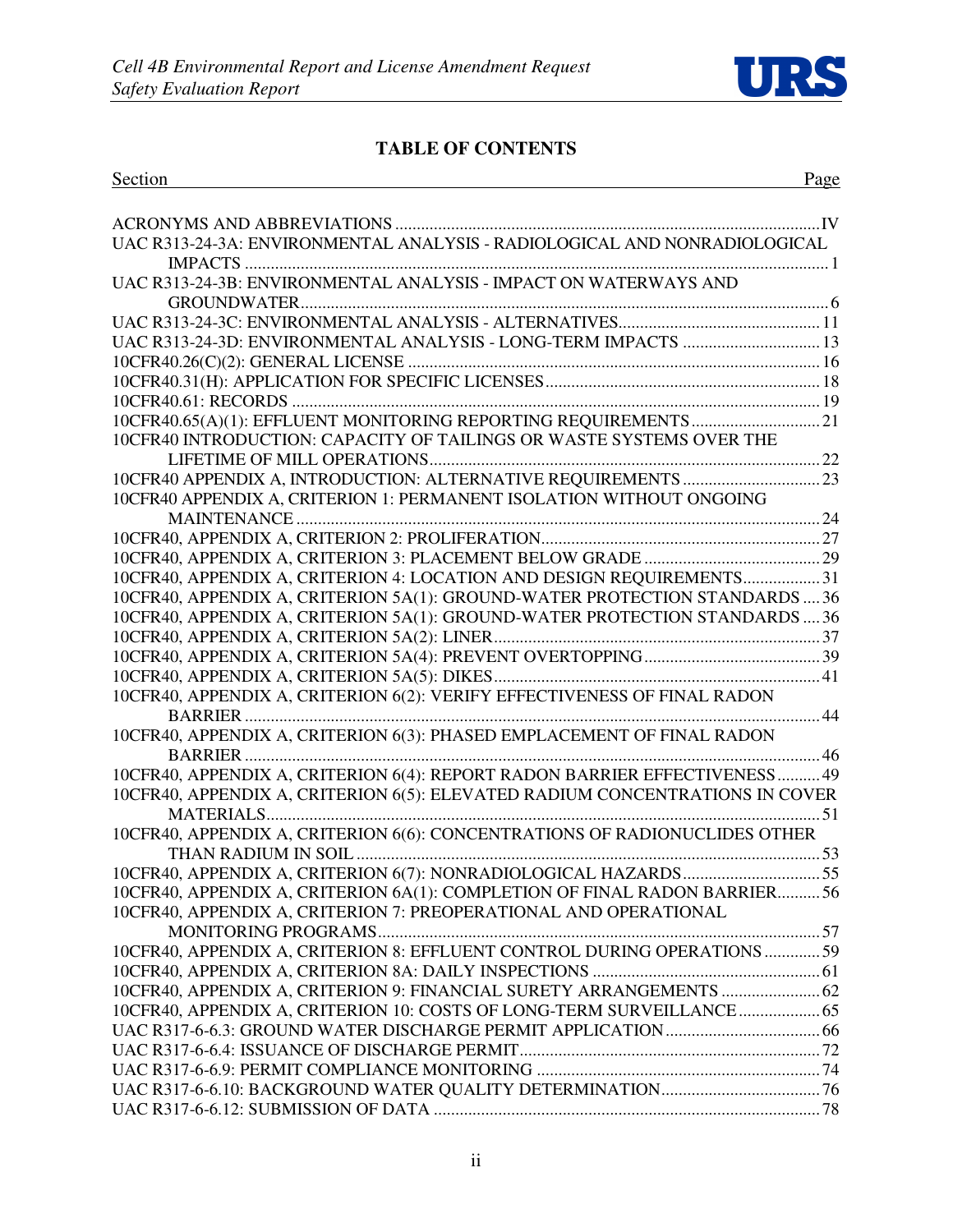| UAC R317-6-6.13: REPORTING OF MECHANICAL PROBLEMS OR DISCHARGE SYSTEM |  |
|-----------------------------------------------------------------------|--|
|                                                                       |  |
|                                                                       |  |
|                                                                       |  |
|                                                                       |  |
|                                                                       |  |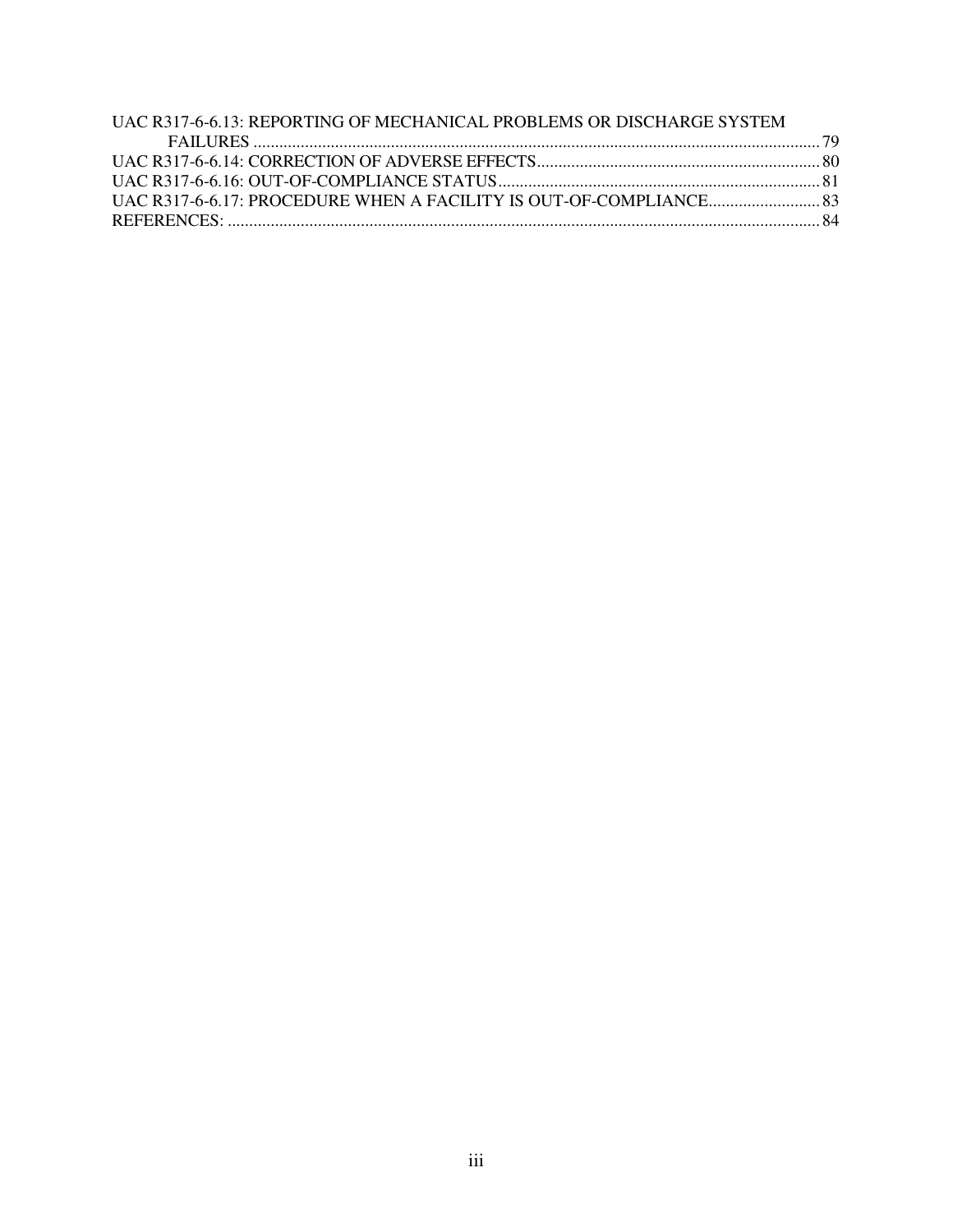# **ACRONYMS AND ABBREVIATIONS**

| <b>ALARA</b>     | As Low As Reasonably Achievable                                                        |
|------------------|----------------------------------------------------------------------------------------|
| <b>ASTM</b>      | American Society for Testing and Materials                                             |
| <b>BAT</b>       | <b>Best Available Technology</b>                                                       |
| <b>BLM</b>       | U.S. Bureau of Land Management                                                         |
| Cell 4B ER       | Environmental Report submitted in support of the Cell 4B License<br>Amendment Request. |
| <b>CFR</b>       | Code of Federal Regulations                                                            |
| CL, CH and CL-ML | Soil classes under Unified Soil Classification System                                  |
| cm               | centimeter                                                                             |
| <b>DCGL</b>      | Derived concentration guideline                                                        |
| DG               | Draft Regulatory Guide (NRC)                                                           |
| Division         | <b>Utah Radiation Control Division</b>                                                 |
| <b>DOE</b>       | U.S. Department of Energy                                                              |
| <b>DQO</b>       | Data quality objective                                                                 |
| <b>DUSA</b>      | Denison Mines (USA) Corp.                                                              |
| D&M              | Dames & Moore, Inc.                                                                    |
| EA               | <b>Environmental Assessment</b>                                                        |
| EPA              | U.S. Environmental Protection Agency                                                   |
| ER               | <b>Environmental Report</b>                                                            |
| <b>FES</b>       | <b>Final Environmental Statement</b>                                                   |
| <b>FWPCA</b>     | <b>Federal Water Pollution Control Act</b>                                             |
| g                | gram                                                                                   |
| gpd, gal/day     | gallons per day                                                                        |
| gpm              | gallons per minute                                                                     |
| GW and GP        | Soil classes under Unified Soil Classification System                                  |
| <b>HGCI</b>      | Hydro Geo Chem, Inc.                                                                   |
| <b>IUC</b>       | <b>International Uranium Corporation</b>                                               |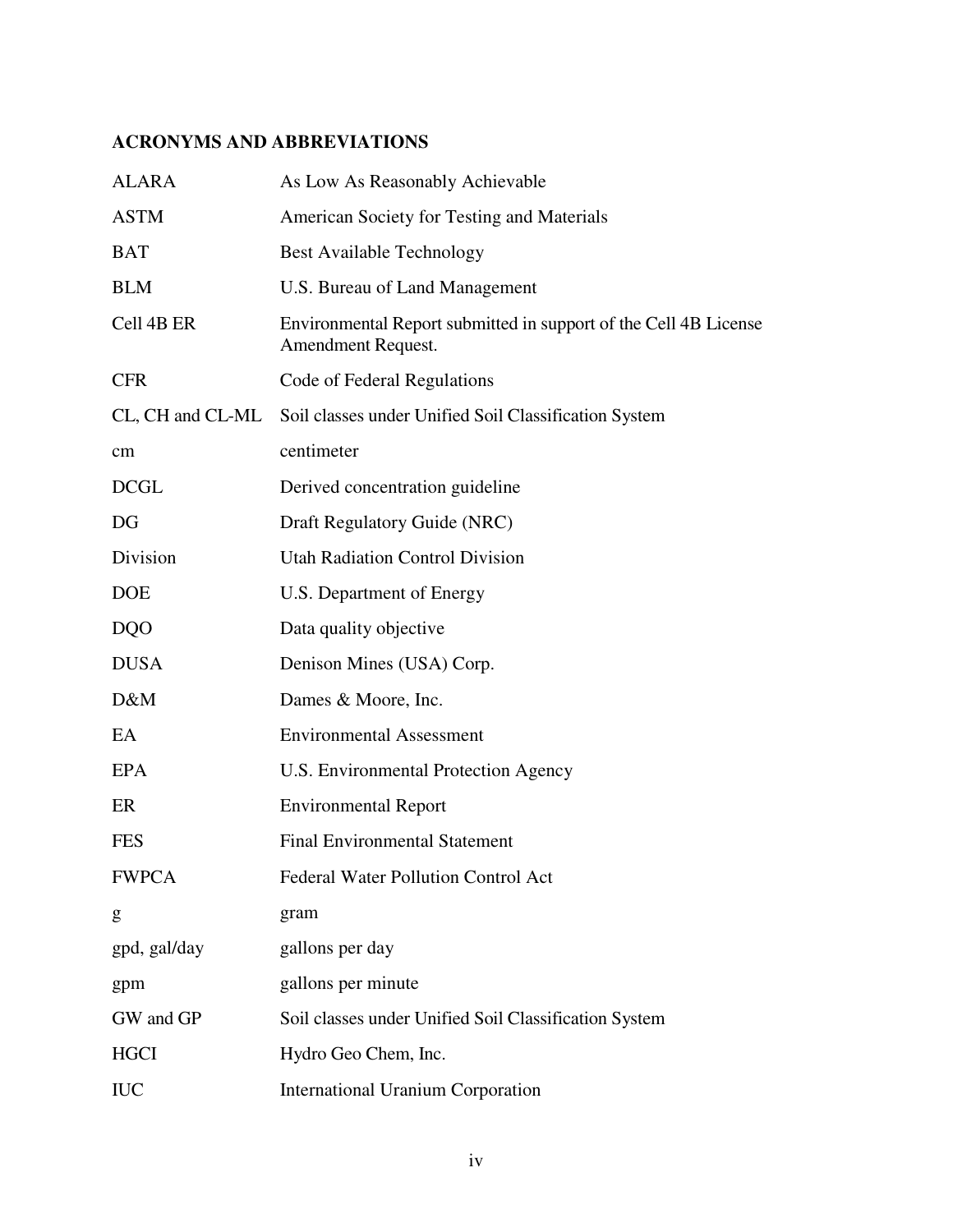| kg                        | kilogram                                                                                    |
|---------------------------|---------------------------------------------------------------------------------------------|
| km                        | kilometer; 1000 meters                                                                      |
| 1 <sub>b</sub>            | pound (16 ounces)                                                                           |
| m                         | meter                                                                                       |
| mg/l                      | milligram per liter                                                                         |
| mi                        | mile                                                                                        |
| millirem                  | one thousandth of one Roentgen Equivalent Man                                               |
| mm                        | millimeter, 0.001 meter                                                                     |
| $m^2$ s                   | square meter second; used as a measure of radon flux, e.g., $pCi/m2s$                       |
| <b>NRC</b>                | <b>U.S. Nuclear Regulatory Commission</b>                                                   |
| <b>NUREG</b>              | Series of reports prepared and issued by staff of USNRC                                     |
| pCi                       | picocurie; $10^{-12}$ curie                                                                 |
| <b>RCRA</b>               | <b>Resource Conservation and Recovery Act</b>                                               |
| rem                       | Roentgen Equivalent Man                                                                     |
| <b>RG</b>                 | <b>Regulatory Guide (NRC)</b>                                                               |
| S                         | second                                                                                      |
| SC, SP, and SW            | Soil classes under Unified Soil Classification System                                       |
| <b>TDS</b>                | total dissolved solids                                                                      |
| <b>TEDE</b>               | <b>Total Effective Dose Equivalent</b>                                                      |
| <b>UAC</b>                | Utah Administrative Code                                                                    |
| <b>UDRC</b>               | <b>Utah Division of Radiation Control</b>                                                   |
| <b>UMETCO</b>             | <b>UMETCO Minerals Corporation</b>                                                          |
| <b>URS</b>                | URS Corporation, including Washington Division                                              |
| <b>USGS</b>               | <b>US Geological Survey</b>                                                                 |
| $y$ d, $y$ d <sup>2</sup> | yard, square yards                                                                          |
| 5h:1v                     | five horizontal units $(5h)$ to one vertical unit $(1v)$ ; represents slope or<br>steepness |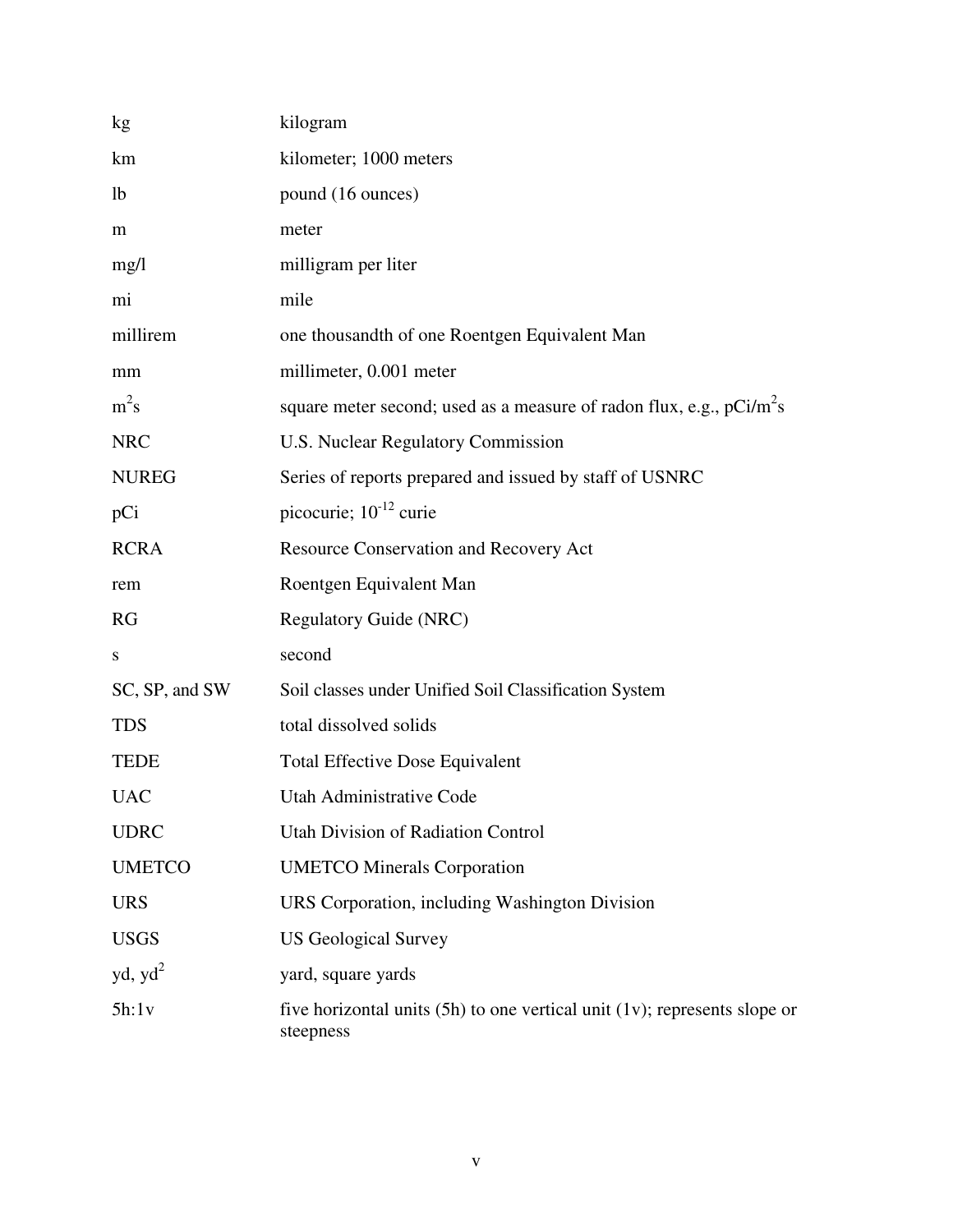

# **UAC R313-24-3A: ENVIRONMENTAL ANALYSIS - RADIOLOGICAL AND NONRADIOLOGICAL IMPACTS**

#### **REGULATORY BASIS:**

#### UAC R313-24-3:

*(1) Each new license application, renewal, or major amendment shall contain an environmental report describing the proposed action, a statement of its purposes, and the environment affected. The environmental report shall present a discussion of the following:* 

*(a) An assessment of the radiological and nonradiological impacts to the public health from the activities to be conducted pursuant to the license or amendment*;

### **SAFETY EVALUATION:**

The Licensee submitted an Environmental Report on April 30, 2008 (DUSA 2008a). Additional and related environmental information is found in other Licensee documents provided. The Licensee provided updated meteorological data, including observations through calendar year 2006, in Section 1.1 of Rev. 4.0 of the Reclamation Plan, recently submitted by letter dated November 24, 2009 (DUSA 2009b). Currently the November 24, 2009 Reclamation Plan is under separate review by the Division. The Licensee has summarized that data in its responses to Division interrogatories.

Section 3.10 of the *Environmental Report in Support of the License Renewal Application, State of Utah Radioactive Materials License No. UT1900479* (DUSA 2007a) shows that land use has changed little in the area of the mill since the FES, with the exception that the nearest residence is now approximately 1.6 miles from the mill, whereas the nearest residence at the time of the FES was approximately 4.8 miles from the mill. However, dose calculations found in the Mill's 2008 MILDOS Evaluation modeled the nearest potential residence, which is at the northern boundary of the mill property, approximately 1.2 miles from the mill, and found acceptable dose rates to the public at this location under current Division regulations.

Populations within a 50-mile radius of the mill have been updated since the FES and are included in Section 4.0 and Section 3.9 of DUSA 2008a. These updated demographics are also incorporated into the 2008 MILDOS Evaluation (Senes 2008). No significant trends are expected in population or industrial use patterns in the foreseeable future.

No significant changes have occurred nor are expected in:

- Average values of meteorological parameters.
- Locations, natures, and amounts of present and projected surface and ground-water use within five miles downgradient of the site.
- Present and projected population associated with each use point during the active life of the mill.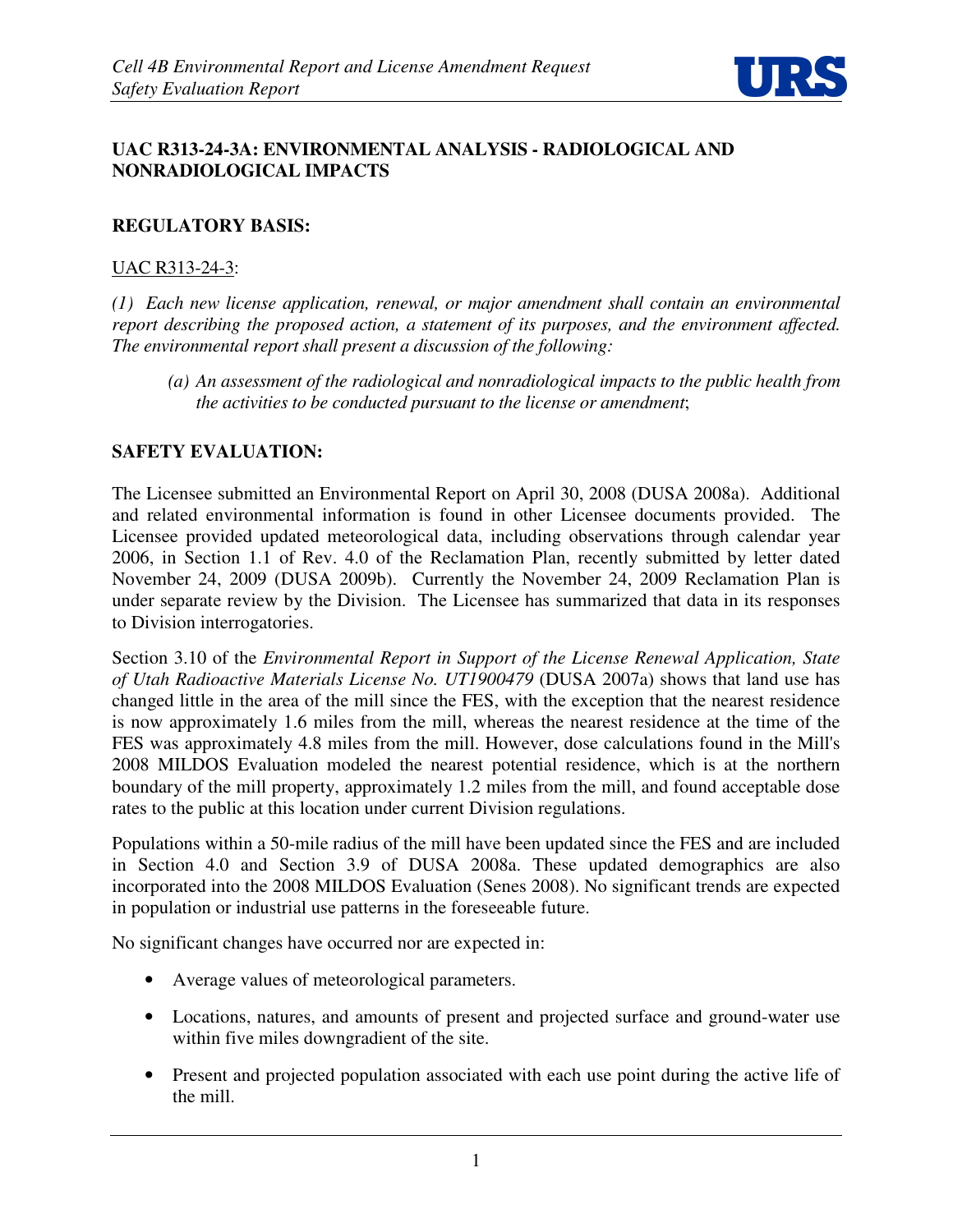

- Locations, distances from the mill, withdrawal rates, return rates, type of water use, depth of wells, groundwater elevation, drawdown rates or water use estimates downgradient of the proposed Cell 4B.
- Locations and populations of neighboring schools, facilities; hospitals; and residential areas within 5 miles from the Mill.

The 2008 MILDOS Evaluation (Senes 2008) takes into account recent demographic information within a 50-mile radius of the mill, and calculates the dose to the nearest potential residence, which is at the northern boundary of the mill. Therefore the potential radiological impacts from the addition of Cell 4B on populations and neighboring residences has been taken into account in that modeling.

For the purposes of evaluating radiological doses from the addition of Cell 4B, as set out in Senes 2008, the dose at the nearest potential residence, located approximately 1.2 miles north of the mill and some 0.40 miles closer to the site than the current actual nearest residence, has been calculated as the dose to the person likely to receive the highest dose from mill operations. .

Cattle grazing on lands abutting the mill's restricted area is similar to grazing that occurred at the time of the 1979 ER, and is taken into account in the 2008 MILDOS Evaluation (Senes 2008). There are no significant transient or seasonal population variations applicable to the area of the mill.

MILDOS-AREA calculates the impacts based on annual average air concentrations of radionuclides considered. The human pathways considered in MILDOS-AREA for individual and population impacts are: inhalation, external exposure from ground concentrations, external exposure from cloud immersion, ingestion of vegetables, ingestion of meat and ingestion of milk.

With respect to the ingestion of vegetables, the 2008 MILDOS Evaluation incorporated the default provisions of the MILDOS-AREA code, which assume that nearby receptors consume specified percentages of their total vegetable consumption from vegetables grown at their respective receptor locations (Senes 2008).

With respect to ingestion of meat and milk, the area immediately north of the mill is used only for grazing of beef cattle. A second location to the east and south of the mill is also used for the grazing of beef cattle. Although considered unlikely, the 2008 MILDOS Evaluation contemplated that in one worst case scenario, it is possible that the beef cattle grazed at these locations would be eaten by the residents near the mill. A scenario which supports dairy cattle grazing at these locations was not included in the modeling because the prospect of supporting dairy cattle grazing near the mill is not credible, given the arid climate and the much larger feed requirements of dairy cattle as opposed to beef cattle. Further, no dairy cattle have been observed near the Mill. The 2008 MILDOS evaluation assumed, as a worst case scenario, that the inhabitants at the nearest potential residence consumed all of their beef from the cattle grazing at the locations near to the Mill described above, which, based on historic grazing practices, were assumed to graze at those locations for two months each year. The 2008 MILDOS Evaluation also conservatively assumed that such residents drank all of their milk from cows that grazed at the location of the nearest potential residence (Senes 2008).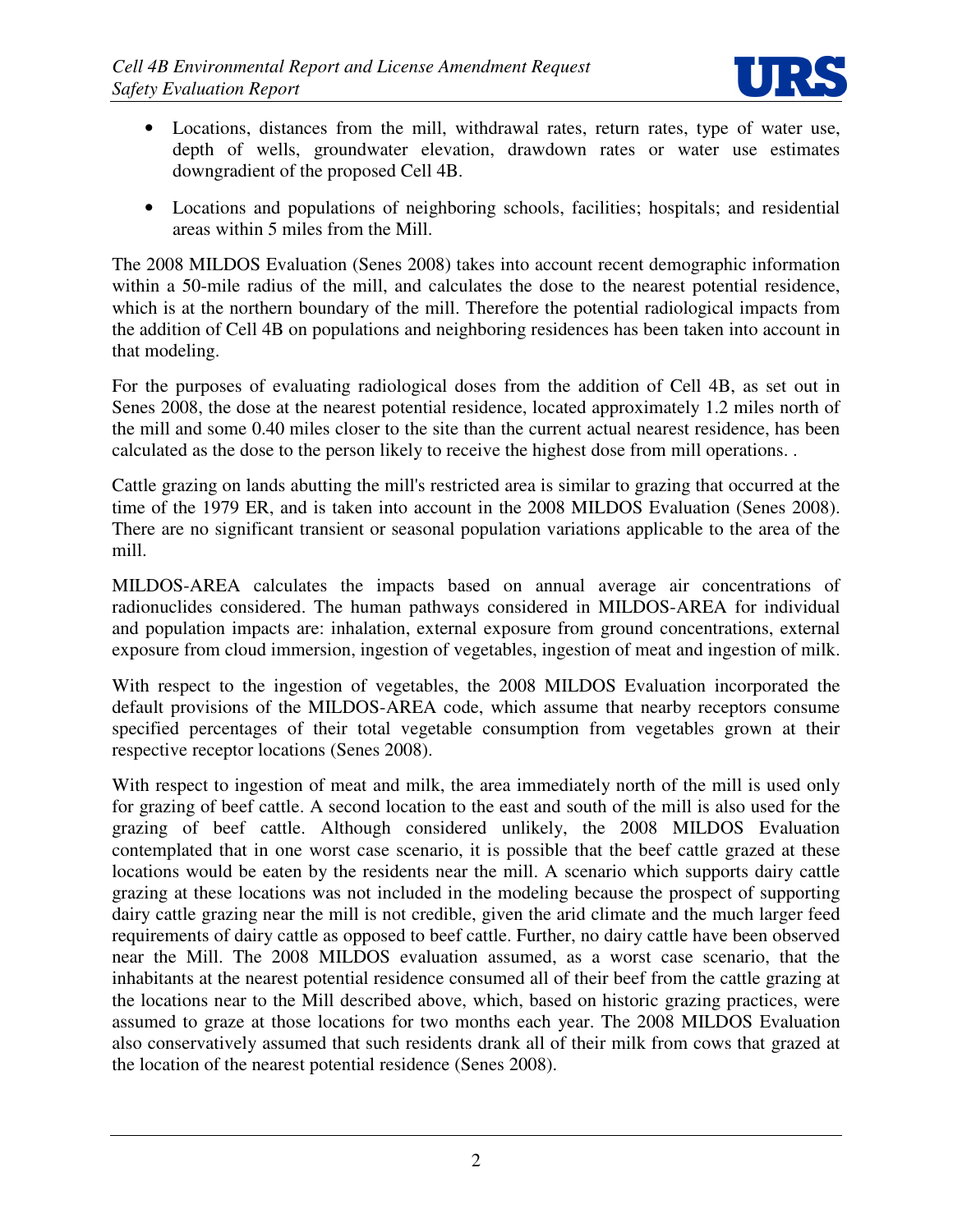

In this worst case scenario, the total dose to the person most likely to receive the highest exposure (i.e., residents at the nearest potential residence) was calculated to be well below the regulatory limit, as shown in Section 5.0 of the 2008 MILDOS Evaluation.

The updated meteorological data, thru 2006 has been used in the "2008 MILDOS simulations" (Senes 2008). No significant changes to MILDOS results were caused by incorporating this revised data into the MILDOS simulations. The Licensee provided the MILDOS input and output files from which the results presented in the 2008 MILDOS Evaluation were summarized. The Division has reviewed these files and concluded that they appropriately represent the White Mesa facility in its proposed operating and closed conditions.

The Licensee submitted a sensitivity analysis to demonstrate that reasonable variations in MILDOS input parameters (related to Cell 4B performance) do not change the conclusion of the 2008 MILDOS Evaluation (Senes 2008). The Division has reviewed this sensitivity study and concluded that it provides confidence that the projected dose rates during operations and following closure will satisfy applicable regulatory dose limits.

The construction and operation of Cell 4B will not add any new constituents of concern over and above existing licensed facilities at the Mill. The physical, chemical and radiological make up of the tailings to be disposed of in Cell 4B is expected to be appreciably similar to that of existing tailings and the assumptions upon which the 2008 MILDOS Evaluation is based.

The hazards and risks to human health and the environment created by all potential constituents of concern at the Mill site were originally assessed in detail by Dames and Moore in Section 5.0 of the 1978 Environmental Report (ER; D&M 1978) and by NRC in Section 4.0 of the Final Environmental Statement (FES; NRC 1979).

The 2008 MILDOS Evaluation provides an estimate of the maximum total effective dose equivalent ("TEDE") for a number of receptors, including the nearest potential residence using updated meteorology. The nearest potential residence is at the northern boundary of the Mill property, close to air particulate monitoring station BHV-1, which is the closest private property that could be occupied full time by a member of the public. That location, BHV-1, is also in one of the predominant wind directions. All other site boundaries abut property managed by United States Bureau of Land Management (BLM), which could not be inhabited full time by a resident. Therefore, the person likely to receive the highest dose from the licensed operation, as contemplated by Utah Administrative Code (UAC) R313-15-301 and -302, would be a person at the nearest potential residence. BHV-1, the location of the nearest potential residence, is approximately 1.2 miles north of the mill site itself. The current nearest actual residence is approximately 1.6 miles north of the mill site. Therefore, the analyses and results of the 2008 MILDOS Evaluation conservatively overstate likely doses.

For processing of Colorado Plateau Ore, the maximum TEDE was calculated (Senes 2008) to be 1.4 mrem/yr for an infant at the nearest potential residence, BHV-1, while for processing higher grade Arizona Strip ores, it was calculated to be 3.1 mrem/yr for the same individual. This maximum projected dose to the nearest potential resident is about 3.1% of the 100 mrem/yr limit.

The Licensee asserts and the Division agrees that no changes to doses that result from transport via groundwater or surface water transport are likely to result from the updated meteorology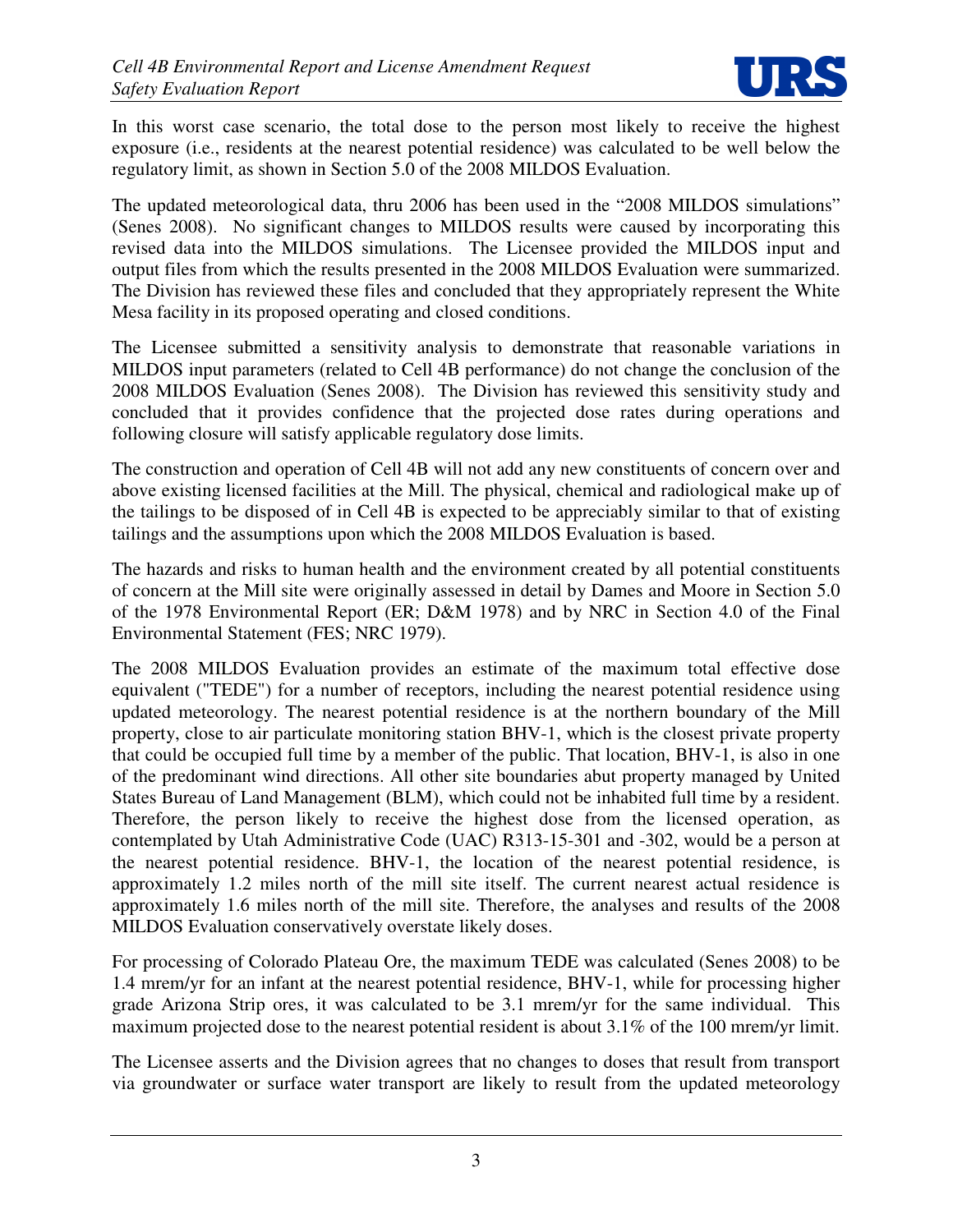

database. This conclusion is based on the relatively small changes that were reflected in meteorological parameters that affect the projected doses, namely, parameters such as wind speed, wind direction, wind stability, precipitation rates, evaporation rates, and temperatures. The concentrations of air particulate radionuclides and gamma concentrations at various receptor locations, including at the nearest potential residence (BHV-1) are reported in the Mill's Semi-Annual Effluent Reports that are submitted to the Executive Secretary. Doses (TEDEs) at the locations where humans or environmental populations could be reasonably exposed are estimated in the 2008 MILDOS Evaluation (Senes 2008).

The mill's training program is described in Section 6.3 of the 2007 License Renewal Application (DUSA 2007b). The training program was subsequently revised, as described in a letter dated May 15, 2009 from the Licensee to the Executive Secretary. The mill's training program applies to the mill generally and to the mill's tailings cells as a whole, and is currently being considered by the Executive Secretary as part of the 2007 License Renewal Application review process. The United States Mines Safety and Health Administration (MSHA) also reviews and approves the mill's training program.

Addendum 5 of the mill's current training program addresses general emergency procedures. Those procedures take into account the general shutdown of operational activities during an emergency evacuation event. During new hire training, the Emergency Response Plan is presented and specific items are covered including procedures and actions to take during the different emergency scenarios. The instructor covers the roles and responsibilities of each person, the organizational chart and who should be informed and when, and finally where the employees can periodically review the Plan to keep themselves familiar.

During annual refresher training for all employees, this information is again reviewed during the Escape and Emergency Evacuation Plans section. This usually takes place in August of each year. During this training, the instructor will address the existing Plan and then review the main ideas for the various scenarios. This information is presented orally with general feedback used as the evaluation method of knowledge.

All employees who receive training at the facility are documented using the MSHA 5000-23 form. These documents show the training received, i.e. Annual Refresher, Newly Employed Inexperienced Miner, or Experienced Miner. The amount of training each employee receives will vary depending on his or her classification upon hire. These documents are held in the employee's Safety folders which are maintained in the Mill's Radiation Safety Officer's office.

The Licensee is responding to Division directives to address and resolve groundwater contamination issues that predated operation of the milling facility or construction of the mill's tailings system (UDRC 1999). The groundwater chloroform contamination plume has been attributed to the operation of a temporary laboratory facility that was located at the site prior to and during construction and initial operation of the mill facility, and from septic drain fields that were used for laboratory and sanitary waste disposal during initial operation of the mill. DUSA efforts are underway to comply with all applicable regulatory requirements and License conditions. The evaluation of compliance of the recently discovered nitrate plume is still under investigation.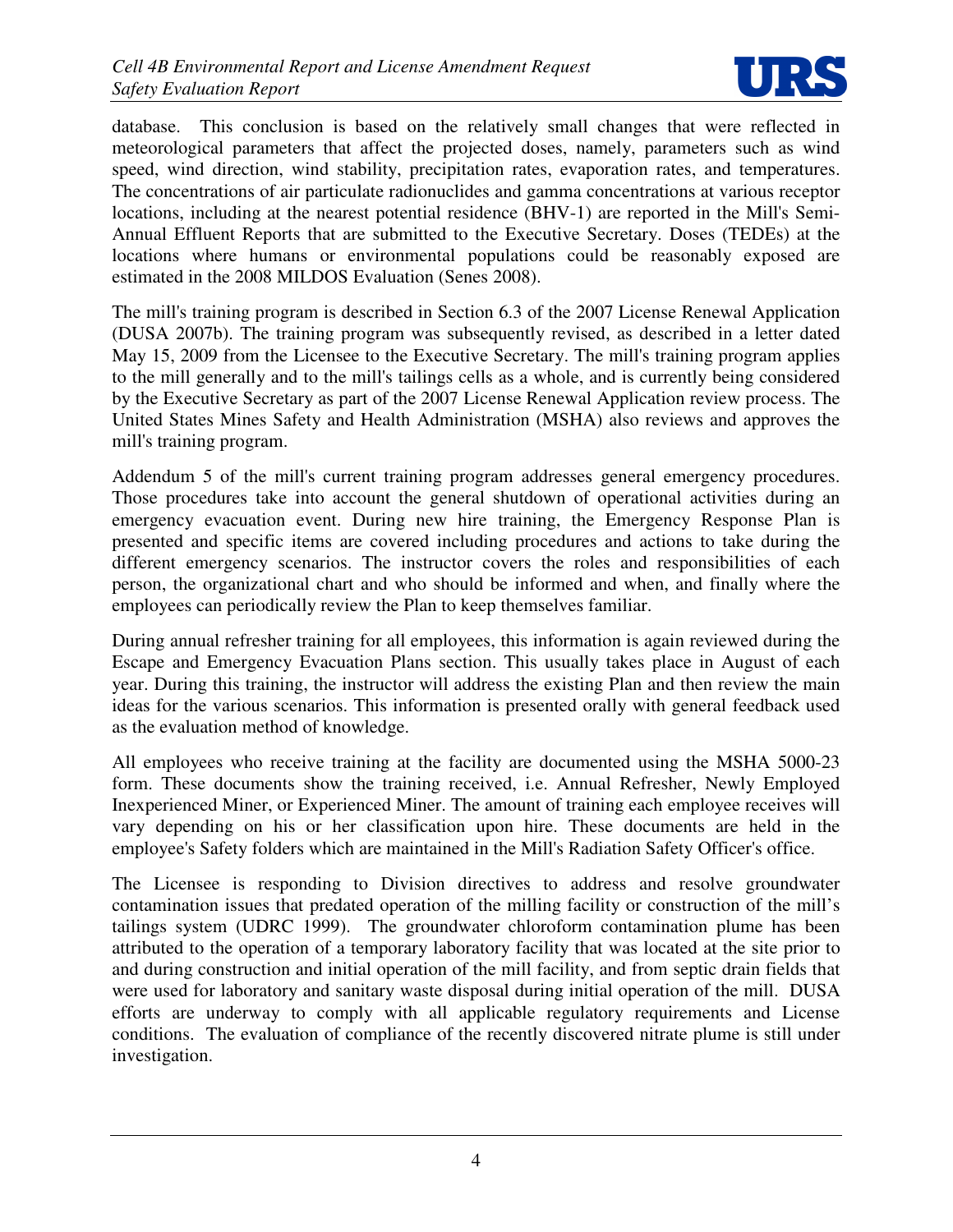

During mill operations, the doses to the member of the public most likely to be exposed are expected to continue to be approximately the same as they have been to date. Upon site closure, all mill buildings and contaminated areas, including wind-blown contamination, will be removed and placed into one of the tailings cells. The clean up standard for all non-tailings areas and surrounding areas is set out in Criterion 6(6) of 10 CFR 40, Appendix A (incorporated by reference into UAC R313-24-4).

After all non-tailings areas are cleaned up and contaminated materials are placed into one of the tailings cells, the tailings cells will be capped in place. The tailings cell cap must be designed and constructed to ensure that radon emanations do not exceed the regulatory limit of 20  $pCi/m^2$  per second, for 1,000 years to the extent reasonable practicable, and in any event for 200 years, as required by 10 CFR 40, Appendix A, Criterion 6. Additional requirements are found in Section 3.3.2 of the November 24, 2009 Reclamation Plan submittal (DUSA 2009b), which is currently under Division review. In the interim, the Division will approve Cell 4B for use in operations only after the Licensee provides revised cover system design documents and assurance that all applicable regulatory requirements and license conditions will be satisfied (see License Condition 9.11).

Upon License termination, the tailings cells will be transferred to the U.S. Department of Energy (DOE) for perpetual care and maintenance.

The doses to members of the public following facility closure and stabilization will be minimal and within regulatory standards over a 1,000 year time frame (Senes 2008). Upon transfer, DOE will be responsible to ensure that the tailings cells maintain their integrity and that these standards will continue to be met in perpetuity.

The accidents already considered in previous submittals to NRC or the Division adequately represent the accidents that might result during construction and operation of the proposed Cell 4B. The NRC's and Division's previous acceptance of such analyses for cell construction is the basis for accepting them as adequately representing accidents associated with Cell 4B.

#### **FINDING:**

The information submitted by the Licensee in the Cell 4B ER and related documents satisfies the requirements of UAC R313-24-3(1)(a).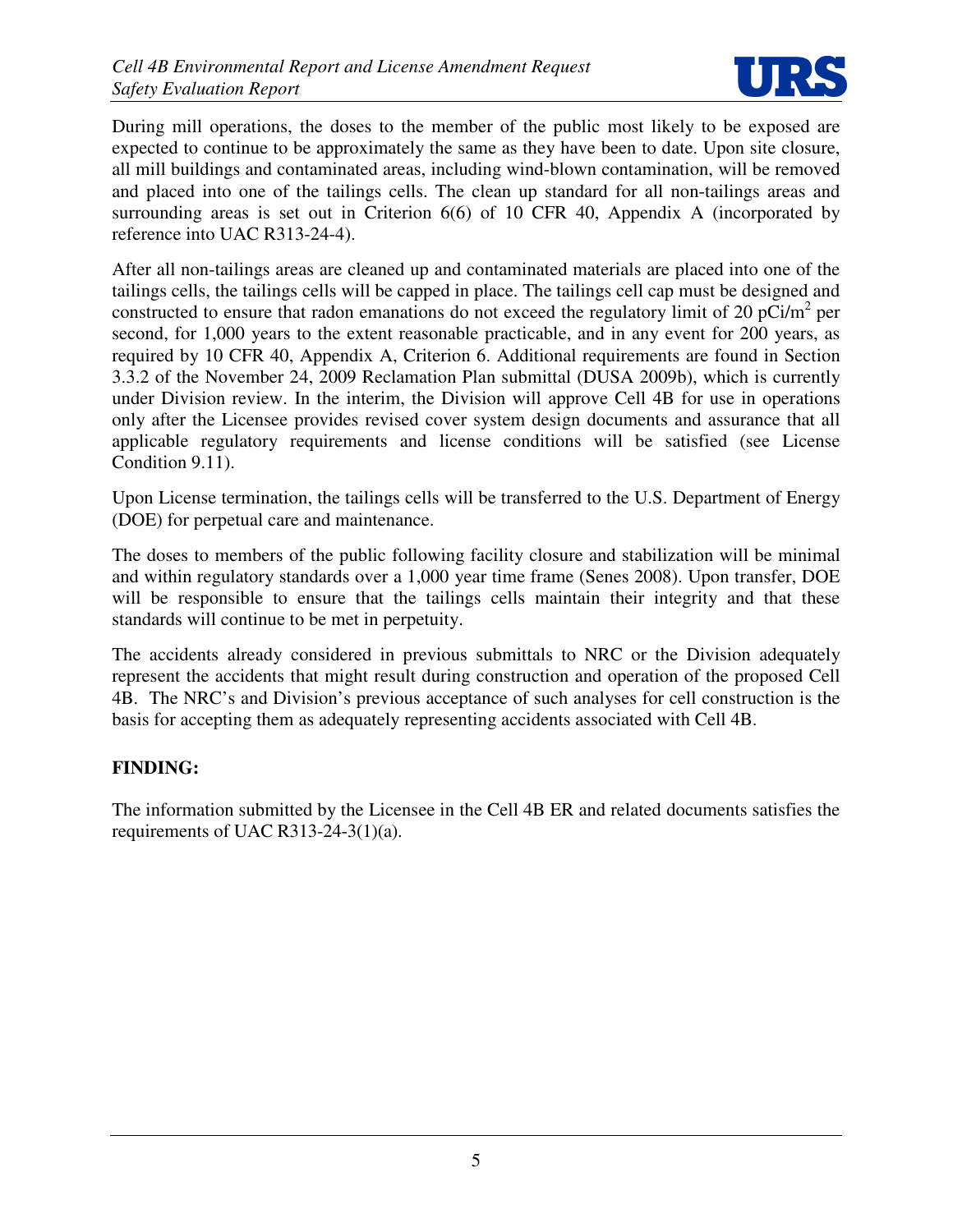

## **UAC R313-24-3B: ENVIRONMENTAL ANALYSIS - IMPACT ON WATERWAYS AND GROUNDWATER**

#### **REGULATORY BASIS:**

#### UAC R313-24-3:

*(1) Each new license application, renewal, or major amendment shall contain an environmental report describing the proposed action, a statement of its purposes, and the environment affected. The environmental report shall present a discussion of the following:* 

*…(b) An assessment of any impact on waterways and groundwater resulting from the activities conducted pursuant to the license or amendment;* 

### **SAFETY EVALUATION:**

The Licensee provided information on aquifer horizontal and vertical permeabilities and other physical / hydraulic properties, as well as well drawdown characteristics in Sections 6.3, 7.2, and 7.3 of the ER (DUSA 2008a). In addition, in response to the Round 1 Interrogatory, the Licensee discussed updated information obtained by the Licensee between January 8, 2008 and August 27, 2009 and that additional information in Section 2.5 of the September 1, 2009 Permit Renewal Application (DUSA 2009e).

The Licensee provided updated information on current uses of surface water in the area surrounding the mill in Section 1.4.1 of the November 24, 2009 Reclamation Plan submittal (DUSA 2009b), which is currently under Division review.

The State of Utah Division of Water Rights listed 261 ground water appropriations within a 5 mile radius of the mill. A summary of this list was included in DUSA 2009c. The legend to Table 2.2.2-1 was inadvertently omitted for that submittal. The legend clarifies the status of each of the water rights as Approved, Perfected, Terminated, or Unapproved. The legend is included as Attachment C to DUSA 2010a. Neither the list, nor the Division of Water Rights web site, lists pending water rights.

A search of the State of Utah, Division of Water Rights yielded information on six shallow wells located within one mile of the site. Two of the wells are located on the property owned by the Licensee, and have been previously described. These are the Hawkins and Jones wells. The records did contain a drill log for the Hawkins well, a copy of which is included as Attachment B to the Licensee's response to Round 2 Interrogatories (DUSA 2010a). The file also included correspondence on appropriation of the water rights. The Hawkins well was abandoned as a part of the construction of tailings Cell 2. No driller's log was available for the Jones well, although the file did include correspondence on appropriation of the water rights, a listing of which is included in Attachment B of DUSA 2010a. Both of these wells are downgradient or crossgradient to the mill and tailings area.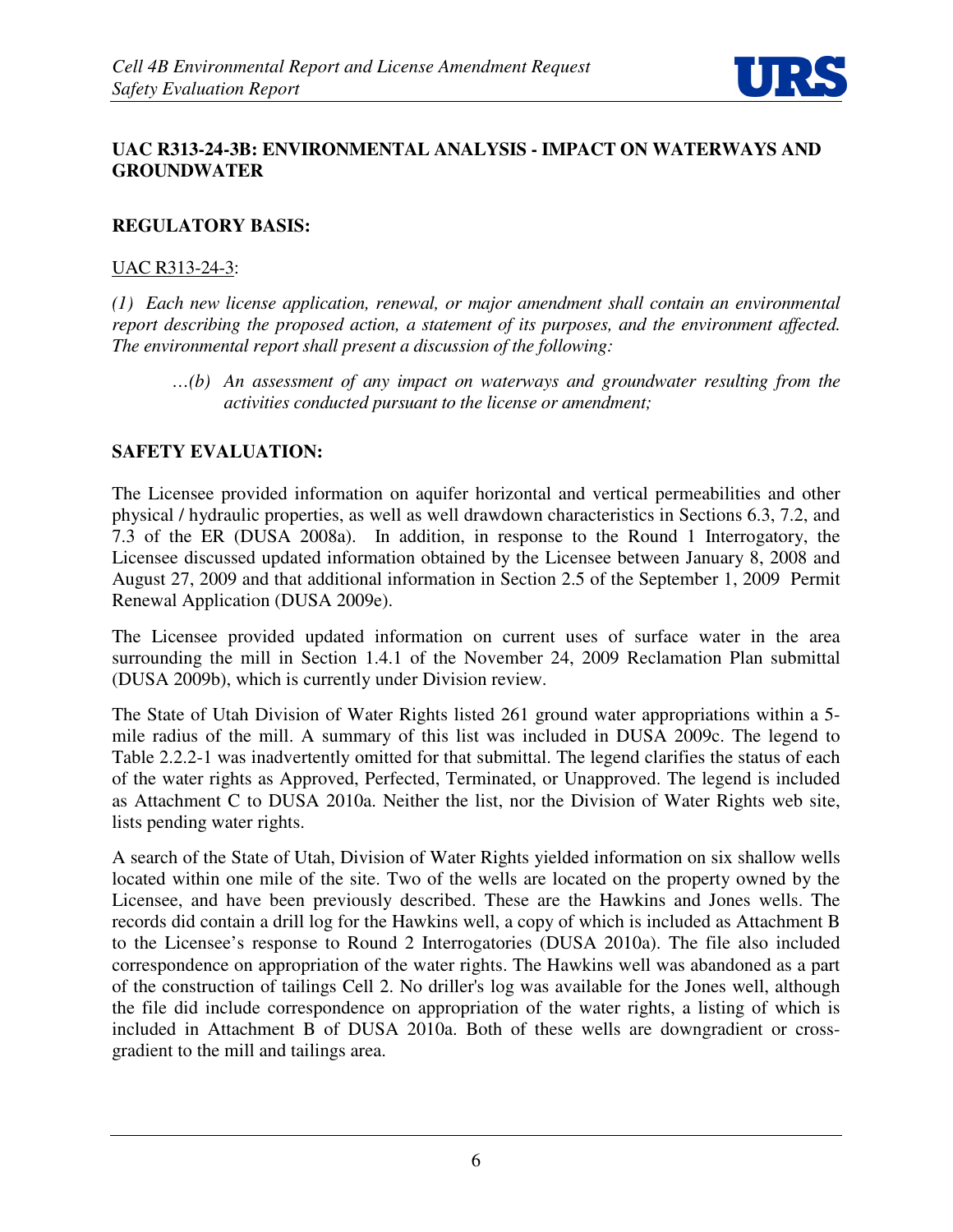

Information was obtained on four other wells located up gradient and cross gradient (to the east) of the mill property. Records for the Holt well contained no drill logs, but did have an extensive correspondence file. Two wells drilled by Dale Lyman had drill logs, but no application number or correspondences file. The "USA Utah Launch Complex White Sands Missile Range" drilled a well east of the mill site. The records contained an extensive correspondence file but no drill log. Copies of the Lyman drill logs and the correspondence list for the other wells were submitted in Attachment B to DUSA 2010a.

The Licensee provided a discussion of groundwater usage in Section 1.5.6 of the November 24, 2009 Reclamation Plan submittal (DUSA 2009b), currently under Division review). The information provided indicates that: (1) the well yields from wells completed in the Burro Canyon formation within the White Mesa site are generally lower than those obtained from wells in this formation upgradient of the site; and (2) documented pumping rates from on-site wells completed in the Burro Canyon formation are generally less than 0.7 cubic feet per second (cfs). The information provided shows that some on-site wells are located in a perched aquifer with limited permeability and saturated thickness. In addition, the saturated thickness of the perched aquifer appears to generally decrease in a southward direction. It is unknown if this thinning of saturation is caused by artificial recharge at the eastern part of the site caused by the Licensee's wildlife ponds, or to an overall limited vertical recharge at the land surface. Recent groundwater geochemical and isotopic studies by Hurst and Solomon (Hurst 2008) indicate the perched aquifer at the site is recharge limited. The groundwater mound caused by the Licensee's wildlife ponds in the eastern margin part of the site also demonstrates that a hydraulic connection exists between the land surface and the perched aquifer. To provide an improved understanding of the physical extent of the perched aquifer, its hydraulic connection to nearby surface water seeps and springs, and better estimate groundwater flow directions and travel times to downgradient discharge points, a new requirement has been added to the Groundwater Discharge Permit (Part I.H.10) as further described below.

The information provided by the Licensee indicates that similar observations have been noted in studies performed for the DOE's disposal site at Slick Rock, Colorado site, where the Dakota Sandstone, Burro Canyon Formation, and upper claystone of the Brushy Basin Member were not considered aquifers due to their low permeabilities, discontinuous natures, and limited thicknesses. The Executive Secretary agrees with this finding as it pertains to the Brushy Basin Member in that it provides a basal hydrogeologic no-flow boundary for the perched aquifer. However, while the two other overlying formations may have a low yield, this condition does not negate the need to protect groundwater quality there, in that no limitation for yield is provided in the definition of an aquifer under the Utah Ground Water Quality Protection Regulations (UAC R317-6-1.1). Further, it is also important to consider the arid nature of the mill site area, and the potential that nearby surface water sources may be hydraulically connected to the perched aquifer. Potential uses of said surface water sources, including wildlife and recreation, need to be considered. This information will also be helpful as the Licensee and Executive Secretary further determine long-term solutions for both the chloroform and nitrate groundwater contaminant plumes known to exist at the mill site property.

The Licensee's information also indicates that insufficient data are available to define the groundwater flow direction in the deep confined aquifer found in the Entrada / Navajo sandstone in the vicinity of the mill. However, because the Morrison and Summerville Formations form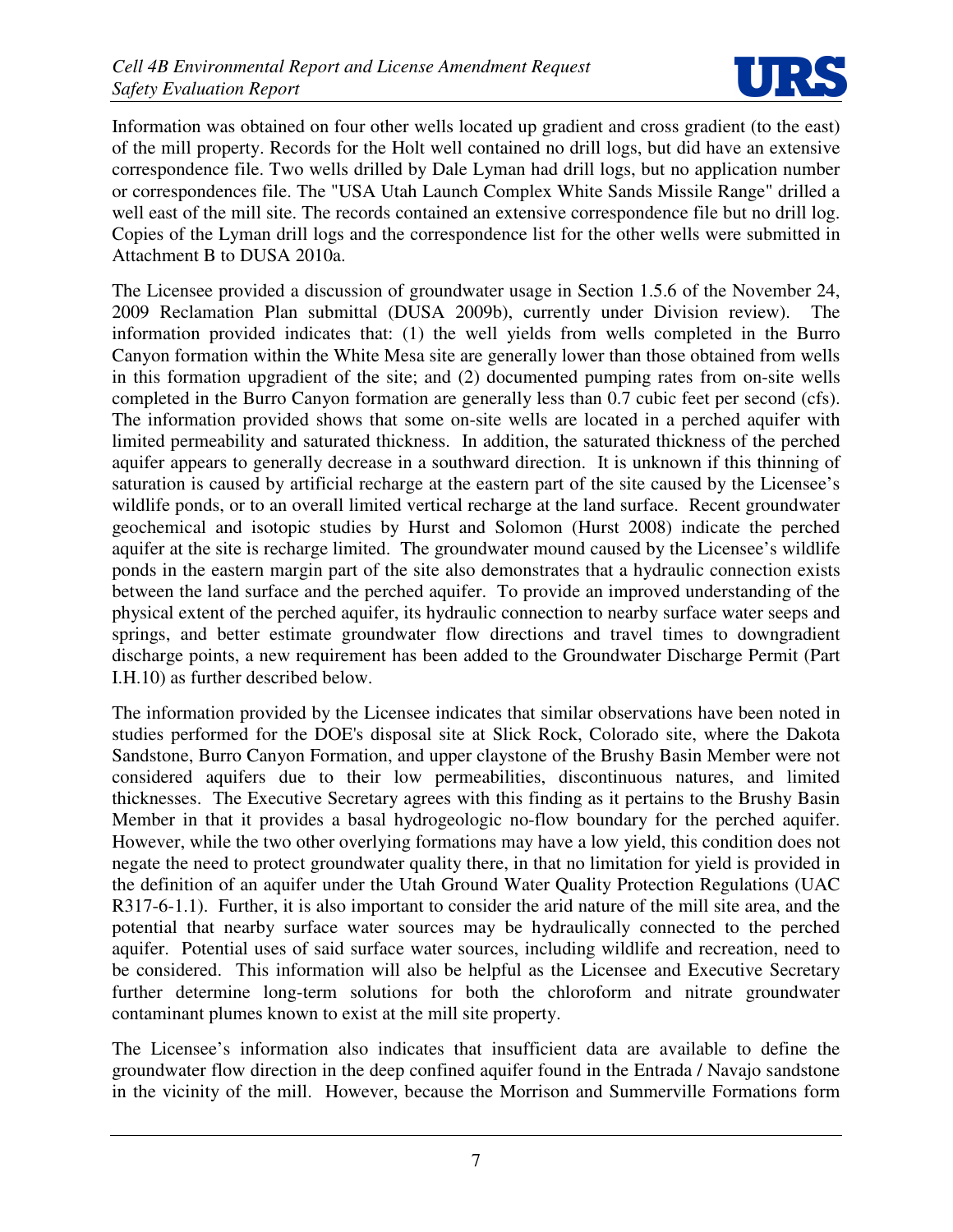

greater than a 1,000-foot-thick, low-permeability barrier to vertical ground water flow separating the Entrada / Navajo Aquifer from the Burro Canyon perched zone, it is considered unlikely that constituents potentially released from the tailings disposal cells would ever impact water quality of this deep aquifer.

The Licensee provided updated information on surface water and groundwater quality and chemical characteristics for potentially impacted surface waters and groundwater out to at least a 1-mile radius from the site. The information was provided in Sections 1.5.2 though 1.5.5 of the November 24, 2009 Reclamation Plan submittal (DUSA 2009b), which is currently under Division review.

The Licensee has stated that "no significant changes are expected to occur in the surface water or groundwater use within a 5-mile radius of the mill site." Surface water flows in the vicinity of the mill site are intermittent, fed only by storm water runoff and seasonal snow melt. Several springs, located in the canyon walls east and west of the mill site provide very small, seasonal contributions to surface water flows. The Licensee indicates that only Ruin Spring, located over two miles southwest of the mill site provides enough water to support wildlife and cattle grazing. The Division does not concur with the Licensee's conclusion, in that other seeps west of the mill site also convey small, seasonal amounts of surface water flow. The Division's requirement (added to the Permit as Part I.H.10) that the Licensee conduct an additional hydrogeologic and field investigation of the seeps west of the mill site and of Ruin Spring to further verify the relationship of groundwater flow in the perched water zone and these seeps and the spring, is intended to help resolve this issue. Prior to mill construction, several small surface water holding ponds were constructed in the vicinity of the Mill site to trap surface water flows to support cattle grazing. Since the construction of Recapture Reservoir in the 1980's, cattle grazing is now supported by stock watering tanks fed from water piped from Recapture Reservoir, and the land use has shifted from dry land farming and grazing to irrigated crops.

The Licensee provided information on groundwater resources in the vicinity of the mill site (from the shallow perched aquifer zone) in Sections 7.1 through 7.3 of DUSA 2008a, and the deeper confined Entrada / Navajo Aquifer is described in section 7.4 of DUSA 2008a. Within a 5-mile radius of the Mill site, groundwater appropriations from the shallow perched zone are mostly to the north of the mill site. Additional information on the shallow perched zone is included in the November 24, 2009 Reclamation Plan submittal (DUSA 2009b), currently under Division review. The Licensee controls the land approximately 1.6 miles to the north of the mill. Therefore, no additional shallow wells can be drilled beyond that area. The location of the existing wells is upgradient of the mill site so they would not be impacted by mill operations. State and Federal agencies own the land to the west of the Mill. Therefore it is "highly unlikely that a residential development or single family homes would be constructed on land adjacent to the Mill property. Even if that were to occur, it is highly likely that domestic water would be supplied by the City of Blanding distribution system, which now extends past the municipal airport on the southern edge of the city."

The Licensee provided information in DUSA 2010a to indicate that the community of White Mesa is the only known use of groundwater within a 5-mile radius to the south of the Mill site. The community of White Mesa draws domestic water from two deep wells drilled into the Entrada / Navajo Aquifer. The deep wells are located about 2 miles southeast of the Licensee's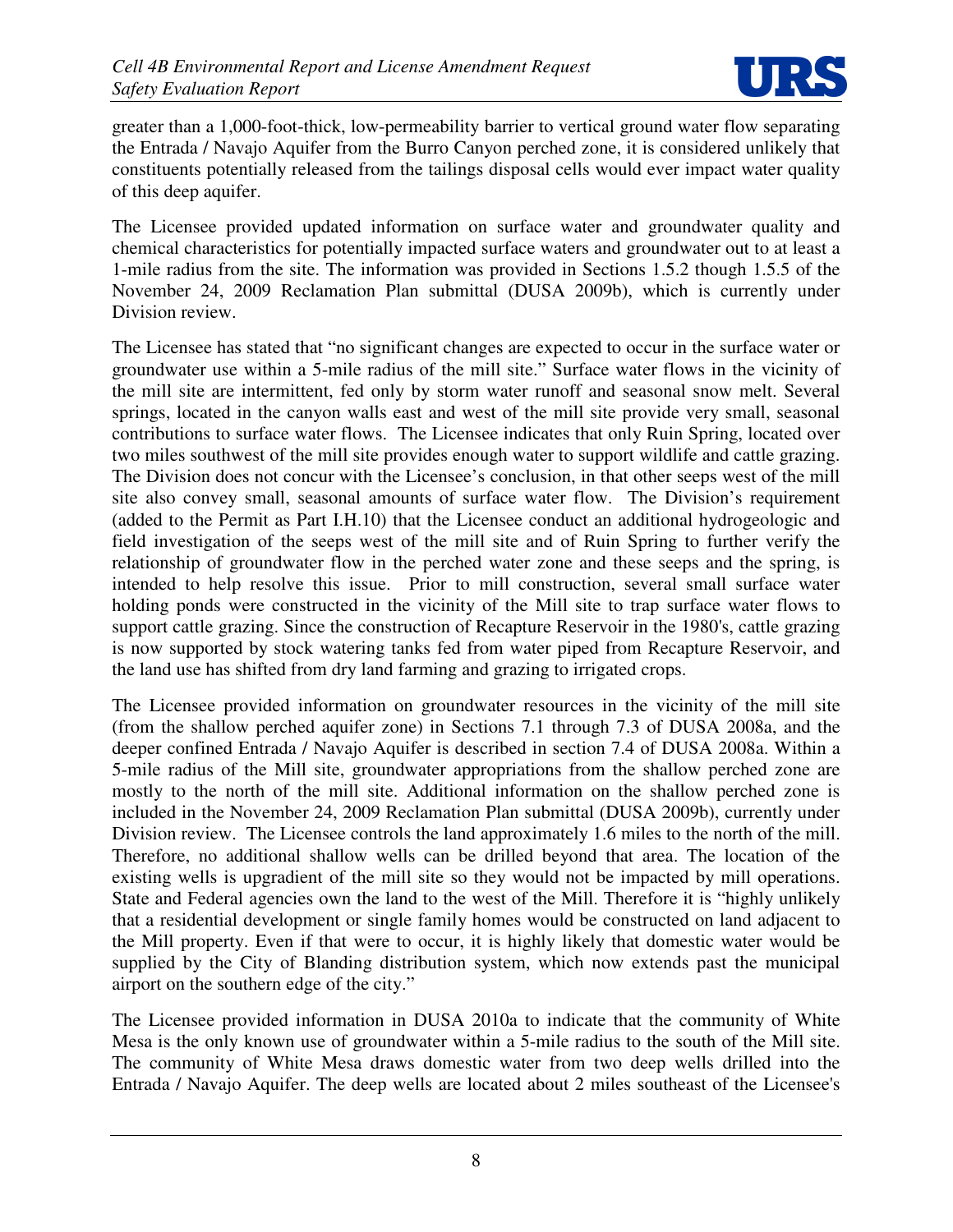

southern property boundary, and just under five miles southeast of tailings Cell 4A, and supply all the needed water for domestic use. It is possible that a third well can be drilled if the White Mesa community population were to grow and require water in addition to what can be produced by the two deep wells. The White Mesa community wells are deep wells that have a thick interval of intervening low-permeability (Brush Basin Member and other formations) materials separating the perched water zone from the deep underlying aquifers. Another possible scenario, although not financially attractive, would be that the community could pay to extend the pipeline supplying domestic water from the City of Blanding distribution system.

The Licensee also has five deep wells drilled into the Entrada / Navajo Aquifer, located north, east and south of the mill facilities. Under the requirements of the Part I.H.3 of the existing Ground Water Quality Discharge Permit (hereafter Permit, UDRC 2010b), the Licensee is to evaluate and determine the physical integrity of the casing and annular casing seal in water supply well WW-2. In the event that hydraulic isolation of the perched aquifer and Entrada / Navajo Aquifer is uncertain or unsubstantiated for any reason, the Licensee is required to repair the well casing and annular seal to provide well construction that complies with applicable regulations or to abandon the well. This effort is being made as a means to protect groundwater quality conditions in the deep confined aquifer.

In DUSA 2010a, the Licensee provided additional information pertaining to the issue of projected future changes in surface water or groundwater use within five miles of the White Mesa mill site. The 5-mile radius is an acceptable distance for providing such information. The flow of surface water in the vicinity of the mill site is intermittent and fed by storm water runoff and seasonal snow melt. The majority of the shallow perched zone groundwater appropriations, within a 5-mile radius of the mill site, are to the north of the mill site. The Licensee currently controls the land approximately 1.2 miles to the north of the mill, so no additional shallow wells supplying culinary water for residential use can be drilled within that area.

# **FINDING:**

The Division will require the Licensee to submit an updated, final Reclamation Plan, and revised Specifications for Reclamation, and any appropriate supporting analyses and calculations, as part of an ongoing License Renewal process. The Division will review the updated Reclamation Plan to ensure that it presents an assessment of any impact on waterways and groundwater resulting from proposed activities at the White Mesa Mill Facility, including final reclamation activities at the site. In addition, a new requirement (Part I.H.10) has been added to the forthcoming Permit modification to require the Licensee to conduct an additional hydrogeologic and field investigation in the area to the west of the Cell 4B footprint area, extending to, and including existing seeps (e.g. Cottonwood Seep and Westwater Seep) and Ruin Spring located west and southwest of the tailings management cells, and submission by the Licensee for approval by the Division of a report describing results of that hydrogeologic investigation prior to placing Cell 4B into service. The investigation will be conducted to further delineate the relationship of the (geologic) contact between the Brushy Basin and the Burro Canyon formations, and flow in the perched water zone downgradient of the mill site, to these seeps and Ruin Spring. The geologic contact surface could exert control on local groundwater flow directions in the perched zone, and location of potential points of exposure of the public to possible groundwater contamination.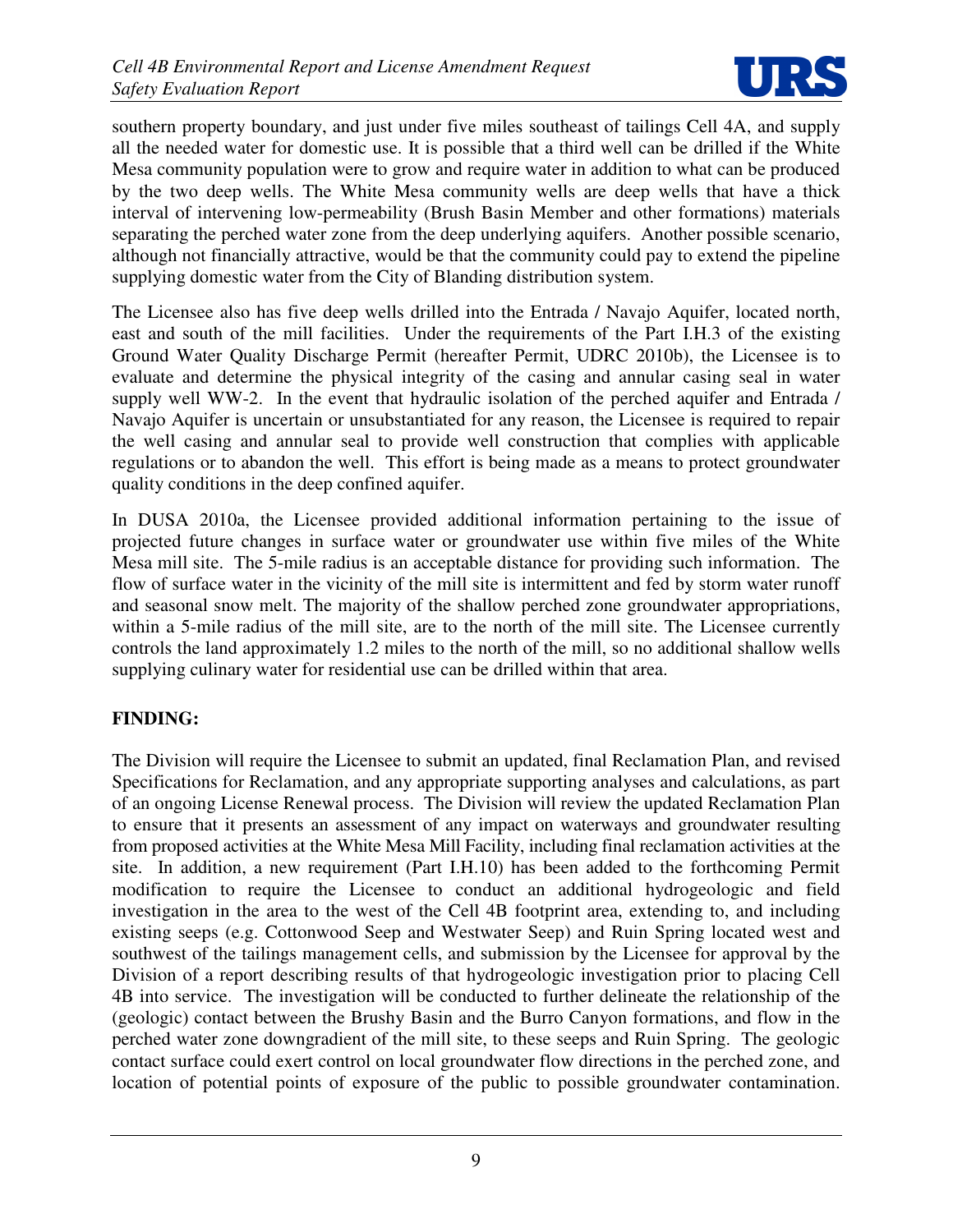

Part I.H.10 of the Permit will also require that the Licensee determine the estimated travel time to the nearest perched water zone discharge location that potentially could receive contamination from the tailings management cells area, including Cell 4B.

The required changes to the Permit and the information contained in the Cell 4B Environmental Report and other relevant documents the Applicant has submitted, indicate that the requirements of UAC R317-6-6.3 will yet be satisfied by complying with the Permit conditions prior to placing Cell 4B into service.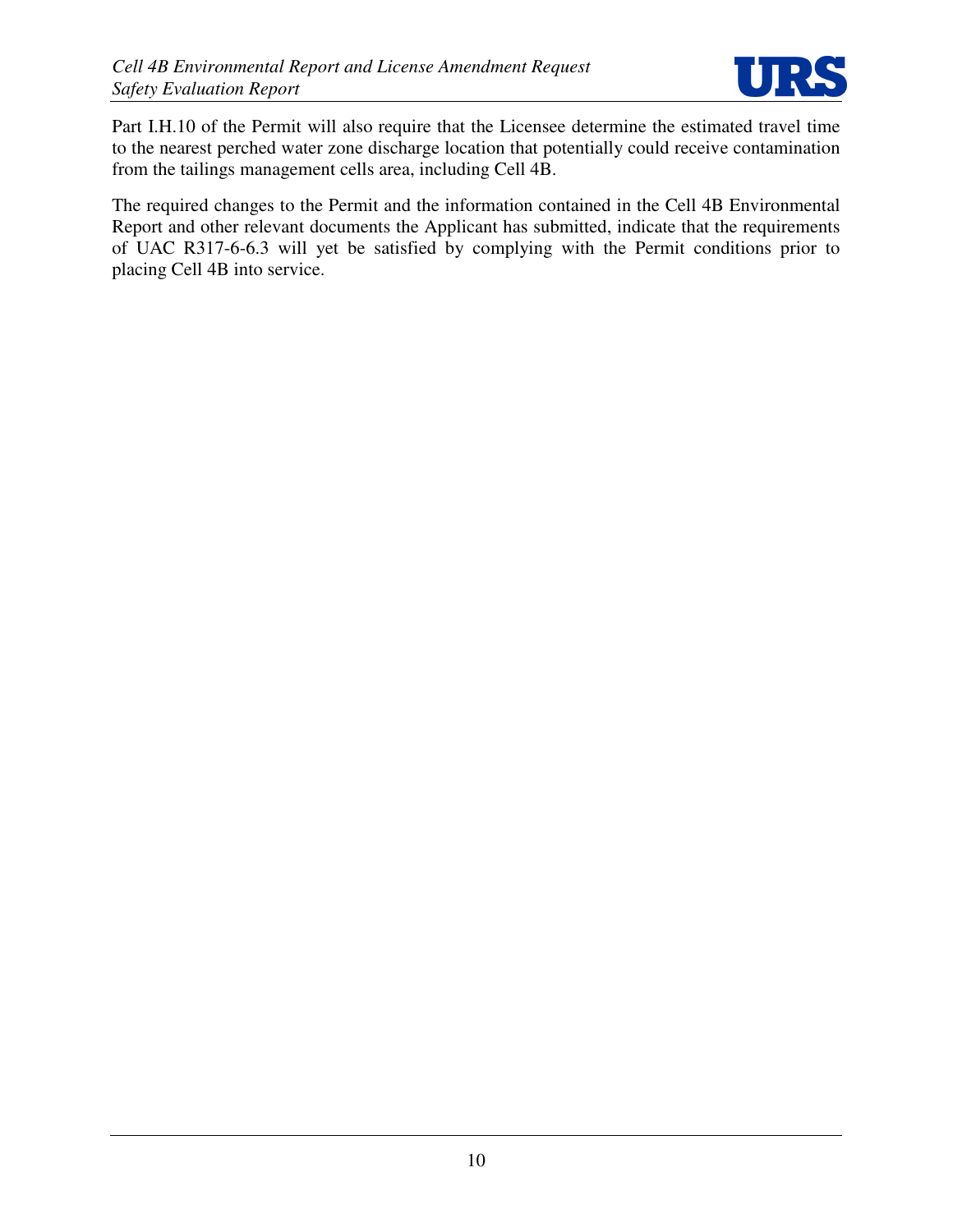

# **UAC R313-24-3C: ENVIRONMENTAL ANALYSIS - ALTERNATIVES**

# **REGULATORY BASIS:**

## UAC R313-24-3:

*(1) Each new license application, renewal, or major amendment shall contain an environmental report describing the proposed action, a statement of its purposes, and the environment affected. The environmental report shall present a discussion of the following: ... (c) Consideration of alternatives, including alternative sites and engineering methods, to the activities to be conducted pursuant to the license or amendment; and* 

# **SAFETY EVALUATION:**

It is appropriate not to address alternatives to the site or milling process, since the mill is already licensed, constructed, and operating, and has been for more than 25 years. It is also appropriate not to address engineering alternatives to the design of the proposed Cell 4B, since the Licensee incorporates the same general design features for Cell 4B that the Division has already reviewed and approved for Cell 4A (URS 2009).

Cost estimates for decommissioning and stabilization of Cell 4B will be provided once the Licensee submits an As-Built Report for Cell 4B (see Permit, Part I.H.9), and a revised Reclamation Plan (see License Condition 9.11). The Division has reviewed the final engineering design and specifications for Cell 4B and intends to approve such through issuance of a modified Groundwater Quality Discharge Permit (see Permit, Part I.D.12). To ensure that the State's interests are adequately protected, conditions will be included in the forthcoming License amendment to require submission and approval of cost estimates and financial assurances related to Cell 4B prior to placing Cell 4B into service (see License Condition 9.5).

Discussion of cost estimates for closure and decommissioning of facility components other than Cell 4B is beyond the scope of this review.

The Licensee is responding to Division directives to address and resolve the chloroform groundwater contamination issues that predated, or are related to initial operation of the milling facility. It is the intent of the Division to require the Licensee to include an allowance for costs for the chloroform groundwater remediation during the review process for the 2010 annual surety report. Further, this new cost allowance will also be re-evaluated annually hereafter.

# **FINDING:**

With the exception of information that the Licensee must yet submit and that the Division will review and to ensure that it satisfies applicable requirements, the information submitted by the Licensee in the Cell 4B ER and related documents appears to satisfy the requirements of UAC R313-24-3(1)(c).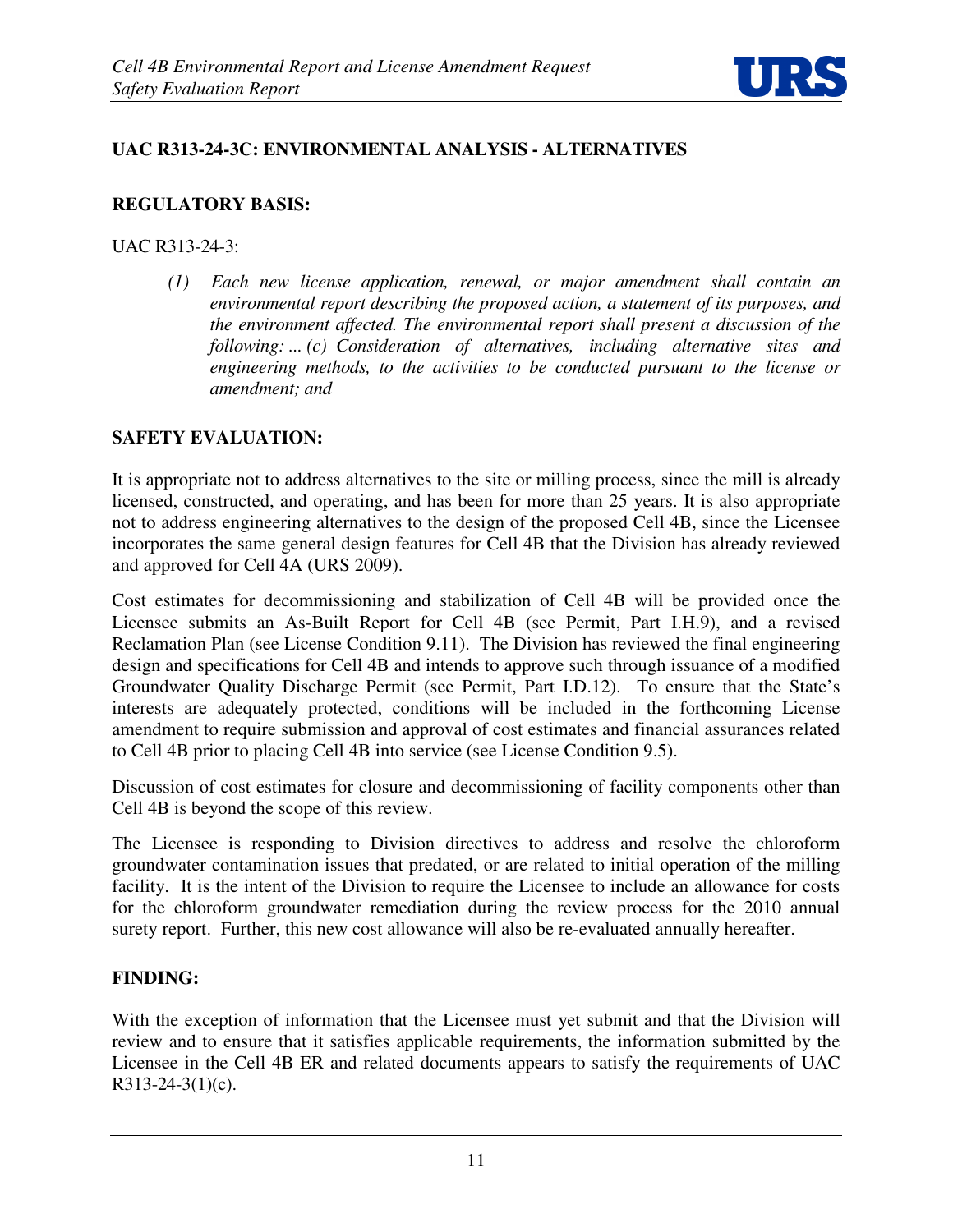

Information yet to be submitted, reviewed, and approved include, but are not limited to: a Cell 4B As-built Report, results of infiltration and transport modeling to justify a final cover design (see Permit, Part I.H.2), revised final cover system design information, and a revised Reclamation Plan and Specifications for Reclamation (see License Condition 9.11). To ensure that the State's interests are adequately protected, new conditions are included in the forthcoming License and Permit to require submission and approval of such information related to Cell 4B prior to placing Cell 4B into service.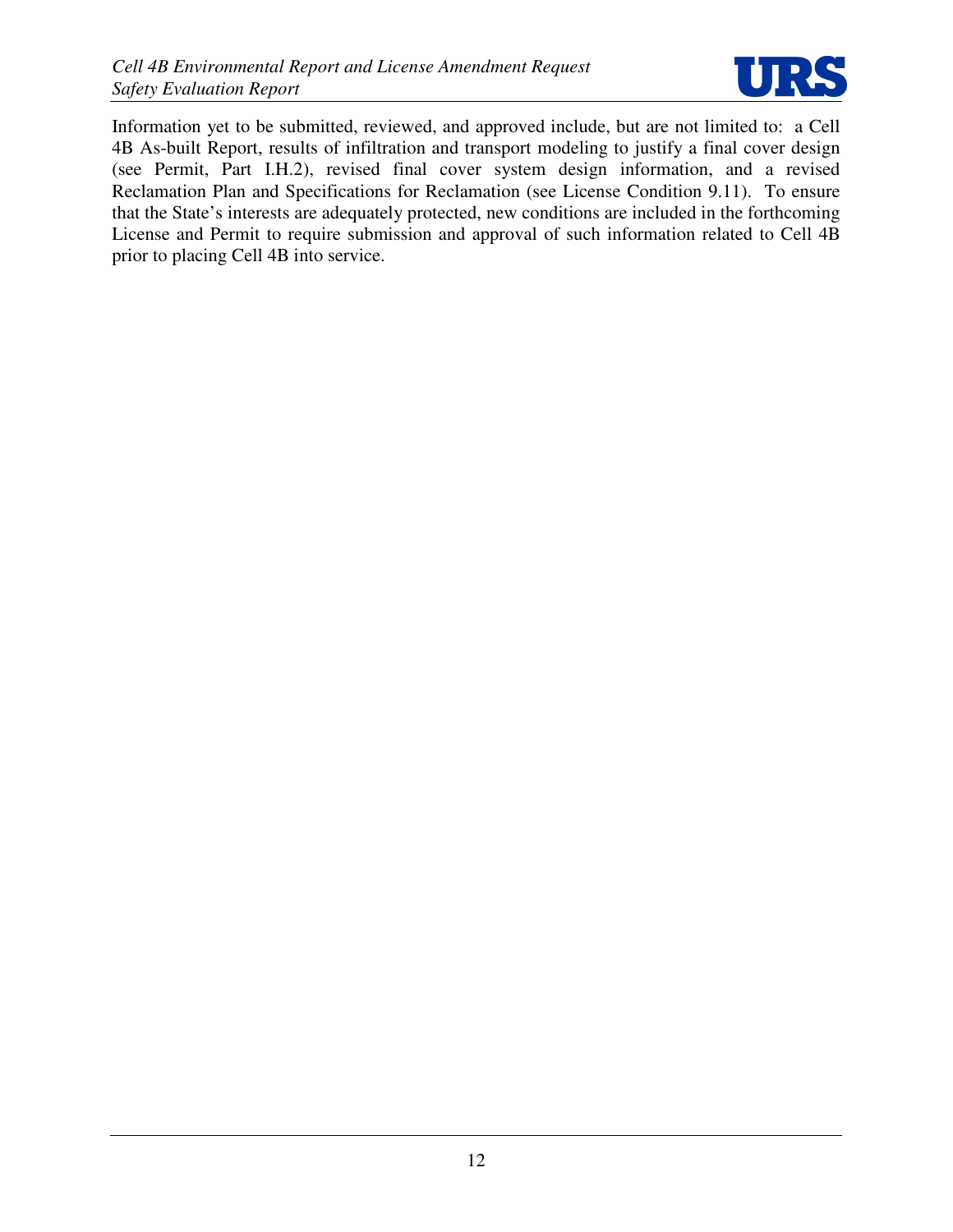

# **UAC R313-24-3D: ENVIRONMENTAL ANALYSIS - LONG-TERM IMPACTS**

### **REGULATORY BASIS:**

#### UAC R313-24-3:

*(1) Each new license application, renewal, or major amendment shall contain an environmental report describing the proposed action, a statement of its purposes, and the environment affected. The environmental report shall present a discussion of the following:* 

*… (d) Consideration of the long-term impacts including decommissioning, decontamination, and reclamation impacts, associated with activities to be conducted pursuant to the license or amendment.*

### **SAFETY EVALUATION:**

Currently, the Mill has a reclamation plan for tailings Cells 1, 2, and 3 (IUC 2000) that was approved by NRC on July 21, 2000 and judged to meet all applicable regulatory criteria, including those identified above. In a letter to the Executive Secretary, the Licensee submitted revised figures to the Reclamation Plan relating to Cell 4A (DUSA 2008b). The Executive Secretary approved these amendments prior to Cell 4A being authorized for re-use (UDRC 2008c).

The Licensee has provided engineering design and specifications for the liner and leak detection systems proposed beneath Cell 4B (see Geosyntec 2007, Geosyntec 2009, DUSA 2009d and DUSA 2009f). Review of these plans and reports has been conducted by the URS Corporation (URS) on behalf of the Executive Secretary; and findings thereof found in a November 5, 2009 URS memorandum (URS 2009). Based on this review, the Executive Secretary has determined:

- 1) The Cell 4B liners and leak detection system design is adequate to control and contain tailings wastes and wastewaters in the near-term,
- 2) The leak detection system proposed for Cell 4B will provide rapid reporting of any leakage to allow detection thereof before release to underlying groundwater resources,
- 3) Existing and soon to be installed groundwater monitoring wells near Cell 4B will detect any leakage releases before contamination has an opportunity to leave DUSA property, and
- 4) The long-term containment of tailings and wastewaters at Cell 4B can be addressed under a future Reclamation Plan, yet to be submitted by the Licensee, and approved by the Executive Secretary (before Cell 4B is put into service), pursuant to new License Condition 9.11. As a part of the Cell 4B application process, and in response to a Division interrogatory, the Licensee provided a November 24, 2009 Reclamation Plan submittal (DUSA 2009b) , in part as an update to Revision 3.0 of the Reclamation Plan (IUC 2000), and to reflect current conditions at the site. This was necessary since the Revision 3.0 largely reflects site conditions when it was last approved by NRC in 2000.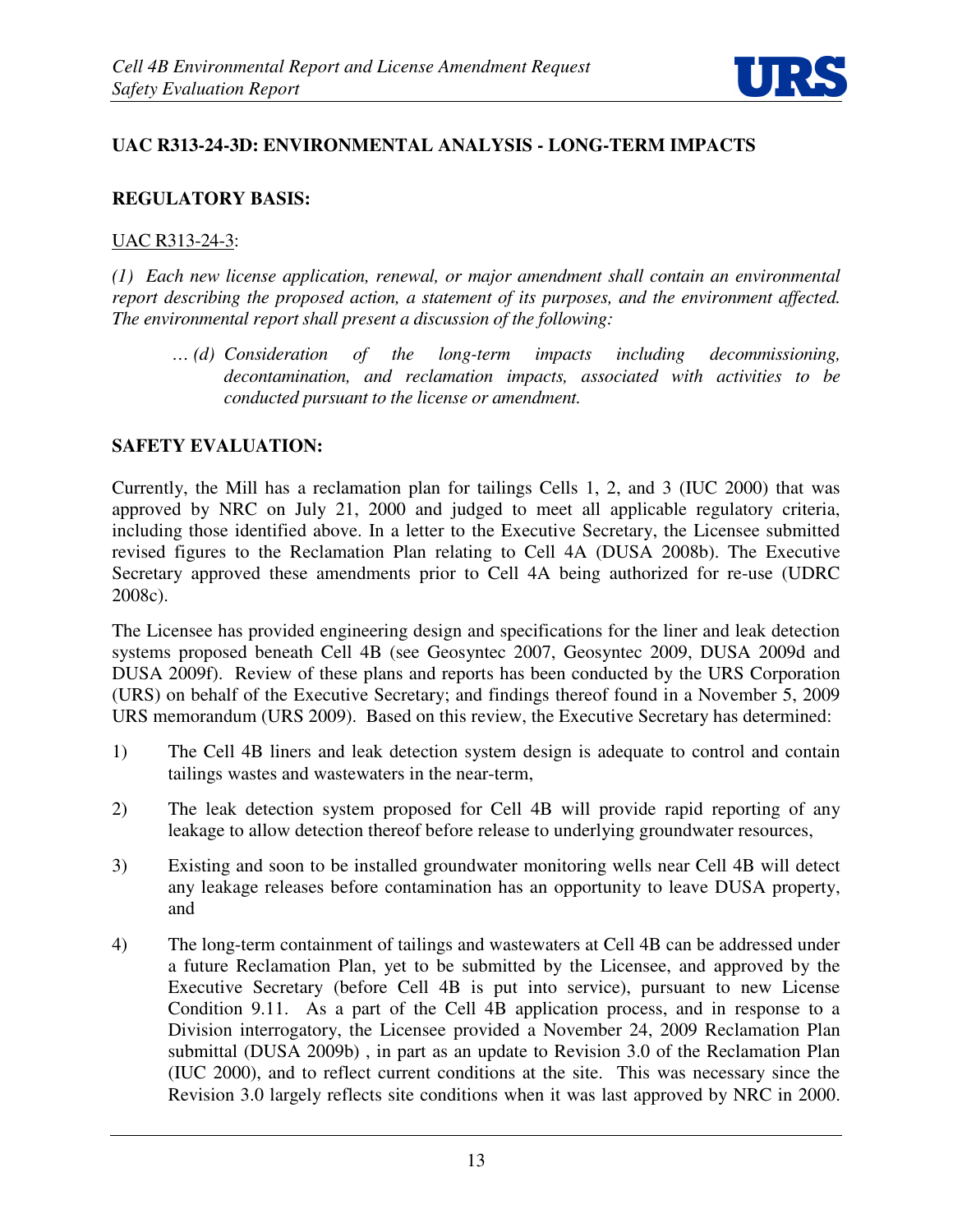

However, the November 24, 2009 Reclamation Plan did not include cover design information for Cell 4B. Instead it provided, among other things, information on closure of Cells 1, 2, 3, and 4A. As a result, while the November 24, 2009 Reclamation Plan is an improvement over the existing reclamation plan previously approved by the Division for Cell 4A in August, 2008 (UDRC 2008c), additional information, specific to Cell 4B, is required by the Division to incorporate cover design requirements for Cell 4B that are similar to those already approved for Cell 4A (i.e., Revision 3.1 of the Reclamation Plan).

The Licensee indicated (DUSA 2010a, p. 11) that "The principal revisions and updates to the Plan that are incorporated into Rev 4.0 (the November 24, 2009 Reclamation Plan submittal) include:

- The addition of approved provisions relating to the Cell 1 Tailings Disposal Area;
- The addition of approved provisions relating to Cell 4A as an operating tailings cell, including the updates to the Plan conveyed by the Licensee's letter of July 25, 2008;
- Updates to plans and figures, as applicable, to reflect current conditions;
- Administrative changes to reflect transfer of primary regulatory authority over the Mill site from NRC to the Division and the change in the name of the Licensee from International Uranium (USA) Corporation;
- Administrative changes in the nature of "clean-up" for internal consistency of the document;
- Updates to various information, including the following:
	- o Updated climate data;
	- o Updated archaeological status for the site;
	- o Updated sections relating to surface water, groundwater, site hydrogeology, seeps and springs etc. to reflect new information about the site since 2000;
	- o Other various updates to environmental information; and
	- o Updated disclosure relating to current monitoring programs, particularly describing new groundwater and DMT monitoring requirements at the site since 2000."

In addition to the Cell 4B Reclamation Plan required under License Condition 9.11, the Division is in the process of reviewing the 2007 License Renewal Application (DUSA 2007a and 2007b), which includes the November 24, 2009 Reclamation Plan (DUSA 2009b). In this process, the Executive Secretary will confirm that all of the foregoing requirements have been adequately addressed. This review may result in additional future changes to the Cell 4B Reclamation Plan required by License Condition 9.11.

The Licensee is also preparing an infiltration and contaminant transport model of the final tailings cover system (the "Infiltration Study") to demonstrate the long-term ability of the cover to protect nearby groundwater quality (see Permit, Part I.H.2). When this study is complete and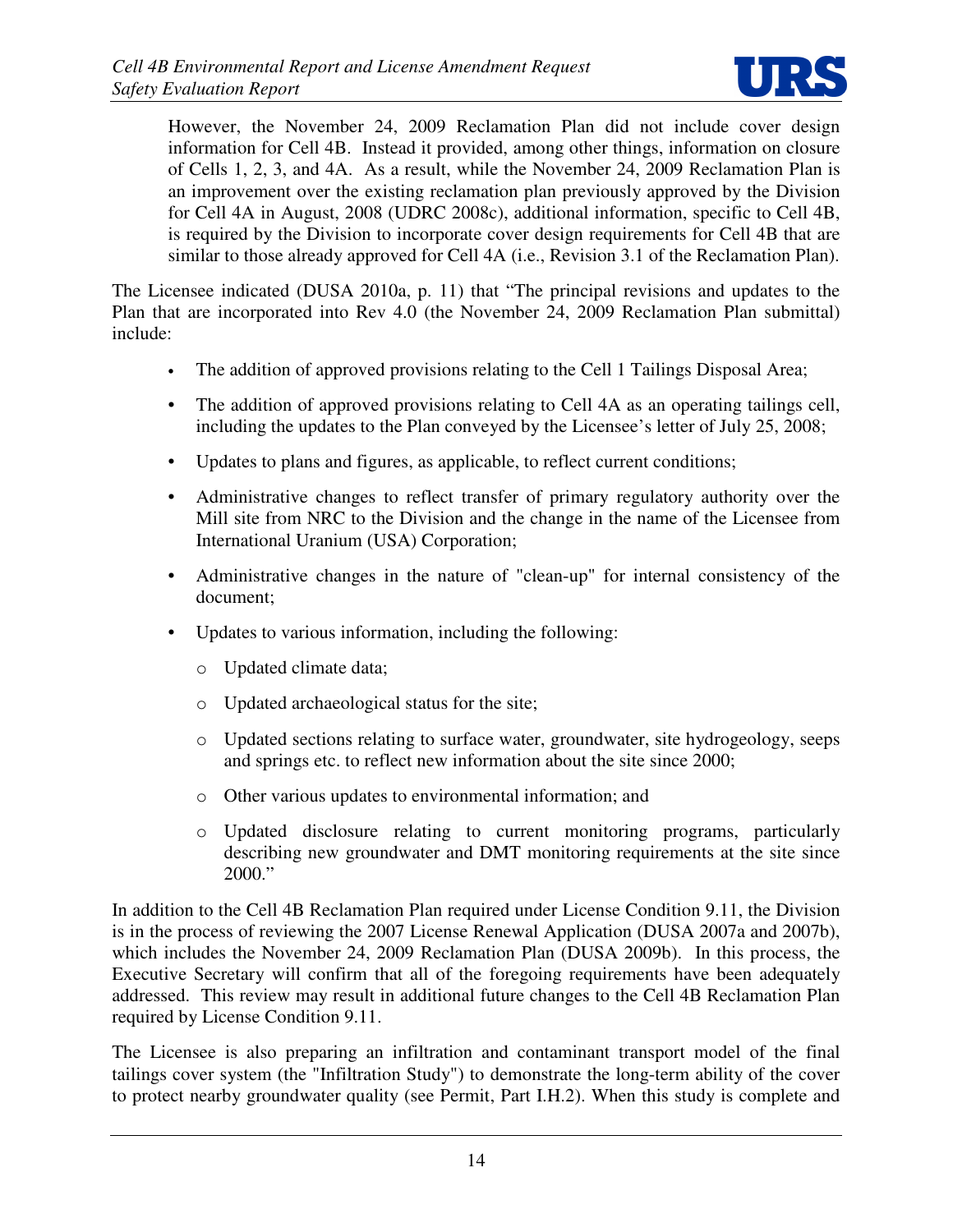

approved, the Executive Secretary will review the current Reclamation Plan and determine if future changes to the cover system are needed to ensure compliance with the performance criteria contained in Parts I.D.13 and I.D.12 of the Permit. If it is determined that changes are needed, the Reclamation Plan will be revised to incorporate any such changes. Being that the details have not been finalized at this time, the approved 2000 cover design and basis (Revision 3.0) continue to be referenced in the November 24, 2009 Reclamation Plan submittal.

To protect the State's interests, the Division will not authorize Cell 4B to operate until an updated financial surety is in place for completing final reclamation of the Mill Facility and for conducing post-closure care of the site. A new condition has been added to the License (see License Condition 9.11) to require that an updated Reclamation Plan, and revised Specifications for Reclamation, be submitted to the Executive Secretary for review and approval prior to placement of tailings and wastewater in Cell 4B. The revised Reclamation Plan required by Condition 9.11 requires that information on final cover design and final stormwater control systems be provided, together with estimated costs to complete final closure of the Mill Facility, including the costs for constructing the final closure cover and drainage systems associated with Cell 4B. The revised surety would then be based on that revised, approved plan. If, at the time of commencement of operation of Cell 4B, the Executive Secretary has approved amendments to the November 24, 2009 Reclamation Plan submittal, either as a result of the 2007 License Renewal Application review process or as a result of the Infiltration Study, then such amendments would also apply to Cell 4B and the revised surety. Any changes to the Reclamation Plan made after operations of Cell 4B begin, either through the 2007 License Renewal Application review process, the Infiltration Study, or otherwise, will apply to all tailings cells, and the surety will be revised at that time to reflect any such amendments.

Refer also to evaluation under UAC R317-6-6.3: Ground Water Discharge Permit Application, as stated below.

# **FINDING:**

The Division will incorporate a new License condition to ensure that the requirements of UAC R313-24-3(1)(d) are satisfied and that Licensee submits the promised revisions to the cover design, the Reclamation Plan, and the Specifications for Reclamation to incorporate Cell 4B, and the appropriate required supporting analyses and calculations, and that the Division will review and approve these submittals before Cell 4B is placed into service.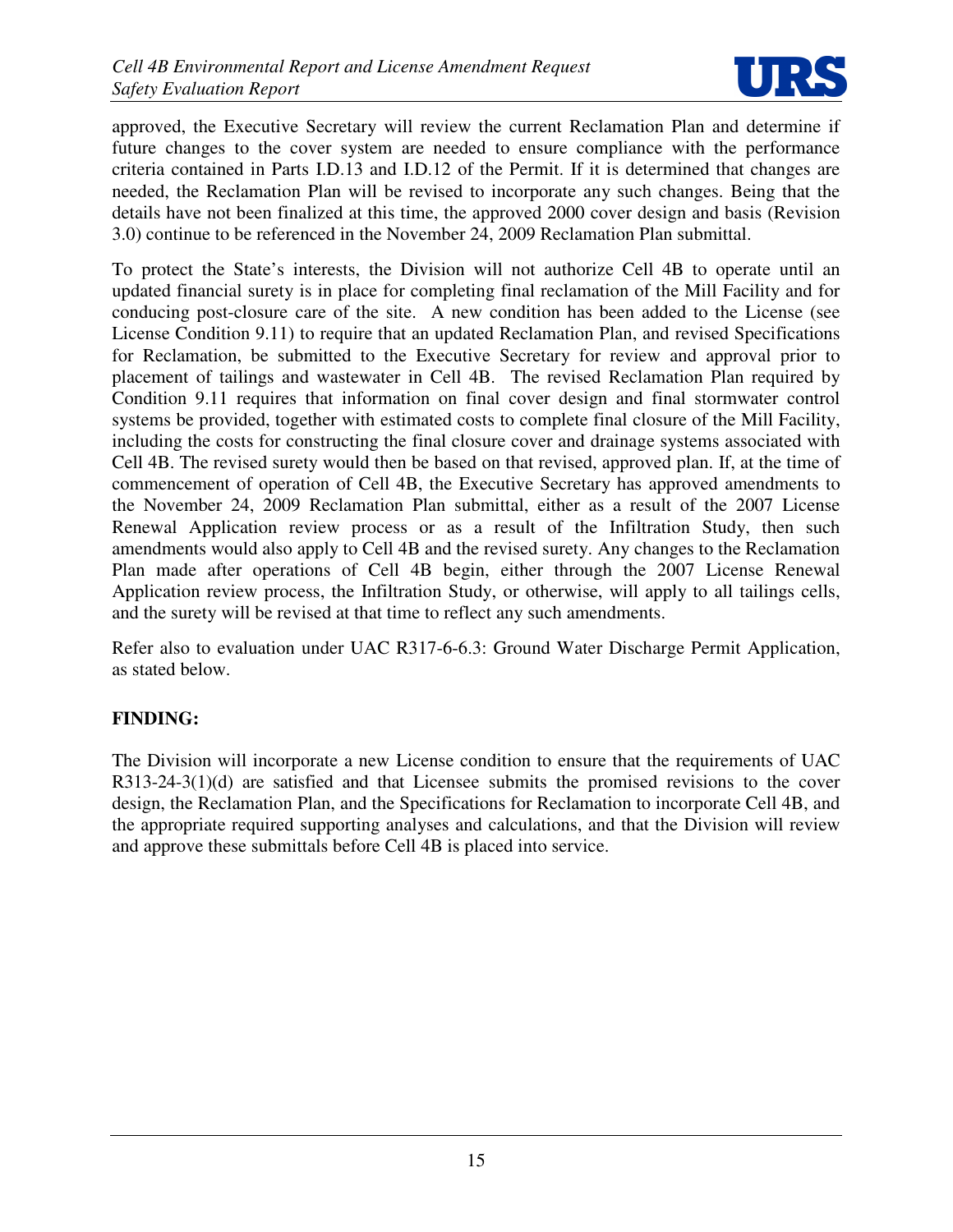

# **10CFR40.26(C)(2): GENERAL LICENSE**

#### **REGULATORY BASIS:**

UAC R313-24-4 invokes the following requirement from 10CFR40.26(c)(2): "*The general license in paragraph (a) of this section is subject to the documentation of daily inspections of tailings or waste retention systems and the immediate notification of the Executive Secretary, of any failure in a tailings or waste retention system that results in a release of tailings or waste into unrestricted areas, or of any unusual conditions (conditions not contemplated in the design of the retention system) that if not corrected could lead to failure of the system and result in a release of tailings or waste into unrestricted areas; and any additional requirements the Executive Secretary may by order deem necessary. The licensee shall retain this documentation of each daily inspection as a record for three years after each inspection is documented.*"

### **SAFETY EVALUATION:**

The system of conducting inspections, submitting reports, and retaining documents used at the mill is set out in the mill's original License Application and in subsequent renewal applications. The most recently approved License renewal application was submitted to NRC in August, 1991 and was approved by NRC in March 1997, at which time NRC renewed the License for 10 years, with an expiration date of March 31, 2007.

The Licensee submitted License Renewal Application in February 2007 (DUSA 2007b), thereby placing the License into timely renewal. Section 6.3 of the 2007 License Renewal Application describes the mill's systems relating to Management Controls, the ALARA Program, Training and Security, and refers to a number of Standard Operating Procedures, such as the mill's Environmental Protection Manual, Radiation Protection Manual and ALARA Program that are appended to the 2007 License Renewal Application and which further detail the mill's systems of inspections, reporting and retaining documents.

The Executive Secretary is currently reviewing the 2007 License Renewal Application through which the Executive Secretary will determine whether the administrative systems listed above continue to satisfy all regulatory requirements. Those matters apply to the mill generally and the mill's tailings system as a whole, not to Cell 4B alone, and are therefore more appropriately part of the License Renewal review process rather than the review process for Cell 4B.

NRC evidenced its approval of all such systems through the renewal of the License in 1997, with an expiration date of March 31, 2007. License Condition 9.3 of the mill's renewed NRC Source Material License states:

*"The licensee shall conduct operations in accordance with statements, representations, and conditions contained in the license renewal application submitted by letter dated August 23, 1991, as revised by submittals dated January 13, and April 7, 1992, November 22, 1994, July 27, 1995, December 13, and December 31, 1996, and January*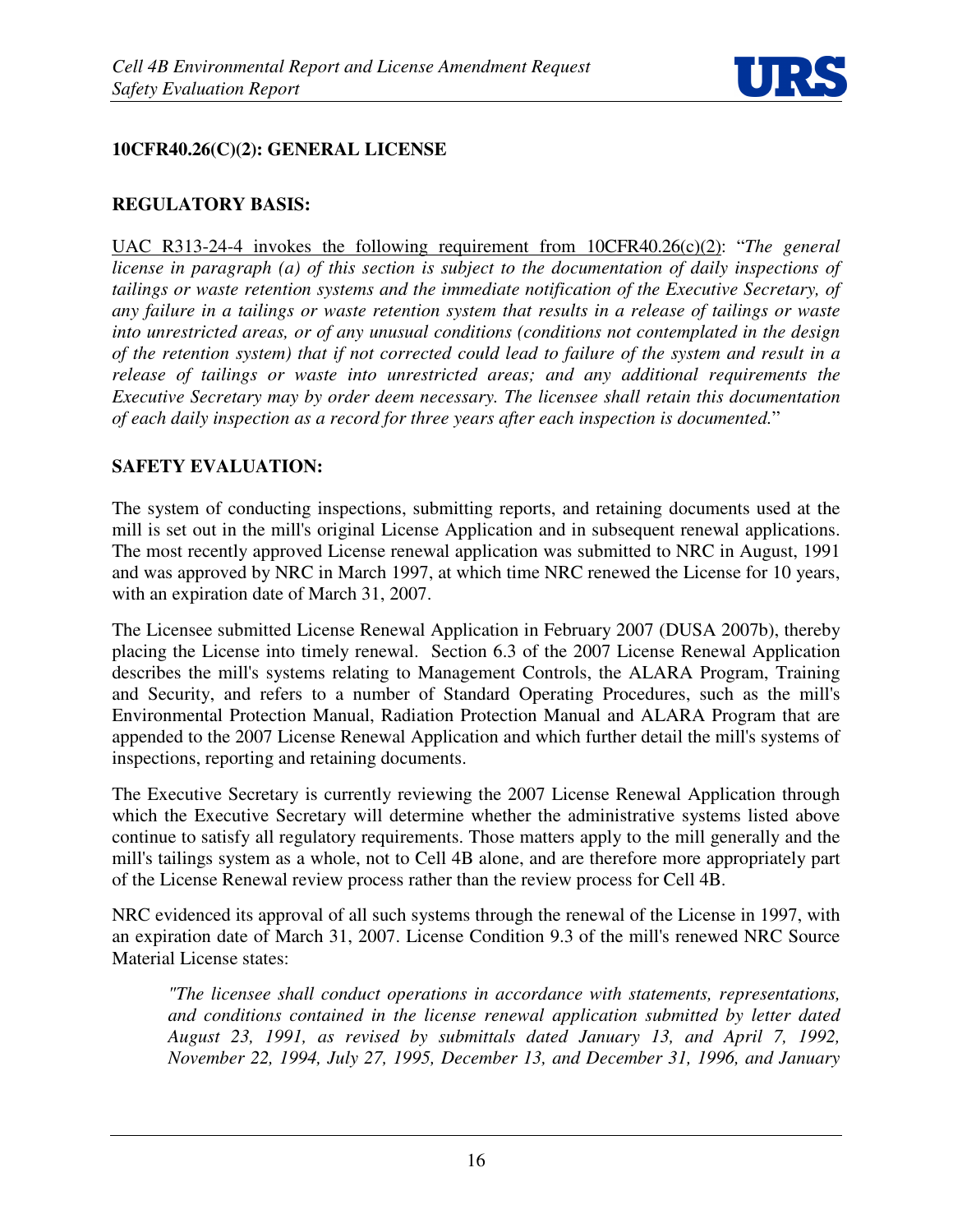

*30, 1997, which are hereby incorporated by reference, and for the Standby Trust Agreement, dated April 29, 1997, except where superseded by license conditions below."* 

License Condition 9.3 currently contains similar language.

The Licensee has implemented an extensive environmental monitoring and reporting system, including the conducting and documenting daily inspections of tailings and waste retention systems. The Licensee's program requires the Executive Secretary immediately to be notified of any failure in a tailings or waste retention system that results in a release of tailings or waste into unrestricted areas (refer to Section 2.3 of the November 24, 2009 Reclamation Plan submittal (DUSA 2009b, currently under Division review), Part I.G.3 of the Permit, and the mill's Emergency Response Plan). Documentation of daily inspections is retained for at least three years after each inspection is documented.

These monitoring, inspection, and record keeping requirements will apply to Cell 4B upon completion of construction and start of operations.

### **FINDING:**

The information submitted by the Licensee in the Cell 4B ER and related documents satisfies the requirements of UAC R313-24-4 that invokes the requirements of  $10CFR40.26(c)(2)$ , as they involve Cell 4B.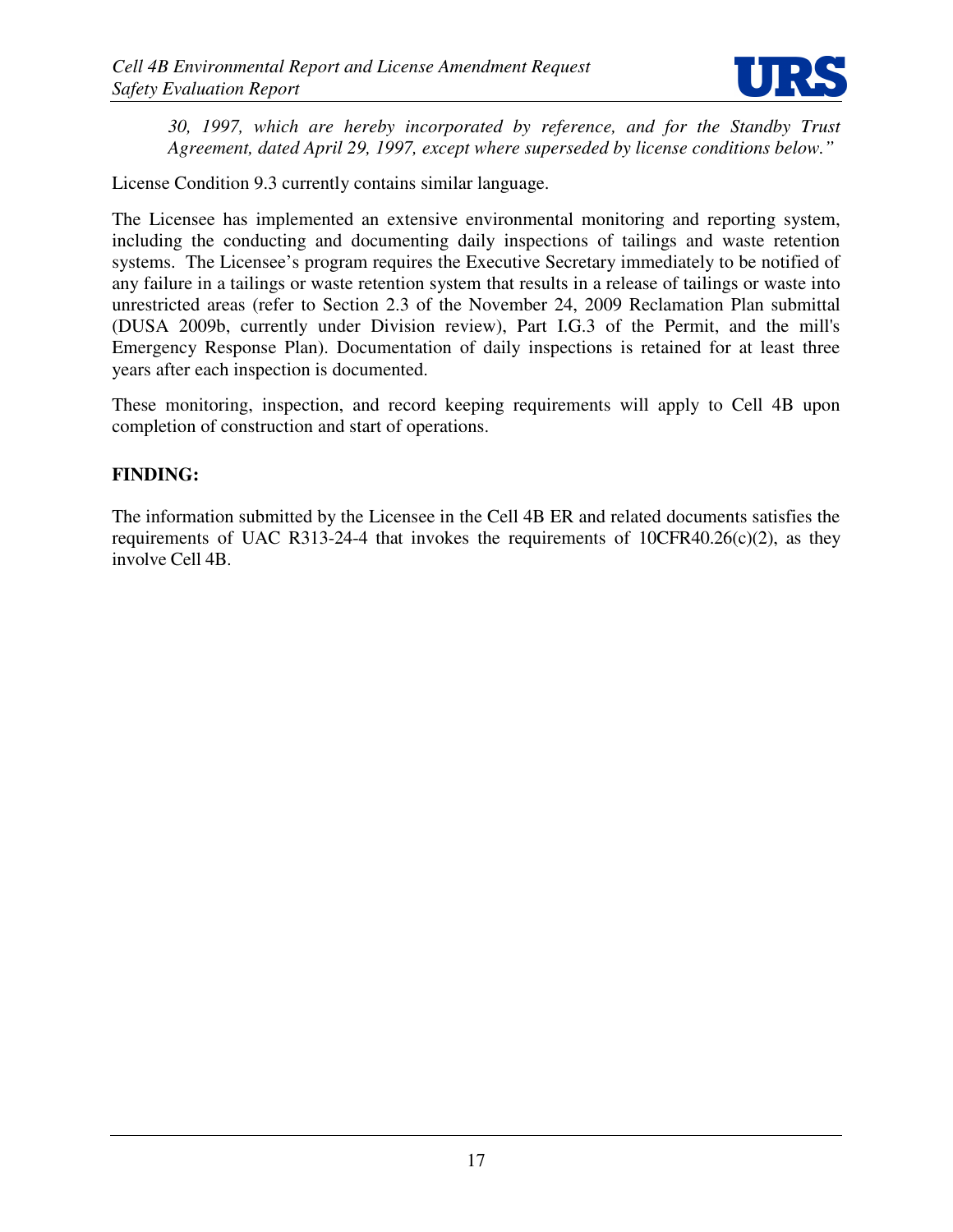

# **10CFR40.31(H): APPLICATION FOR SPECIFIC LICENSES**

## **REGULATORY BASIS:**

UAC R313-24-4 invokes the following requirement from 10CFR40.31(h): "*An application for a license to receive, possess, and use source material for uranium or thorium milling or byproduct material, as defined in 10CFR40, at sites formerly associated with such milling shall contain proposed written specifications relating to milling operations and the disposition of the byproduct material to achieve the requirements and objectives set forth in Appendix A of 10CFR40. Each application must clearly demonstrate how the requirements and objectives set forth in Appendix A of 10CFR40 have been addressed. Failure to clearly demonstrate how the requirements and objectives in Appendix A have been addressed shall be grounds for refusing to accept an application.*"

### **SAFETY EVALUATION:**

The original application for the License and each renewal, including the 2007 License Renewal Application submitted to and currently being by the Division, contain written specifications relating to milling operations and the disposition of the resulting byproduct material to achieve the requirements and objectives set forth in Appendix A of 10 CFR Part 40. Each such application has demonstrated how the requirements and objectives set forth in Appendix A of 10 CFR Part 40 have been addressed. Issuance of the License in 1980 and renewals in 1985 and 1997 by NRC attest to the fact that such requirements have been satisfied.

Refer also to the evaluation under 10CFR40.26(C)(2): General License (refer to pages 16 and 17, above).

The written mill specifications relating to milling operations and the disposition of the resulting byproduct material prepared to achieve the requirements and objectives set forth in Appendix A of 10 CFR Part 40 are contained in Sections 4.0 and 5.0 of the 2007 License Renewal Application and in Sections 3.0 and 4.0 of the 1992 License Renewal Application. NRC approval of those specifications is evidenced by License Condition 9.3 of the License. Those specifications are currently being reviewed by the Executive Secretary as part of the 2007 License Renewal Application review process.

#### **FINDING:**

The information submitted by the Licensee in the Cell 4B ER and related documents demonstrate that the requirements of UAC R313-24-4 that invokes the requirements of 10CFR40.31(h) have been satisfied, as they involve Cell 4B.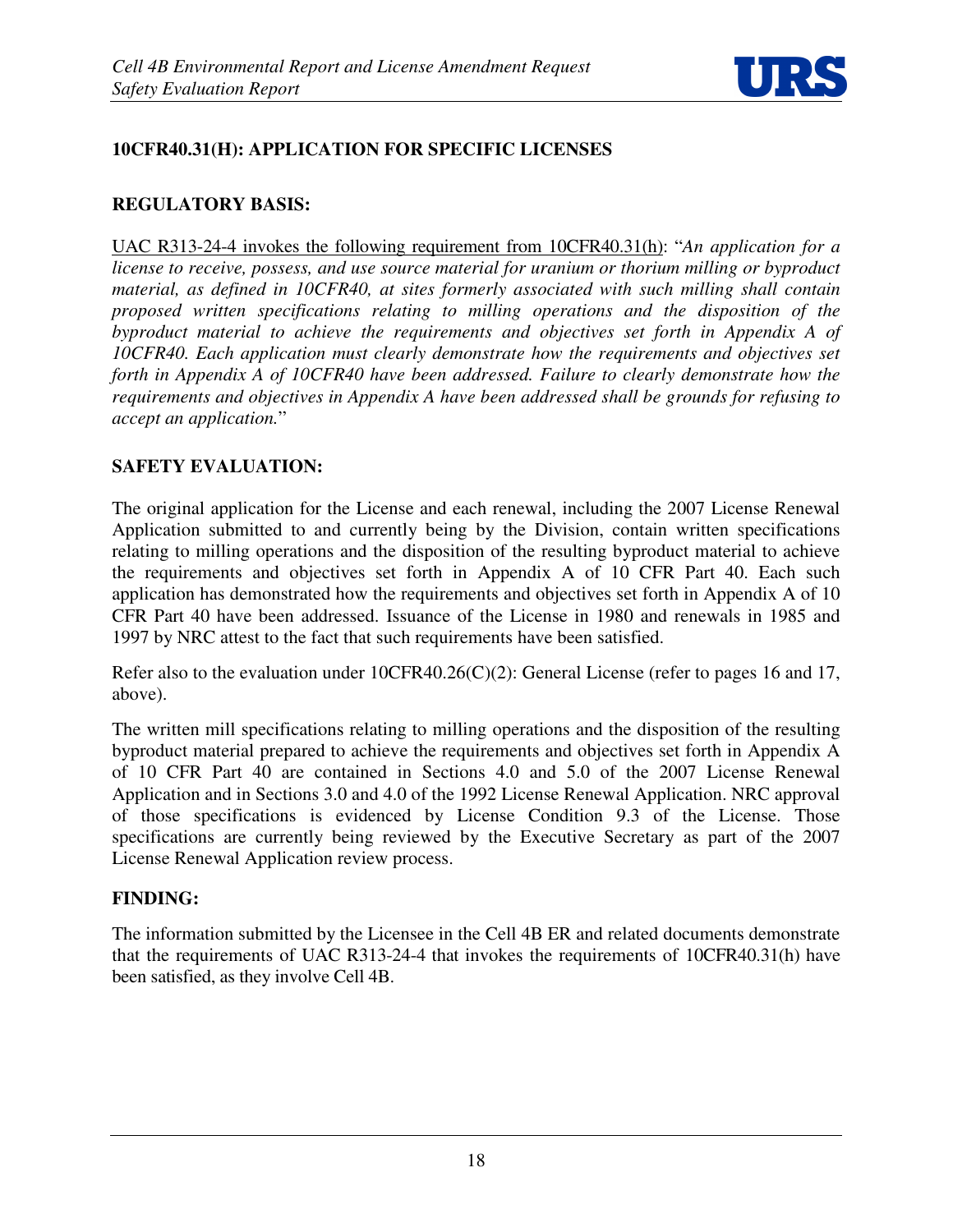

# **10CFR40.61: RECORDS**

#### **REGULATORY BASIS:**

#### UAC R313-24-4 invokes the following requirement from 10CFR40.61:

"*(a) Each person who receives source or byproduct material pursuant to a license issued pursuant to the regulations in 10CFR40 shall keep records showing the receipt, transfer, and disposal of this source or byproduct material as follows:* 

*(1) The licensee shall retain each record of receipt of source or byproduct material as long as the material is possessed and for three years following transfer or disposition of the source or byproduct material.* 

*(2) The licensee who transferred the material shall retain each record of transfer or source or byproduct material until the Executive Secretary terminates each license that authorizes the activity that is subject to the recordkeeping requirement.* 

*(3) The licensee shall retain each record of disposal of source or byproduct material until the Executive Secretary terminates each license that authorizes the activity that is subject to the recordkeeping requirement.* 

*(4) If source or byproduct material is combined or mixed with other licensed material and subsequently treated in a manner that makes direct correlation of a receipt record with a transfer, export, or disposition record impossible, the licensee may use evaluative techniques (such as first-in-first-out), to make the records that are required by 10CFR40 account for 100 percent of the material received.:* 

*(b) The licensee shall retain each record that is required by the regulations in 10CFR40 or by license condition for the period specified by the appropriate regulation or license condition. If a retention period is not otherwise specified by regulation or license condition, each record must be maintained until the Executive Secretary terminates the license that authorizes the activity that is subject to the recordkeeping requirement.*"

# **SAFETY EVALUATION:**

The mill has been operating since 1980 subject to and in compliance with the requirements of 10 CFR 40.61. The construction and operation of Cell 4B will not affect the application of these existing requirements to the mill, which requirements will continue to be met. Records of Cell 4B construction, tailings and wastewater placement, and other operational activities conducted in Cell 4B will be maintained in accordance with requirements specified in the Ground Water Discharge Permit. Commitments the Licensee has previously made in licensing actions by the NRC and the Division, when applied to the construction and operation of Cell 4B, will satisfy applicable requirements.

Refer also to the evaluation under 10CFR40.26(C)(2): General License (refer to pages 16 and 17, above).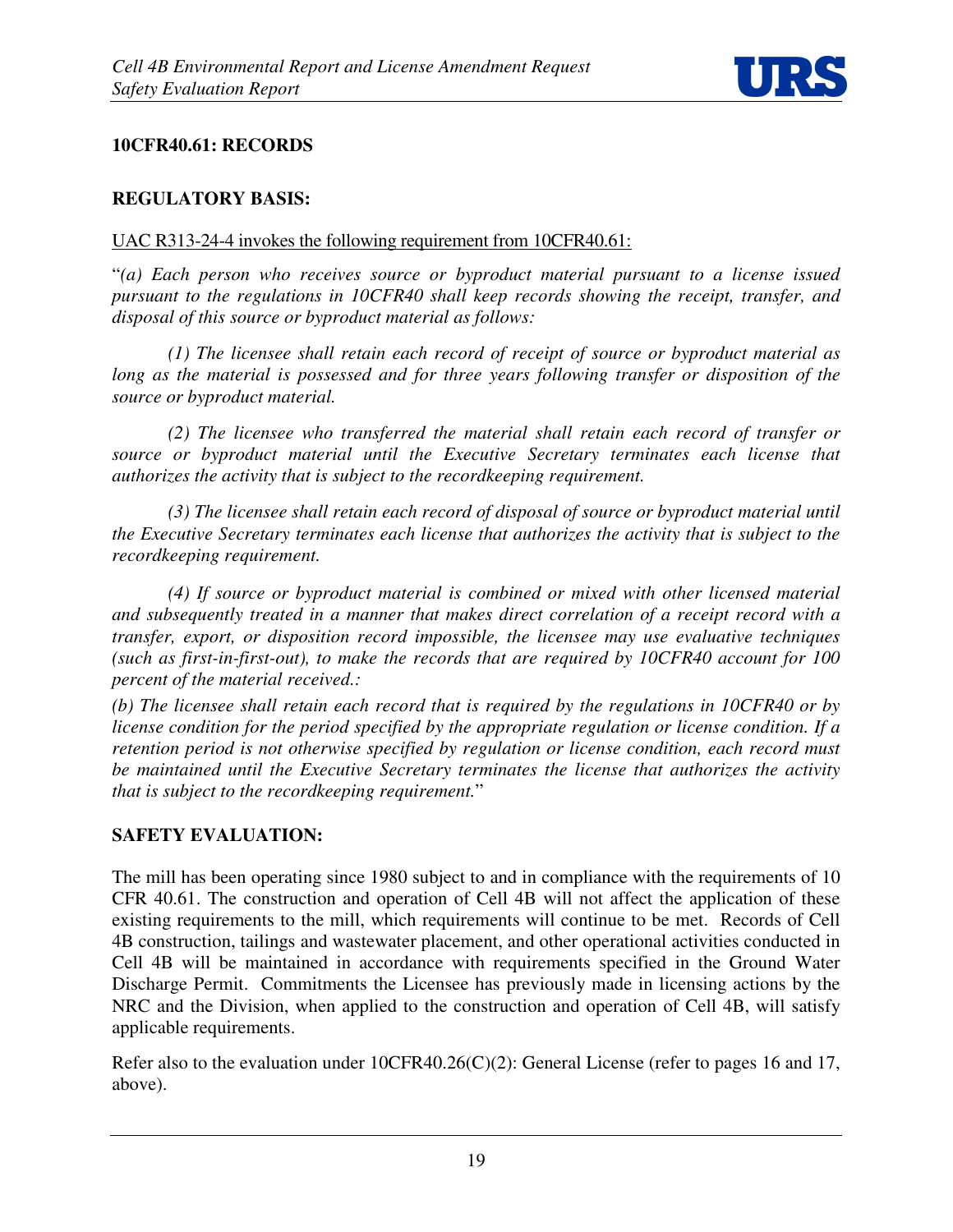

Direct requirements of the applicable regulations, such as the time period for which records must be retained, apply to the entire mill facility, and need not be repeated or reflected in the Cell 4B procedures.

#### **FINDING:**

The information submitted by the Licensee in the Cell 4B ER and related documents satisfies the requirements of UAC R313-24-4 that invokes the requirements of 10CFR40.61, as they involve Cell 4B.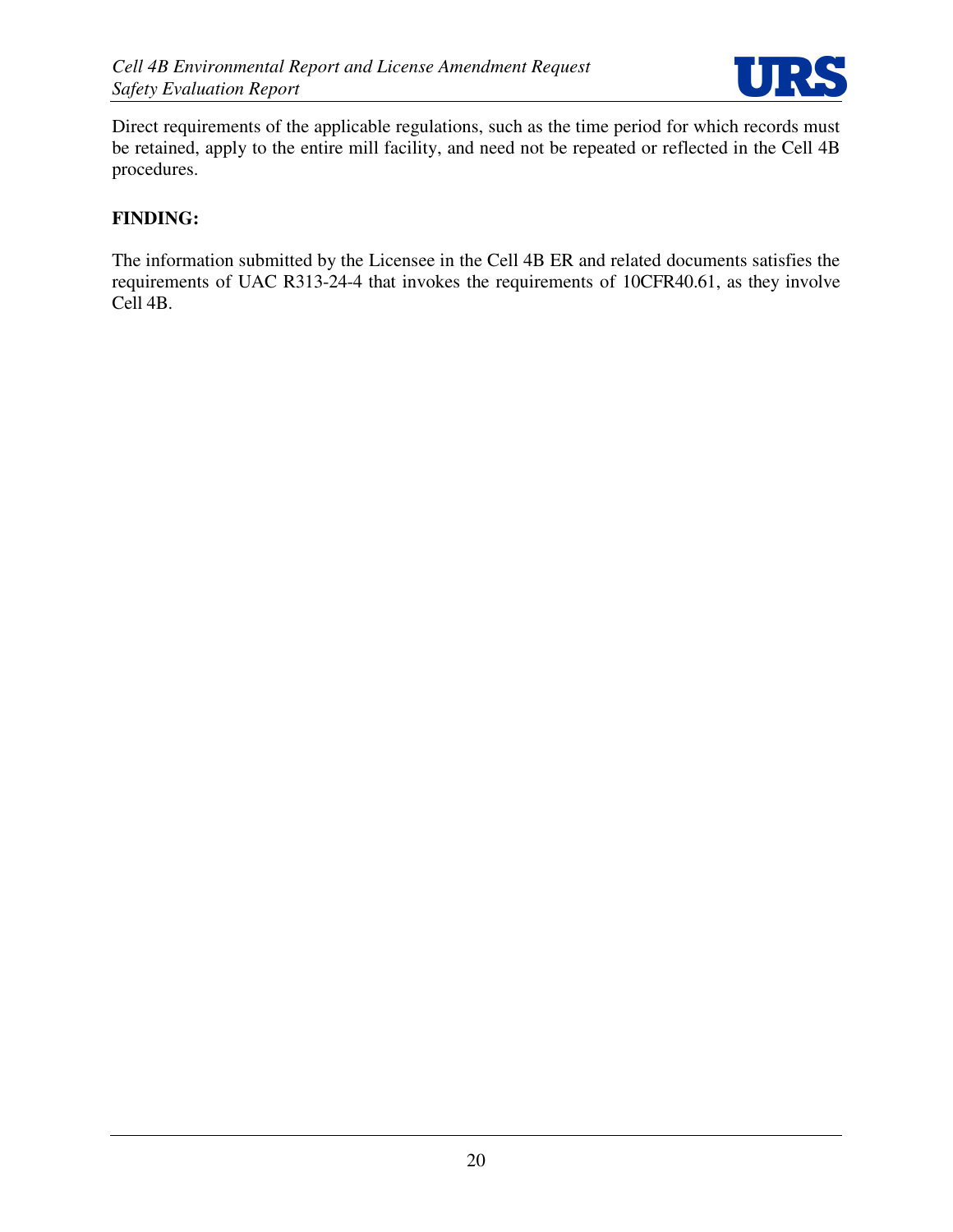

# **10CFR40.65(A)(1): EFFLUENT MONITORING REPORTING REQUIREMENTS**

## **REGULATORY BASIS:**

UAC R313-24-4 invokes the following requirement from 10CFR40.65(a)(1): "*Each licensee authorized to possess and use source material in uranium milling … shall . . . within 60 days after January 1 and July 1 of each year thereafter, submit a report to the Executive Secretary; which report must specify the quantity of each of the principal radionuclides released to unrestricted areas in liquid and in gaseous effluents during the previous six months of operation, and such other information as the Executive Secretary may require the licensee to estimate maximum potential annual radiation doses to the public resulting from effluent releases. If quantities of radioactive materials released during the reporting period are significantly above the licensee's design objectives previously reviewed as part of the licensing action, the report shall cover this specifically. On the basis of such reports and any additional information the Executive Secretary may obtain from the licensee or others, the Executive Secretary may from time to time require the licensee to take such action as the Executive Secretary deems appropriate.*"

### **SAFETY EVALUATION:**

The Licensee has implemented an environmental monitoring and reporting system, including semi-annually documenting liquid and gaseous effluents from the facility. The requirements for this monitoring program are mandated under existing License Condition 11.2.

Refer also to the evaluation under 10CFR40.26(C)(2): General License (refer to pages 16 and 17, above).

# **FINDING:**

The information submitted by the Licensee in the Cell 4B ER and related documents satisfies the requirements of UAC R313-24-4 that invokes the requirements of 10CFR40.65(a)(1), as they involve Cell 4B.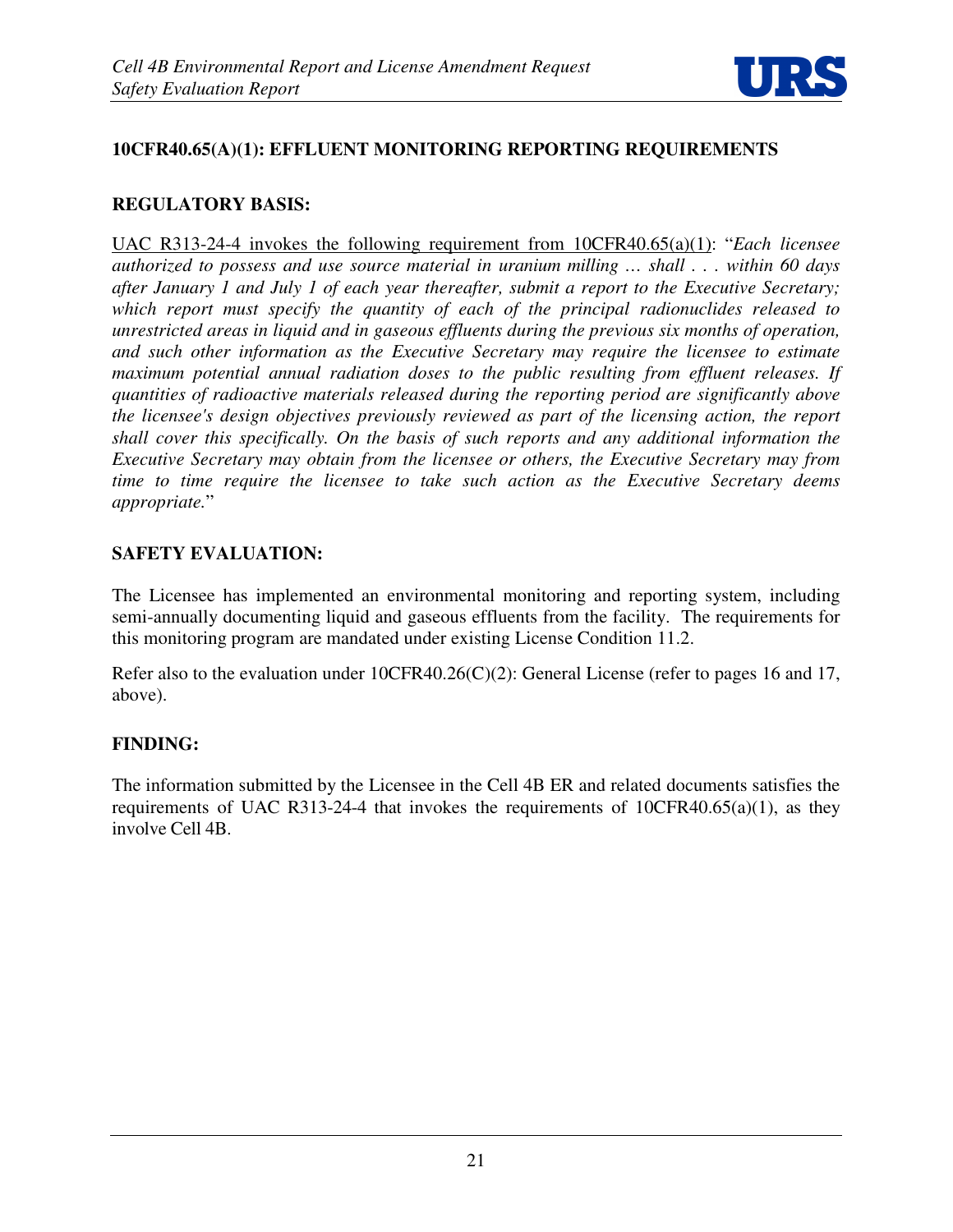

## **10CFR40 INTRODUCTION: CAPACITY OF TAILINGS OR WASTE SYSTEMS OVER THE LIFETIME OF MILL OPERATIONS**

#### **REGULATORY BASIS:**

UAC R313-24-4 invokes the following requirement from 10CFR40. Appendix A, Introduction: "*The specifications must be developed considering the expected full capacity of tailings or waste systems and the lifetime of mill operations. Where later expansions of systems or operations may be likely (for example, where large quantities of ore now marginally uneconomical may be stockpiled), the amenability of the disposal system to accommodate increased capacities without degradation in long-term stability and other performance factors must be evaluated .*"

### **SAFETY EVALUATION:**

While proposed Cell 4B has not yet been constructed, it was contemplated, described, and assessed in the original License application to the NRC, being a critical component of the facility design and evaluated as part of the FES (NRC 1979). Initial environmental analyses and the License contemplated six tailings cells that would contain approximately 11 million tons of tailings solids, which would be the tailings resulting from 15 years of mill operations at full capacity (see Section 3.2.4.7 of NRC 1979 and Section 3.4 in both Appendices H and I of D&M 1978). These are evaporation pond Cell 1-I (now referred to as Cell 1), a second evaporation pond (Cell I-E), which has not been constructed, and a series of 80-acre cells, including Cells 2, 3, 4, and 5 (see Figure 3.4 of NRC, 1978). To date, Cells 2 and 3 (80 acres each) and half of Cell 4 (Cell 4A, 40 acres) have been constructed. Construction of Cell 4B (area of floor and interior slopes of Cell 4B will encompass approximately 40 acres) will consume the second 40 acres of the previously authorized 80 acre Cell 4 footprint, but will not exceed the total footprint contemplated in the original License application. Cell 4B would have a maximum capacity of about 1.9 million cubic yards of tailings material storage (as measured below the required 3-foot freeboard).

#### **FINDING:**

The information submitted by the Licensee in the Cell 4B ER and related documents satisfies the requirements of UAC R313-24-4 that invokes the requirements of 10CFR40. Appendix A, Introduction, as they involve Cell 4B.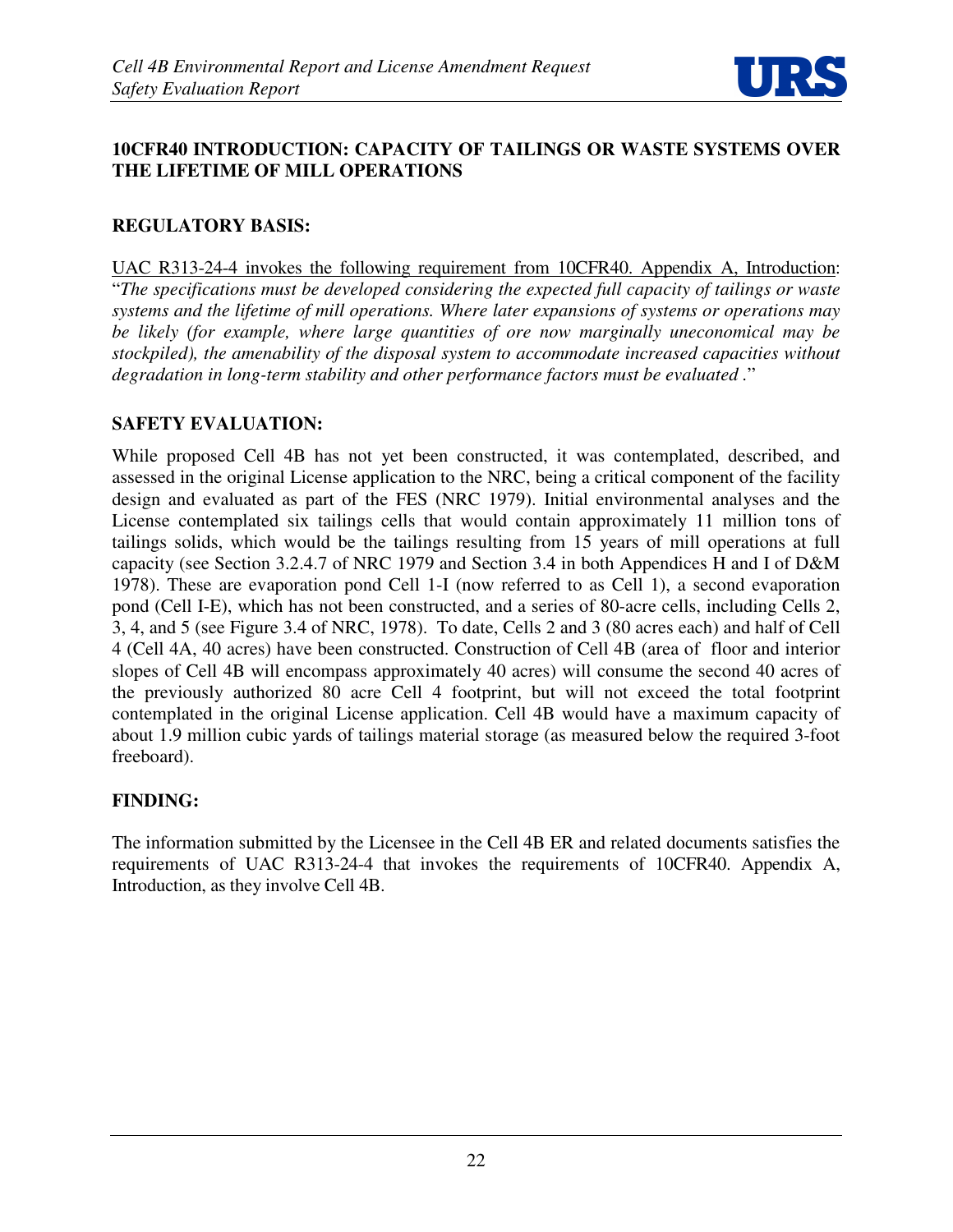

# **10CFR40 APPENDIX A, INTRODUCTION: ALTERNATIVE REQUIREMENTS**

#### **REGULATORY BASIS:**

UAC R313-24-4 invokes the following requirement from 10CFR40. Appendix A, Introduction: *"Licensees or applicants may propose alternatives to the specific requirements in this appendix. The alternative proposals may take into account local or regional conditions, including geology, topography, hydrology, and meteorology. The Executive Secretary may find that the proposed alternatives meet the Executive Secretary's requirements if the alternatives will achieve a level of stabilization and containment of the sites concerned, and a level of protection for public health, safety, and the environment from radiological and nonradiological hazards associated*  with the sites, which is equivalent to, to the extent practicable, or more stringent than the level *which would be achieved by the requirements of this Appendix and the standards promulgated by the Utah Administrative Code, Rule R317-6, Ground Water Quality Protection."* 

### **SAFETY EVALUATION:**

Proposed Cell 4B has been designed and will be constructed and operated in accordance with all applicable regulations, permits and licenses. Beyond the more specific requirements and Permit / License conditions imposed by the State of Utah, the Licensee has proposed no alternatives to the specific requirements in 10 CFR Part 40, Appendix A in the design, construction, or operation of Cell 4B.

#### **FINDING:**

The information submitted by the Licensee in the Cell 4B ER and related documents satisfies the requirements of UAC R313-24-4 that invokes the requirements of 10CFR40, Appendix A, Introduction, as they involve Cell 4B.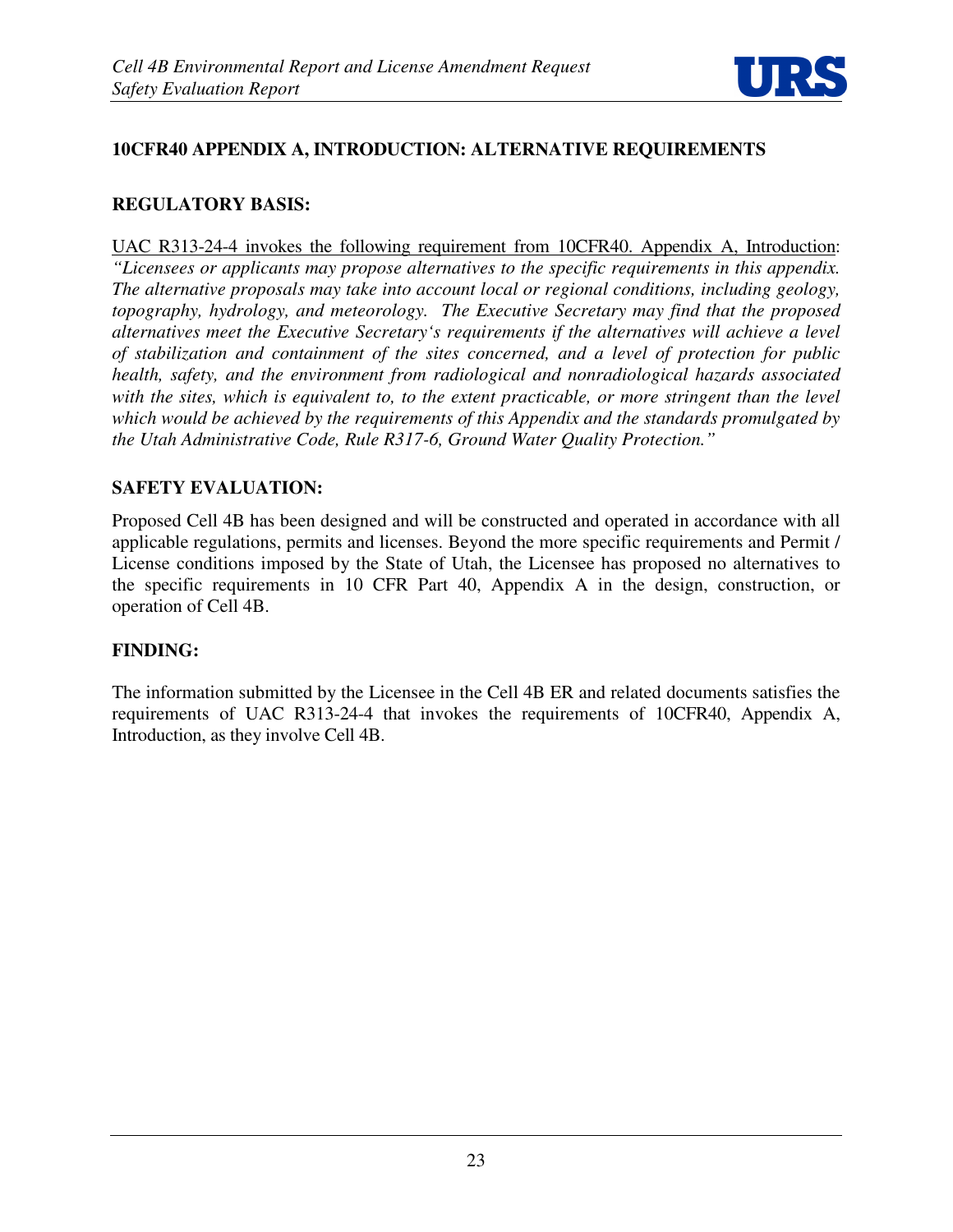

# **10CFR40 APPENDIX A, CRITERION 1: PERMANENT ISOLATION WITHOUT ONGOING MAINTENANCE**

#### **REGULATORY BASIS:**

UAC R313-24-4 invokes the following requirement from 10CFR40 Appendix A, Criterion 1: "*The general goal or broad objective in siting and design decisions is permanent isolation of tailings and associated contaminants by minimizing disturbance and dispersion by natural forces, and to do so without ongoing maintenance. For practical reasons, specific siting decisions and design standards must involve finite times (e.g., the longevity design standard in Criterion 6). The following site features which will contribute to such a goal or objective must be considered in selecting among alternative tailings disposal sites or judging the adequacy of existing tailings sites:* 

- *Remoteness from populated areas;*
- *Hydrologic and other natural conditions as they contribute to continued immobilization and isolation of contaminants from ground-water sources; and*
- *Potential for minimizing erosion, disturbance, and dispersion by natural forces over the long term.*

*The site selection process must be an optimization to the maximum extent reasonably achievable in terms of these features.* 

*In the selection of disposal sites, primary emphasis must be given to isolation of tailings or wastes, a matter having long-term impacts, as opposed to consideration only of short-term convenience or benefits, such as minimization of transportation or land acquisition costs. While*  isolation of tailings will be a function of both site and engineering design, overriding *consideration must be given to siting features given the long-term nature of the tailings hazards.* 

*Tailings should be disposed of in a manner that no active maintenance is required to preserve conditions of the site.*"

#### **SAFETY EVALUATION:**

The NRC has evaluated and accepted the natural site at which the White Mesa facility is located in its review of the original License application. The initial NRC evaluation, as well as evaluations of subsequent License renewal applications, have involved consideration of all tailings management (impoundment) areas, including the area of proposed Cell 4B. Thus, suitability of the existing site is beyond the appropriate scope of this evaluation. Because of the climatic conditions at the mill site, potential surface water inflows are typically very small and easily diverted and managed by engineering design, without massive diversion structures.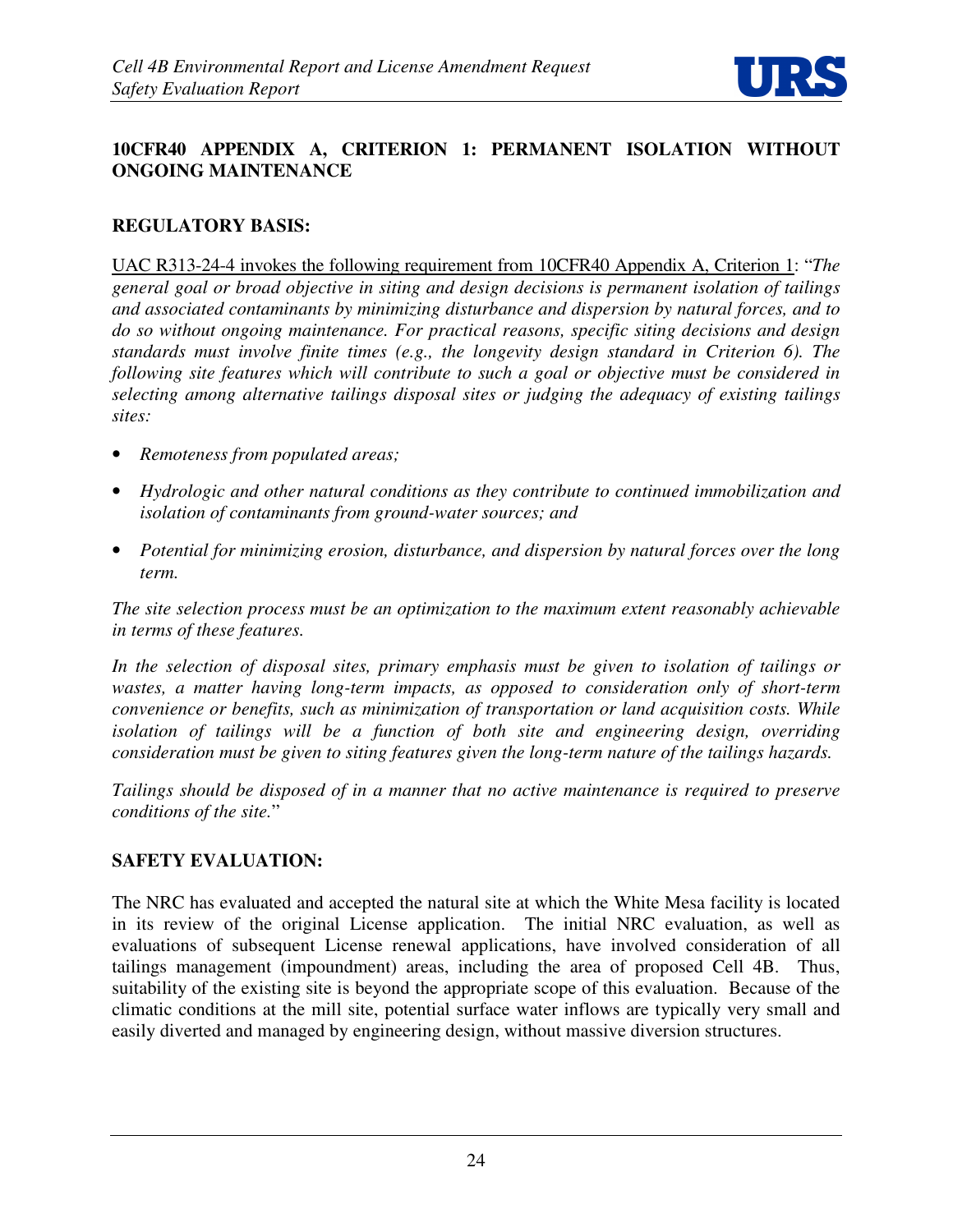

Notwithstanding the above, during review of the License renewal application the Executive Secretary will require the Licensee to examine certain other criteria related to isolation of the tailings, including engineering design of the final cover system and final drainage systems for final reclamation of the tailings management cells, including Cell 4B, and to prepare and submit a final Reclamation Plan, together with associated final Specifications for Reclamation, for the Mill Facility. Elements addressed in the final Reclamation Plan will include, but not be limited to, the following:

- The ability of the cover system to respond without damage to whatever settlement and differential settlement may occur following construction of the cover;
- Stability against intermixing of cover layers with different size gradations;
- Protection provided to clay layers, if applicable, from freeze-thaw damage and desiccation;
- Protection provided against wind and surface water erosion;
- Protection of the radon barrier against biointrusion by deep-rooted plants and burrowing animals; and
- The Division will review the final design of drainage systems included for the final reclamation of the tailings management cells, including Cell 4B, as provided in the final Reclamation Plan that the Division will require the Licensee to submit, to assess design features for transitioning to, and conforming with, the natural surrounding landscape. The cover design will also provide for reduction of all perimeter slopes of the final cover closed tailings management cells to 5h:1v, or less, to minimize the potential for active management and repair of the slopes to be required.

The Licensee is currently operating Cell 4A under the Cell 4A BAT Monitoring, Operations and Maintenance Plan (UDRC 2008a). That Plan describes the acceptable operational methods for discharge into the cell of tailing solids and solution from pre-determined locations around the perimeter of the cell. The final tailings elevation will be less than the top of the flexible membrane liner (FML). Once the tailings solids reach the prescribed elevation, they will be contoured to final grades and the dewatering process will begin, concurrently with placement of the initial platform fill. Due to the proposed approval of Cell 4B, certain changes are needed in the existing BAT Monitoring, Operations and Maintenance Plan. These are mandated by the Permit, and will be approved prior to final approval for use of Cell 4B and prior to receiving liquids and tailings.

Installation of the final reclamation cap will be in accordance with the final Reclamation Plan approved at the time of cell closure. Currently the November 24, 2009 Reclamation Plan submittal (DUSA 2009b) is under Division review and is part of the License Renewal Application. That final Reclamation Plan, once approved, is intended to prepare the facility so that it can be transferred to DOE for perpetual care and maintenance. DOE's perpetual care and maintenance will be funded by the Licensee's Long Term Care fund.

With respect to Cell 4B, prior to placement of the approved cover, free water will be evaporated or pumped from the cell and the tailings will be graded to ensure that the final tailings elevations and contours are according to the approved design. The initial layer of the reclamation cap, or platform fill, will be installed over the contoured tailings. This activity may take place in increments as distinct portions of the cell are filled. The purposes of the platform fill are to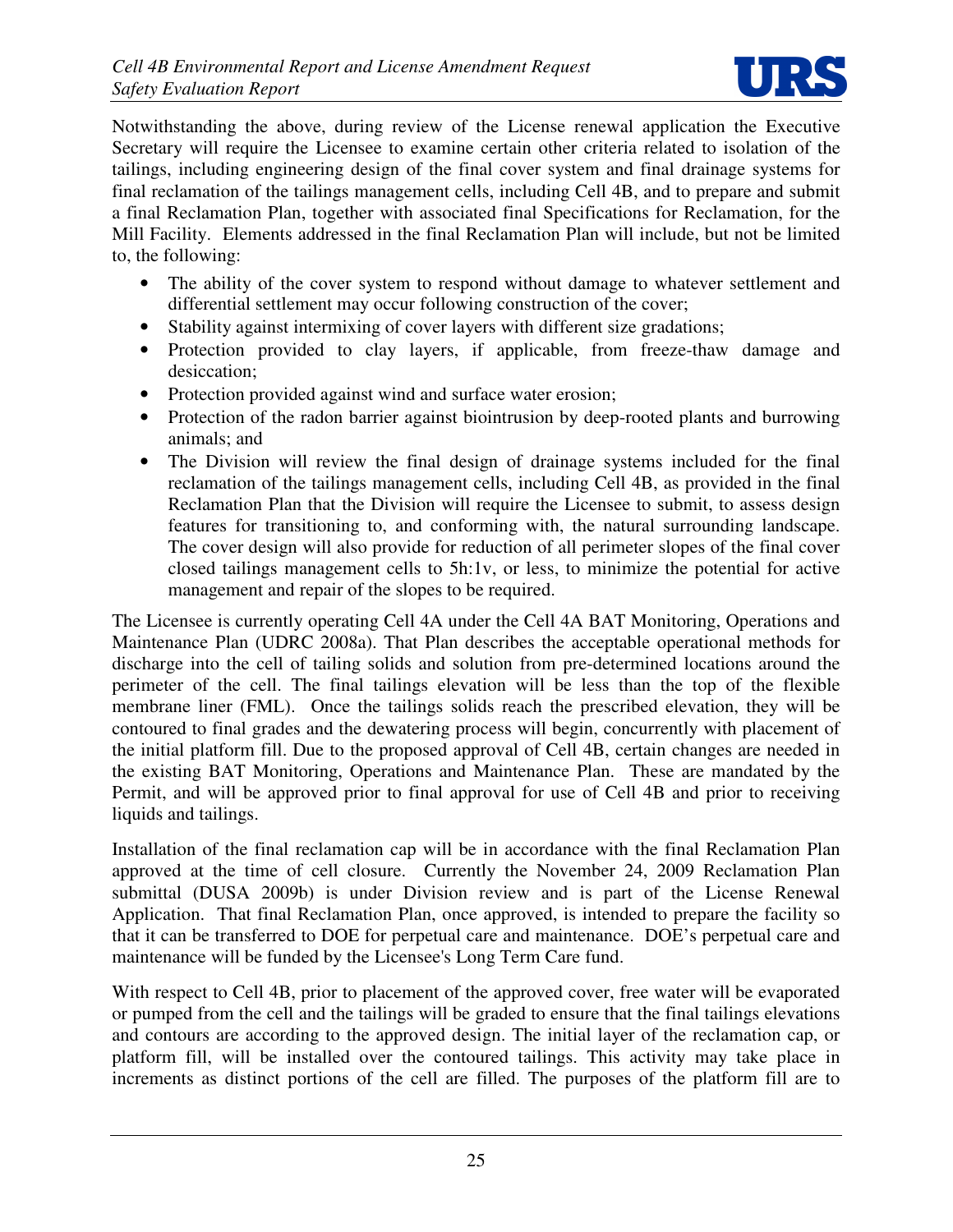

minimize the amount of radon emanating from the tailings sands; to minimize the potential for windblown tailings; and to place overburden material to create a surcharge on the placed tailings to aid in dewatering of the tailings.

Once free water has been evaporated or pumped from Cell 4B, the slimes drain system will be actively pumped to remove as much solution as possible from the tailings sands and slimes. Dewatering of the tailings will allow the material to consolidate, reducing potential differential settlement after final cover placement, and reducing the potential for liquefaction of the tailings during possible seismic events. The slimes drain design and dewatering modeling is presented in the Revised Cell 4B Design Report, Appendix D (DUSA 2009a). Based on these calculations, DUSA predicted that approximately 5.5 years of de-watering operations at Cell 4B will provide a steady-state condition of 1 foot of leachate over the cell's flexible membrane liner at the time of closure. All these factors will help to ensure that the final cover installation is maintenance free once the site is turned over to DOE for long term surveillance and monitoring.

The geotechnical stability of the tailings impoundment, slope stability, liquefaction potential and settlement are addressed in Appendix D of the November 24, 2009 Reclamation Plan submittal (DUSA 2009b), which is currently under Division review. The liquefaction potential of the tailings solids was evaluated in Attachment E to the November 24, 2009 Reclamation Plan submittal (DUSA 2009b), which is currently under Division review. Any additional evaluations relating to embankment stability will be presented in the updated, final Reclamation Plan once it is prepared and submitted for review under the License Renewal Application process. The Division will review any such additional evaluations to confirm that these evaluations satisfy applicable requirements. If necessary, the Division will also impose additional License conditions to ensure that all requirements applicable to Cell 4B are satisfied as part of its final closure.

#### **FINDING:**

As described above, the Division will require the Licensee to submit a final Reclamation Plan, and revised Specifications for Reclamation, with appropriate required supporting analyses and calculations, as part of the License Renewal Application process.

The information contained in the Cell 4B Environmental Report and other relevant documents the Applicant has submitted, in combination with the proposed License condition indicate that the requirements of UAC R313-24-4 that invokes the requirement 10CFR40, Appendix A, Criterion 1 will yet be satisfied prior to placing Cell 4B into service.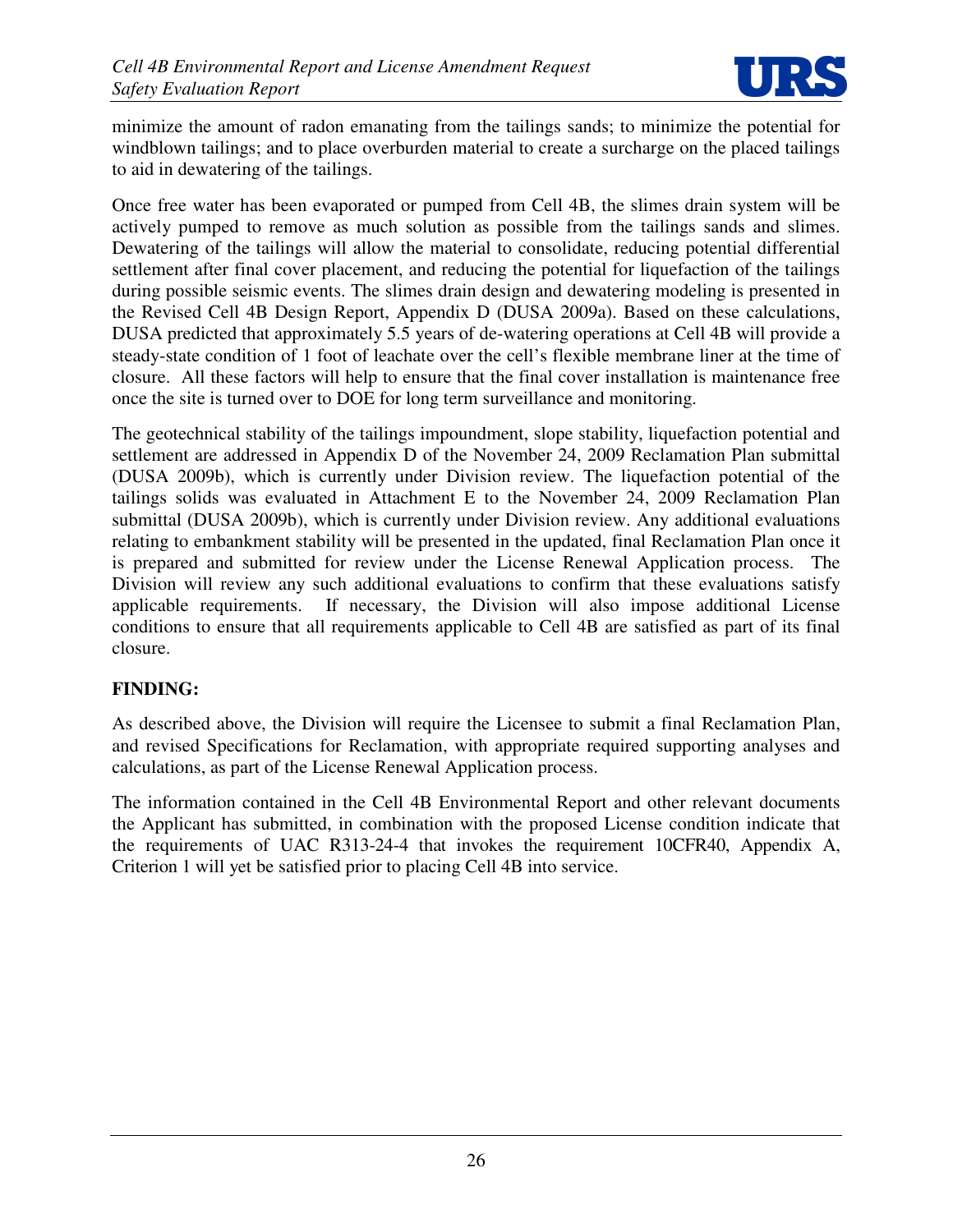

# **10CFR40, APPENDIX A, CRITERION 2: PROLIFERATION**

## **REGULATORY BASIS:**

UAC R313-24-4 invokes the following requirement from 10CFR40 Appendix A, Criterion 2: "*To avoid proliferation of small waste disposal sites and thereby reduce perpetual surveillance obligations, byproduct material from in situ extraction operations, such as residues from solution evaporation or contaminated control processes, and wastes from small remote above ground extraction operations must be disposed of at existing large mill tailings disposal sites; unless, considering the nature of the wastes, such as their volume and specific activity, and the costs and environmental impacts of transporting the wastes to a large disposal site, such offsite disposal is demonstrated to be impracticable or the advantages of onsite burial clearly outweigh the benefits of reducing the perpetual surveillance obligations.*"

### **SAFETY EVALUATION:**

The mill's tailings management system has been designed as a large permanent waste disposal site, which can help to reduce proliferation of small sites on a national level, and thereby reduce perpetual surveillance obligations for the Federal government. This includes DUSA acceptance for permanent disposal, byproduct material from in situ leach (ISL) operations from outside of Utah that are licensed by the NRC or a corresponding Agreement State. License Condition 10.5 permits the mill to dispose of such ISL byproduct material, subject to specified conditions. Such disposal has historically and is currently done at the White Mesa mill.

License Condition 10.5.E requires the Licensee to submit for Executive Secretary approval a revised written Standard Operating Procedure (SOP) for ISL disposal on or before December 1, 2010. The revised SOP shall describe the documentation required for ISL disposal, which is to include several items.

# **FINDING:**

The revised SOP to be submitted by the Licensee as required by License Condition 10.5.E. is to include several items, mentioned below, that will protect tailings cell liners from damage, as well as increase the compaction and organization of the ISL material disposal areas.

- A. These items are specified to include that the ISL material disposal area must be located on a tailings beach area of the disposal cell or on an area of the cell that is underlain by tailings sands;
- B. The elevation of the material disposal area will not exceed the plane or grade of the elevations of the uppermost flexible membrane liner of the tailings cell; ISL byproduct material will be segregated from any mill material and equipment and other ISL byproduct material sources;
- C. Absence of void space inside barrels disposed, including physical verification before disposal; and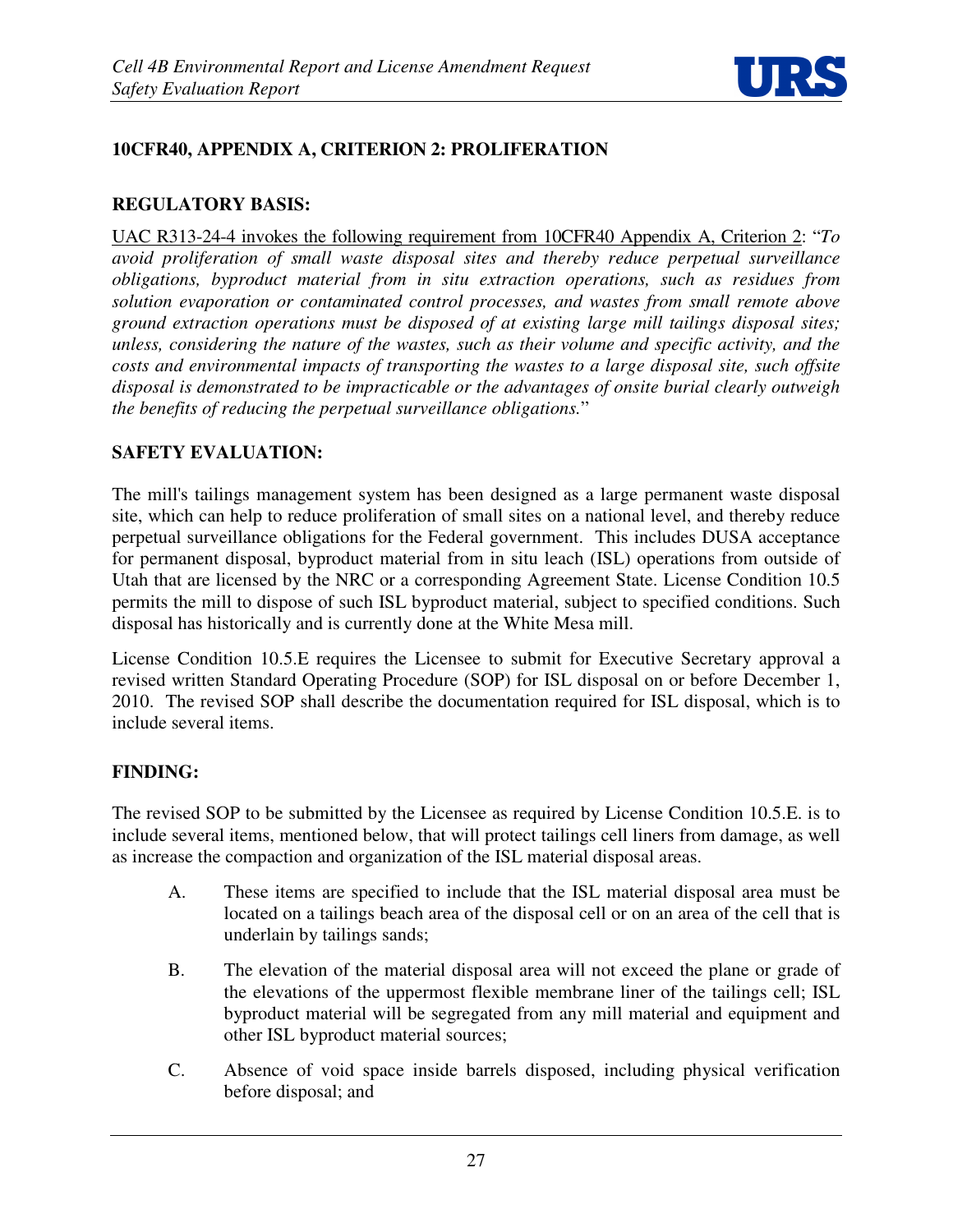

 D. Detailed engineering drawings which demonstrate there is at least 4 feet of tailings sands under the bottom of each disposal area; and the bottom of each disposal area is located at least 12 feet from the sides or dikes of the tailings cell.

The information submitted by the Licensee in the Cell 4B ER and related documents satisfies the requirements of UAC R313-24-4 that invokes the requirements of 10CFR40, Appendix A, Criterion 2, as they involve Cell 4B.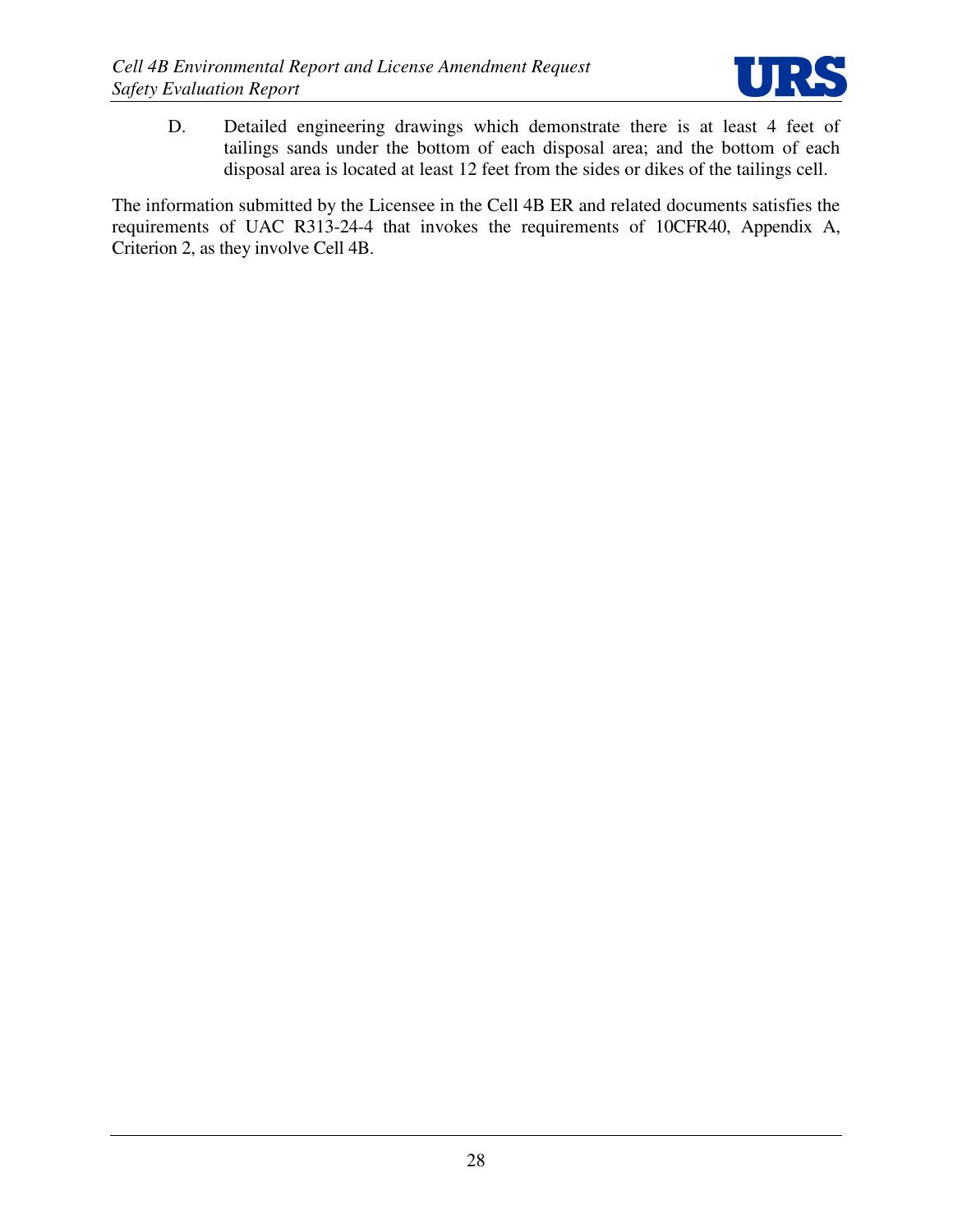

# **10CFR40, APPENDIX A, CRITERION 3: PLACEMENT BELOW GRADE**

#### **REGULATORY BASIS:**

UAC R313-24-4 invokes the following requirement from 10CFR40, Appendix A, Criterion 3: "*The "prime option" for disposal of tailings is placement below grade, either in mines or specially excavated pits (that is, where the need for any specially constructed retention structure is eliminated). The evaluation of alternative sites and disposal methods performed by mill operators in support of their proposed tailings disposal program (provided in applicants' environmental reports) must reflect serious consideration of this disposal mode. In some instances, below grade disposal may not be the most environmentally sound approach, such as might be the case if a ground-water formation is relatively close to the surface or not very well isolated by overlying soils and rock. Also, geologic and topographic conditions might make full below grade burial impracticable: For example, bedrock may be sufficiently near the surface that blasting would be required to excavate a disposal pit at excessive cost, and more suitable alternative sites are not available. Where full below grade burial is not practicable, the size of retention structures, and size and steepness of slopes associated exposed embankments must be minimized by excavation to the maximum extent reasonably achievable or appropriate given the geologic and hydrologic conditions at a site. In these cases, it must be demonstrated that an above grade disposal program will provide reasonably equivalent isolation of the tailings from natural erosional forces.*"

# **SAFETY EVALUATION:**

The first stage construction of the Mill's Tailings Management System, consisting of Cell 1 (originally designated Cell 1-I), Cell 2, and the Cell 2 Safety Dike (Cell 3 Dike) was authorized by NRC License Amendment 1, to SUA-1358, on October 12, 1979. The authorization referred to design documents, questions and responses during the review of the design. A copy of the License Amendment was included in Attachment D to DUSA 2010a.

Construction of the embankments and liner systems for the Initial Phase and Second Phase (including Cell 1, Cell 2, Cell 3, and the Cell 4 dike) was authorized by NRC License Amendment 10, to SUA-1358, on February 10, 1982. The authorization referred to design documents, questions and responses during the review of the design, and was essentially a revision to the earlier construction authorization of the first stage construction. A copy of that License amendment is included in Attachment D to DUSA 2010a.

Construction and operation of Cell 4A was authorized by NRC License Amendment 20, to SUA-1358, on March 1, 1990. The authorization referred to design documents, questions and responses during the review of the design, and was essentially a revision to the earlier construction authorization of the first stage construction. The authorization also set maximum solution elevations for Cell 1, Cell 3 and Cell 4A. A copy of that License amendment is included in Attachment D to UDSA 2010a.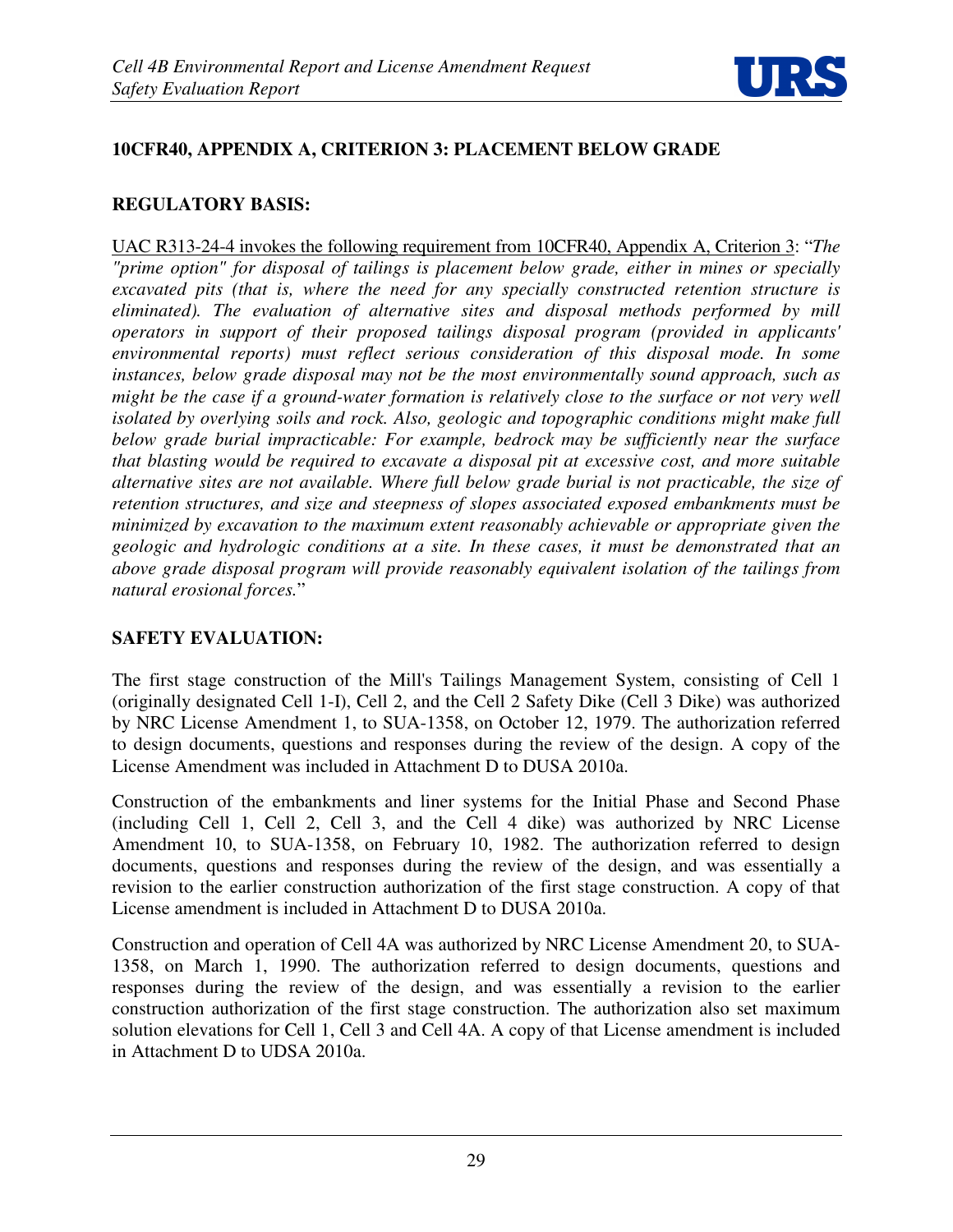

Cell 4B will be excavated and constructed in a manner similar to that used for existing Cells 1, 2, 3 and 4A. It is anticipated that some blasting will be required in order to construct Cell 4B. Existing cells are partially below grade because of constraints imposed by the natural topography and bedrock conditions at the site. All tailings cells at the site are situated in a natural swale, thanks to the presence of minor natural north-south ridges that were located immediately west and east of the tailings cell locations. During construction, the tailings cells have been and will be excavated to the top of and partially within bedrock. This results in the north and east dikes of the cells being at or near surface grade. The southern dike of the southern-most cells (Cells 4A and 4B) has and will have an above-grade dike. Similarly, the western dike of Cell 4B will be partially above grade.

Geologic and topographic conditions make full below grade burial impracticable for two reasons. First, bedrock is sufficiently near the surface that blasting, at excessive cost, would be required to fully excavate a cell. Second, because of the natural topography that grades to the southwest, surface grade burial at the southwest corners of the cells would require much deeper sub-grade burial at the northeast corners. Previously, the NRC determined that more suitable alternative sites are not available. However, the size and steepness of the slopes associated with the exposed embankments of existing cells are, and Cell 4B will be, limited by excavation to the maximum extent reasonably achievable or appropriate depth given the geologic and hydrologic conditions at the site. As required by 10 CFR Part 40, Appendix A, Criterion 6, the cells, including Cell 4B have been designed to provide reasonable assurance that radiological hazards will be suitably controlled for 1,000 years, to the extent reasonably achievable, and, in any case, for at least 200 years.

# **FINDING:**

The information submitted by the Licensee in the Cell 4B ER and related documents satisfies the requirements of UAC R313-24-4 that invokes the requirements of 10CFR40, Appendix A, Criterion 3, as they involve Cell 4B.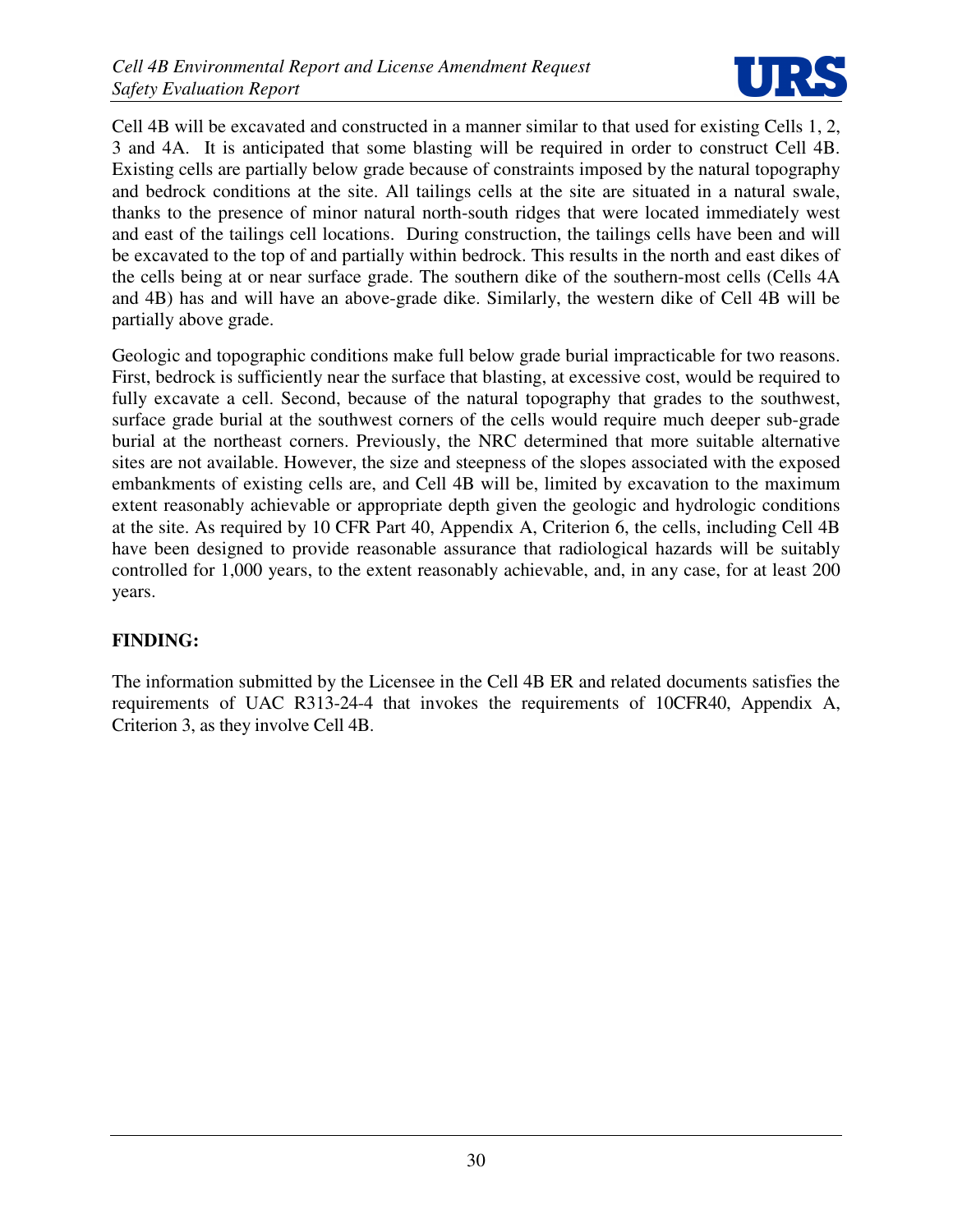

# **10CFR40, APPENDIX A, CRITERION 4: LOCATION AND DESIGN REQUIREMENTS**

## **REGULATORY BASIS:**

UAC R313-24-4 invokes the following requirement from 10CFR40, Appendix A, Criterion 4: "*The following site and design criteria must be adhered to whether tailings or wastes are disposed of above or below grade.* 

 *(a) Upstream rainfall catchment areas must be minimized to decrease erosion potential and the size of the floods which could erode or wash out sections of the tailings disposal area.* 

*(b) Topographic features should provide good wind protection.* 

*(c) Embankment and cover slopes must be relatively flat after final stabilization to minimize erosion potential and to provide conservative factors of safety assuring long-term stability. The broad objective should be to contour final slopes to grades which are as close as possible to those which would be provided if tailings were disposed of below grade; this could, for example, lead to slopes of about 10 horizontal to 1 vertical (10h:1v) or less steep. In general, slopes should not be steeper than about 5h:1v. Where steeper slopes are proposed, reasons why a slope less steep than 5h:1v would be impracticable should be provided, and compensating factors and conditions which make such slopes acceptable should be identified.* 

*(d) A full self-sustaining vegetative cover must be established or rock cover employed to reduce wind and water erosion to negligible levels.* 

*Where a full vegetative cover is not likely to be self-sustaining due to climatic or other conditions, such as in semi-arid and arid regions, rock cover must be employed on slopes of the impoundment system. The … (Executive Secretary) will consider relaxing this requirement for extremely gentle slopes such as those which may exist on the top of the pile.* 

*The following factors must be considered in establishing the final rock cover design to avoid displacement of rock particles by human and animal traffic or by natural process, and to preclude undercutting and piping:* 

- *Shape, size, composition, and gradation of rock particles (excepting bedding material average particles size must be at least cobble size or greater);*
- *Rock cover thickness and zoning of particles by size; and*
- *Steepness of underlying slopes.*

*Individual rock fragments must be dense, sound, and resistant to abrasion, and must be free from cracks, seams, and other defects that would tend to unduly increase their destruction by water and frost actions. Weak, friable, or laminated aggregate may not be used.* 

*Rock covering of slopes may be unnecessary where top covers are very thick ( or less); bulk cover materials have inherently favorable erosion resistance characteristics; and, there is*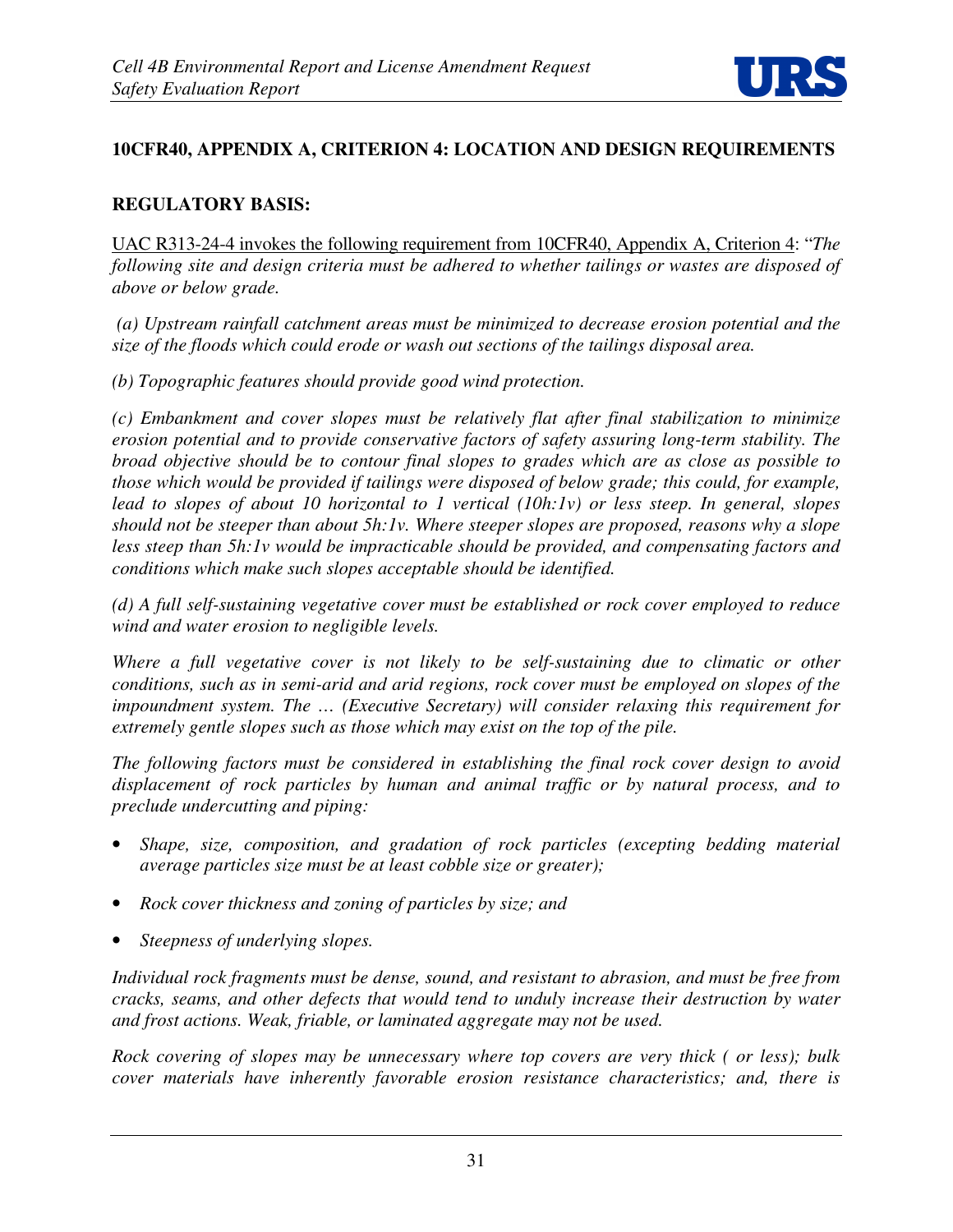

*negligible drainage catchment area upstream of the pile and good wind protection as described in points (a) and (b) of this Criterion.* 

*Furthermore, all impoundment surfaces must be contoured to avoid areas of concentrated surface runoff or abrupt or sharp changes in slope gradient. In addition to rock cover on slopes, areas toward which surface runoff might be directed must be well protected with substantial rock cover (rip rap). In addition to providing for stability of the impoundment system itself, overall stability, erosion potential, and geomorphology of surrounding terrain must be evaluated to assure that there are not ongoing or potential processes, such as gully erosion, which would lead to impoundment instability.* 

*(e) The impoundment may not be located near a capable fault that could cause a maximum credible earthquake larger than that which the impoundment could reasonably be expected to withstand. As used in this criterion, the term "capable fault" has the same meaning as defined in section III(g) of Appendix A of 10 CFR Part 100. The term "maximum credible earthquake" means that earthquake which would cause the maximum vibratory ground motion based upon an evaluation of earthquake potential considering the regional and local geology and seismology and specific characteristics of local subsurface material.* 

*(f) The impoundment, where feasible, should be designed to incorporate features which will promote deposition. For example, design features which promote deposition of sediment suspended in any runoff which flows into the impoundment area might be utilized; the object of such a design feature would be to enhance the thickness of cover over time.*"

## **SAFETY EVALUATION:**

In its initial licensing process and subsequent License renewal reviews, the NRC has reviewed and accepted site characteristics, including upstream rainfall catchment area, wind protection, and proximity to capable faults.

**Seismic Hazards** - DUSA provided a Technical Memorandum (Tetra Tech 2010) presenting an updated seismic hazard evaluation study that includes: (1) a summary of seismic studies done through 2006 to develop a design peak ground acceleration (PGA) for the design of disposal cells and for use during the operational period of those cells; (2) a review of updated data (through January 2010) on seismic activity within 200 miles of the White Mesa mill site; and (3) derivation of an updated predicted peak Horizontal Ground Acceleration (Peak HGA) value, based on a 10,000-year return period, for use in the final disposal closure design effort for proposed Cell 4B. The study addressed updated published information, including the most recent USGS National Seismic Hazard Maps. The study also considered other studies, including 2008 Deaggregation data, Next Generation Attenuation (2007) Project information, and consideration of the attenuation relationship of Campbell and Bozorgnia (2007).

Results of the study indicated that Peak HGA value of 0.15 g is appropriate for use in evaluating the stability of structures proposed in the final closure design of site facilities, including Cell 4B. The study concluded that, for a pseudo-static analysis, a value of 2/3 the Peak HGA, or 0.1 g, is appropriate, which is consistent with International Building Code (IBC) guidelines (IBC 2006), and with guidance contained in DOE 1989. The value of 0.1 g is consistent with the value of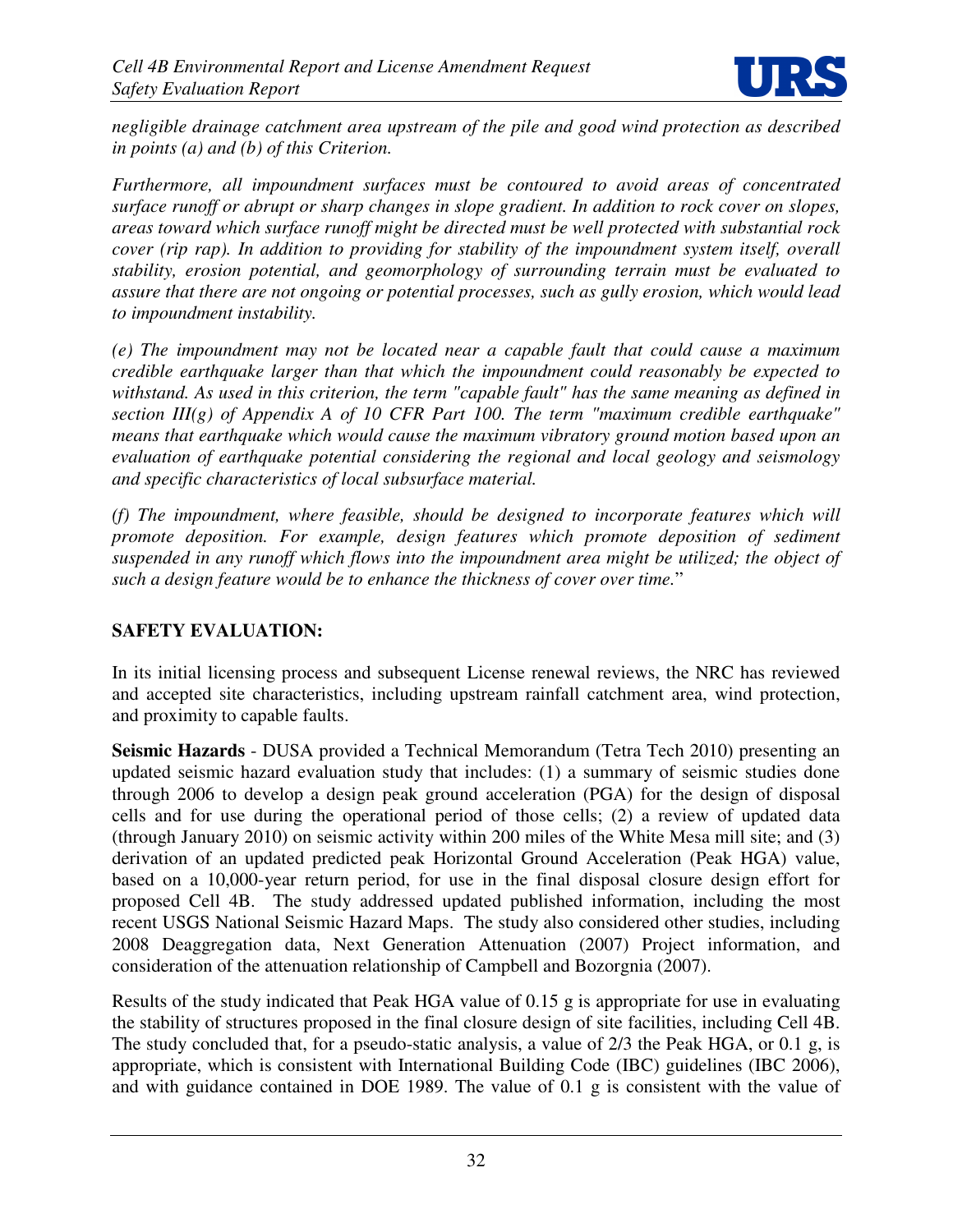

design acceleration used in previous stability analyses done for the site. The Division has reviewed and found this updated seismic study to be acceptable.

**Cover System Slopes** - All slopes on the reclaimed mill site and tailings are 5h:1v or less (gentler). As one of several conditions in the Permit (Part I.H.2), an infiltration analysis of the tailings cover and re-design of the cover for better performance is in progress for all disposal cells at the site. It is anticipated that the final revised cover design will address surface water management issues and other design improvements associated with the addition of Cell 4B.

To ensure that the State's interests are adequately protected with regards to Cell 4B, as stated in License Condition 9.11, the Division will require submission and approval of a revised, final Reclamation Plan and revised Specifications for Reclamation (Attachment A to the Reclamation Plan) that include the final cover design selected for implementation at the White Mesa Mill site, including Cell 4B, and required supporting analyses. The revised Plan and revised Specifications for Reclamation are to be submitted and receive Executive Secretary approval before disposal of any tailings in Cell 4B.

**Cover Material Properties** - Physical properties of the construction materials and the stability of the Cells 1, 2, 3, and 4A impoundments are discussed in the November 24, 2009 Reclamation Plan recently submitted by the Licensee and currently under separate review by the Division. Physical properties and stability issues for Cell 4B will be addressed by the revised Reclamation Plan required under License Condition 9.11. Potential alternative cover designs for all the disposal cells are currently being reviewed by the Division for the facility in conjunction with the Division's review of an Infiltration and Contaminant Transport Study (see Permit, Part I.H.2). It is possible that a future acceptable alternative design could reduce the quantity, or eliminate most of the rip rap material needed for the final reclamation top slope.

The Licensee also provided information confirming that, based on the guidance contained in NUREG-1623, rock from the potential Brown Canyon Site borrow site would not be acceptable for use in areas of the White Mesa Site that the NRC would define as potentially "frequently saturated" areas. In terms of the cover design now found in the currently approved Reclamation Plan (Revision 3.0), this would include rock material for the base of the side slope areas of the tailings cells. If volume requirements necessitated the use of a second source, additional testing would need to be conducted on the Brown Canyon site. However, absent additional acceptable test results, the Brown Canyon site will be rejected by the Executive Secretary as a potential borrow source for rip rap in areas classified as "frequently saturated areas". As a result, the Brown Canyon rock material could potentially be used in other areas not classified as "frequently saturated areas". The revised cover design currently being evaluated under Part I.H.2 of the Permit, may reduce the amount of rip rap material required, and therefore reduce the volumes required from each of the designated source areas.

With regards to Cell 4B, it is assumed that the cover material will be specified in a similar fashion as was already approved by the NRC in the Licensee's Reclamation Plan, Rev. 3.0 (IUC 2000); under the assumption that the final cover system will be of a rock-armored design, similar to that found in Attachment H of the November 24, 2009 Reclamation Plan submittal (DUSA 2009b). Said Attachment H presents the investigation and testing details for three potential borrow sources for the rip rap material needed for the final reclamation cap. The Brown Canyon site was found to be the least preferable of the sites, and also happens to be the second least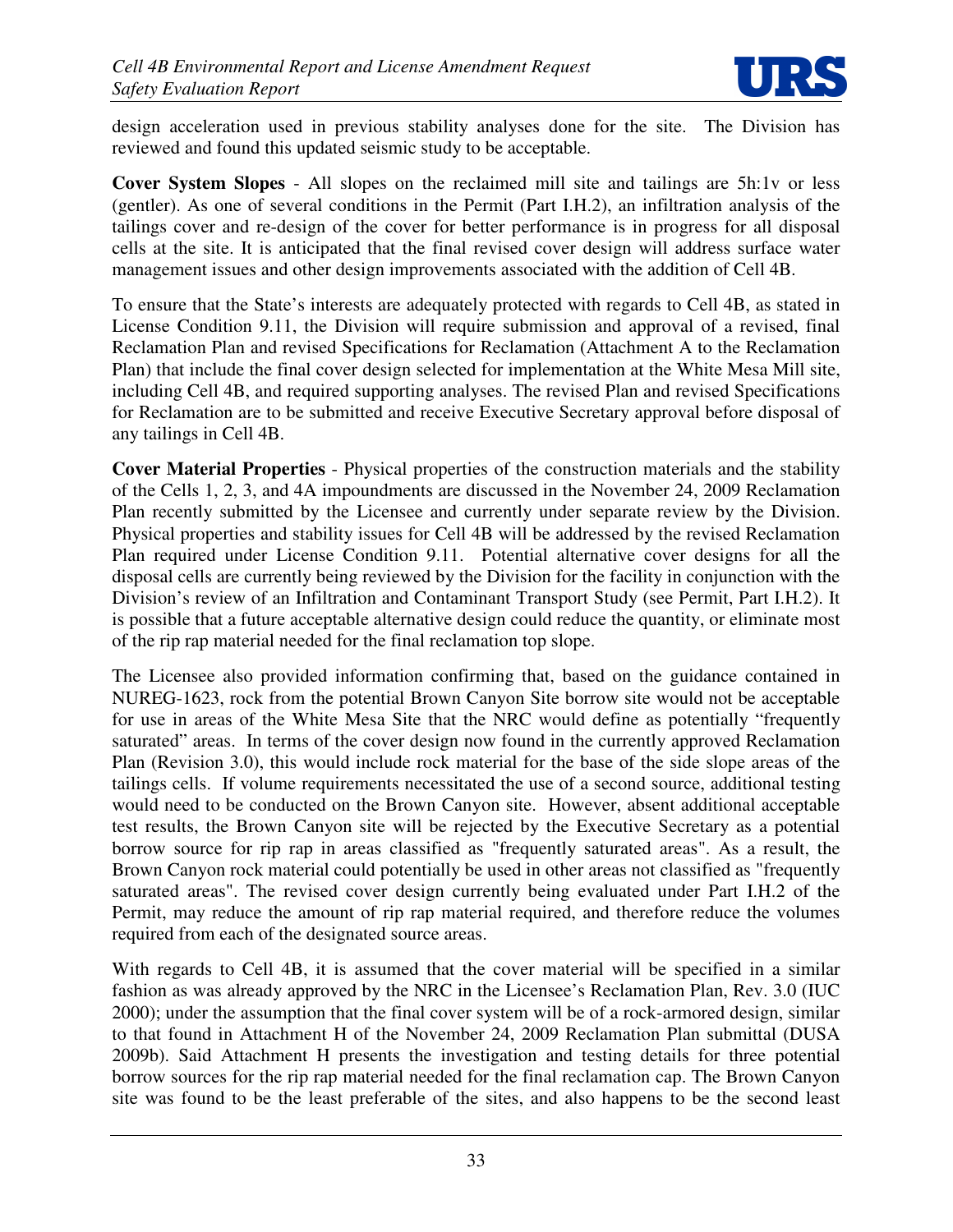

accessible of the sites. For the cost estimate included as Attachment C to the November 24, 2009 Reclamation Plan submittal (DUSA 20090b), the North Pit was assumed. The original basis for looking at several potential sites in the area was to ensure that sufficient quantities would be available for the top surface as well as the side slopes and toe aprons.

Material characteristics of tailings material and cover soils proposed for use at the site are described in D&M, 1978 and in Rev. 3.0, (IUC 2000) of the Reclamation Plan. Surface water management, erosion protection design, and tailings cell cover design are described in Attachment A and Attachment G of the November 24, 2009 Reclamation Plan submittal (DUSA 2009b). Analysis of freeze-thaw cycles on the radon barrier are included in the 1978 ER, and the Reclamation Plan, Rev. 3.0 (IUC 2000). It is assumed that these characteristics are still included in the November 24, 2009 Reclamation Plan submittal (DUSA 2009b), and will be further evaluated as part of the License Renewal process.

Identification of, and characteristics and performance of, materials to be used in the final cover system design for the tailings management cells that include Cell 4B will be addressed when the revised Reclamation Plan Revision 3.2, is submitted pursuant to License Condition 9.11. Additional updates and possible changes to the cover system design may occur during Division review of the November 24, 2009 Reclamation Plan submittal (DUSA 2009b). As described above, the Division will require submission and approval of a revised Reclamation Plan, and Revised Specifications for Reclamation, that include the final cover design selected for implementation at the White Mesa Mill site, including Cell 4B, and supporting analyses.

**Settlement / Movement Monitoring** - Settlement monitors will be installed over areas of tailings that have reached the final design grade for disposal cells 1, 2, 3, and 4A, as described in the November 24, 2009 Reclamation Plan submittal (2009b). The vertical movement of these monitors is evaluated during the placement of the initial platform fill and the dewatering of the disposal cell. Final cover will be placed following dewatering of the placed tailings platform fill, reducing the potential for differential settlement and cracking of the radon barrier. Settlement due to earthquake-induced liquefaction of the tailings solids and the potential impact on the cell cover is discussed in Attachment E to the November 24, 2009 Reclamation Plan submittal (DUSA 2009b), currently under Division review as a part of License renewal process. Additionally, as described above, the Division will require submission and approval of a revised Reclamation Plan, and Revised Specifications for Reclamation, that include the final cover design selected for implementation at the White Mesa Mill site, including Cell 4B. The November 24, 2009 Reclamation Plan submittal (DUSA 2009b) will be reviewed by the Executive Secretary as part of the ongoing License Renewal process.

Further, the Division will incorporate new License conditions (Condition 11.7 and 11.8) requiring the Licensee to submit, for Division approval, written Settlement Monitoring and Movement (Displacement) Monitoring Standard Operating Procedures for monitoring vertical settlement in the tailings management cell cover systems and monitoring potential vertical and horizontal movements in the constructed dike portions of the tailings management cells, as further described below.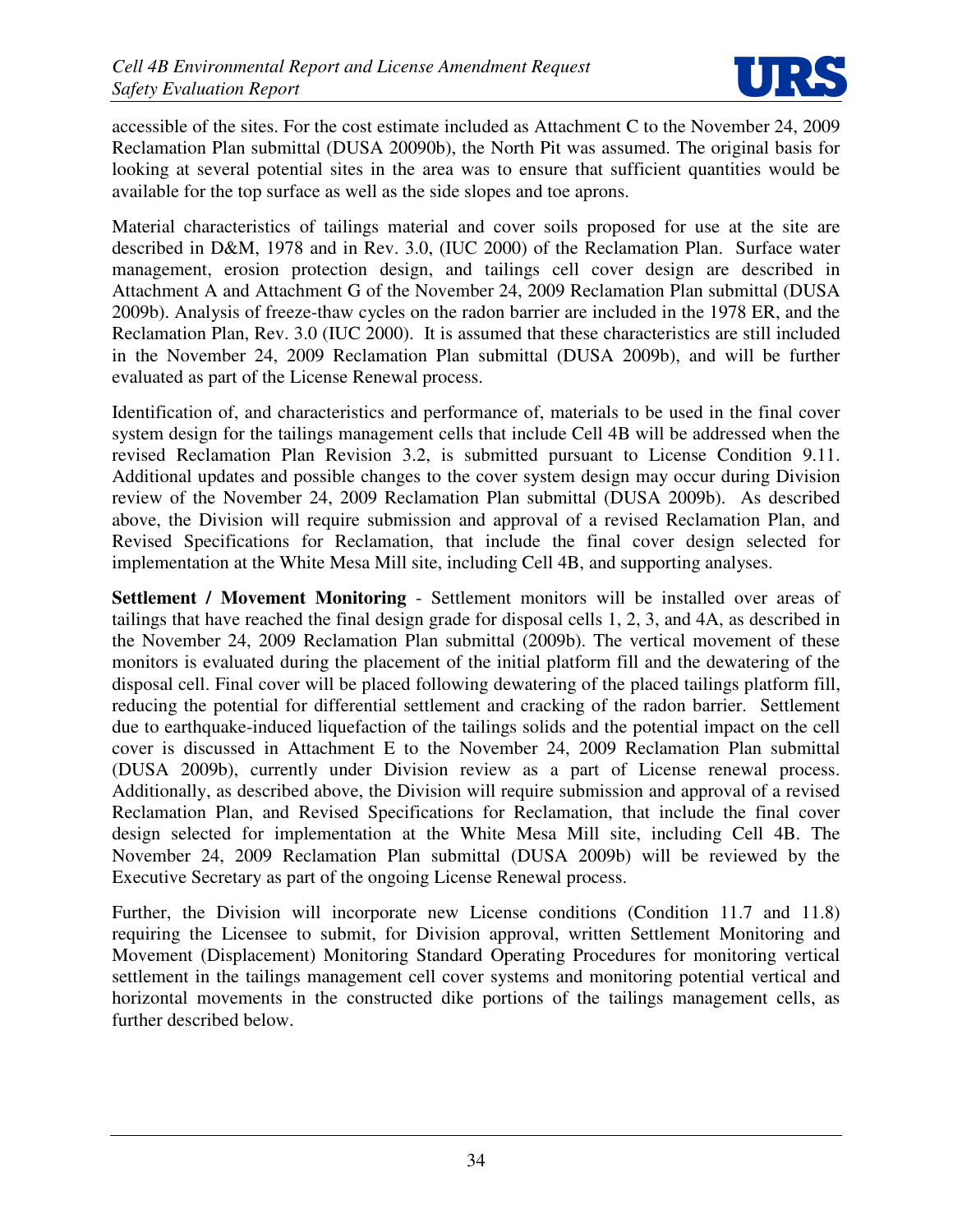

# **FINDING:**

As described above, on a separate track the Division has added a new license condition (License Condition 9.11) to ensure that before Cell 4B is put into service that an adequate cover design, and updated Reclamation Plan (Revision 3.2) and updated Specifications for Reclamation are provided and approved by the Executive Secretary. Further, at some future time, and as part of an ongoing License Renewal process this Reclamation Plan may be amended. .

The Division will require submission and approval of a Revision 3.2 of the Reclamation Plan and revised Specifications for Reclamation that include information on final cover design and final drainage system design to support updating of the cost estimate for completing reclamation activities at the White Mesa Mill site, including incorporating cover design requirements for Cell 4B that are similar to those already approved for Cell 4A (i.e., Revision 3.1 of the Reclamation Plan). This revised Plan and revised Specifications for Reclamation are to be submitted and receive Executive Secretary approval before disposal of any tailings in Cell 4B.

Additional License Condition 11.7 has been added to require the Licensee to submit, for Executive Secretary approval, a written Settlement Monitoring Standard Operating Procedure (SOP)\_ that describes methods for monitoring vertical settlement in the tailings management cell cover systems. A new License Condition 11.8 has been added to require the Licensee to submit for review and approval a second SOP for monitoring potential vertical and horizontal movements in the constructed dike portions of the tailings management cells. The purpose for both of the SOPs is to record and document cover system and dike settlement and displacement monitoring data and comparing such data to previous data to track potential movement and settlement.

The information contained in the Cell 4B Environmental Report and other relevant documents the Applicant has submitted, in combination with the proposed License Conditions, and with the requirement by the Division that the Licensee submit a revised, final Reclamation Plan, and Revised Specifications for Reclamation for Executive Secretary approval, indicate that the requirements of UAC R313-24-4 that invokes the requirement 10CFR40, Appendix A, Criterion 4 will yet be satisfied prior to placing Cell 4B into service.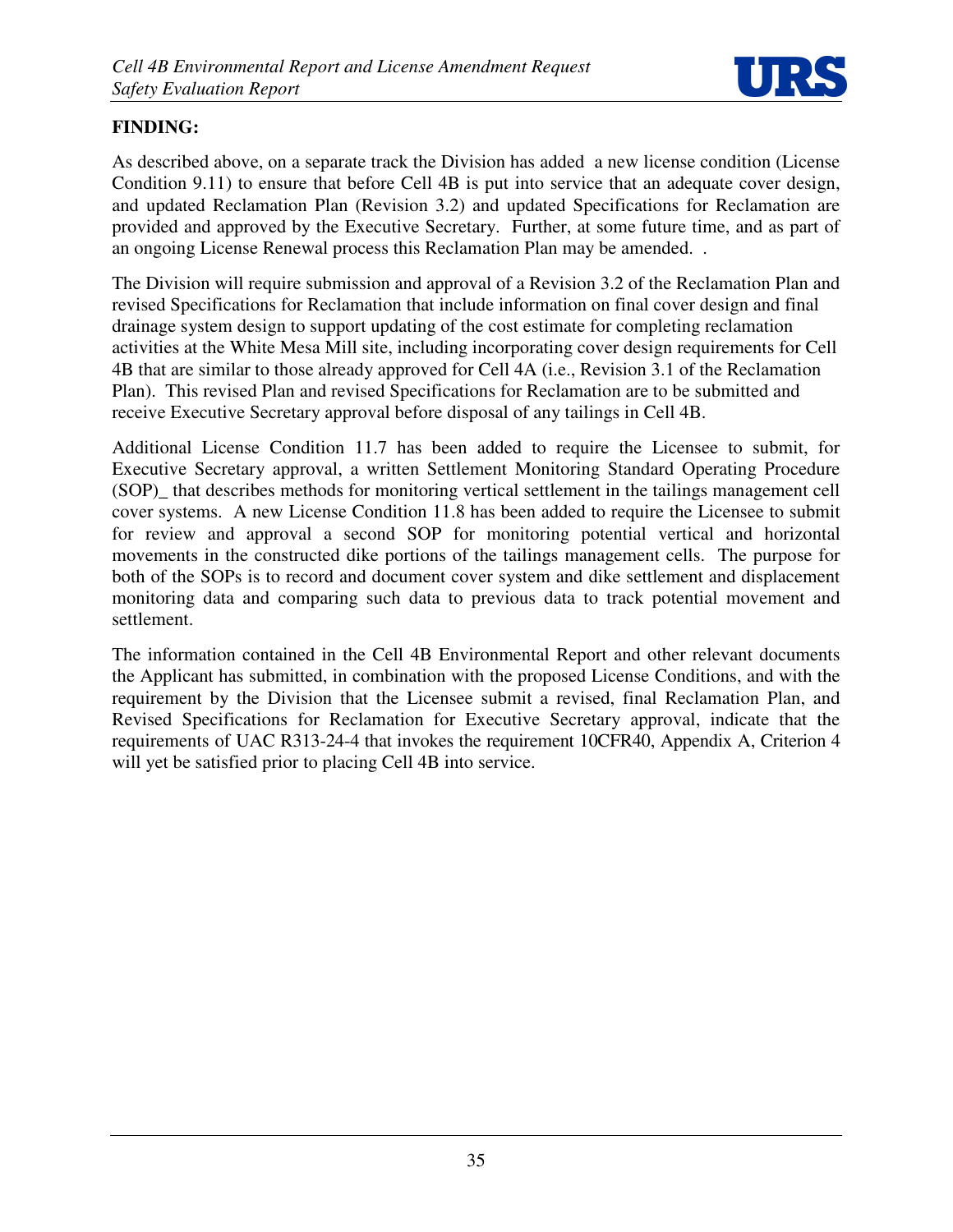

#### **10CFR40, APPENDIX A, CRITERION 5A(1): GROUND-WATER PROTECTION STANDARDS**

## **REGULATORY BASIS:**

UAC R313-24-4 invokes the following requirement from 10CFR40, Appendix A, Criterion 5A(1): "*The primary ground-water protection standard is a design standard for surface impoundments used to manage uranium and thorium byproduct material. Unless exempted under paragraph 5A(3) of this criterion, surface impoundments (except for an existing portion) must have a liner that is designed, constructed, and installed to prevent any migration of wastes out of the impoundment to the adjacent subsurface soil, ground water, or surface water at any time during the active life (including the closure period) of the impoundment. The liner may be constructed of materials that may allow wastes to migrate into the liner (but not into the adjacent subsurface soil, ground water, or surface water) during the active life of the facility, provided that impoundment closure includes removal or decontamination of all waste residues, contaminated containment system components (liners, etc.), contaminated subsoils, and structures and equipment contaminated with waste and leachate. For impoundments that will be closed with the liner material left in place, the liner must be constructed of materials that can prevent wastes from migrating into the liner during the active life of the facility.*"

## **SAFETY EVALUATION:**

As detailed in the Cell 4B Design Report (DUSA 2009a), Cell 4B has been designed with two synthetic liners, a leak detection layer, and geosynthetic clay liner system, using Best Available Technology ("BAT"), that will prevent or minimize migration of wastes out of Cell 4B to the adjacent subsurface soil, ground water, or surface water at any time during the active life (including closure period) of the cell. Further, Cell 4B has been designed to be closed with the liner system left in place. As a result, the liner system will be constructed of materials that can prevent or minimize wastes from migrating into the liner during the active life of the facility. It is the intent of the Division to approve the liner system proposed for Cell 4B, based on recent recommendations of the URS Corporation (URS 2009).

The design approach for the liner system to be incorporated into Cell 4B is identical to that used to design the liner system for Cell 4A, previously approved by the Division (UDRC 2008b). Final construction of Cell 4B will be documented by DUSA in a report that will be submitted for Executive Secretary review and approval before Cell 4B is put into service (see Permit, Part I.H.9).

Refer also to the evaluation under Appendix A, Criterion 3: Placement Below Grade, (refer to pages 29 and 30 above).

#### **FINDING:**

The information contained in the Cell 4B Environmental Report and other relevant documents the Applicant has submitted indicate that the requirements of UAC R313-24-4 that invokes the requirement 10CFR40, Appendix A, Criterion 5A(1) have been met.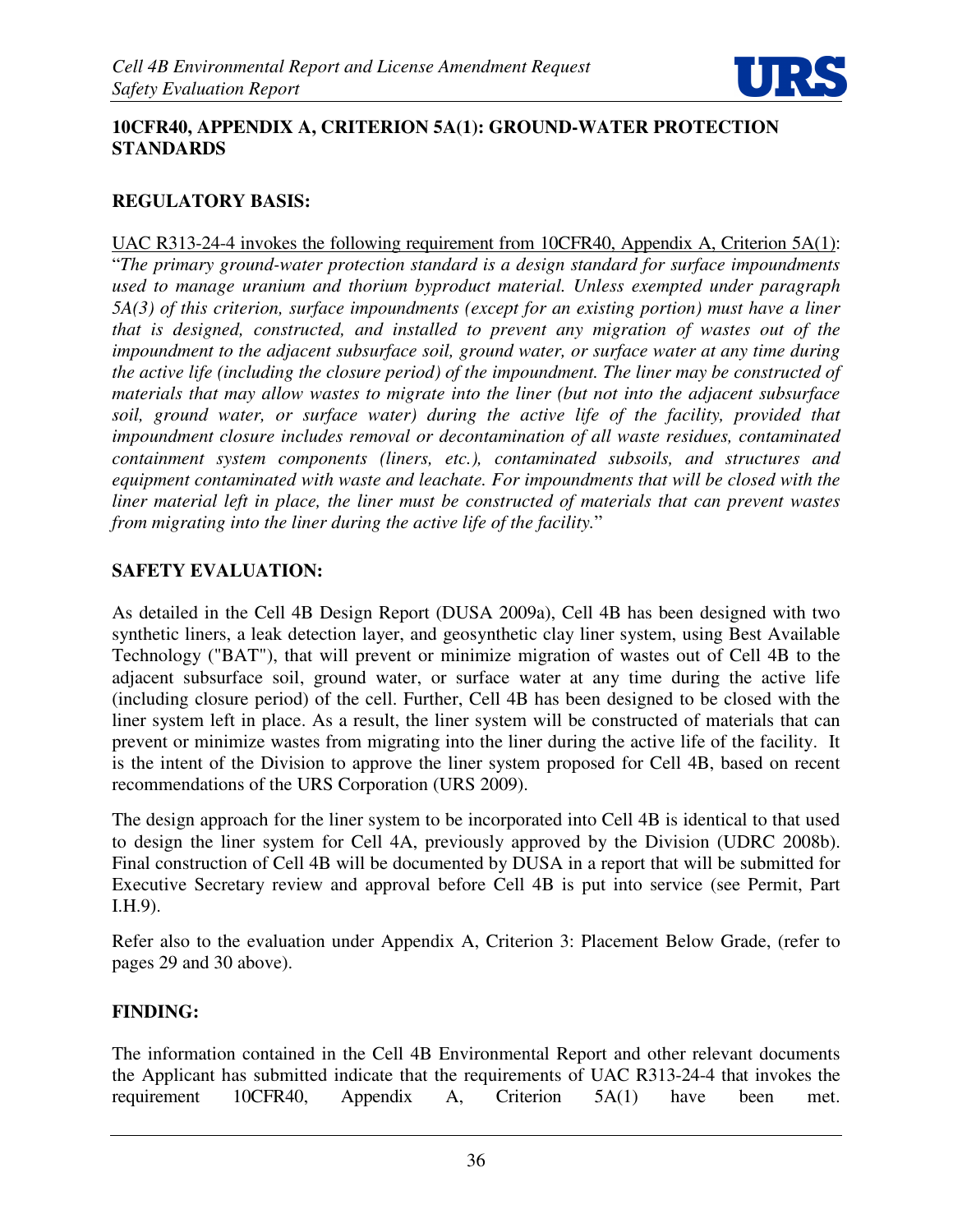

# **10CFR40, APPENDIX A, CRITERION 5A(2): LINER**

## **REGULATORY BASIS:**

UAC R313-24-4 invokes the following requirement from 10CFR40, Appendix A, Criterion 5A(2): "*The liner required by paragraph 5A(1) above must be:* 

*(a) Constructed of materials that have appropriate chemical properties and sufficient strength and thickness to prevent failure due to pressure gradients (including static head and external hydrogeologic forces), physical contact with the waste or leachate to which they are exposed, climatic conditions, the stress of installation, and the stress of daily operation;* 

*(b) Placed upon a foundation or base capable of providing support to the liner and resistance to pressure gradients above and below the liner to prevent failure of the liner due to settlement, compression, or uplift; and* 

*(c) Installed to cover all surrounding earth likely to be in contact with the wastes or leachate.*"

## **SAFETY EVALUATION:**

On September 17, 2008, after submittal of an As-Built Report, the Executive Secretary authorized the use of the relined Tailings Cell 4A. The relining was completed in accordance with the previously approved Cell 4A Lining System Design Report. A copy of the approval was included in Attachment D of the Licensee's responses to Round 2 interrogatories.

Cell 4B has also been designed to utilize current BAT, as approved by the Executive Secretary (URS 2009). This means that Cell 4B will be constructed of materials that have appropriate chemical properties and sufficient strength and thickness to prevent failure due to pressure gradients (including static head and external hydrogeologic forces); physical contact with the waste or leachate to which they are exposed; climatic conditions; the stress of installation; and the stress of daily operation.

Further, the Cell 4B liner system will be placed upon a foundation or base capable of supporting the liner and resisting pressure gradients above and below the liner to prevent failure of the liner due to settlement, compression, or uplift.

Finally, the Cell 4B liner system will cover all surrounding earth likely to be in contact with the wastes or leachate.

The Cell 4B liner system will be virtually identical to the Cell 4A liner system, which has previously been reviewed and approved by the Executive Secretary (URS 2009). The physical, chemical and radiological nature of the tailings to be disposed of in Cell 4B will not be significantly different from the tailings to be disposed of in Cell 4A.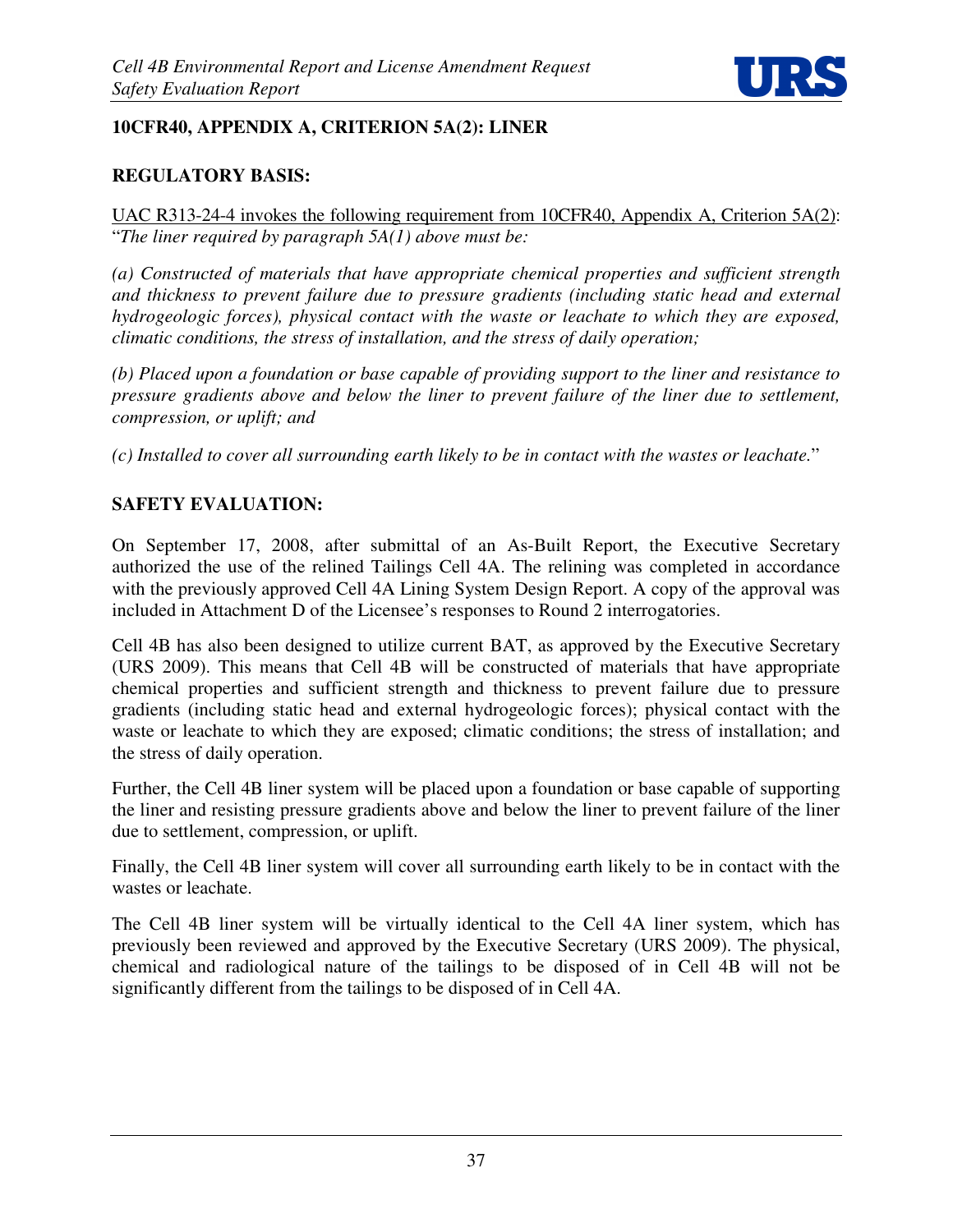

# **FINDING:**

The information contained in the proposed engineering design and construction specifications, and the Cell 4B Environmental Report and other relevant documents the Applicant has submitted indicate that the requirements of UAC R313-24-4 that invokes the requirement 10CFR40, Appendix A, Criterion 5A(2) have been met.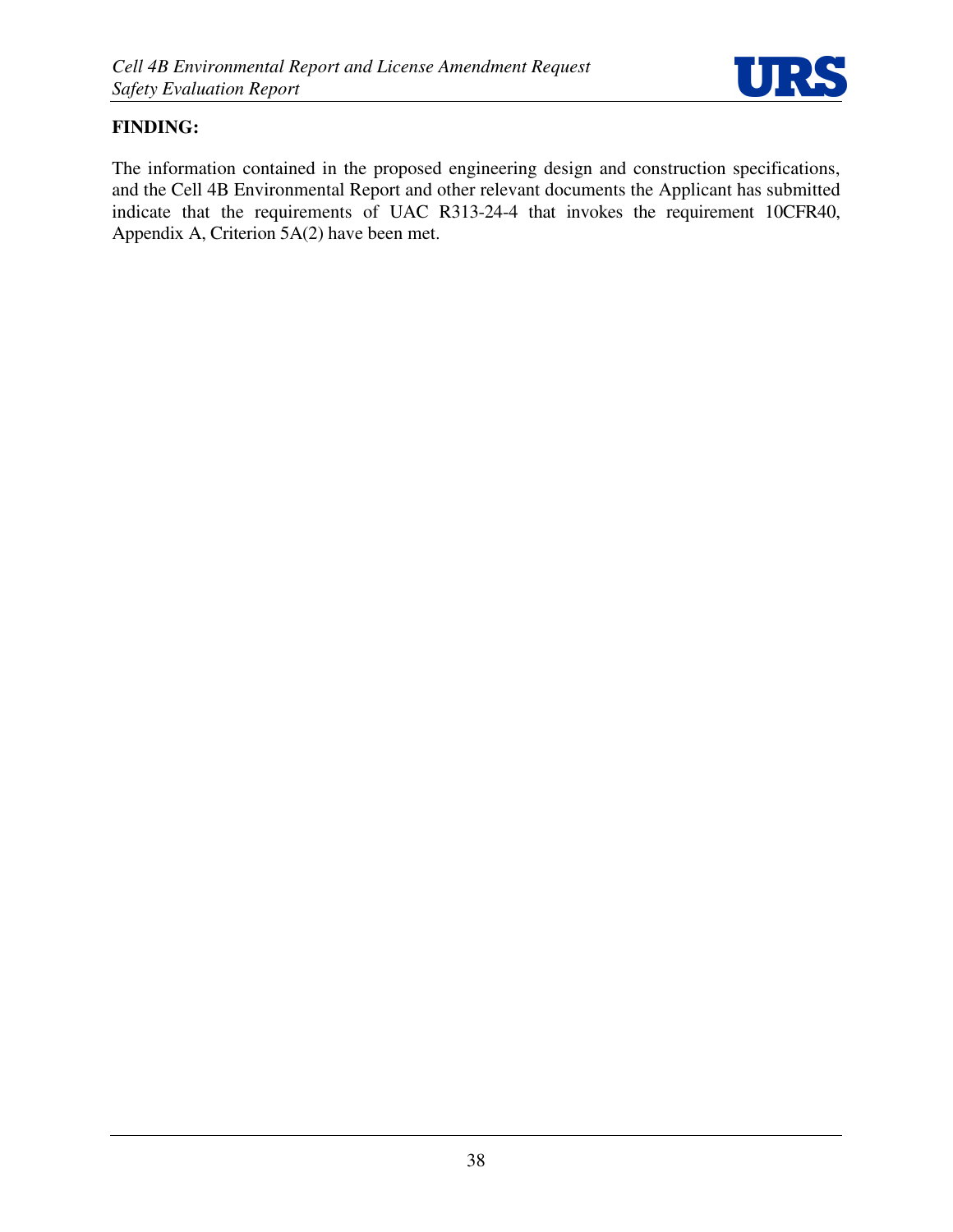

# **10CFR40, APPENDIX A, CRITERION 5A(4): PREVENT OVERTOPPING**

## **REGULATORY BASIS:**

UAC R313-24-4 invokes the following requirement from 10CFR40, Appendix A, Criterion 5A(4): "*A surface impoundment must be designed, constructed, maintained, and operated to prevent overtopping resulting from normal or abnormal operations, overfilling, wind and wave actions, rainfall, or run-on; from malfunctions of level controllers, alarms, and other equipment; and from human error.*"

## **SAFETY EVALUATION:**

On September 17, 2008, the Executive Secretary authorized the use of the relined Tailings Cell 4A. The relining was completed in accordance with the previously approved Cell 4A Lining System Design Report. A copy of the approval is included in Attachment D. The approval also included the Cell 4A Best Available Technology, Operations and Maintenance Plan which included a calculation for measuring the acceptable freeboard. A minimum freeboard of 3.0 feet is specified based on State of Utah regulation, and the Plan also includes a provision for an annual re-calculation of the Cell 4A freeboard based on area and elevation of tailings sands.

Freeboard limits for Cell 1 and Cell 3 (Cell 2 is currently full and does not have a pond area) were initially set on the basis of the 1990 UMETCO Minerals Drainage Report, and approved by NRC License Amendment 20, to SUA-1358, on March 1, 1990. The authorization referred to design documents, questions and responses during the review of the design. The authorization also set maximum solution elevations for Cell 1, Cell 3 and Cell 4A. The maximum elevations for Cell 3 and Cell 4A were later modified by the Executive Secretary, by interim variance, to take into account changes in available storage volumes. See the letter dated October 9, 2008 from the Licensee to the Executive Secretary, and the Executive Secretary's response of November 20, 2008. Copies of those letters are attached as Attachment F to the Licensee's responses to Round 2 interrogatories.

Parts I.D.2 and I.D.6 of the Permit provide that under no circumstances shall the freeboard be less than 3 feet in tailings cells 1, 3, and 4A. Likewise Part I.D.13 of the proposed Permit mandates an equal freeboard requirement for Cell 4B. Cell 2 is filled with tailings solids, has an interim cover, and does not contain a pool area. In addition, freeboard limits have been calculated with an adequate level of protection against overtopping resulting from normal or abnormal operations, overfilling, wind and wave actions, rainfall, run-on, malfunctions of level controllers, alarms, and other equipment and from human error. Freeboard limits are set out in License Condition 10.3 and in the Cell 4A BAT, Monitoring, Operations and Maintenance Plan.

License Condition 10.3.C prohibits the Licensee from discharging of any surface water, stormwater or wastewater from Cells 3, 4A, and 4B other than through an Executive Secretary authorized spillway structure. Currently, the approved Cell 4B design has no spillway for release of such water from that impoundment to nearby adjoining native grades and elevations. Consequently, Cell 4B is designed to retain all surface and stormwater contributions from all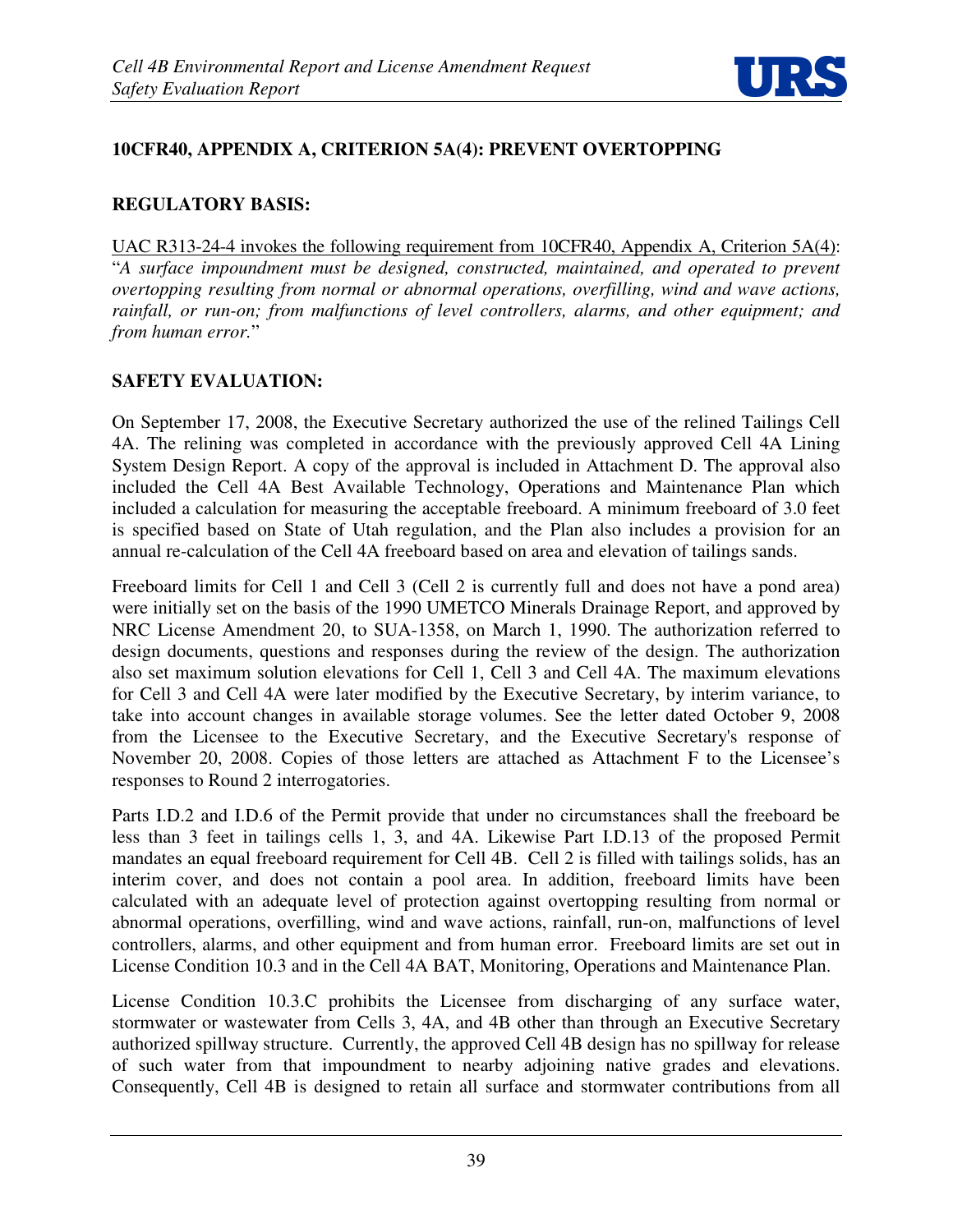

contributing upgradient locations. The restrictions in License Conditions 10.3.A and C do not apply to solutions that are pumped from time to time from one cell to another for operational purposes or to manage freeboard requirements.

Further, Part I.D.3(c) of the Ground Water Discharge Permit provides that upon closure of any tailings cell, the Permittee shall ensure that the maximum elevation of the tailings waste solids does not exceed the top of the flexible membrane liner in the cell.

A letter dated August 7, 2009 from the Licensee to the Division, also addresses questions relating to the Design Report and presents cell capacity calculations for Cell 4B as they relate to the freeboard requirement for Cell 4B (DUSA 2009d).

## **FINDING:**

The Division has modified the License to reference Cell 4B in License Condition 10.3. That License Condition has also been modified to require that the discharge of any surface water, stormwater, or wastewater from Cells 3, 4A, and 4B shall only be through an Executive Secretary authorized spillway structure. This condition is designed to ensure that all surface water / stormwater runoff that drains to areas occupied by Cells 3, 4A, and 4B, and all process waters associated with the operation of Cells 3, 4A, and 4B, be contained within these three cells without overtopping, unless, in the future, if construction of a new cell were to be authorized, discharge from Cell 4B to that cell would be approved to occur, but only through an Executive Secretary-authorized spillway structure. This condition behooves the Licensee take action to assure that water does not overtop the specified tailings cell dikes, by constructing diversion channels or other means, such as pumping between cells, as needed.

The information contained in the Cell 4B Environmental Report and other relevant documents the Applicant has submitted, in combination with the modified License condition, indicate that the requirements of UAC R313-24-4 that invokes the requirements contained in 10CFR40, Appendix A, Criterion 5(A4) will yet be satisfied prior to placing Cell 4B into service.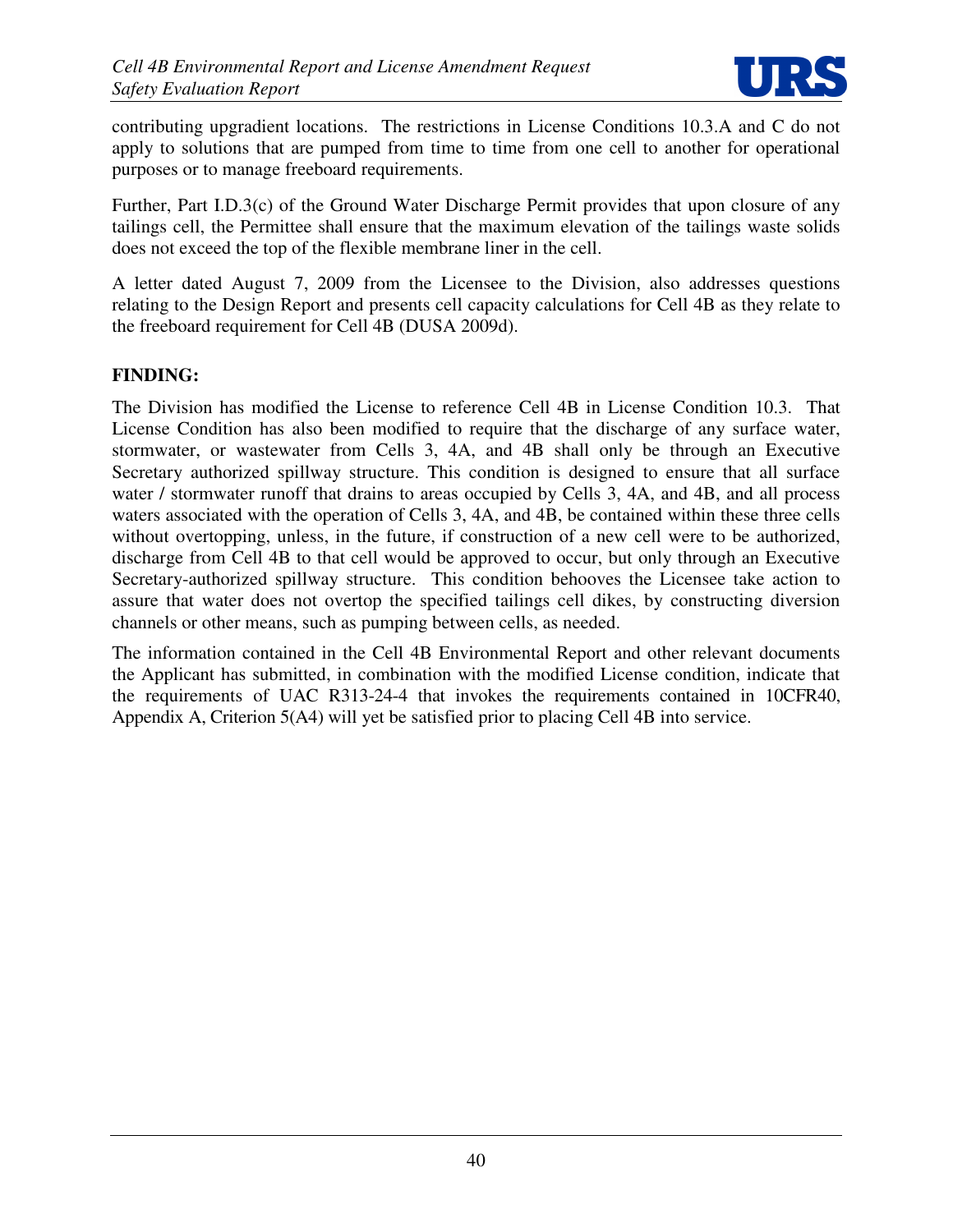

# **10CFR40, APPENDIX A, CRITERION 5A(5): DIKES**

#### **REGULATORY BASIS:**

UAC R313-24-4 invokes the following requirement from 10CFR40, Appendix A, Criterion 5A(5): "*When dikes are used to form the surface impoundment, the dikes must be designed, constructed, and maintained with sufficient structural integrity to prevent massive failure of the dikes. In ensuring structural integrity, it must not be presumed that the liner system will function without leakage during the active life of the impoundment.*"

## **SAFETY EVALUATION:**

Refer to 10CFR40.26(C)(2)-02: General License. All dikes used to form Cell 4B have been designed and will be maintained and monitored to verify that they maintain sufficient structural integrity to prevent massive failure of the dikes. Division review has found the engineering design and construction specifications for Cell 4B to be acceptable (URS 2009). Through issuance of this SER, the proposed License and Permit, and related public participation, the Division intends on approving the Cell 4B design.

In a related effort, the Licensee is currently in preparation of an infiltration and transport modeling report under the requirements of Part I.H.2 of the Permit. Division review of this future report may result in additional changes to the cover system design for all tailings cells at the site.

#### **FINDING:**

The Division has incorporated a new License condition (Condition 11.8) to require that the Licensee submit a Movement (Displacement) Monitoring Standard Operating Procedure (SOP) by December 1, 2010, for Executive Secretary review and approval, to describe methods for monitoring the dikes for movement and submittal of monitoring results to the Division. This change to the License combined with information contained in the Cell 4B Environmental Report and other relevant documents the Licensee has submitted, indicate that the requirements of UAC R313-24-4 that invokes the requirement 10CFR40, Appendix A, Criterion 5A(5) will yet be satisfied, as they involve Cell 4B.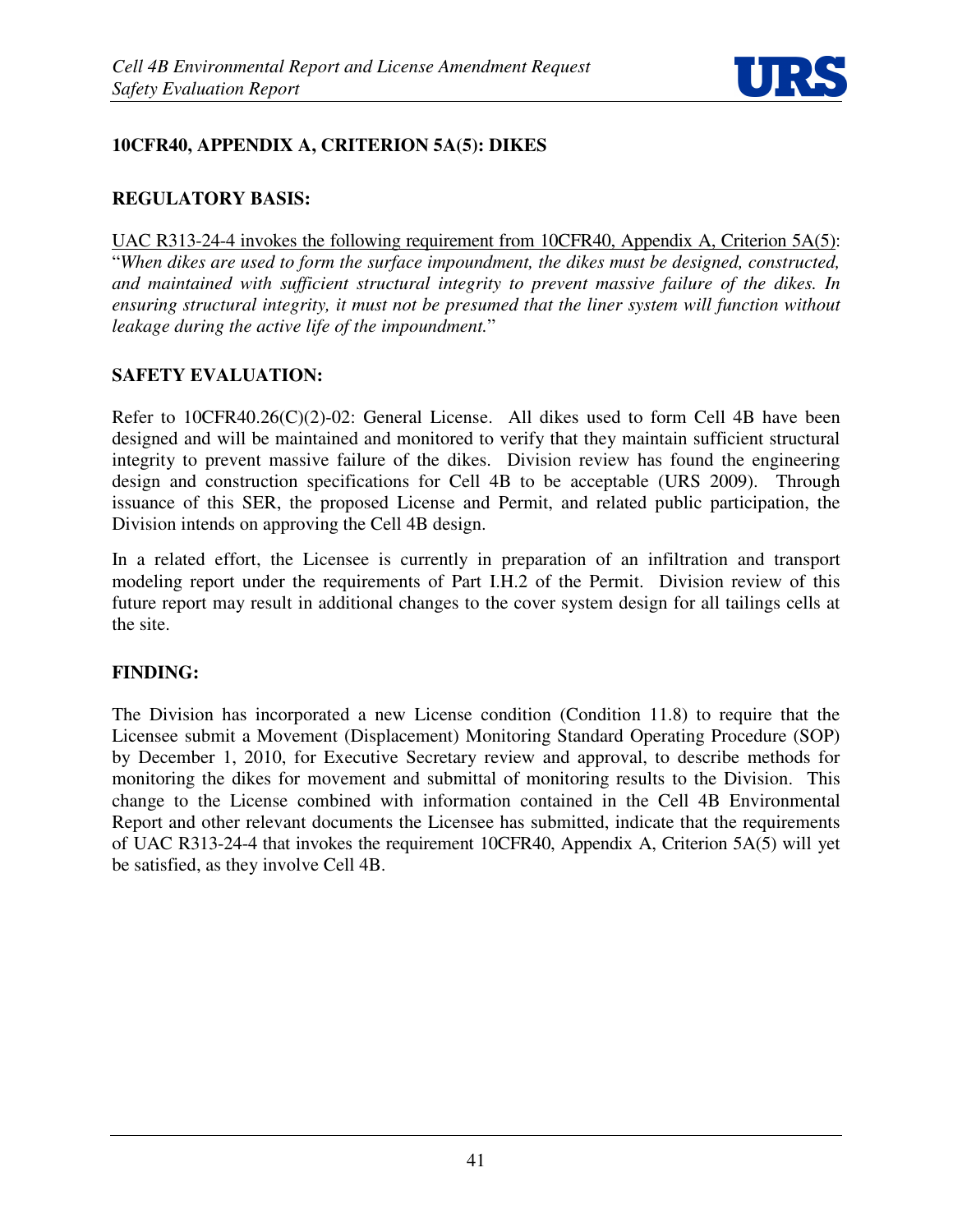

## **10CFR40, APPENDIX A, CRITERION 6(1): COVER AND CLOSURE AT END OF MILLING OPERATIONS**

## **REGULATORY BASIS:**

UAC R313-24-4 invokes the following requirement from 10CFR40, Appendix A, Criterion 6(1): "*In disposing of waste byproduct material, licensees shall place an earthen cover (or approved alternative) over tailings or wastes at the end of milling operations and shall close the waste disposal area in accordance with a design which provides reasonable assurance of control of radiological hazards to (i) be effective for 1,000 years, to the extent reasonably achievable, and, in any case, for at least 200 years, and (ii) limit releases of radon-222 from uranium byproduct materials, and radon-220 from thorium byproduct materials, to the atmosphere so as not to exceed an average release rate of 20 picocuries per square meter per second (pCi/m<sup>2</sup> s) to the extent practicable throughout the effective design life determined pursuant to (1)(i) of this Criterion. In computing required tailings cover thicknesses, moisture in soils in excess of amounts found normally in similar soils in similar circumstances may not be considered. Direct gamma exposure from the tailings or wastes should be reduced to background levels. The effects of any thin synthetic layer may not be taken into account in determining the calculated radon exhalation level. If non-soil materials are proposed as cover materials, it must be demonstrated that these materials will not crack or degrade by differential settlement, weathering, or other mechanism, over long-term intervals.*"

#### **SAFETY EVALUATION:**

The Division will require that the Licensee submit an updated Reclamation Plan, and Revised Specifications for Reclamation (required by new License Condition 9.11) providing information demonstrating that an adequate Reclamation Plan and adequate financial surety are in place before it grants permission for the Licensee to use Cell 4B in support of operations. In a parallel, but related effort, the Licensee is in the process of preparing an infiltration and transport modeling report under the requirements of Part I.H.2 of the Permit. Division review of this future report may result in changes / refinements to the final cover system design for all tailings cells at the site.

Refer also to the evaluation under UAC R313-24-3D: Environmental Analysis - Long-Term Impacts (refer to pages 13 through 15 above).

#### **FINDING:**

The Division will require that the Licensee submit an updated Reclamation Plan, and Revised Specifications for Reclamation, for Cell 4B, and receive Executive Secretary approval before Cell 4B is placed into service. This requirement in License Condition 9.11, combined with the information contained in the Cell 4B Environmental Report and other relevant documents the Applicant has submitted, and with the requirement by the Division that the Licensee subsequently submit a revised, final Reclamation Plan and Revised Specifications for Reclamation that describes the final cover design selected for implementation at the Mill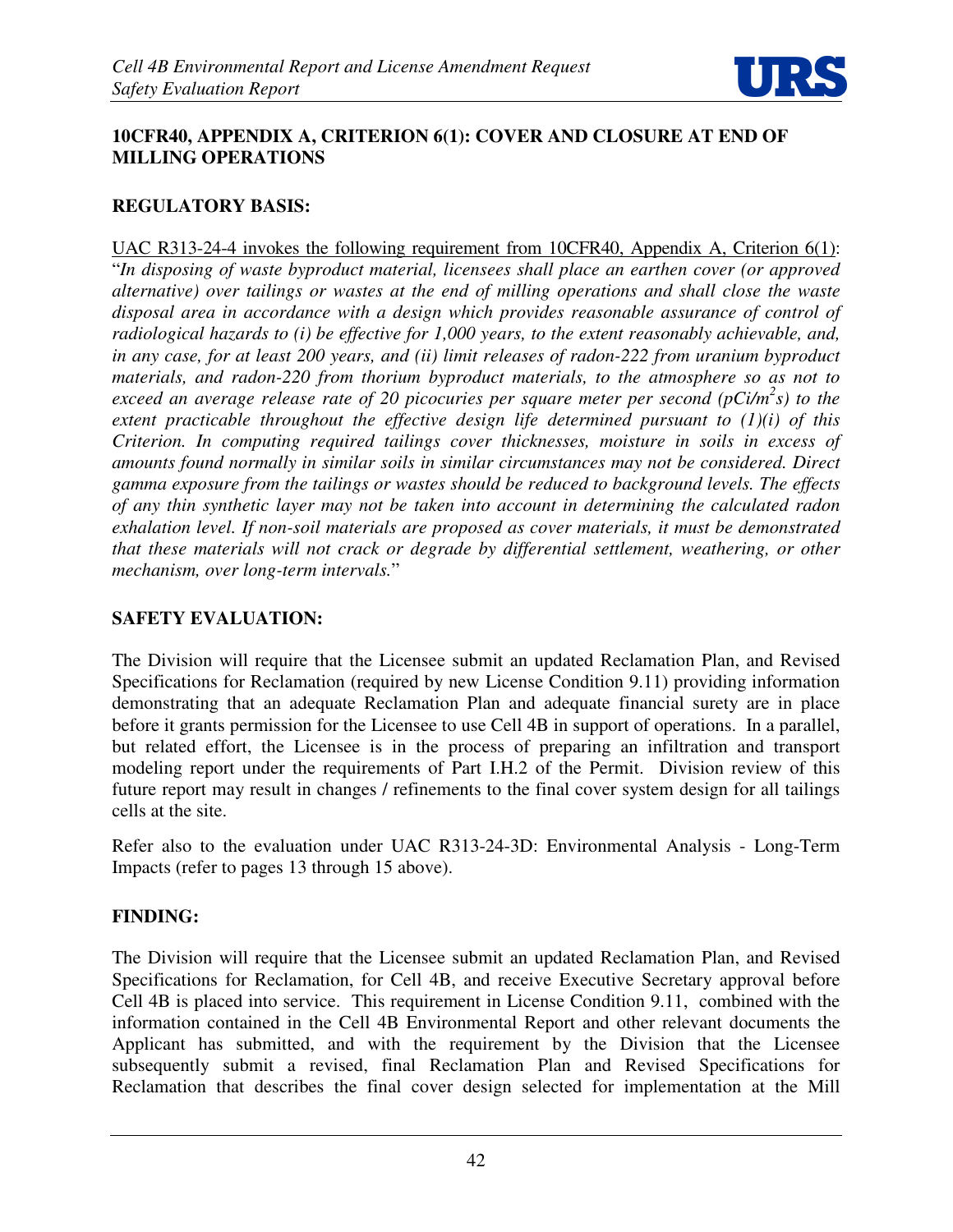

Facility, indicate that the requirements of UAC R313-24-4 that invokes the requirements contained in 10CFR40, Appendix A, Criterion 6(1) will yet be satisfied, prior to placing Cell 4B into service.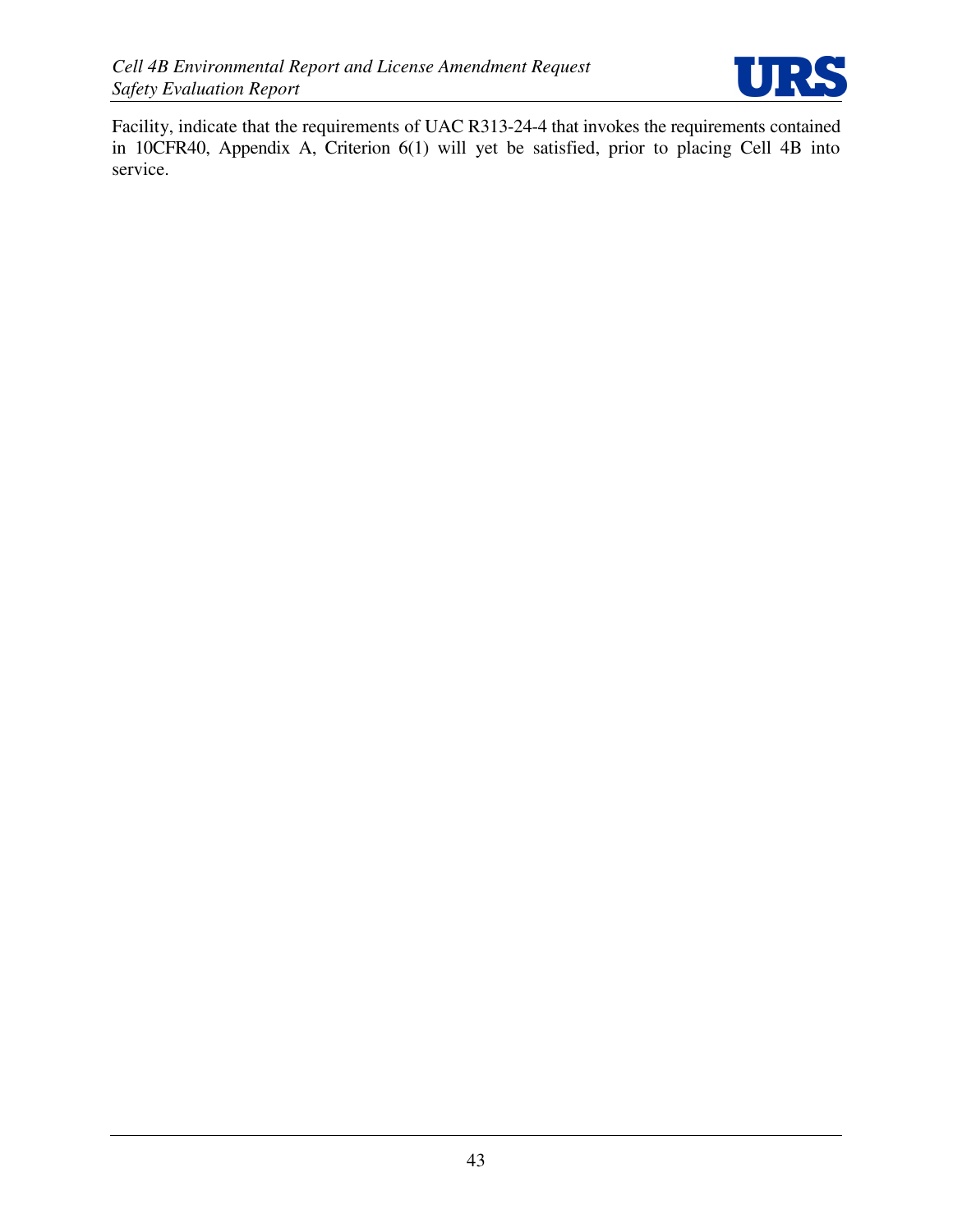

## **10CFR40, APPENDIX A, CRITERION 6(2): VERIFY EFFECTIVENESS OF FINAL RADON BARRIER**

#### **REGULATORY BASIS:**

UAC R313-24-4 invokes the following requirement from 10CFR40, Appendix A, Criterion 6(2): "*As soon as reasonably achievable after emplacement of the final cover to limit releases of radon-222 from uranium byproduct material and prior to placement of erosion protection barriers or other features necessary for long-term control of the tailings, the licensee shall verify through appropriate testing and analysis that the design and construction of the final radon barrier is effective in limiting releases of radon-222 to a level not exceeding 20 pCi/m<sup>2</sup> s averaged over the entire pile or impoundment using the procedures described in 40 CFR part 61, appendix B, Method 115, or another method of verification approved by the Executive Secretary as being at least as effective in demonstrating the effectiveness of the final radon barrier.*"

## **SAFETY EVALUATION:**

As discussed in Section 2.4.1 of the DUSA December 23, 2009 Response to Interrogatories on the Cell 4B ER, in the November 24, 2009 Reclamation Plan submittal (DUSA 2009b), the Licensee presents a plan for reclamation of the site, as it exists today, prior to the construction of Cell 4B. The Reclamation Plan will be further revised to incorporate the addition of Cell 4B prior to acceptance and authorization for use of Cell 4B by the Division, see proposed License Condition 9.11. Additional future changes to the Reclamation Plan may be made after Division review and approval of an infiltration and transport study (the "Infiltration Study") of the tailings cover and re-design of the cover for better performance, which is currently in progress.

The current tailings cover design proposed by the Licensee, and included as Appendix D to the November 24, 2009 Reclamation Plan submittal (DUSA 2009b), is currently under Division review. This version of the Plan includes an analysis of radon attenuation characteristics of the cover, which appears to be designed to satisfy all radon emission standards. Section 3.3.2.1 of said Reclamation Plan describes the modeling that was performed to demonstrate that the current tailings cover design at Cells 1, 2, 3, and 4A will meet these regulatory criteria. At some future date, the Executive Secretary will complete review of the November 24, 2009 Reclamation Plan as a part of the License Renewal Application process. In this process it will be the burden of both the Licensee and the Executive Secretary to determine if any changes to cover system design and/or construction specifications satisfy all radon emission standards.

As required by UAC R3l3-24-4 [10 CFR Part 40, Appendix A, Criterion 6(2)], as soon as reasonably achievable after emplacement of the final cover over Cell 4B, and prior to placement of erosion protection barriers or other features necessary for long-term control of the tailings, DUSA will verify through appropriate testing and analysis that the design and construction of the final radon barrier is effective in limiting releases of radon-222 to a level not exceeding 20  $pCi/m<sup>2</sup>s$ , averaged over the entire pile or impoundment using the procedures described in 40 CFR Part 61, Appendix B, Method 115, or another method of verification approved by the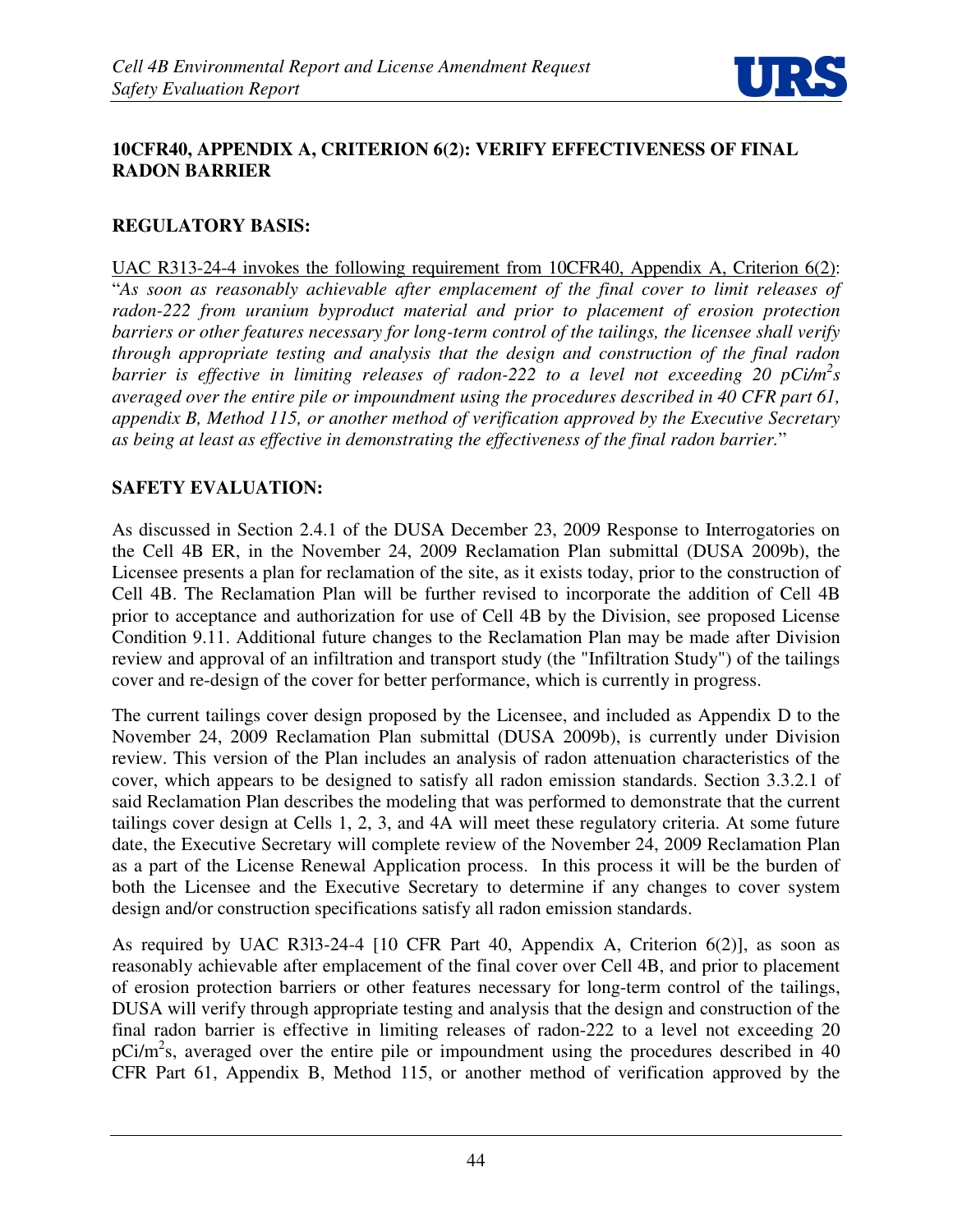

Executive Secretary as being at least as effective in demonstrating the effectiveness of the final radon barrier.

#### **FINDING:**

The Division will require the Licensee to submit an updated Reclamation Plan, and Revised Specifications for Reclamation for Cell 4B, and receive approval thereof before Cell 4B is placed into service. Other changes to the Reclamation Plan may be made after Division review of the November 24, 2009 submittal, as a part of the License renewal process. Ultimately, the requirement to report the effectiveness of the radon barrier can only be satisfied once it is constructed and its effectiveness measured, which is not at question in this amendment request for construction of Cell 4B.

The information contained in the Cell 4B Environmental Report and other relevant documents the Applicant has submitted, in combination with the above requirement, indicate that the requirements of UAC R313-24-4 that invokes the requirements contained in 10CFR40, Appendix A, Criterion 4 will yet be satisfied, as they involve Cell 4B.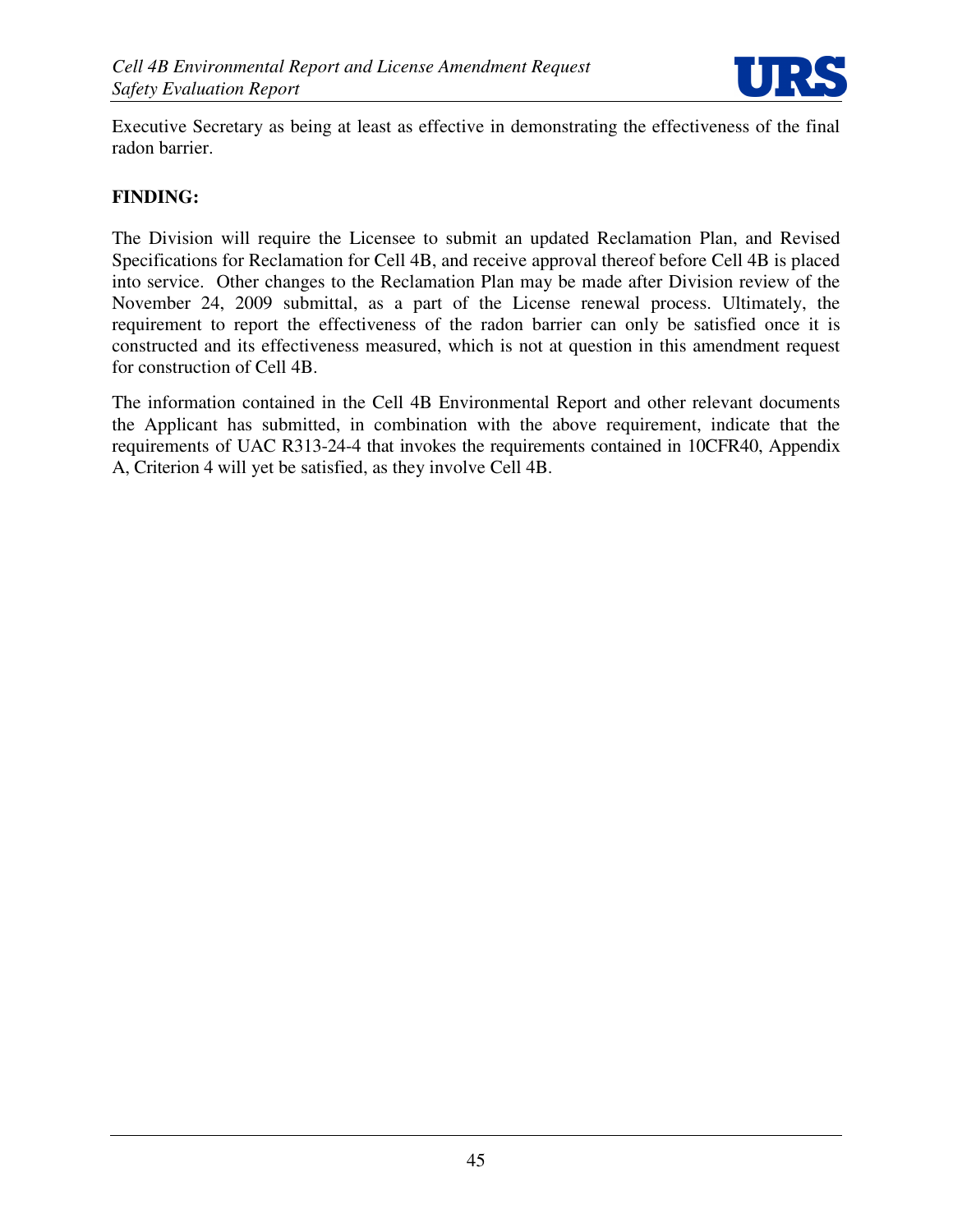

## **10CFR40, APPENDIX A, CRITERION 6(3): PHASED EMPLACEMENT OF FINAL RADON BARRIER**

## **REGULATORY BASIS:**

UAC R313-24-4 invokes the following requirement from 10CFR40, Appendix A, Criterion 6(3): "*When phased emplacement of the final radon barrier is included in the applicable reclamation plan, the verification of radon-222 release rates required in paragraph (2) of this criterion must be conducted for each portion of the pile or impoundment as the final radon barrier for that portion is emplaced.*"

## **SAFETY EVALUATION:**

The Licensee provided information that the final reclamation of the tailings cells is planned as a phased approach. The timing of placement of the final cover over the platform fill is based on the physical condition of the tailings cell and management's decision on overall long range mill operations and economics. Final Cell 4B cover design will be evaluated as a part of the revised Reclamation Plan required by proposed License Condition 9.11.

The Licensee also stated that per 40 CFR Part 192 the EPA requires that a "uranium tailings cover be designed to produce reasonable assurance that the radon-222 release rate would not exceed 20 pCi/m<sup>2</sup>/sec for a period of 1,000 years to the extent reasonably achievable and in any case for at least 200 years when averaged over the disposal area over at least a one year period" (NRC, 1989). NRC regulations presented in 10CFR Part 40 (incorporated by reference into UAC R313-24-4) also restrict radon flux to less than 20 pCi/m<sup>2</sup>/sec.

The Licensee also provided a description of the modeling that was performed to demonstrate that the current tailings cover design will meet these regulatory criteria as described in Section 3.3.2.1 of the November 24, 2009 Reclamation Plan submittal (DUSA 2009b), which is currently under Division review. Section 3.3.2.2 of said Reclamation Plan also sets out actual radon flux measurements through the temporary cover for Cells 2 and 3 from 2004 through 2008. Radon flux rates over those years have all been lower than the regulatory standard, based solely on the interim random fill cover that has been placed over portions of those cells. Despite these promising recent radon measurements, it is unknown if the soil and moisture characteristics found in the existing Cell 2 and 3 temporary cover will be representative of long-term performance of the final cover system.

The Licensee also stated that a revised cover design for the Mill's tailings cells is currently being developed. The Licensee indicated that the revised cover design evaluation will include a demonstration that the revised cover design will also satisfy the regulatory radon emission standards for the facility.

The Licensee has indicated that when the maximum amount of tailings has been placed in Cell 4B, all the free water will be evaporated or pumped from the cell and the tailings will be graded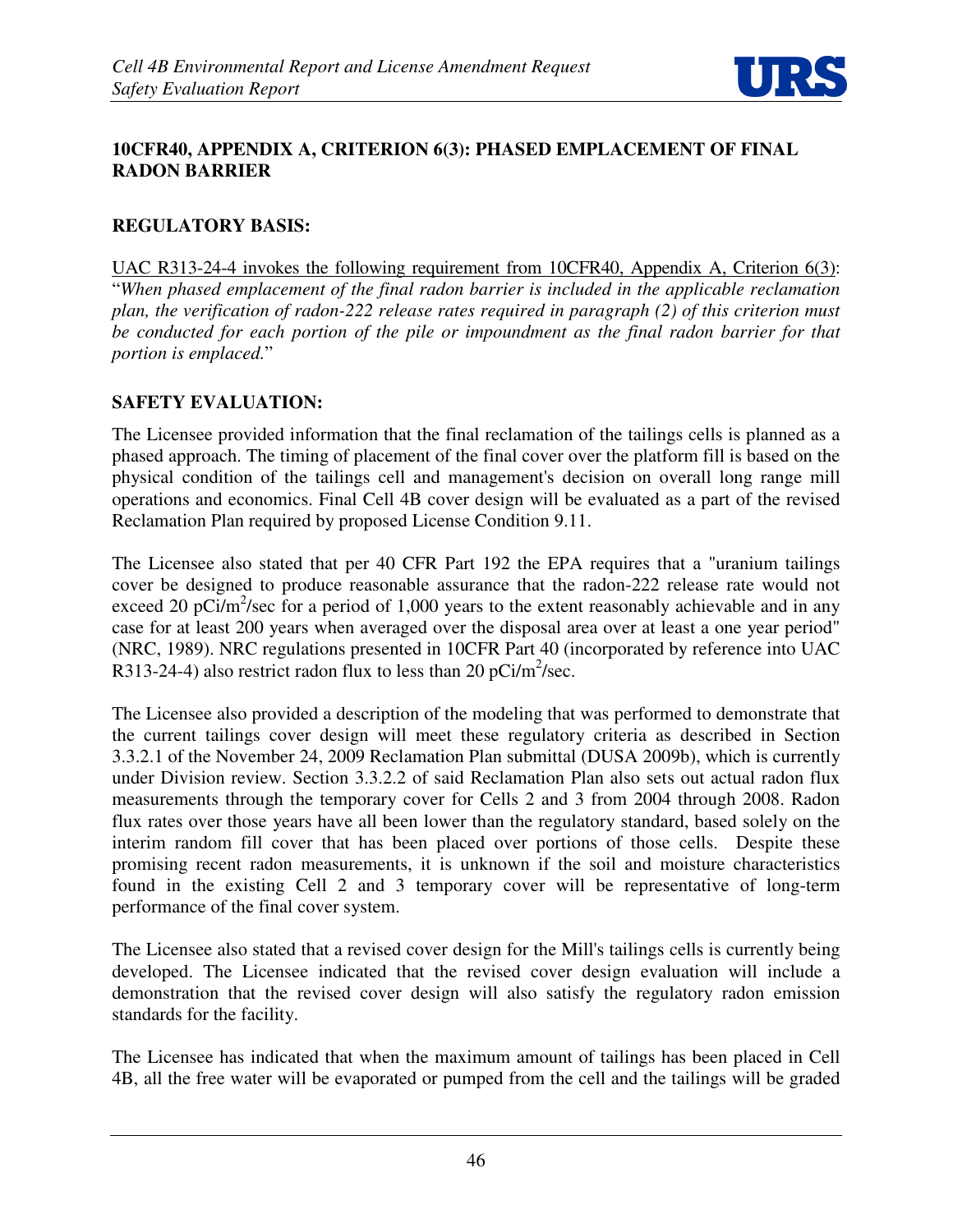

to ensure that the final tailings elevations and contours conform to the approved design. The initial layer of the reclamation cap, the platform fill, will be installed over the contoured tailings. This activity may take place in increments as distinct portions of the cell are filled, and therefore may take several years to be fully complete, depending on the mill's operating schedule.

If the mill were operated at full capacity, the Licensee has indicated that Cell 4B could be filled in 3 to 3.5 years. Realistically the Cell 4B operational period will be somewhat longer, as a portion of the tailings from mill operations will also be placed in Cell 4A. The active cells will be operated to maximize evaporation potential, while also bringing partial areas of a cell up to final grade as rapidly as possible in order to reduce radon emanation by placing the platform fill as soon as possible. The purposes of the platform fill are to minimize the amount of radon emanating from the tailings; to minimize the potential for windblown tailings, and to place a surcharge on the tailings to aid in dewatering. As platform fill is placed, settlement monitors will be installed to record the consolidation and settlement of the tailings. A Standard Operating Procedure (SOP) for this work is now required under new License Condition 11.7, which will need to be submitted to the Executive Secretary on or before December 1, 2010.

The Licensee stated that once the cell is filled and the free water has been evaporated or pumped from the cell, and the platform fill has been placed over the entire area, the slimes drain system will be actively pumped to remove as much solution as possible from the tailings sands and slimes. Dewatering of the tailings will allow the tailings sands and slimes to consolidate, reducing the potential differential settlement after final cover placement, and reducing the potential for liquefaction of the tailings during possible seismic events. The slimes drain design and dewatering modeling is presented in the Revised Design Report, Appendix D (DUSA 2009a).

Based on calculations provided by the Licensee, the time required to dewater Tailings Cell 4B, once the slimes drain pumping has started, and maintain a steady-state maximum head of 1.0 feet in the tailings (as measured from the lowest point of upper flexible membrane liner) is about 5.5 years or less. Once the satisfactory degree of dewatering has been achieved and the settlement monitors are showing little or no consolidation, the final layers of the reclamation cap can be placed. The Licensee has indicated that placement of the final layers of cap material should take less than one year.

## **FINDING:**

The Division will incorporate a new license condition (Condition 9.11) to ensure that the existing Reclamation Plan (Revision 3.0) is revised to incorporate cover design requirements for Cell 4B that are similar to those already approved for Cell 4A. This revision will be named as Revision 3.2. As a part of the on-going License Renewal Application review process, the Division will examine the November 24, 2009 Reclamation Plan submittal (DUSA 2009b) to determine if it is adequate. If additional requirements are found to be necessary, the final Reclamation Plan may be modified at a future date. This requirement, combined with the information contained in the Cell 4B Environmental Report and other relevant documents the Applicant has submitted, indicate that the requirements of UAC R313-24-4 that invokes the requirements contained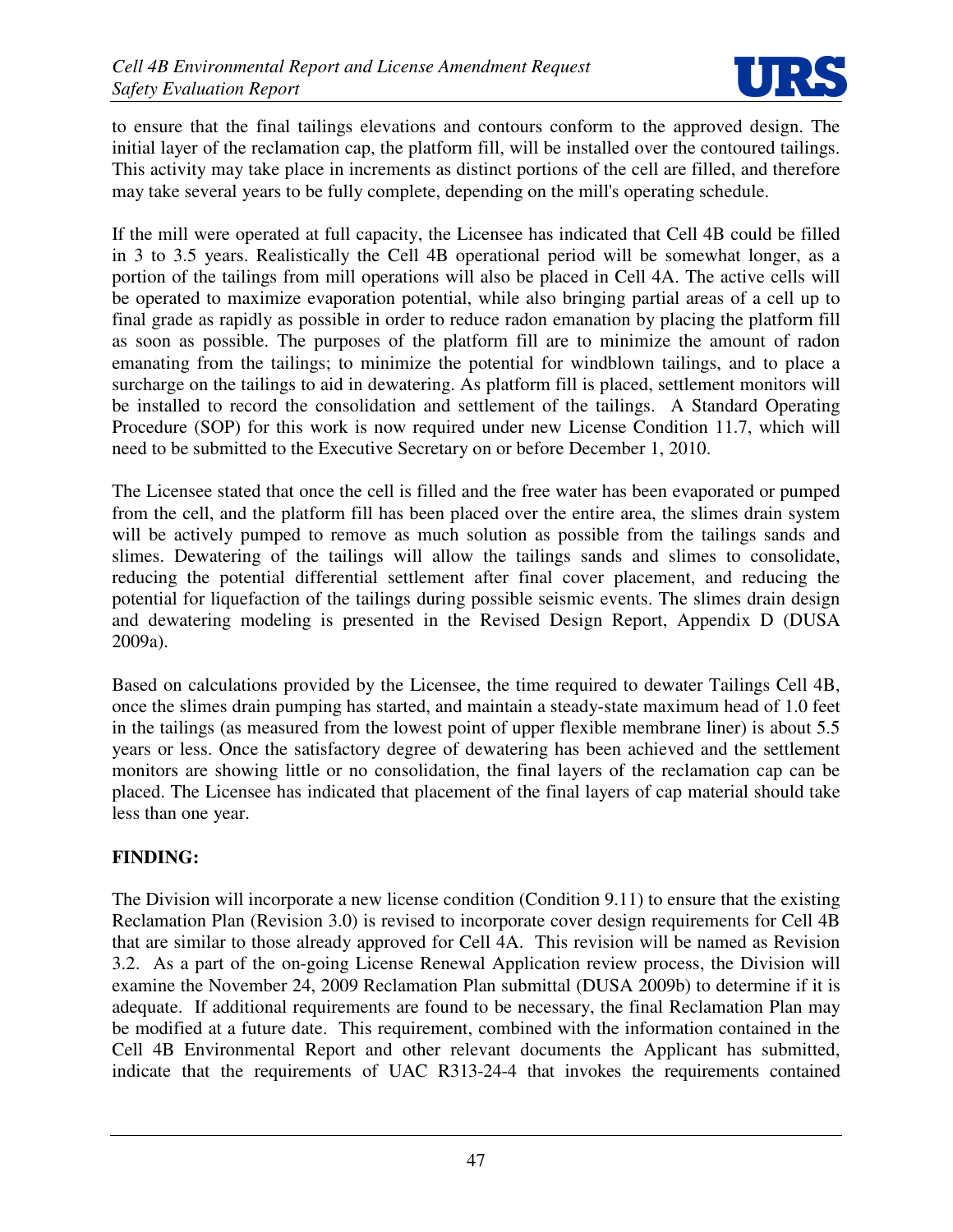

10CFR40, Appendix A, Criterion 6(3) have been met or will yet be satisfied, as they involve Cell 4B.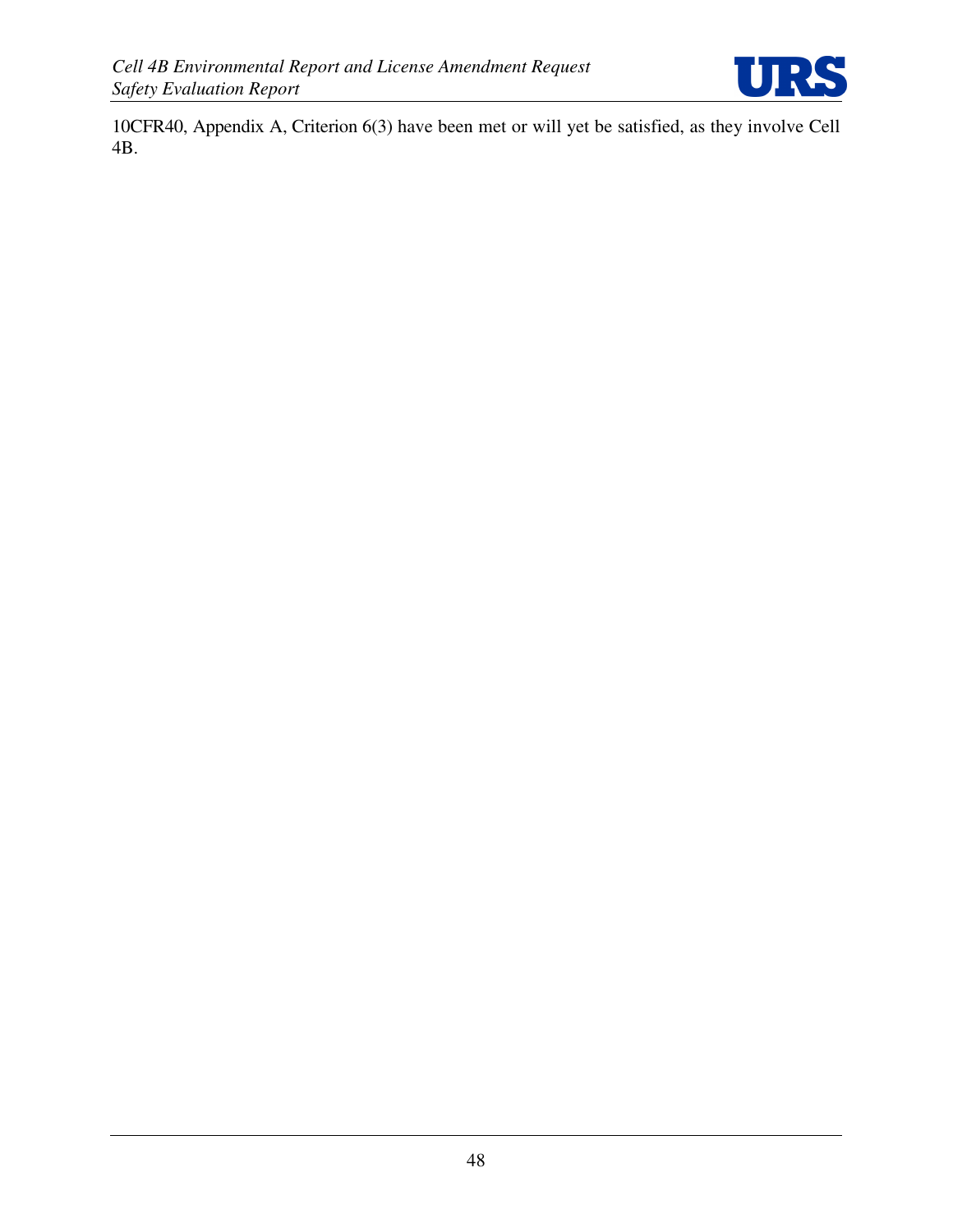

## **10CFR40, APPENDIX A, CRITERION 6(4): REPORT RADON BARRIER EFFECTIVENESS**

#### **REGULATORY BASIS:**

UAC R313-24-4 invokes the following requirement from 10CFR40, Appendix A, Criterion 6(4): "*Within ninety days of the completion of all testing and analysis relevant to the required verification in paragraphs (2) and (3) of 10CFR40, Appendix A, Criterion 6, the uranium mill licensee shall report to the Executive Secretary the results detailing the actions taken to verify that levels of release of radon-222 do not exceed 20 pCi/m<sup>2</sup> s when averaged over the entire pile or impoundment. The licensee shall maintain records until termination of the license documenting the source of input parameters including the results of all measurements on which they are based, the calculations and/or analytical methods used to derive values for input parameters, and the procedure used to determine compliance. These records shall be kept in a form suitable for transfer to the custodial agency at the time of transfer of the site to DOE or a State for long-term care if requested.*"

## **SAFETY EVALUATION:**

As required by UAC R313-24-4 [10 CFR Part 40, Appendix A, Criterion 6(4)], within ninety days of the completion of all testing and analysis relevant to the required verification in paragraphs (2) and (3) of 10 CFR Part 40, Appendix A, Criterion 6, the Licensee will report to the Executive Secretary the results detailing the actions taken to verify that levels of radon-222 released from the closed embankment do not exceed 20  $pCi/m^2s$  when averaged over the entire pile or impoundment. The Licensee will maintain records until termination of the License documenting the source of input parameters including the results of all measurements on which they are based, the calculations and/or analytical methods used to derive values for input parameters, and the procedure used to determine compliance. These records will be kept in a form suitable for transfer to the custodial agency at the time of transfer of the site to the DOE or the State for long-term care, if requested.

#### **FINDING:**

The Division will require that the Licensee submit an updated Reclamation Plan, and Revised Specifications for Reclamation (License Condition 9.11), and that this plan be approved by the Division before Cell 4B is placed into service. The information contained in the Cell 4B Environmental Report and other relevant documents the Licensee has submitted indicate that the requirements of UAC R313-24-4 that invokes the requirement 10CFR40, Appendix A, Criterion 6(4) will yet be satisfied, as they involve Cell 4B. The requirement to report the effectiveness of the radon barrier will need to be satisfied once it is constructed and its effectiveness measured. The Division will review the revised, final Reclamation Plan for Cell 4B to ensure that the information needed to satisfy UAC R313-24-4, which invokes the requirement from 10CFR40, Appendix A, Criterion 6(4), is included and is appropriate and complete. Reasonable assurances have been provided in previous analyses that effective radon barriers can be constructed and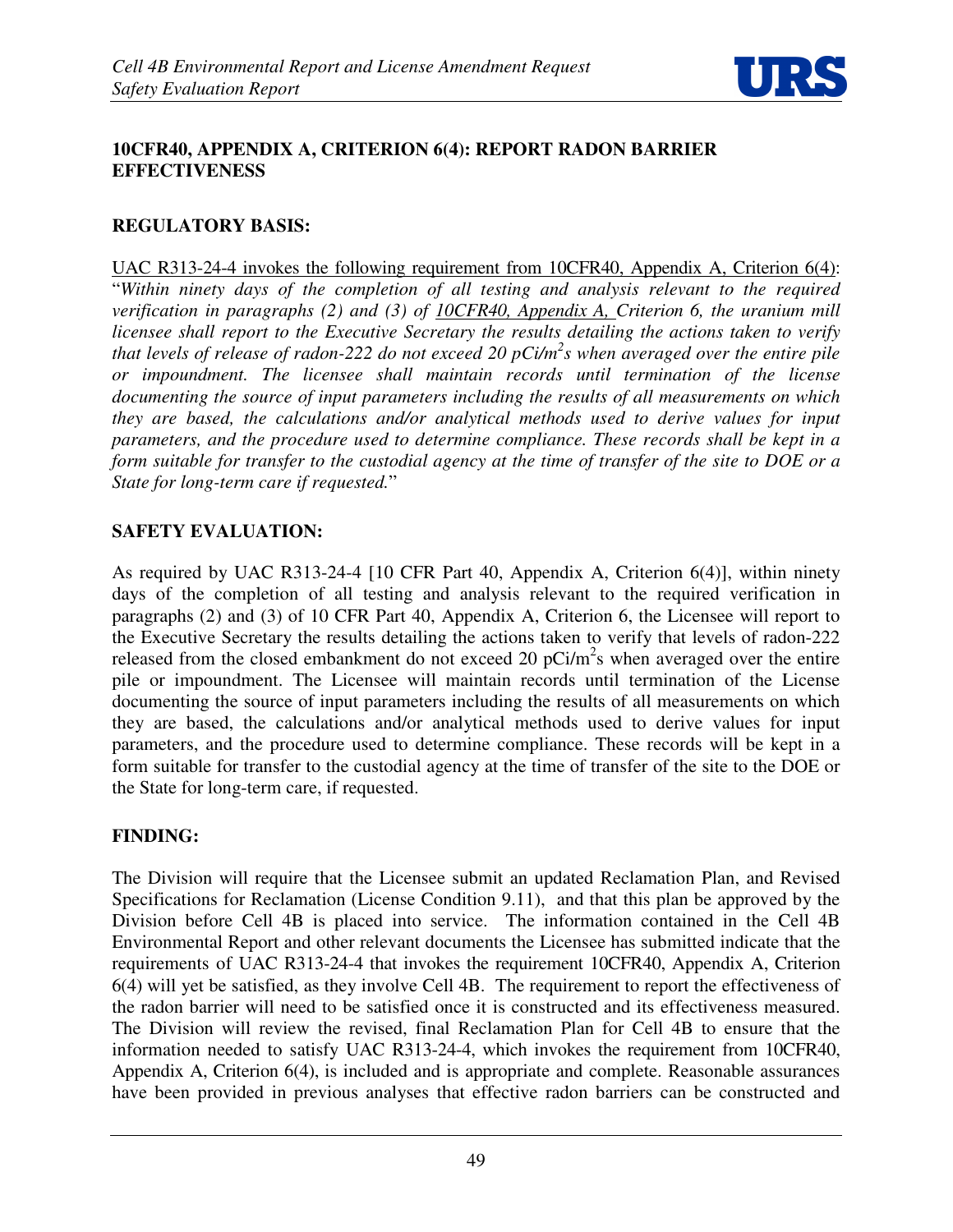

commitments made to report the measured effectiveness of such a barrier. Nothing done or left undone at this stage of the Cell 4B life cycle will preclude satisfying this requirement.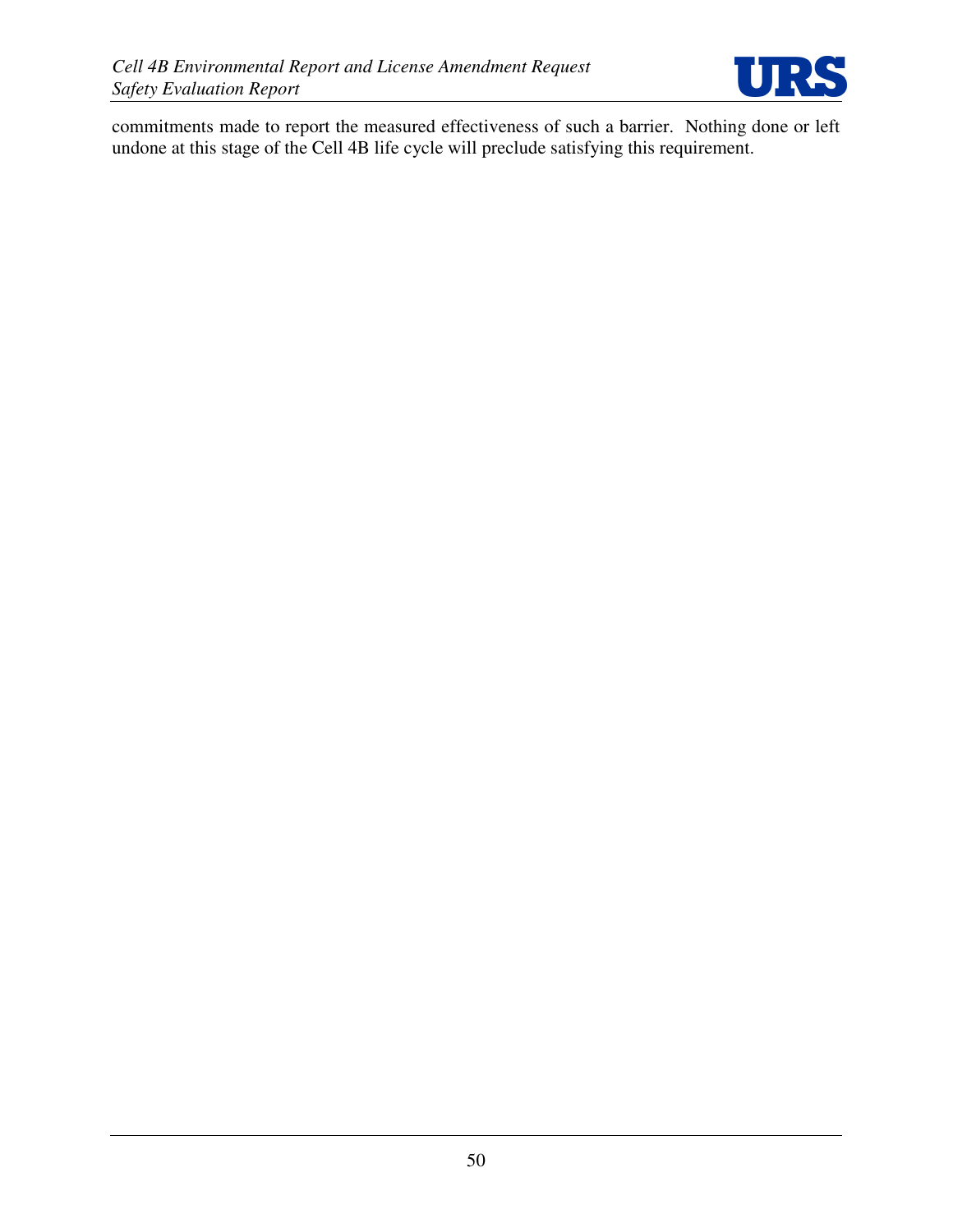

## **10CFR40, APPENDIX A, CRITERION 6(5): ELEVATED RADIUM CONCENTRATIONS IN COVER MATERIALS**

## **REGULATORY BASIS:**

UAC R313-24-4 invokes the following requirement from 10CFR40, Appendix A, Criterion 6(5): "*Near surface cover materials (i.e., within the top three meters) may not include waste or rock that contains elevated levels of radium; soils used for near surface cover must be essentially the same, as far as radioactivity is concerned, as that of surrounding surface soils. This is to ensure that surface radon exhalation is not significantly above background because of the cover material itself.*"

## **SAFETY EVALUATION:**

The Licensee indicated that the construction of Cell 4B will generate approximately 680,000 cubic yards of soil and clay, and 790,000 cubic yards of rock. Cell 4B reclamation requirements are estimated to be 410,000 cubic yards of soil and rock, 68,000 cubic yards of clay, and 35,000 cubic yards of rip rap (DUSA 2009c). The Licensee also stated (DUSA 2009c) that the required amount of cover materials for Cell 4B can easily be met from material generated during construction or from off site locations. This conclusion is reasonable, given the amount of property that is currently controlled by the Licensee that is not located outside of the tailings management cells area.

The Licensee also provided information that all cover materials are native soils and rock generated from the construction of the tailings cells or from off-site borrow locations. The Licensee also stated that radium concentration of the cover materials will be at naturallyoccurring levels, and are, by definition, at background levels. These earthen materials will have background concentrations of radium due to the fact that they will have been excavated from natural sources on site. Stockpiles of these on-site stored materials will be surveyed for possible contamination from any windblown or other contamination from ongoing mill operations on site. Any found contamination would be removed and disposed of in the tailings cells prior to use for the cover system (per Section 3.2.3 the November 24, 2009 Reclamation Plan submittal (DUSA 2009b), currently under Division review. Due to these precautions, radium concentrations of earthen materials planned to be used in constructing the Cell 4B cover system will not exceed background levels for the vicinity of the mill.

#### **FINDING**

The Division will require the Licensee to submit an updated Reclamation Plan, and Revised Specifications for Reclamation for Cell 4B, for approval by the Executive Secretary before Cell 4B is placed into service. Other changes to the Reclamation Plan, and the associated Specifications for Reclamation, may come about as part of an ongoing License Renewal process.

This requirement, combined with the information contained in the Cell 4B Environmental Report and other relevant documents the Applicant has submitted, indicate that the requirements of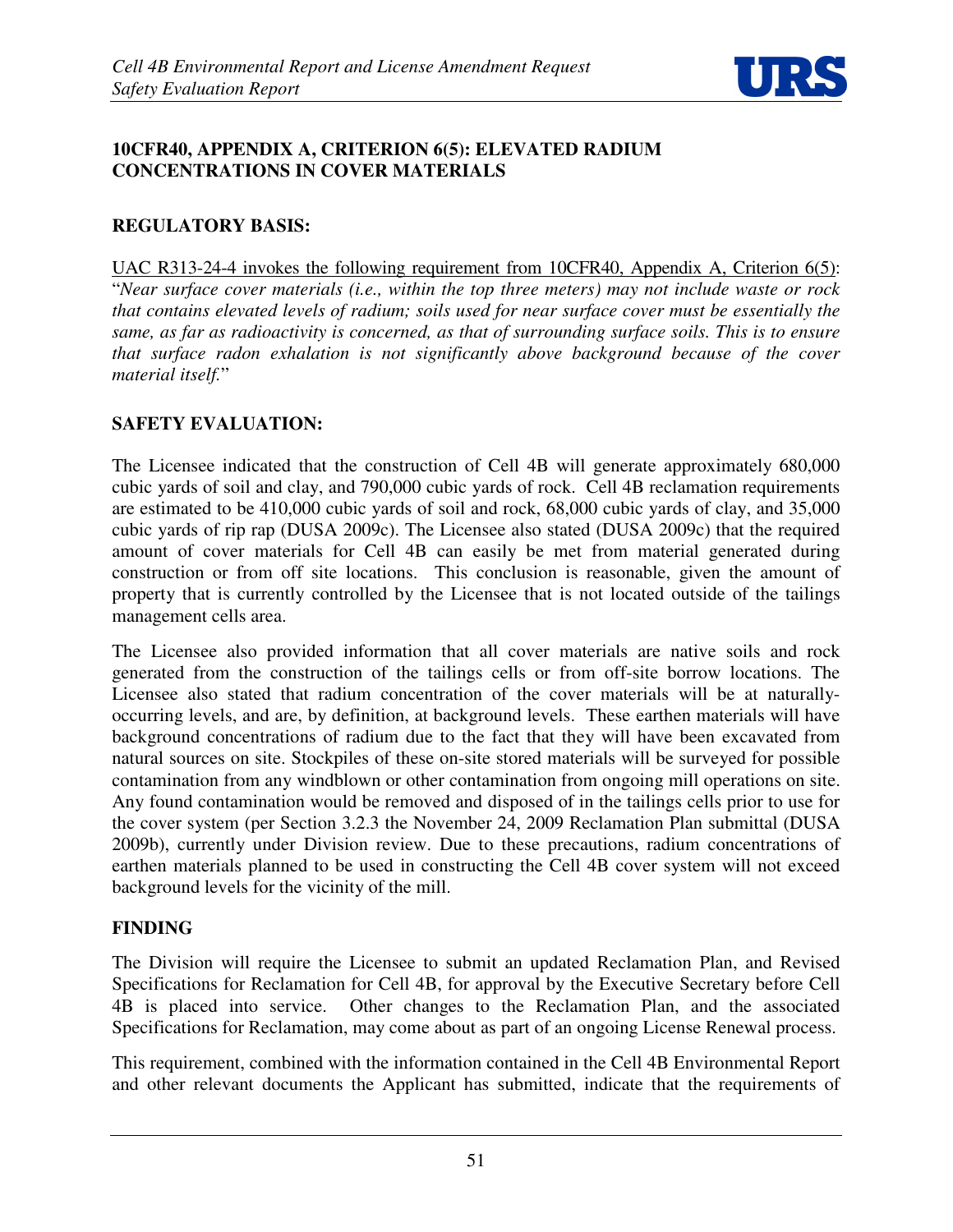

UAC R313-24-4 that invokes the requirements contained in 10CFR40, Appendix A, Criterion 6(5) will yet be satisfied, as they involve Cell 4B.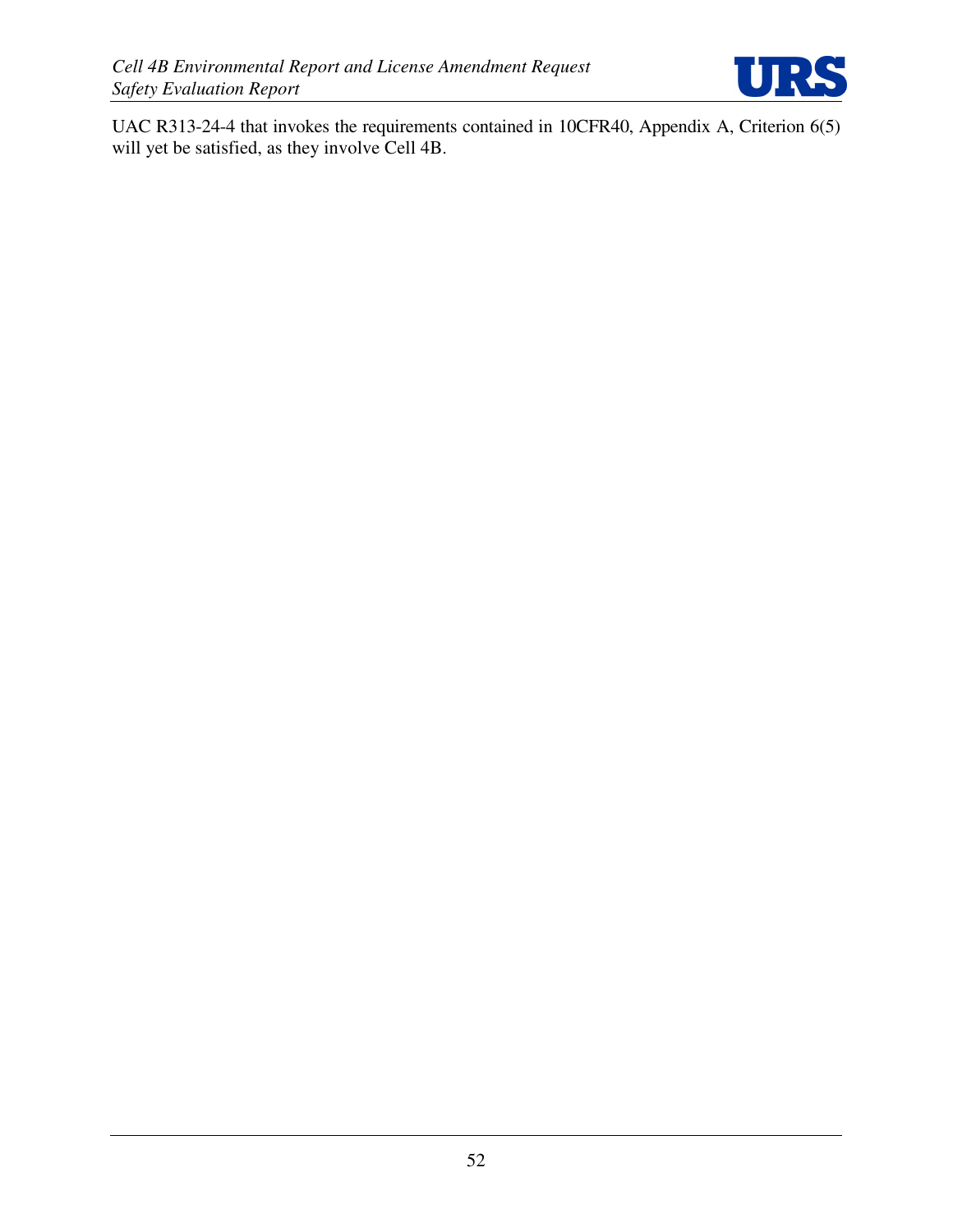

## **10CFR40, APPENDIX A, CRITERION 6(6): CONCENTRATIONS OF RADIONUCLIDES OTHER THAN RADIUM IN SOIL**

## **REGULATORY BASIS:**

UAC R313-24-4 invokes the following requirement from 10CFR40, Appendix A, Criterion 6(6): "*The design requirements in this criterion for longevity and control of radon releases apply to any portion of a licensed and/or disposal site unless such portion contains a concentration of radium in land, averaged over areas of 100 square meters, which, as a result of byproduct material, does not exceed the background level by more than: (i) 5 picocuries per gram (pCi/g) of radium-226, or, in the case of thorium byproduct material, radium-228, averaged over the first 15 centimeters (cm) below the surface, and (ii) 15 pCi/g of radium-226, or, in the case of thorium byproduct material, radium-228, averaged over 15-cm thick layers more than 15 cm below the surface.* 

*Byproduct material containing concentrations of radionuclides other than radium in soil, and surface activity on remaining structures, must not result in a total effective dose equivalent (TEDE) exceeding the dose from cleanup of radium contaminated soil to the above standard (benchmark dose), and must be at levels which are as low as is reasonably achievable. If more than one residual radionuclide is present in the same 100-square-meter area, the sum of the ratios for each radionuclide of concentration present to the concentration limit will not exceed "1" (unity). A calculation of the potential peak annual TEDE within 1000 years to the average member of the critical group that would result from applying the radium standard (not including radon) on the site must be submitted for approval. The use of decommissioning plans with benchmark doses which exceed 100 mrem/yr, before application of ALARA, requires the approval of the … (Executive Secretary) after consideration of the recommendation of the staff of the Executive Secretary. This requirement for dose criteria does not apply to sites that have decommissioning plans for soil and structures approved before June 11, 1999.*"

## **SAFETY EVALUATION:**

The equivalent non-radium soil concentration requirements are set out in Section 3.2.3.2 of Revision 3.0 of the Reclamation Plan (IUC, 2000), in Sections 3.2 and 3.3 of Attachment A thereto, in Section 3.2.3.2 of the November 24, 2009 Reclamation Plan submittal (DUSA 2009b), and Sections 3.2 and 3.3 of Attachment A thereto. NRC approved Revision 3.0 of the Reclamation Plan on July 21, 2000. This version was later revised by the Division in August, 2008 during approval of Cell 4A (UDRC 2008c), and it is currently in force. The November 24, 2009 Reclamation Plan (DUSA 2009b) is currently under Division review.

Section 3.3.3 of Attachment A to the November 24, 2009 Reclamation Plan submittal requires and describes how all areas contaminated through process activities or windblown contamination from the tailings areas will be remediated to meet applicable cleanup criteria for Ra-226, Th-230 and natural uranium. Section 3.3.3 further provides that contaminated areas will be remediated such that the residual radionuclides remaining on the site, that are distinguishable from background, will not result in a dose that is greater than that which would result from the radium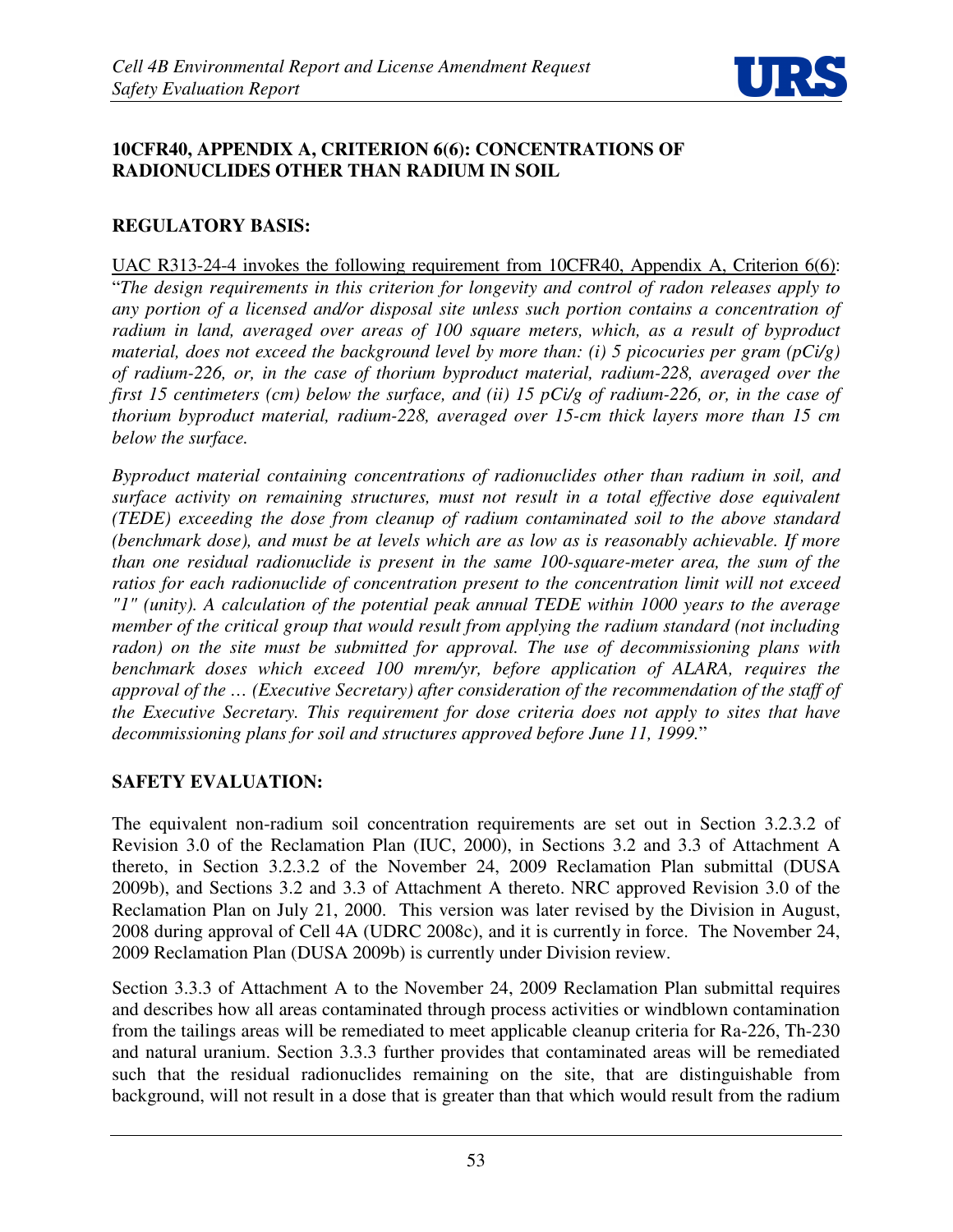

soil standard, as required by UAC R313-24-4 [10 CFR Part 40, Appendix A, Criterion 6(6)]. The procedures to be followed in taking the required surveys, including final surveys within specific 10-m by 10-m grids, are set out in Sections 3.3.3, 3.3.4, and 3.3.5 of Attachment A to the November 24, 2009 Reclamation Plan submittal.

As provided in the November 24, 2009 Reclamation Plan submittal, at the time of site closure, the Licensee will determine the potential peak annual total effective dose equivalent ("TEDE") within 1,000 years to the average member of the critical group that would result from applying the radium standard (not including radon) on the site. This determination will be documented and submitted to the Executive Secretary for approval, as required by UAC R313-24-4 [10 CFR Part 40, Appendix A, Criterion 6(6).

These final site closure standards and procedures do not currently apply directly to tailings contained within any of the tailings management (impoundment) cells, which will be capped in place, including proposed Cell 4B. Instead they will apply to all areas impacted by the tailings cells at the time of site closure, including Cell 4B.

## **FINDING:**

The Division will require the Licensee to submit an updated Reclamation Plan, and Revised Specifications for Reclamation for Cell 4B (License Condition 9.11), which will require Executive Secretary approval prior to placing Cell 4B into service. Appropriate and required supporting analyses and calculations may be required of the Licensee as part of an ongoing License Renewal Application review process. Any improvements to the Reclamation Plan, determined by the Executive Secretary, in the future, will be required during the License Renewal process. Said changes needed to the Reclamation Plan will be submitted for Executive Secretary approval thereafter.

This requirement, combined with the information contained in the Cell 4B Environmental Report and other relevant documents the Applicant has submitted indicate that the requirements of UAC R313-24-4 that invokes the requirements contained in 10CFR40, Appendix A, Criterion 6(6) will yet be satisfied, as they involve Cell 4B.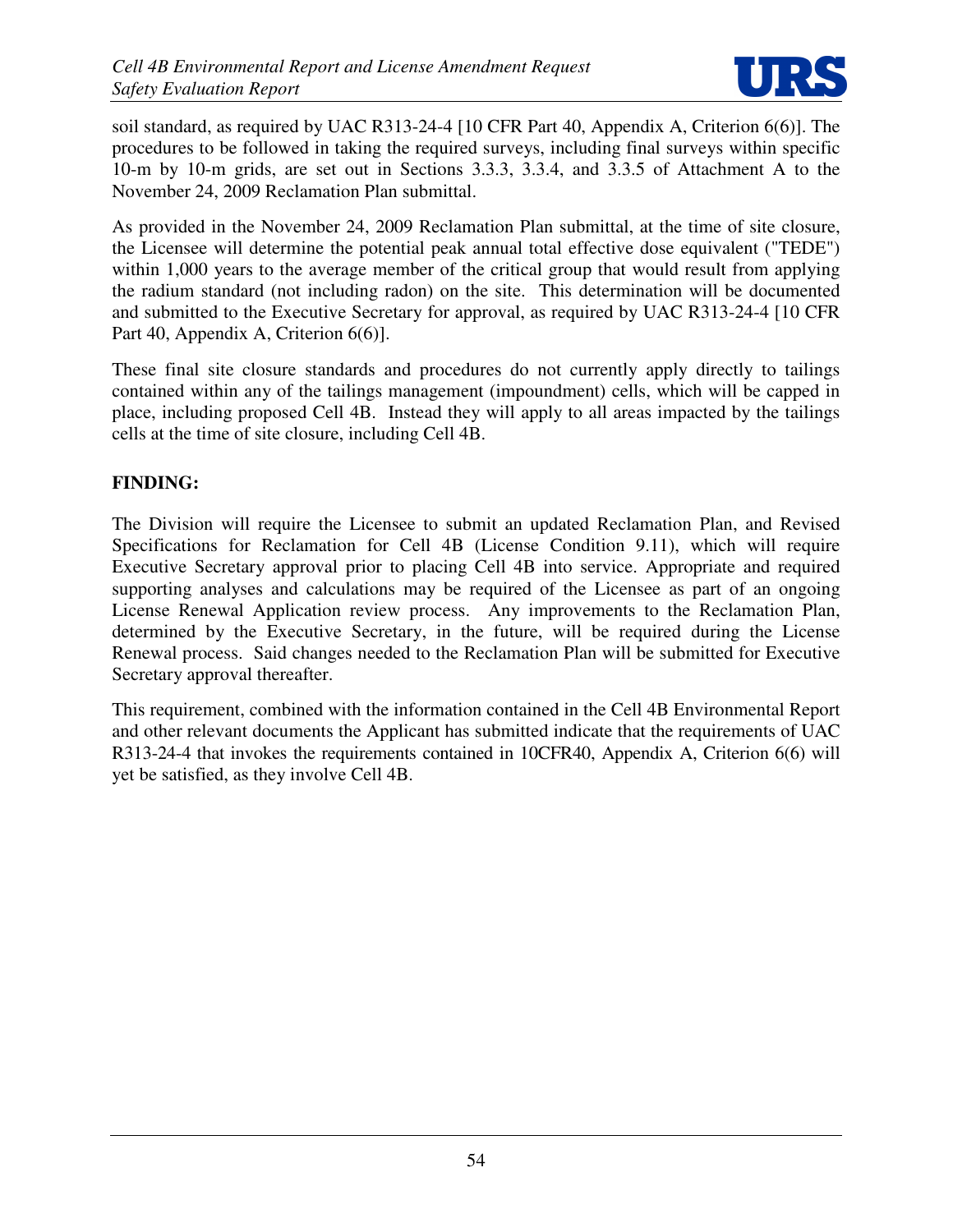

# **10CFR40, APPENDIX A, CRITERION 6(7): NONRADIOLOGICAL HAZARDS**

## **REGULATORY BASIS:**

UAC R313-24-4 invokes the following requirement from 10CFR40, Appendix A, Criterion 6(7): "*The licensee shall also address the nonradiological hazards associated with the wastes in planning and implementing closure. The licensee shall ensure that disposal areas are closed in a manner that minimizes the need for further maintenance. To the extent necessary to prevent threats to human health and the environment, the licensee shall control, minimize, or eliminate post-closure escape of nonradiological hazardous constituents, leachate, contaminated rainwater, or waste decomposition products to the ground or surface waters or to the atmosphere.*"

## **SAFETY EVALUATION:**

The liner system for proposed Cell 4B is virtually identical to the liner system for Cell 4A, which has previously been approved by the Executive Secretary (UDRC 2008b), and which has been designed to hold tailings generated during mill operations during the operational life of Cell 4B, including all nonradiological constituents. In the event of failure in the liner system, a leak detection system is provided in the Cell 4B design. Further, nearby groundwater monitoring wells will be present to detect any potential leakage including three new required groundwater monitoring wells (see the evaluation under "10CFR40, Appendix A, Criterion 7: Preoperational and Operational Monitoring" section below. As a result, the Ground Water Discharge Permit addresses the radiological and nonradiological hazards associated with the mill tailings to be disposed of in the tailings cells, including proposed Cell 4B.

No nonradiological emissions of any significance from the tailings cells are expected when the cells are in operation. Following closure, additional isolation of the tailings should further reduce nonradiological emissions.

#### **FINDING:**

The information contained in the Cell 4B engineering design, Environmental Report and other relevant documents the Licensee has submitted, indicate that the requirements of UAC R313-24- 4 that invokes the requirement 10CFR40, Appendix A, Criterion 6(7) will yet be met, as they involve Cell 4B.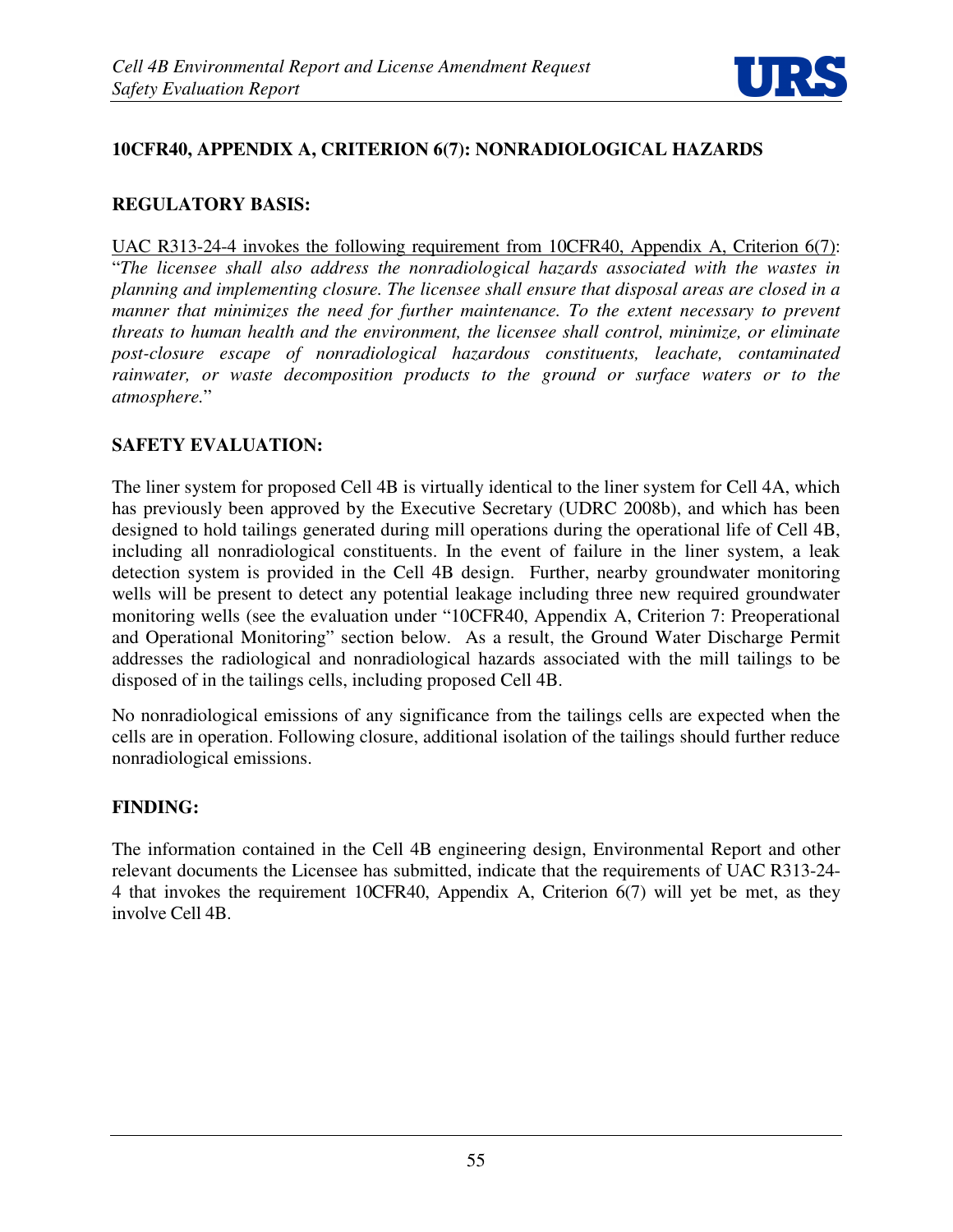

## **10CFR40, APPENDIX A, CRITERION 6A(1): COMPLETION OF FINAL RADON BARRIER**

#### **REGULATORY BASIS:**

UAC R313-24-4 invokes the following requirement from 10CFR40, Appendix A, Criterion 6A(1): "*For impoundments containing uranium byproduct materials, the final radon barrier must be completed as expeditiously as practicable considering technological feasibility after the pile or impoundment ceases operation in accordance with a written, Executive Secretary-approved reclamation plan. (The term as expeditiously as practicable considering technological feasibility as specifically defined in the Introduction of this appendix includes factors beyond the control of the licensee.) Deadlines for completion of the final radon barrier and, if applicable, the following interim milestones must be established as a condition of the individual license: windblown tailings retrieval and placement on the pile and interim stabilization (including dewatering or the removal of freestanding liquids and recontouring). The placement of erosion protection barriers or other features necessary for long-term control of the tailings must also be completed in a timely manner in accordance with a written, Executive Secretary-approved reclamation plan.*"

## **SAFETY EVALUATION:**

Refer to the evaluation under 10CFR40, Appendix A, Criterion 6(3): Phased Emplacement of Final Radon Barrier, refer pages 46 through 48,above.

## **FINDING:**

The Division will require the Licensee to submit an updated Reclamation Plan, and Revised Specifications for Reclamation for Cell 4B, and secure approval thereof, before Cell 4B is put into service. Other required supporting analyses and calculations may be required by the Executive Secretary as part of the ongoing License Renewal Application process, as an outgrowth of the review of the November 24, 2009 Reclamation Plan (DUSA 2009b). This requirement, combined with the information contained in the Cell 4B Environmental Report and other relevant documents the Applicant has submitted indicate that the requirements of UAC R313-24-4 that invokes the requirements contained in 10CFR40, Appendix A, Criterion 6A(1) will yet be satisfied, as they involve Cell 4B.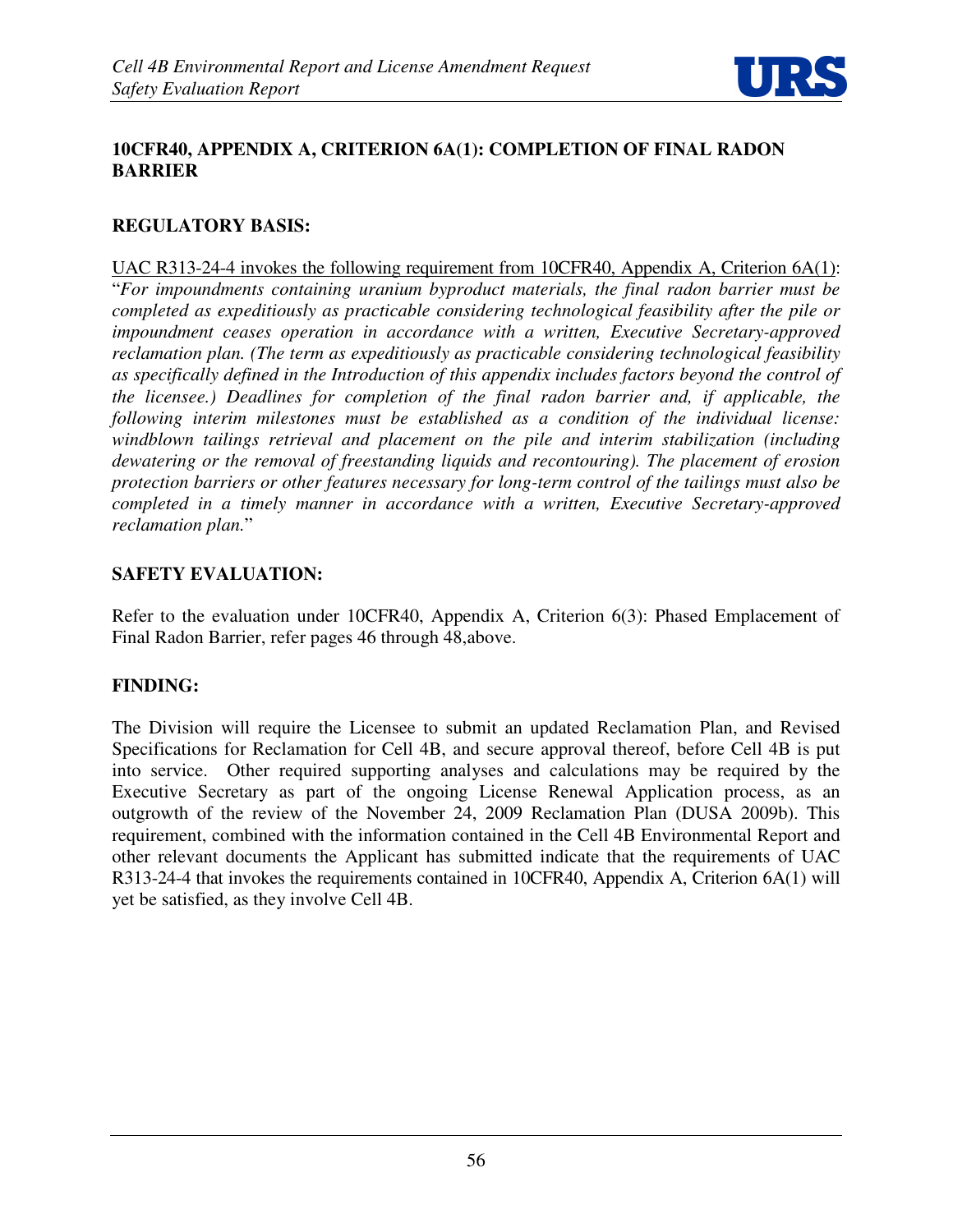

## **10CFR40, APPENDIX A, CRITERION 7: PREOPERATIONAL AND OPERATIONAL MONITORING PROGRAMS**

#### **REGULATORY BASIS:**

UAC R313-24-4 invokes the following requirement from 10CFR40, Appendix A, Criterion 7: "*At least one full year prior to any major site construction, a preoperational monitoring program must be conducted to provide complete baseline data on a milling site and its environs. Throughout the construction and operating phases of the mill, an operational monitoring program must be conducted to measure or evaluate compliance with applicable standards and regulations; to evaluate performance of control systems and procedures; to evaluate environmental impacts of operation; and to detect potential long-term effects.*"

## **SAFETY EVALUATION:**

An extensive preoperational monitoring program was performed at the mill site prior to initial construction and licensing of the mill, in order to provide complete baseline data on the mill site and its environs, as required by 10 CFR Part 40, Appendix A, Criterion 7. The results of this preoperational monitoring program are described in detail in the 1978 ER (D&M, 1978) and the FES (NRC 1979).

Operational monitoring programs have been conducted at the mill throughout the construction and operating phases of the mill, to measure and evaluate compliance with applicable standards and regulations; to evaluate performance of control systems and procedures; to evaluate environmental impacts of operation; and to detect potential long-term effects. The mill's operational monitoring programs are described in Section 2.3 of the November 24, 2009 Reclamation Plan submittal (DUSA 2009b). Monitoring results are reported in the mill's Semi Annual Effluent Reports and Quarterly Groundwater Monitoring Reports and other reports filed with the Executive Secretary.

Baseline data for new groundwater monitoring wells that will be installed in connection with the construction of Cell 4B will be obtained over the first eight quarters after installation of the wells (proposed Permit, Part I.H.7). Because any such monitoring wells will likely be installed in one or more of the Cell 4B dikes, being the downgradient locations closest to the cell, it will not be possible to install and monitor such wells prior to construction of Cell 4B. However, Cell 4B will have a BAT and state-of-the-practice leak detection system that will be monitored regularly once the cell begins to be used to support operations. As a result, there is reasonable assurance that the groundwater at any newly installed wells will not have been impacted by Cell 4B operations during the eight-quarter baseline sampling period.

Preoperational environmental monitoring was described in Sections 2.5, 2.4 and 2.9 of the 1992 License Renewal Application. Evidence of NRC approval is contained in License Condition 9.3. In addition, the Division will include a new condition in the Permit, requiring that a minimum of three additional downgradient groundwater monitoring wells be installed in conjunction with the construction of Cell 4B. Two compliance monitoring wells (MW-33 and MW-34) will be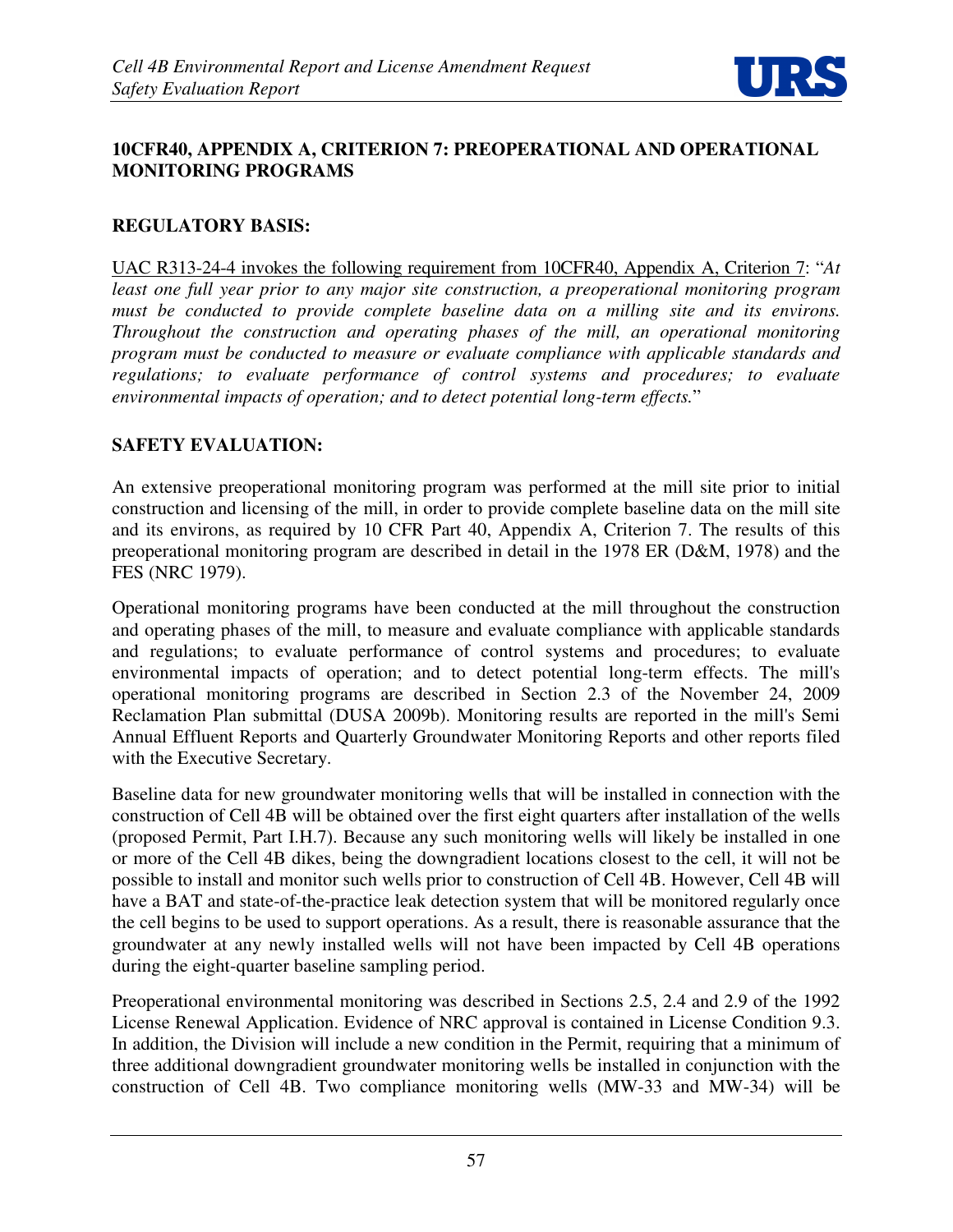

installed as described in new Permit condition I.H.6. A condition has also been added to the Permit to require that a plan for approval be submitted to the Executive Secretary for installation of the third compliance monitoring well (MW-35). After approval, the location of the third well (MW-35) will be determined after consideration of hydrogeologic information acquired through installation and development of wells MW-33 and MW-34 and other related field investigations (Permit Part I.H.6). The condition also requires that a monitoring well As-Built report for Wells MW-33 and MW-34, and for Well MW-35, be submitted within 45 calendar days of completing well installations to document said well construction for Executive Secretary approval (Permit Part I.H.6).

## **FINDING:**

The Division will incorporate new Permit conditions (Permit Parts I.E.1(b)(3), I.H.6, and I.H.7) requiring that a minimum of three additional downgradient groundwater monitoring wells be installed, with two of these wells required to be installed prior to placement of tailings or wastewater in Tailings Cell 4B, and that within 45 calendar days of completing well installation, a monitoring well As-Built report be submitted for these two wells to document said well construction for Executive Secretary approval, and that a background groundwater quality report be submitted to the Division after completion of 8 quarters of sampling and analysis in these wells. The conditions will also require that a plan for installing the third new groundwater monitoring well be submitted to the Division before Cell 4B is placed into service. These Permit changes, combined with the information contained in the Cell 4B Environmental Report and other relevant documents the Licensee has submitted, indicate that the requirements of UAC R313-24-4 ,that invokes requirements contained in 10CFR40, Appendix A, Criterion 7, will yet be satisfied, by complying with the Permit conditions, as they involve Cell 4B.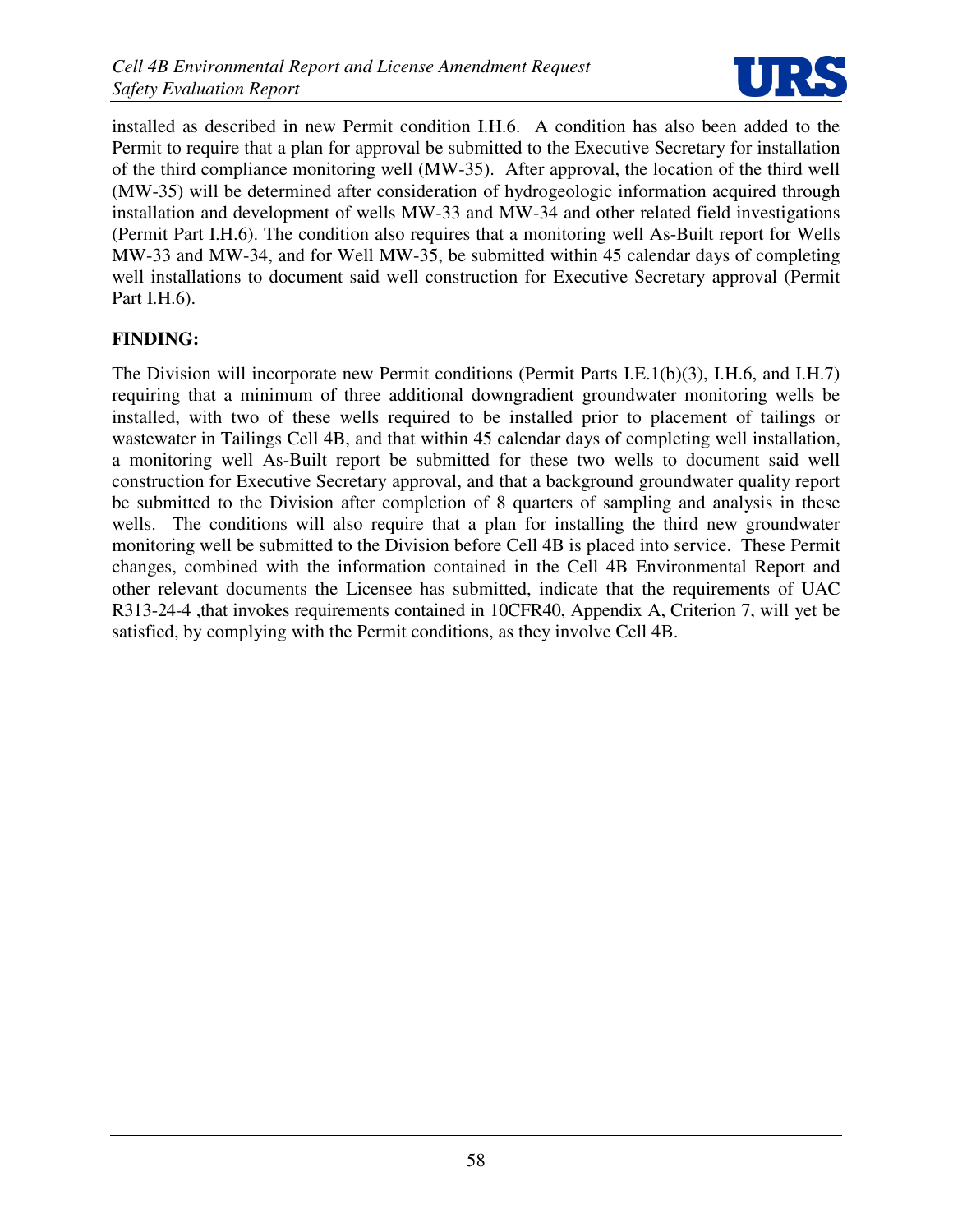

## **10CFR40, APPENDIX A, CRITERION 8: EFFLUENT CONTROL DURING OPERATIONS**

#### **REGULATORY BASIS:**

UAC R313-24-4 invokes the following requirement from 10CFR40, Appendix A, Criterion 8: "*Milling operations must be conducted so that all airborne effluent releases are reduced to levels as low as is reasonably achievable. The primary means of accomplishing this must be by means of emission controls. Institutional controls, such as extending the site boundary and exclusion area, may be employed to ensure that offsite exposure limits are met, but only after all practicable measures have been taken to control emissions at the source. Notwithstanding the existence of individual dose standards, strict control of emissions is necessary to assure that population exposures are reduced to the maximum extent reasonably achievable and to avoid site contamination. The greatest potential sources of offsite radiation exposure (aside from radon exposure) are dusting from dry surfaces of the tailings disposal area not covered by tailings solution and emissions from yellowcake drying and packaging operations. During operations and prior to closure, radiation doses from radon emissions from surface impoundments of uranium or thorium byproduct materials must be kept as low as is reasonably achievable.* 

*Checks must be made and logged hourly of all parameters (e.g., differential pressures and scrubber water flow rates) that determine the efficiency of yellowcake stack emission control equipment operation. The licensee shall retain each log as a record for three years after the last entry in the log is made. It must be determined whether or not conditions are within a range prescribed to ensure that the equipment is operating consistently near peak efficiency; corrective action must be taken when performance is outside of prescribed ranges. Effluent control devices must be operative at all times during drying and packaging operations and whenever air is exhausting from the yellowcake stack. Drying and packaging operations must terminate when controls are inoperative. When checks indicate the equipment is not operating within the range prescribed for peak efficiency, actions must be taken to restore parameters to the prescribed range. When this cannot be done without shutdown and repairs, drying and packaging operations must cease as soon as practicable. Operations may not be restarted after cessation due to off-normal performance until needed corrective actions have been identified and implemented. All these cessations, corrective actions, and restarts must be reported to the Executive Secretary, in writing, within ten days of the subsequent restart.* 

*To control dusting from tailings, that portion not covered by standing liquids must be wetted or chemically stabilized to prevent or minimize blowing and dusting to the maximum extent reasonably achievable. This requirement may be relaxed if tailings are effectively sheltered from wind, such as may be the case where they are disposed of below grade and the tailings surface is not exposed to wind. Consideration must be given in planning tailings disposal programs to methods which would allow phased covering and reclamation of tailings impoundments because this will help in controlling particulate and radon emissions during operation. To control dusting from diffuse sources, such as tailings and ore pads where automatic controls do not*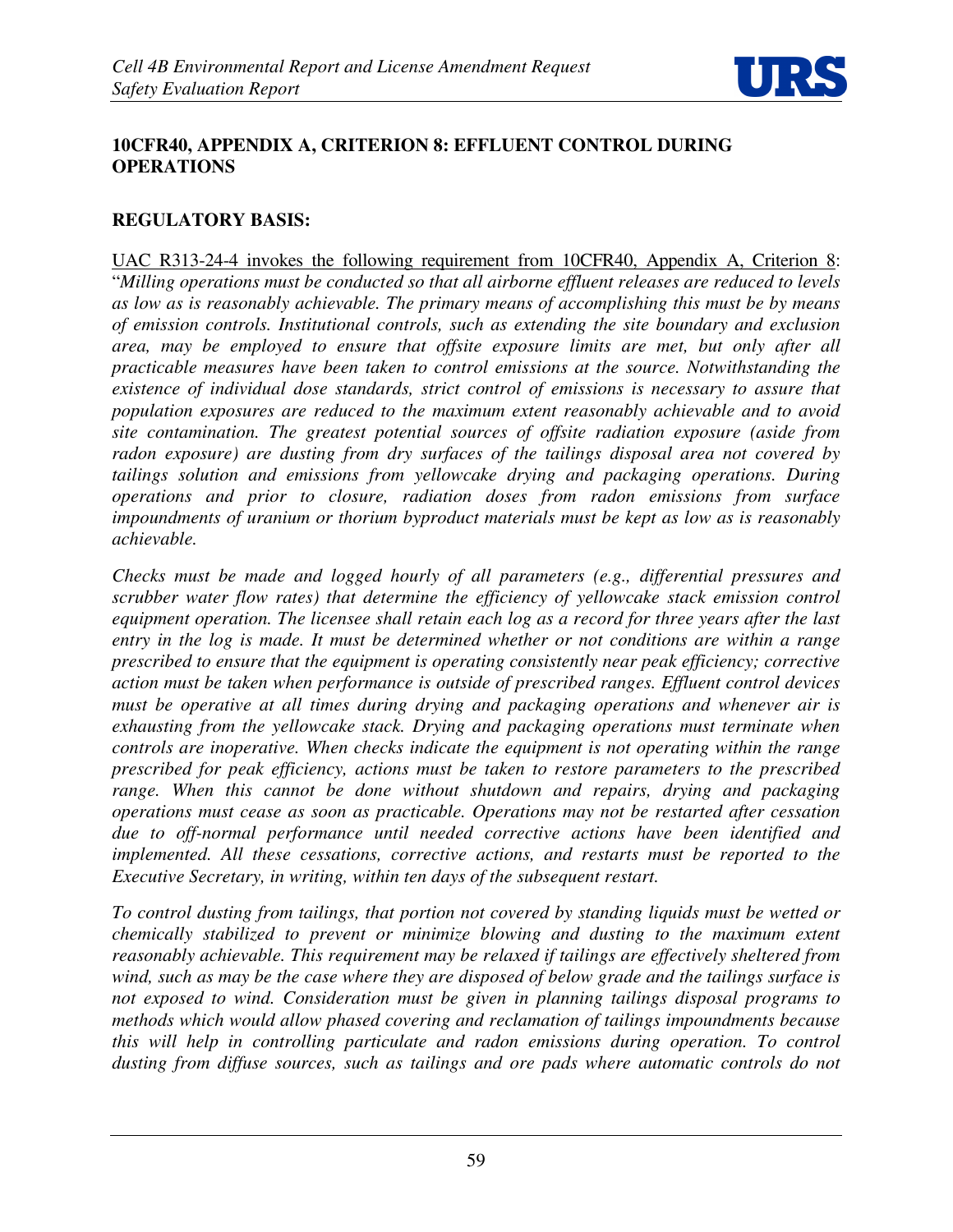

*apply, operators shall develop written operating procedures specifying the methods of control which will be utilized.* 

*Milling operations producing or involving thorium byproduct material must be conducted in such a manner as to provide reasonable assurance that the annual dose equivalent does not exceed 25 millirems to the whole body, 75 millirems to the thyroid, and 25 millirems to any other organ of any member of the public as a result of exposures to the planned discharge of radioactive materials, radon-220 and its daughters excepted, to the general environment.* 

*Uranium and thorium byproduct materials must be managed so as to conform to the applicable provisions of Title 40 of the Code of Federal Regulations, Part 440, "Ore Mining and Dressing Point Source Category: Effluent Limitations Guidelines and New Source Performance Standards, subpart C, Uranium, Radium, and Vanadium Ores Subcategory," as codified on January 1, 1983.*"

## **SAFETY EVALUATION:**

This topic deals primarily with mill operations generally and the mill's tailings system as a whole and not specifically to Cell 4B. Refer to Section 5.0 of the 2007 License Renewal Application and Section 4.0 of the 1992 License Renewal Application for a description of the mill's emission and dust control procedures. Evidence of NRC approval of such procedures is contained in License Condition 9.3.

#### **FINDING:**

The information contained in the Cell 4B Environmental Report and other relevant documents the Applicant has submitted, indicate that the requirements of UAC R313-24-4 that invokes the requirements contained in 10CFR40, Appendix A, Criterion 8 will yet be satisfied, as they involve Cell 4B.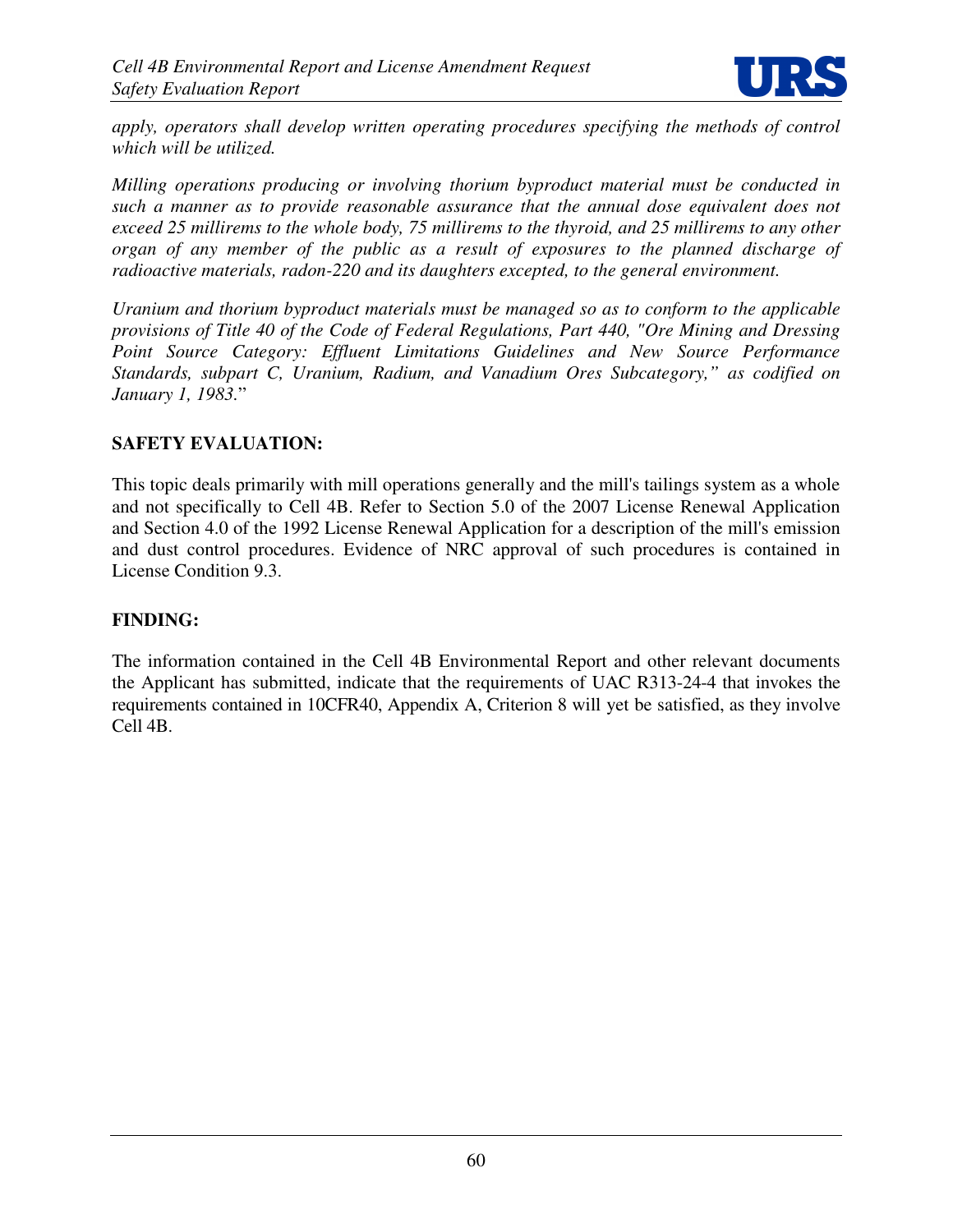

# **10CFR40, APPENDIX A, CRITERION 8A: DAILY INSPECTIONS**

#### **REGULATORY BASIS:**

UAC R313-24-4 invokes the following requirement from 10CFR40, Appendix A, Criterion 8A: "*Daily inspections of tailings or waste retention systems must be conducted by a qualified engineer or scientist and documented. The licensee shall retain the documentation for each daily inspection as a record for three years after the documentation is made. The Executive Secretary must be immediately notified of any failure in a tailings or waste retention system that results in a release of tailings or waste into unrestricted areas, or of any unusual conditions (conditions not contemplated in the design of the retention system) that is not corrected could indicate the potential or lead to failure of the system and result in a release of tailings or waste into unrestricted areas.*"

#### **SAFETY EVALUATION:**

Refer to the evaluation presented under 10CFR40.26(C)(2): General License, (refer to pages 16 and 17, above).

## **FINDING:**

The information contained in the Cell 4B Environmental Report and other relevant documents the Applicant has submitted indicate that the requirements of UAC R313-24-4 that invokes the requirements contained in 10CFR40, Appendix A, Criterion 8A will yet be satisfied, as they involve Cell 4B.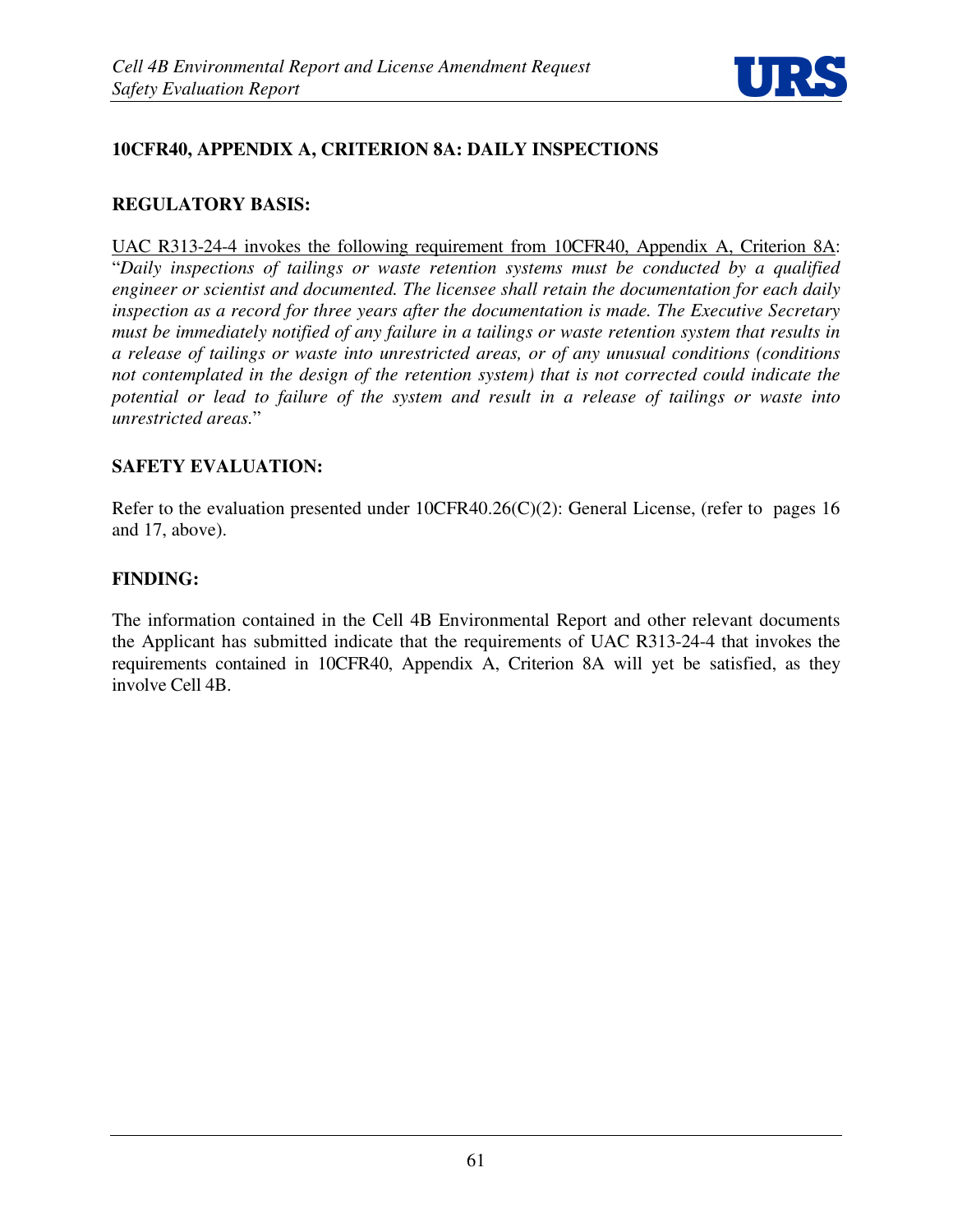

## **10CFR40, APPENDIX A, CRITERION 9: FINANCIAL SURETY ARRANGEMENTS**

#### **REGULATORY BASIS:**

UAC R313-24-4 invokes the following requirement from 10CFR40, Appendix A, Criterion 9: "*Financial surety arrangements must be established by each mill operator prior to the commencement of operations to assure that sufficient funds will be available to carry out the decontamination and decommissioning of the mill and site and for the reclamation of any tailings or waste disposal areas. The amount of funds to be ensured by such surety arrangements must be based on Executive Secretary-approved cost estimates in a Executive Secretaryapproved plan for (1) decontamination and decommissioning of mill buildings and the milling site to levels which allow unrestricted use of these areas upon decommissioning, and (2) the reclamation of tailings and/or waste areas in accordance with technical criteria delineated in Section I of this Appendix. The licensee shall submit this plan in conjunction with an environmental report that addresses the expected environmental impacts of the milling operation, decommissioning and tailings reclamation, and evaluates alternatives for mitigating these impacts. The surety must also cover the payment of the charge for long-term surveillance and control required by Criterion 10. In establishing specific surety arrangements, the licensee's cost estimates must take into account total costs that would be incurred if an independent contractor were hired to perform the decommissioning and reclamation work. In order to avoid unnecessary duplication and expense, the Executive Secretary may accept financial sureties that have been consolidated with financial or surety arrangements established to meet requirements of other Federal or state agencies and/or local governing bodies for such decommissioning, decontamination, reclamation, and long-term site surveillance and control, provided such arrangements are considered adequate to satisfy these requirements and that the portion of the surety which covers the decommissioning and reclamation of the mill, mill tailings site and associated areas, and the long-term funding charge is clearly identified and committed for use in accomplishing these activities. The licensee's surety mechanism will be reviewed annually by the Executive Secretary to assure, that sufficient funds would be available for completion of the reclamation plan if the work had to be performed by an independent contractor. The amount of surety liability should be adjusted to recognize any increases or decreases resulting from inflation, changes in engineering plans, activities performed, and any other conditions affecting costs. Regardless of whether reclamation is phased through the life of the operation or takes place at the end of operations, an appropriate portion of surety liability must be retained until final compliance with the reclamation plan is determined.* 

*This will yield a surety that is at least sufficient at all times to cover the costs of decommissioning and reclamation of the areas that are expected to be disturbed before the next license renewal. The term of the surety mechanism must be open ended, unless it can be demonstrated that another arrangement would provide an equivalent level of assurance. This assurance would be provided with a surety instrument which is written for a specified period of time (e.g., 5 years) yet which must be automatically renewed unless the surety notifies the beneficiary (the Executive Secretary) and the principal (the licensee) some reasonable time (e.g., 90 days) prior to the renewal date of their intention not to renew. In such a situation the surety*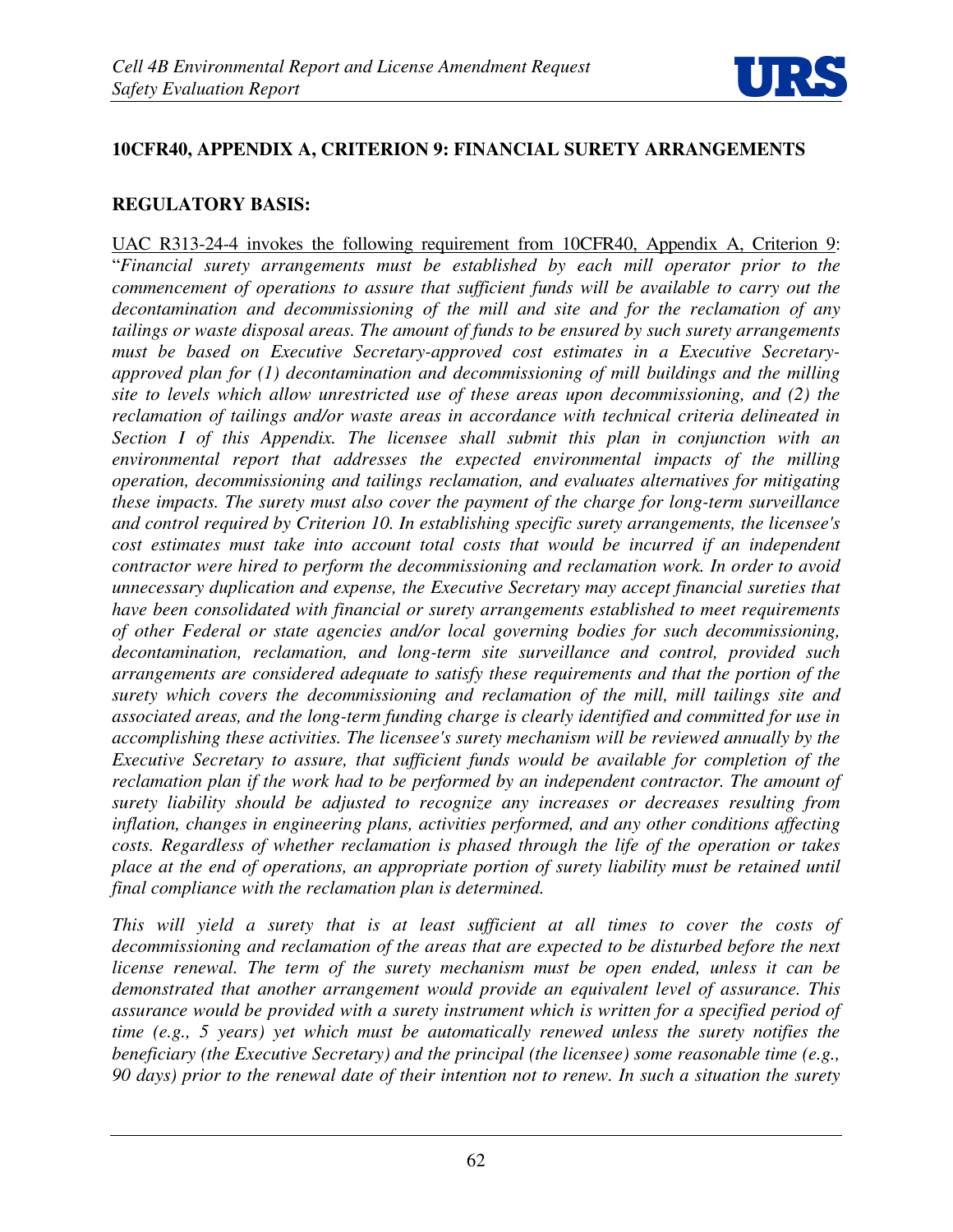

*requirement still exists and the licensee would be required to submit an acceptable replacement surety within a brief period of time to allow at least 60 days for the regulatory agency to collect.* 

*Proof of forfeiture must not be necessary to collect the surety so that in the event that the licensee could not provide an acceptable replacement surety within the required time, the surety shall be automatically collected prior to its expiration. The conditions described above would have to be clearly stated on any surety instrument which is not open-ended, and must be agreed to by all parties. Financial surety arrangements generally acceptable to the Executive Secretary are:* 

*(a) Surety bonds;* 

*(b) Cash deposits;* 

*(c) Certificates of deposits;* 

*(d) Deposits of government securities;* 

*(e) Irrevocable letters or lines of credit; and* 

*(f) Combinations of the above or such other types of arrangements as may be approved by the Executive Secretary. However, self insurance, or any arrangement which essentially constitutes self insurance (e.g., a contract with a State or Federal agency), will not satisfy the surety requirement since this provides no additional assurance other than that which already exists through license requirements.*"

#### **SAFETY EVALUATION:**

As required by License Condition 9.5, the mill has deposited a surety bond with the Executive Secretary, consistent with UAC R313-24-4 (10 CFR Part 40, Appendix A, Criteria 9 and 10), adequate to cover the estimated costs, accomplished by a third party, for decommissioning and decontamination of the mill and mill site; reclamation of the mill's tailings or waste disposal areas; and the long-term surveillance fee.

The amount of the surety bond is currently \$15,807,429, was approved by the Executive Secretary on December 9, 2009, and represents site conditions without Cell 4B. Annual updates to the surety amount, required by UAC R313-24-4 (10 CFR Part 40, Appendix A, Criteria 9 and 10) are submitted for Executive Secretary for approval by March 4 of each year.

Prior to operation of Cell 4B, and after approval of the revised Reclamation Plan, the reclamation cost estimate will be updated to reflect the eventual closure of Cell 4B. Thereafter, the surety bond will be updated accordingly. The proposed License contains new requirements at Conditions 9.5 and 9.11 to this effect. Further, changes in Condition 9.5 now prohibit the Licensee from operating the facility without prior submittal of evidence of appropriate changes to the surety amount, and Executive Secretary approval thereof.

In addition, the current surety amount  $(\$15,807,429)$  does not include costs related to groundwater restoration that might be required at the time of closure. Given that a chloroform contaminant plume is now known to exist at the facility, and was caused by pre-construction and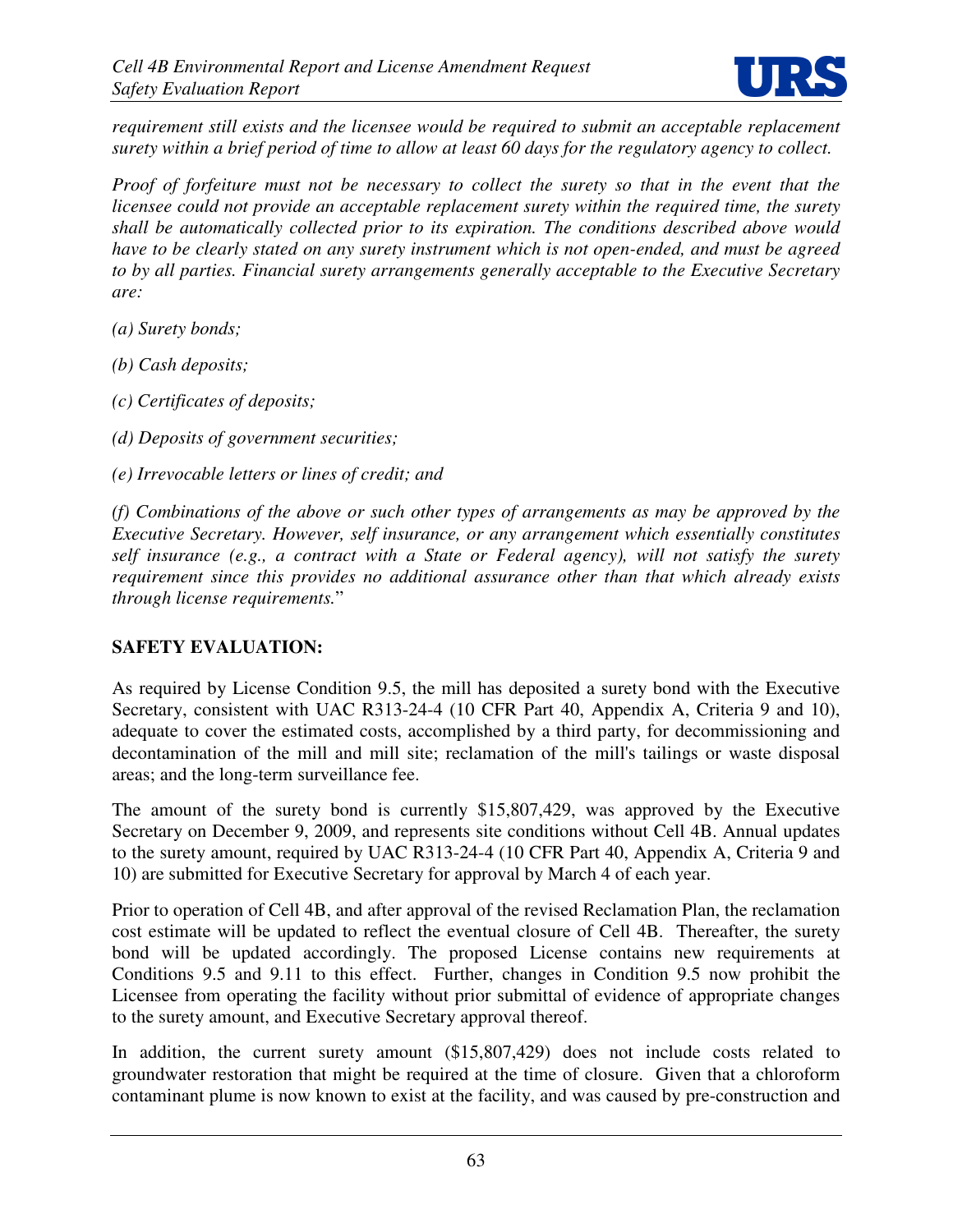

initial site operations related to 11e.(2) tailings disposal, it is appropriate for the Licensee to include an allowance for chloroform groundwater remediation in the annual surety report to include any activities and costs needed to meet the Criterion 9 requirements, including:

*"… 1) decontamination and decommissioning of … the milling site to levels which allow unrestricted use of these areas …"* and

" … *The amount of surety liability should be adjusted to recognize any increases or decreases resulting from inflation, changes in engineering plans, activities performed, and any other conditions affecting costs*."

As a result, it is the intent of the Division to require the Licensee to include a cost allowance for chloroform groundwater remediation during the review process for the 2010 annual surety report.

Refer also to evaluation under UAC R313-24-3D: Environmental Analysis - Long-Term Impacts, as stated on Pages 13 through 15 above.

## **FINDING:**

The Division will require, through a new License Condition (License Condition 9.11), that the Licensee submit a revised Reclamation Plan, and revised Specifications for Reclamation for Cell 4B, and obtain approval thereof, before Cell 4B is put into service. In addition, adequate information for determining financial surety requirements for all tailings management cells, including Cells 4A and 4B, and any new features or facilities that are constructed in conjunction with operation of Cells 4A and 4B will also be required. Said revised Reclamation Plan and Specifications and surety for Cell 4B shall be approved by Executive Secretary before disposal of any tailings or wastewater in Cell 4B. The updated Reclamation Plan will revise both the NRC- approved version of the Reclamation Plan (Revision 3.0) for Cells 1, 2, and 3, and the version approved by the Division in August, 2008, referred to as Revision 3.1 (see UDRC 2008c).

The new License Condition combined with the information contained in the Cell 4B Environmental Report and other relevant documents the Applicant has submitted, indicate that the requirements of UAC R313-24-4 that invokes the requirements contained in 10CFR40, Appendix A, Criterion 9 will yet be satisfied, as they involve Cell 4B.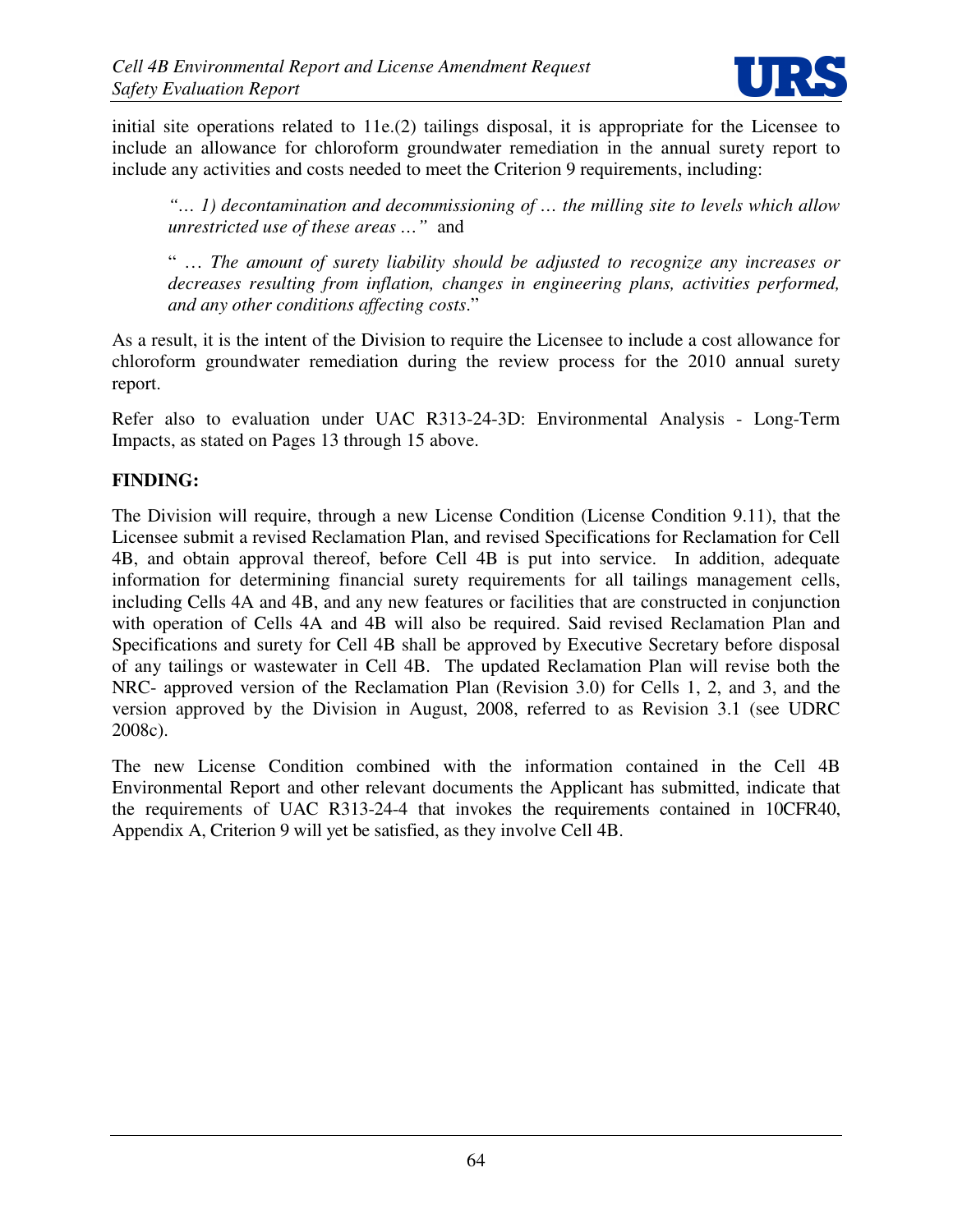

## **10CFR40, APPENDIX A, CRITERION 10: COSTS OF LONG-TERM SURVEILLANCE**

## **REGULATORY BASIS:**

UAC R313-24-4 invokes the following requirement from 10CFR40, Appendix A, Criterion 10: "A minimum charge of [\$855,000 (2008 dollars)] to cover the costs of long-term surveillance must be paid by each mill operator to the general treasury of the United States or to an appropriate State agency prior to the termination of a uranium or thorium mill License.

If site surveillance or control requirements at a particular site are determined, on the basis of a site-specific evaluation, to be significantly greater than those specified in Criterion 12 (e.g., if fencing is determined to be necessary), variance in funding requirements may be specified by the Executive Secretary. In any case, the total charge to cover the costs of long-term surveillance must be such that, with an assumed 1 percent annual real interest rate, the collected funds will yield interest in an amount sufficient to cover the annual costs of site surveillance. The total charge will be adjusted annually prior to actual payment to recognize inflation. The inflation rate to be used is that indicated by the change in the Consumer Price Index published by the U.S. Department of Labor, Bureau of Labor Statistics."

## **SAFETY EVALUATION:**

The Long Term Surveillance Fund is specific to the entire site and is not designated for individual features of the site. There will be no increase in the calculated amount of the fund from the addition of Cell 4B.

#### **FINDING:**

The information contained in the Cell 4B Environmental Report and other relevant documents the Applicant has submitted, indicate that the requirements of UAC R313-24-4 that invokes the requirements contained in 10CFR40, Appendix A, Criterion 10 have been satisfied, as they involve Cell 4B.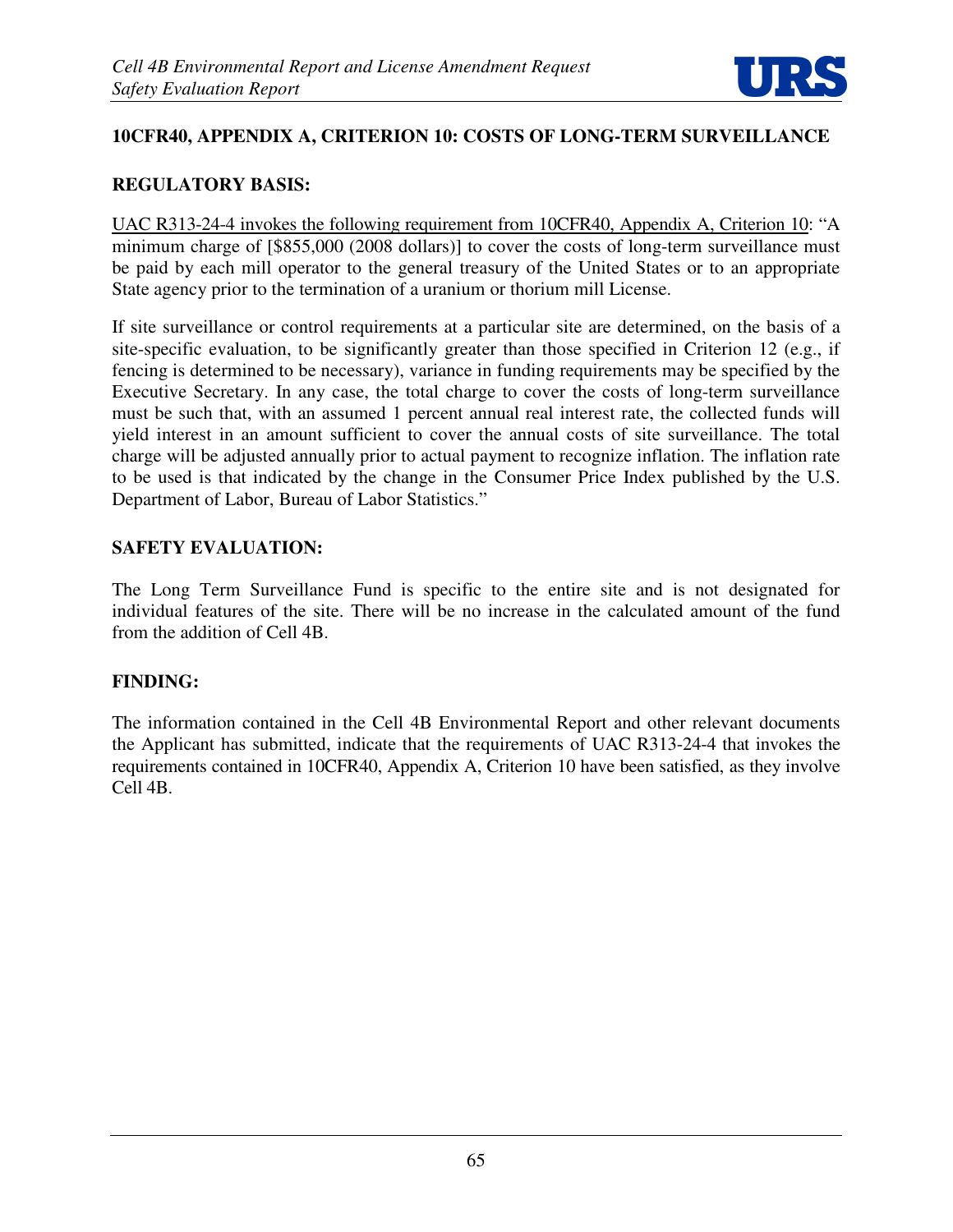

# **UAC R317-6-6.3: GROUND WATER DISCHARGE PERMIT APPLICATION**

#### **REGULATORY BASIS:**

UAC R313-24-4 invokes UAC R317-6 in lieu of 10CFR40 Appendix A, Criterion 5B(1) thru 5H, Criterion 7A, and Criterion 13. In turn, UAC R317-6-6.3 outlines the content requirements of a State Ground Water Discharge Permit (Permit) application.

"*Unless otherwise determined by the Executive Secretary, the application for a permit to discharge wastes or pollutants to ground water shall include the following complete information:* 

*A. The name and address of the applicant and the name and address of the owner of the facility if different than the applicant. A corporate application must be signed by an officer of the corporation. The name and address of the contact, if different than above, and telephone numbers for all listed names shall be included.* 

*B. The legal location of the facility by county, quarter-quarter section, township, and range.* 

*C. The name of the facility and the type of facility, including the expected facility life.* 

*D. A plat map showing all water wells, including the status and use of each well, Drinking Water source protection zones, topography, springs, water bodies, drainages, and manmade structures within a one-mile radius of the discharge. The plat map must also show the location and depth of existing or proposed wells to be used for monitoring ground water quality. Identify any applicable Drinking Water source protection ordinances and their impacts on the proposed permit.* 

*E. Geologic, hydrologic, and agricultural description of the geographic area within a onemile radius of the point of discharge, including soil types, aquifers, ground water flow direction, ground water quality, aquifer material, and well logs.* 

*F. The type, source, and chemical, physical, radiological, and toxic characteristics of the effluent or leachate to be discharged; the average and maximum daily amount of effluent or leachate discharged (gpd), the discharge rate (gpm), and the expected concentrations of any pollutant (mg/l) in each discharge or combination of discharges. If more than one discharge point is used, information for each point must be given separately.* 

*G. Information which shows that the discharge can be controlled and will not migrate into or adversely affect the quality of any other waters of the state, including the applicable surface water quality standards, that the discharge is compatible with the receiving ground water, and that the discharge will comply with the applicable class TDS limits, ground water quality standards, class protection levels or an alternate concentration limit proposed by the facility.* 

*H. For areas where the ground water has not been classified by the Board, information on the quality of the receiving ground water sufficient to determine the applicable protection levels.*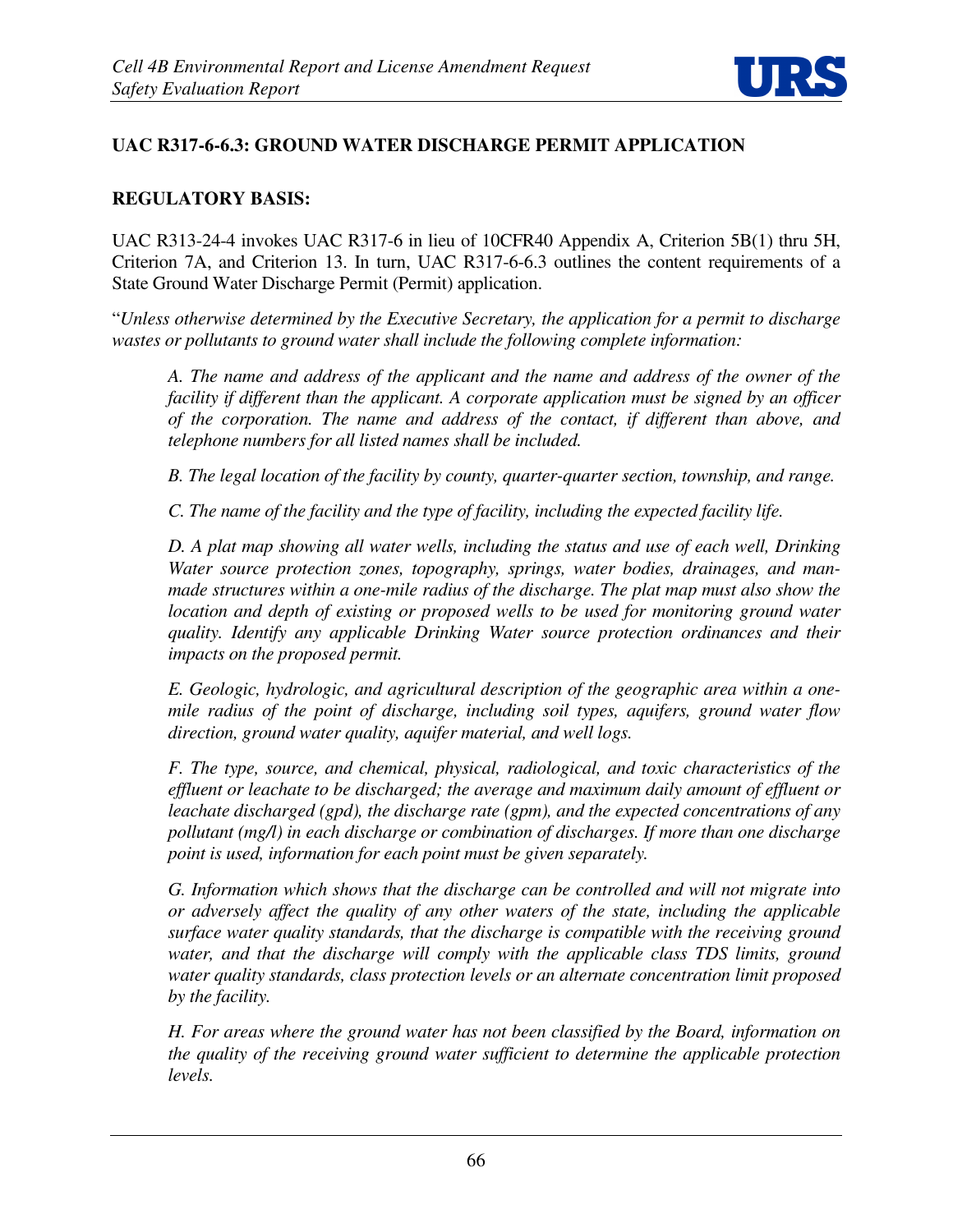

*I. A proposed sampling and analysis monitoring plan which conforms to EPA Guidance for Quality Assurance Project Plans, EPA QA/G-5 (EPA/600/R-98/018, February 1998) and includes a description, where appropriate, of the following:* 

*1. ground water monitoring to determine ground water flow direction and gradient, background quality at the site, and the quality of ground water at the compliance monitoring point;* 

*2. installation, use and maintenance of monitoring devices;* 

*3. description of the compliance monitoring area defined by the compliance monitoring points including the dimensions and hydrologic and geologic data used to determine the dimensions;* 

*4. monitoring of the vadose zone;* 

*5. measures to prevent ground water contamination after the cessation of operation, including post-operational monitoring;* 

*6. monitoring well construction and ground water sampling which conform where applicable to the Handbook of Suggested Practices for Design and Installation of Ground-Water Monitoring Wells (EPA/600/4-89/034, March 1991), ASTM Standards on Ground Water and Vadose Investigations (1996), Practical Guide for Ground Water Sampling EPA/600/2-85/104, (November 1985) and RCRA Ground Water Monitoring Technical Enforcement Guidance Document (1986), unless otherwise specified by the Executive Secretary;* 

*7. description and justification of parameters to be monitored;* 

*8. quality assurance and control provisions for monitoring data.* 

*J. The plans and specifications relating to construction, modification, and operation of discharge systems.* 

*K. The description of the ground water most likely to be affected by the discharge, including*  water quality information of the receiving ground water prior to discharge, a description of *the aquifer in which the ground water occurs, the depth to the ground water, the saturated thickness, flow direction, porosity, hydraulic conductivity, and flow systems characteristics.* 

*L. The compliance sampling plan which in addition to the information specified in the above item I includes, where appropriate, provisions for sampling of effluent and for flow monitoring in order to determine the volume and chemistry of the discharge onto or below the surface of the ground and a plan for sampling compliance monitoring points and appropriate nearby water wells. Sampling and analytical methods proposed in the application must conform with the most appropriate methods specified in the following references unless otherwise specified by the Executive Secretary:* 

*1. Standard Methods for the Examination of Water and Wastewater, twentieth edition, 1998; Library of Congress catalogue number: ISBN: 0-87553-235-7.*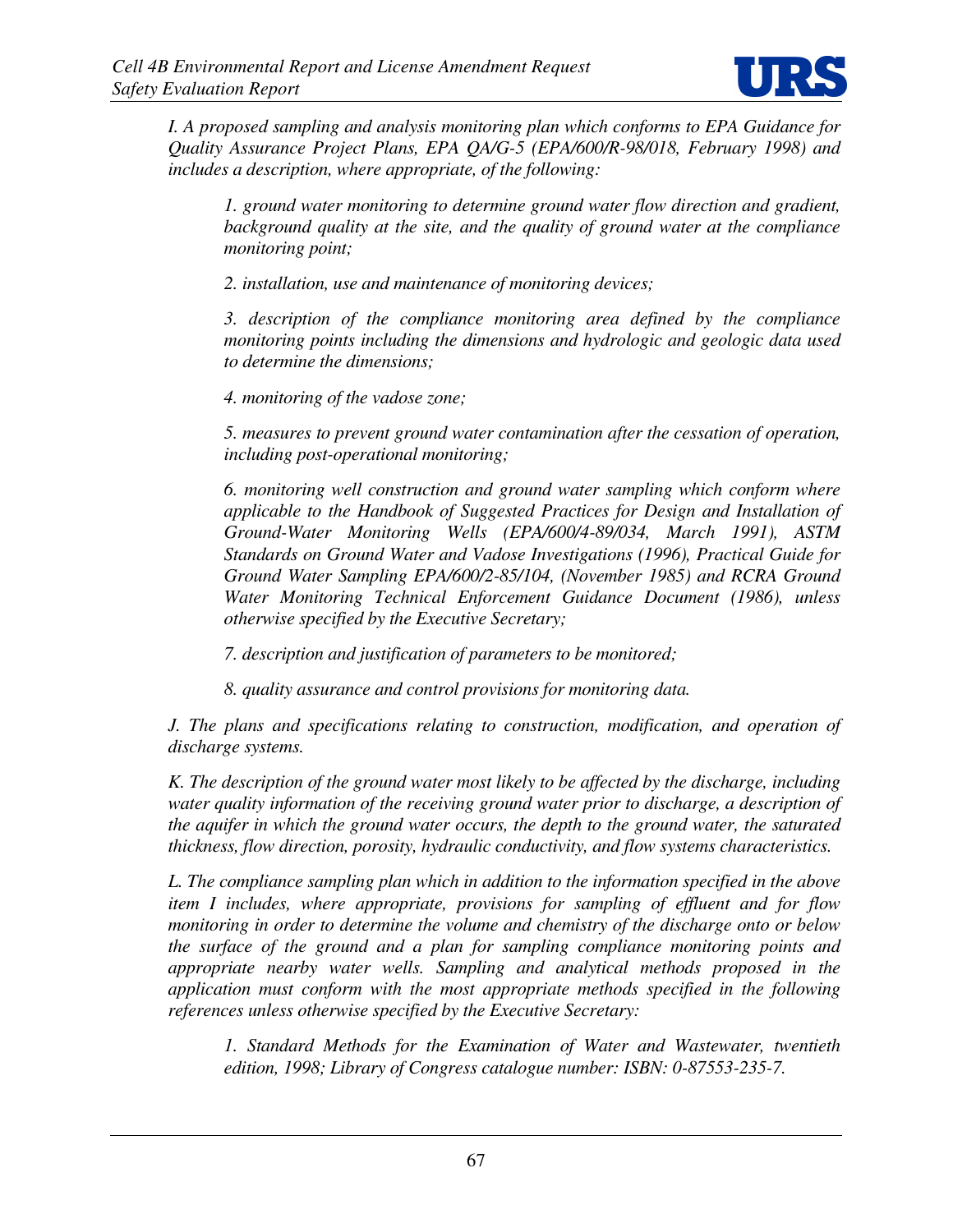

*2. E.P.A. Methods, Methods for Chemical Analysis of Water and Wastes, 1983; Stock Number EPA-600/4-79-020.* 

*3. Techniques of Water Resource Investigations of the U.S. Geological Survey, (1998); Book 9.* 

*4. Monitoring requirements in 40 CFR parts 141 and 142, 2000 ed., Primary Drinking Water Regulations and 40 CFR parts 264 and 270, 2000 ed.* 

*5. National Handbook of Recommended Methods for Water-Data Acquisition, GSA-GS edition; Book 85 AD-2777, U.S. Government Printing Office Stock Number 024- 001-03489-1.* 

*M. A description of the flooding potential of the discharge site, including the 100-year flood plain, and any applicable flood protection measures.* 

*N. Contingency plan for regaining and maintaining compliance with the permit limits and for reestablishing best available technology as defined in the permit.* 

*O. Methods and procedures for inspections of the facility operations and for detecting failure of the system.* 

*P. For any existing facility, a corrective action plan or identification of other response measures to be taken to remedy any violation of applicable ground water quality standards, class TDS limits or permit limit established under R317-6-6.4E. which has resulted from discharges occurring prior to issuance of a ground water discharge permit.* 

*Q. Other information required by the Executive Secretary.* 

*R. All applications for a groundwater discharge permit must be performed under the direction, and bear the seal, of a professional engineer or professional geologist.* 

*S. A closure and post closure management plan demonstrating measures to prevent ground water contamination during the closure and post closure phases of an operation.*"

### **SAFETY EVALUATION:**

As outlined above, ground water quality protection issues at uranium mills are managed by the Division under the authority of the Utah Ground Water Quality Protection Regulations (UAC R317-6) and the corresponding Permit. The original Permit was issued by the Division on March 8, 2005, and has been modified several times since; the most recent being January 20, 2010. During these Permit actions, the Permittee has submitted a substantial amount of additional hydrogeology and groundwater quality information, and additional requirements have been implemented at the facility. These actions have improved site performance standards for new construction and enhanced monitoring and reporting criteria. As a result, the Division believes improved measures are in place for protection of local groundwater quality. Despite these improvements, the Licensee was asked to provide additional geologic, hydrogeologic, and groundwater related information during review of the Cell 4B application. A brief discussion of that information follows.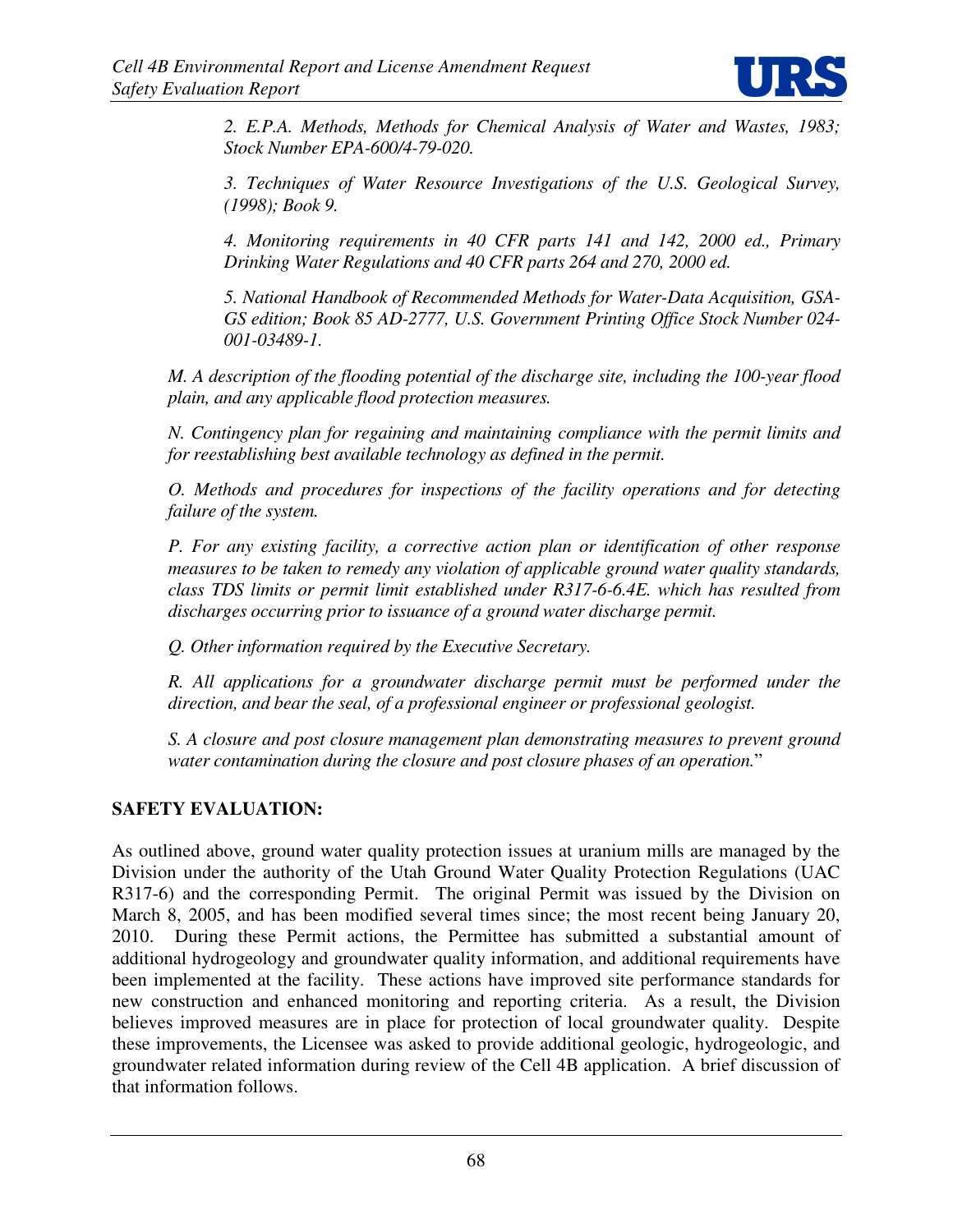

The Licensee provided a Colorado Plateau geologic map and a map showing the geology of the Mill site and surrounding areas found in the November 24, 2009 Reclamation Plan submittal (DUSA 2009b) (Figures 1.6.1 and 1.6.2, respectively). A figure showing the generalized stratigraphy of the mill site was included as Figure 6 of the 2008 ER and Figure 1.5-1 of the November 24, 2009 Reclamation Plan submittal.

The Licensee provided a report, Site Hydrogeology and Estimation of Groundwater Travel Times in the Perched Zone White Mesa Uranium Mill Site Near Blanding, Utah, as Appendix B to the November 24, 2009 Reclamation Plan submittal (DUSA 2009b), which includes updated site information on site hydrology and hydrogeology.

In the Round 1 response, the Licensee assured that during the Cell 4B construction process that the existing groundwater compliance monitoring wells would be preserved, because each groundwater monitoring well at the mill site near Cell 4B would be protected by concrete bollards that surround the well. Each post is a four inch metal pipe filled with concrete that is sunk three feet into the ground and that protrudes three feet above the ground. Each post and the monitoring well casing is painted red for easy visual identification. The Licensee states that if a monitoring well is damaged, given the above protections, the Executive Secretary would be notified, and the well would be repaired in accordance with a plan that would be submitted to the Executive Secretary for approval and approved prior to commencement of repair.

The Licensee furnished well boring logs for wells MW-1, MW-2, MW-3, MW-4, MW-5, MW-11, MW-12, MW-14, MW-15, MW-16, MW-17, MW-18, and MW-19, as Appendix A to the Hydrological Evaluation of White Mesa Uranium Mill, July 1994, prepared by Titan Environmental Corporation (the "1994 Titan Report").

The Licensee also provided lithologic and core logs for wells MW-3A, MW-23, MW-24, MW-25, MW-27, MW-28, MW-29, MW-30 and MW-31 as Appendix A to the Report: Perched Monitoring Well Installation and Testing at the White Mesa Uranium Mill April Through June 2005, August 3, 2005, prepared by Hydro Geo Chem, Inc.

Also provided by the Licensee are the lithologic and core logs for wells MW-20, MW-21 and MW-22 in a June 21, 2001 letter report from Hydro Geo Chem, Inc. (Hydro Geo Chem), which is attachment A to Denison's June 22, 2001 letter to the Executive Secretary in response to the Executive Secretary's request for additional site hydrology information. Lithologic and core logs for wells TW4-4 and TW4-5 are included in an October 4, 2000 report prepared by Hydro Geo Chem, which has previously been submitted to the Executive Secretary.

The Applicant included geologic cross sections depicting the three-dimensional configuration of the (geologic) contact between the Brushy Basin and the Burro Canyon formations representing the area beneath and downgradient of the Cell 4B footprint (DUSA 2010b). The cross sections depict the approximate configuration of the perched water zone in the cross sections. The Applicant has also provided boring logs for Boring #19, MW-3A, MW-16, and MW-23, along with angled subsurface boring logs for GH-94-1, GH-94-2A, and GH-94-3. The Applicant concluded that there was not sufficient data on the locations of, and angles of completion of, the angled borings to allow them to be precisely placed on a map and therefore these were not used in developing the cross sections.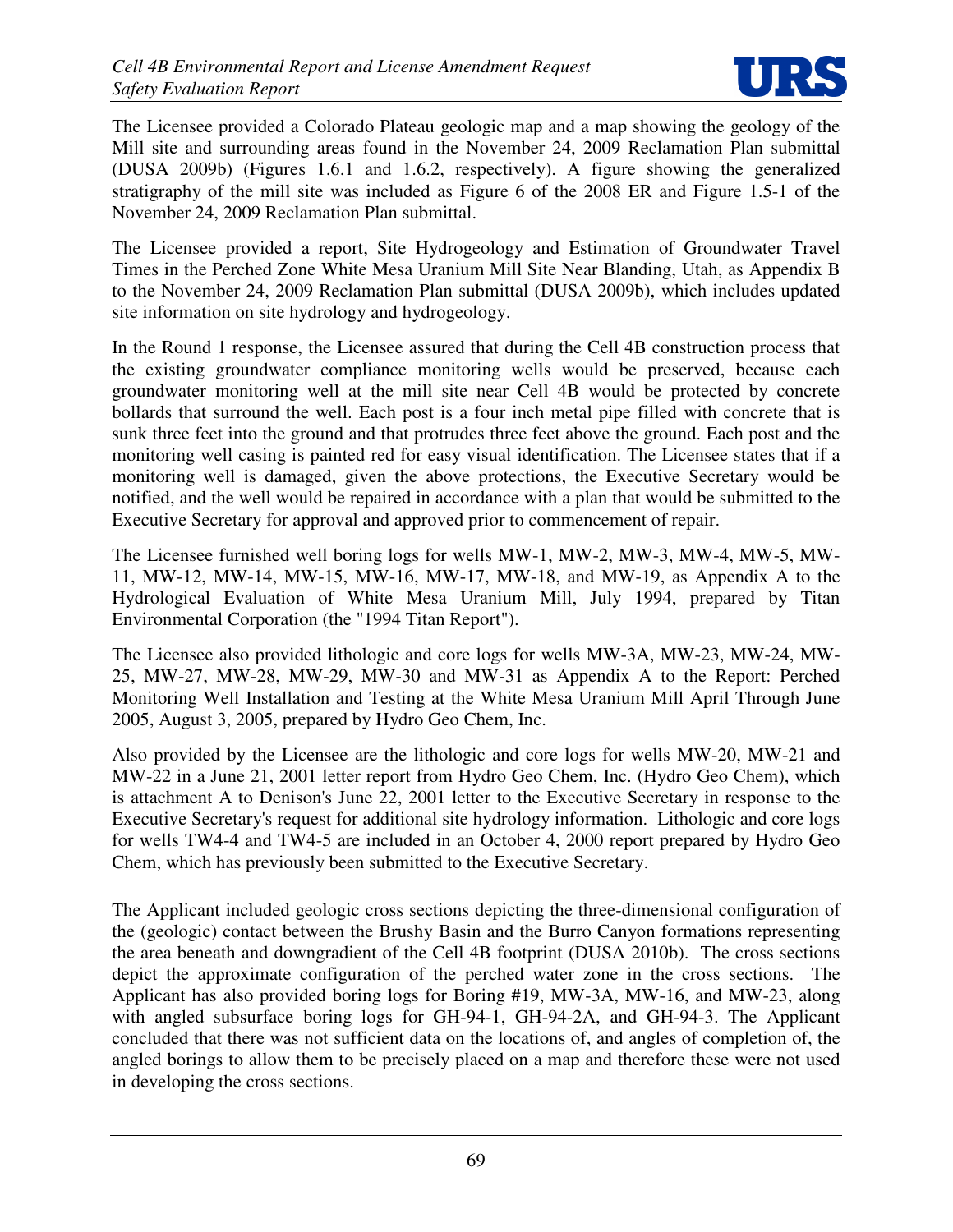

In their response to Round 1 Interrogatories submitted relative to the Cell 4B Environmental Report (DUSA 2009c), the Licensee also provided a letter, dated November 10, 2009, from Hydro Geo Chem which indicated that the reported sub-horizontal, limonite-stained features interpreted in the 1978 ER (D&M, 1978) as bedding plane fractures may not be actual fractures but may represent structurally weaker zones along bedding planes that appear as partings in core samples.

Hydro Geo Chem concluded, in the above-referenced report, that examination of core samples collected during drilling of angle borings beneath tailings Cells 3 and 4A indicate that where fractures were present in cores, they were cemented with gypsum. They indicated that open fractures significant enough to impact groundwater movement in the perched zone were not identified in that investigation. Hydro Geo Chem also concluded that no fractures were reported in cores from MW-3A, MW-16, or MW-23, the existing wells adjacent to or at the location of proposed Cell 4B. Hydro Geo Chem concluded that this makes it even less likely that potentially undetected fractures could significantly affect subsurface fluid flow in the vicinity of proposed Cell 4B, and that, should the sub-horizontal features reported in the 1978 ER actually represent fractures, their sub-horizontal nature would prevent them from acting as vertical conduits from the tailing cell to the perched groundwater.

A Hydro Geo Chem letter report dated February 8, 2010 (an attachment to DUSA 2010a) also provided additional information recommending the installation of Cell 4B monitoring wells MW-33 and MW-34. These wells would be screened across the perched zone, and therefore, their installation would provide data to better define the apparent ridge-like feature identified in the top of the Brushy Basin, near MW-16. In meetings with the Division on February 18, 2010, the Applicant agreed to install three new wells, including a third monitoring well, MW-35, adjacent to the western edge of Cell 4B. The installation of MW-35 is intended to aid in further defining the potential groundwater migration patterns downgradient of proposed Cell 4B. The Division has decided this third well is required.

The Licensee also provided information stating the design of Cell 4B and Cell 4A will be similar and with be constructed with dual synthetic liners, a leak detection system between the synthetic liners and a geosynthetic clay liner beneath the lowest synthetic liner. This liner system will be overlain by a slimes drain system. The Licensee concluded that the cells are therefore designed without any present, and therefore, no assumed future potential, points of discharge for effluents or leachate from the cells.

# **FINDING:**

The Division will incorporate a new Permit condition requiring that a minimum of three additional downgradient groundwater monitoring wells be installed near Cell 4B. Two of these new wells (MW-33 and MW-34) must be installed and approved prior to use of Cell 4B (see new Part I.H.6). The new Permit condition also requires that the Licensee submit a plan for installation of the third well (MW-35) prior to placement of tailings and wastewater in Cell 4B. For additional details see the Permit and attending Statement of Basis.

A condition will also be included in the forthcoming Permit to require the Licensee to conduct an additional hydrogeologic investigation in the area to the west of the Cell 4B footprint area,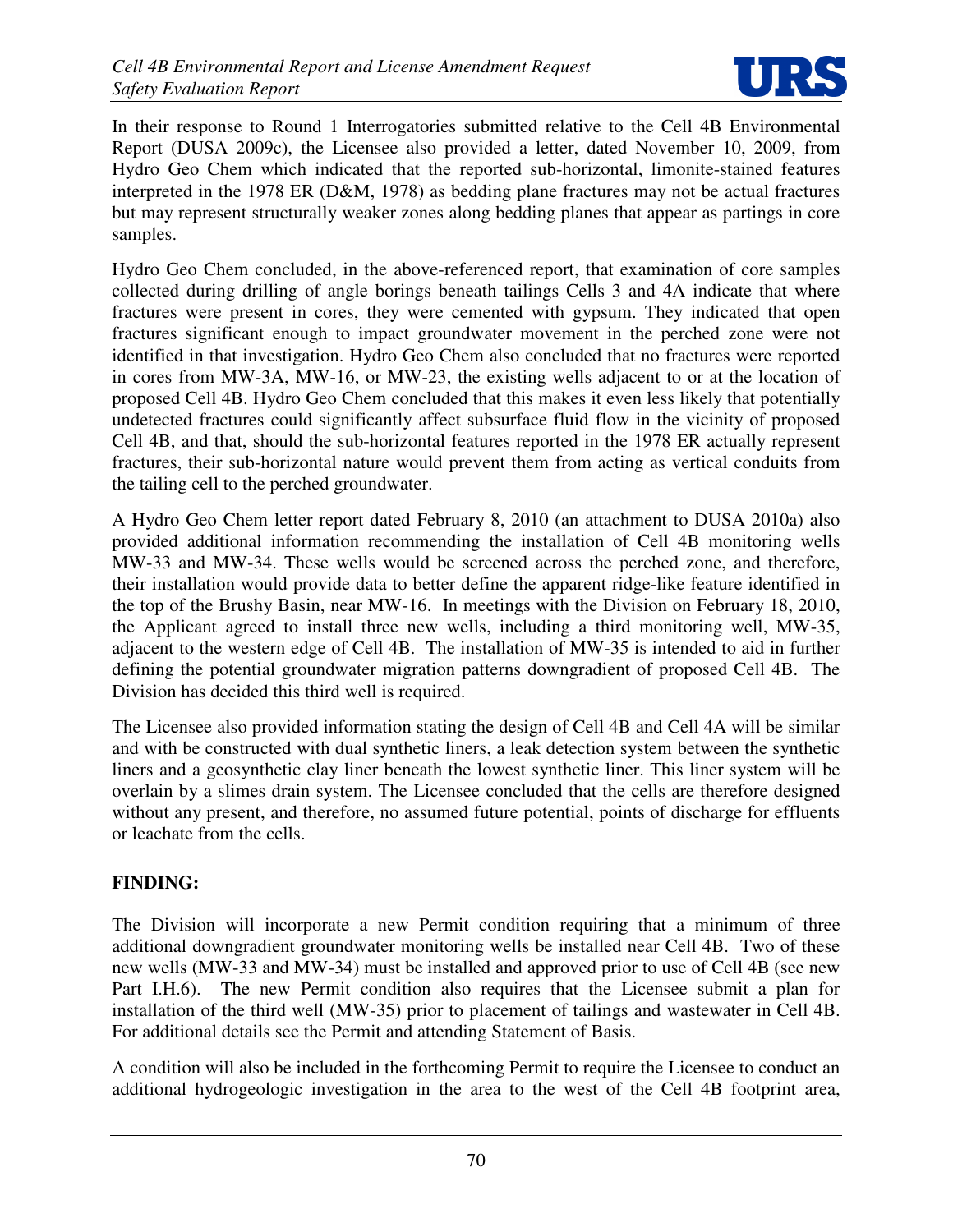

extending to, and including existing seeps (e.g. Cottonwood Seep and Westwater Seep) and a spring (e.g. Ruin Spring) located west and southwest of the tailings management cells, and submission by the Licensee of a report describing results of those hydrogeologic investigations prior to placing Cell 4B into service (see new Part I.H.10). The investigation will be conducted to verify the relationship of the (geologic) contact between the Brushy Basin and the Burro Canyon formations to the seeps and springs. The Division believes this geologic contact may have significant impact on local groundwater flow directions, and location of potential points of exposure of the public to possible groundwater contamination.

The changes to the Permit, combined with the information contained in the Cell 4B Environmental Report and other relevant documents the Applicant has submitted, indicate that the requirements of UAC R317-6-6.3 will yet be satisfied, as they involve Cell 4B.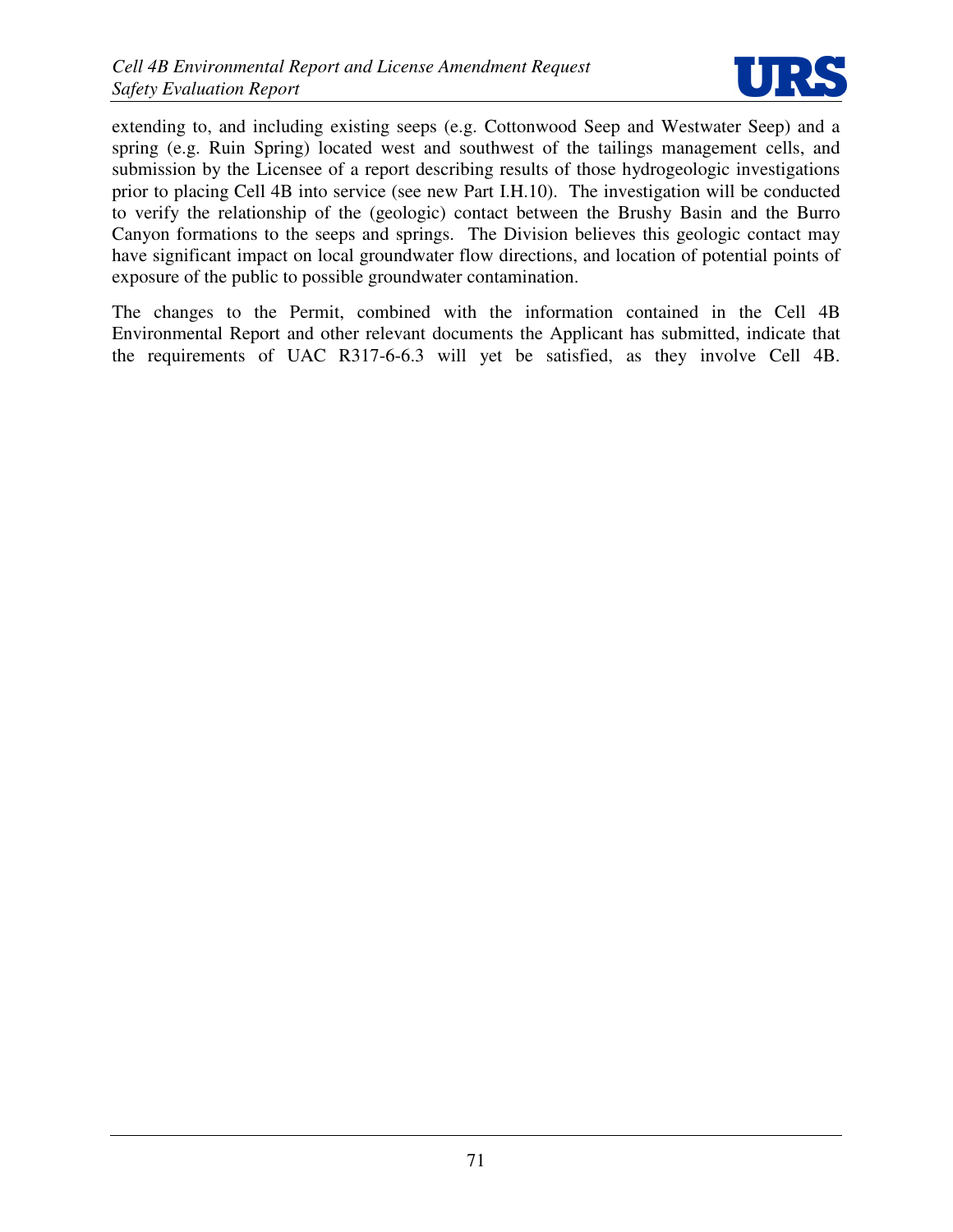

# **UAC R317-6-6.4: ISSUANCE OF DISCHARGE PERMIT**

# **REGULATORY BASIS:**

## UAC R313-24-4 invokes UAC R317-6-6.4(A) in lieu of comparable requirements in 10CFR40:

- "*A. The Executive Secretary may issue a ground water discharge permit for a new facility if the Executive Secretary determines, after reviewing the information provided under R317-6-6.3, that:* 
	- *1. the applicant demonstrates that the applicable class TDS limits, ground water quality standards protection levels, and permit limits established under R317-6-6.4E will be met;*
	- *2. the monitoring plan, sampling and reporting requirements are adequate to determine compliance with applicable requirements;*
	- *3. the applicant is using best available technology to minimize the discharge of any pollutant; and*
	- *4. there is no impairment of present and future beneficial uses of the ground water."*

# **SAFETY EVALUATION:**

The Licensee provided information stating that the construction and operation of Cell 4B would not create any new issues of concern over and above those considered and accepted for existing licensed facilities at the mill. The physical, chemical and radiological make up of the tailings is not expected to be significantly different from that of existing tailings or from the assumptions in the previously issued Permit. Cell 4B will have a double liner/leak detection/slimes drain system similar to that of Cell 4A that is designed not to release tailings solutions to the environment and that the Division has already approved. The Licensee indicated that any releases at Cell 4B will be detected by the LDS and groundwater monitoring programs and remediated before there could be any impact on the public.

The Licensee also provided information in a Hydro Geo Chem letter dated February 12, 2010, discussing the inferred distribution of conglomeratic zones within the Dakota Formation, and their inferred vertical and aerial extent of the elevated portion of the contact surface of the Burro Canyon / Brushy Basin Formations on geologic cross sections that span the Cell 4B footprint area.

Refer also to the evaluation under UAC R317-6-6.3: Ground Water Discharge Permit Application, presented above.

# **FINDING:**

The Division believes that the proposed engineering design and construction specifications for Cell 4B, along with the proposed Permit changes to address operational monitoring /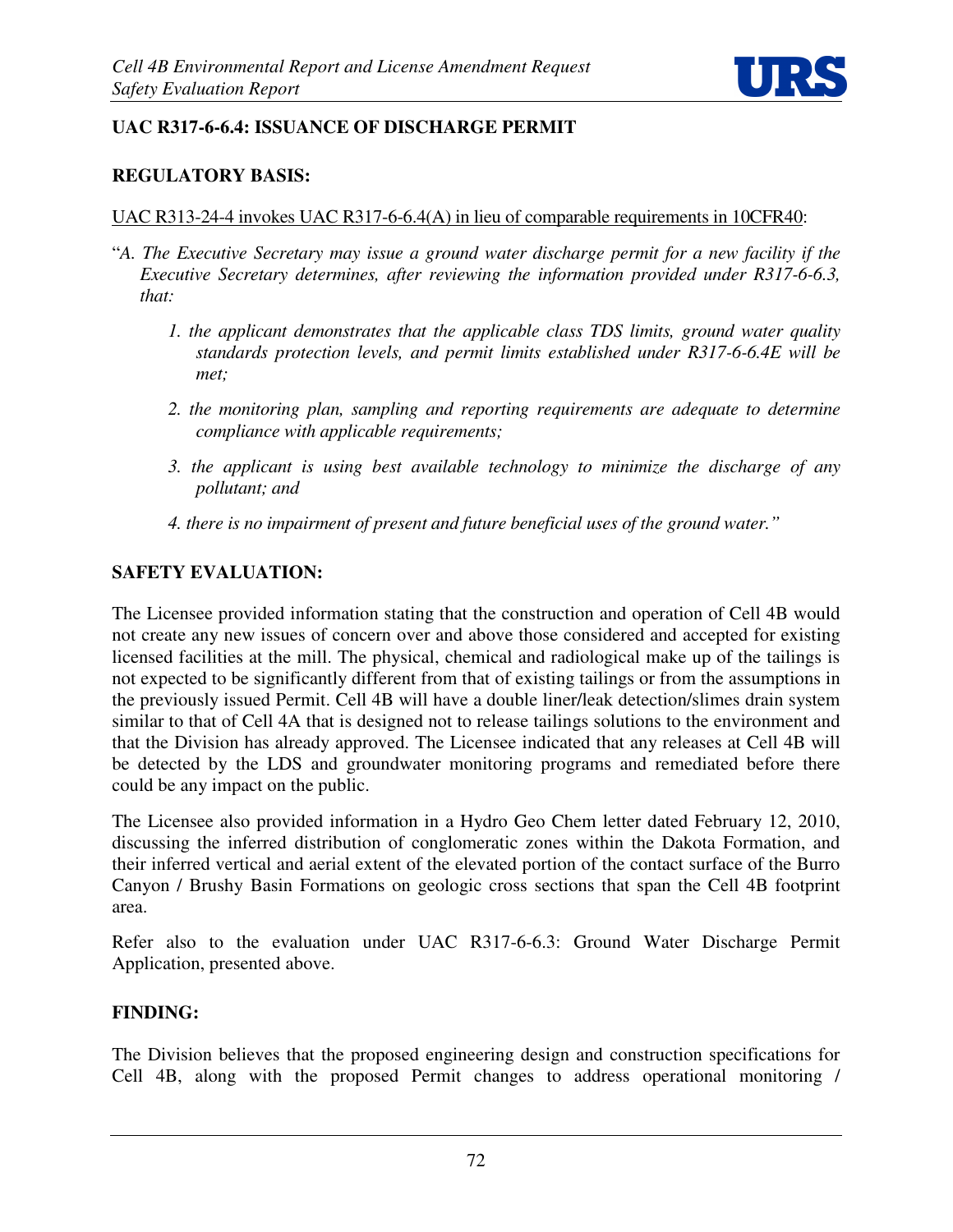

maintenance, and groundwater monitoring satisfy the requirements of UAC R317-6-6.4(A). For additional information on these findings, please see the related Statement of Basis.

The Division will incorporate a new Permit condition requiring that a minimum of three additional downgradient groundwater monitoring wells be installed in conjunction with the construction of Cell 4B (see new Part I.H.6). For a further discussion of this provision, see R317-6-6.3, Ground Water Discharge Permit Application, above.

A new condition will also be included in the Permit to require the Licensee to conduct an additional hydrogeologic investigation in the area to the west of the Cell 4B footprint area, extending to, and including existing seeps (Cottonwood Seep and Westwater Seep) and a spring (Ruin Spring) located west and southwest of the tailings management cells, and submission by the Licensee of a report describing results of those hydrogeologic investigations prior to placing Cell 4B into service (see new Part I.H.10). The investigation will be conducted to verify the relationship of the (geologic) contact between the Brushy Basin and the Burro Canyon formations to the seeps and springs.

The changes to the Permit, in combination with the information contained in the Cell 4B Environmental Report and other relevant documents the Applicant has submitted, indicate that the requirements of UAC R317-6-6.4 will yet be satisfied, as they involve Cell 4B.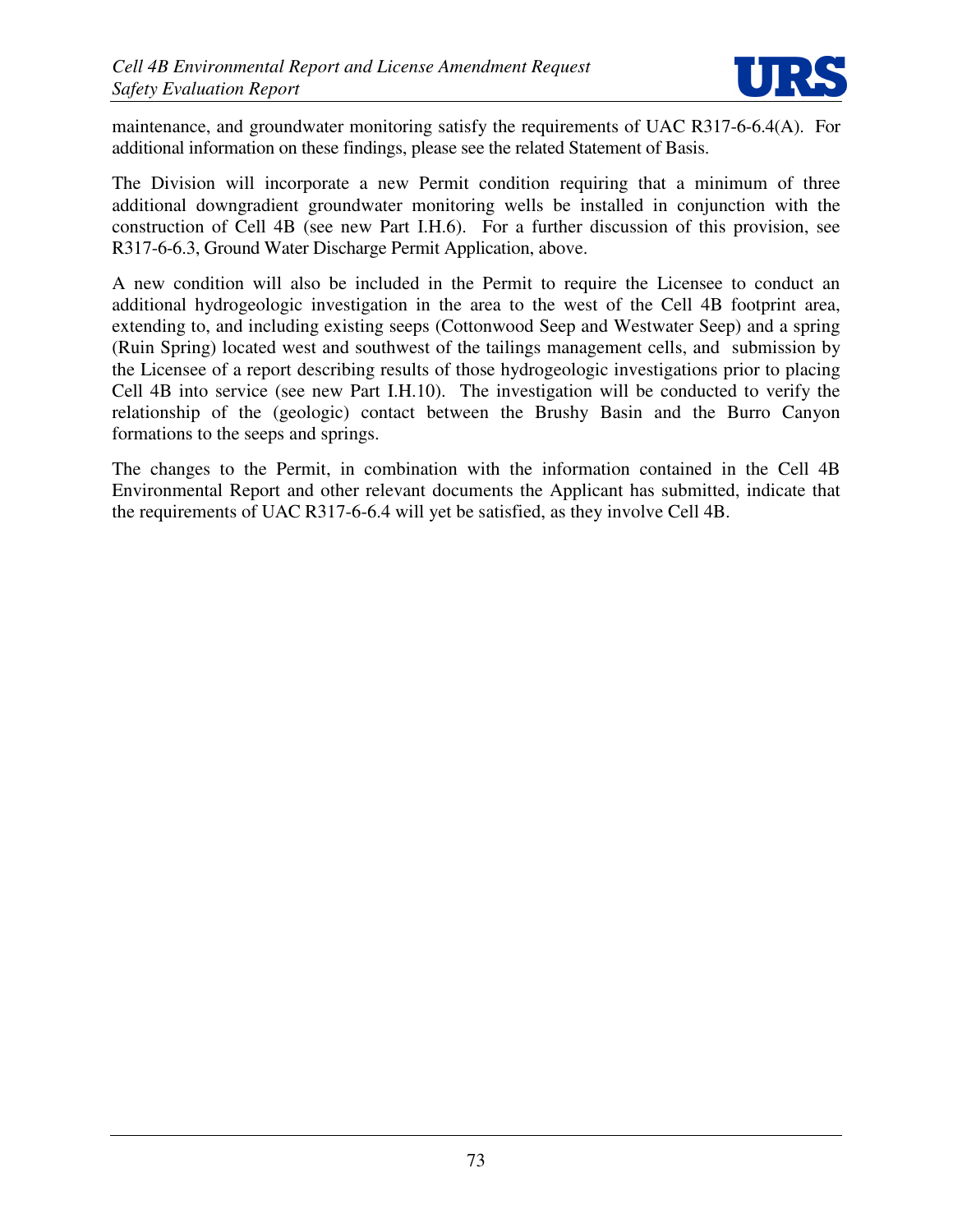

# **UAC R317-6-6.9: PERMIT COMPLIANCE MONITORING**

# **REGULATORY BASIS:**

## UAC R313-24-4 invokes UAC R317-6-6.9 in lieu of comparable requirements in 10CFR40:

### "*A. Ground Water Monitoring*

*The Executive Secretary may include in a ground water discharge permit requirements for ground water monitoring, and may specify compliance monitoring points where the applicable class TDS limits, ground water quality standards, protection levels or other permit limits are to be met.* 

*The Executive Secretary will determine the location of the compliance monitoring point based upon the hydrology, type of pollutants, and other factors that may affect the ground water quality. The*  distance to the compliance monitoring points must be as close as practicable to the point of *discharge. The compliance monitoring point shall not be beyond the property boundaries of the permitted facility without written agreement of the affected property owners and approval by the Executive Secretary.* 

## *B. Performance Monitoring*

*The Executive Secretary may include in a ground water discharge permit requirements for monitoring performance of best available technology standards.*"

# **SAFETY EVALUATION:**

The Licensee has provided updated site information on site hydrology (HGCI 2009), a copy of which is included as Appendix B to the November 24, 2009 Reclamation Plan submittal (DUSA 2009b). The HGCI 2009 report provides information demonstrating that the proposed groundwater monitoring system, including the three new monitoring wells (MW-33, MW-34, and MW-35) proposed to be installed downgradient of Cell 4B, together with existing wells MW-14 and MW-15, and other downgradient monitoring wells, are sufficient in number, are properly located, and are properly designed to provide reasonable assurance of providing timely, reliable, and representative data for detecting potential future releases from the tailings management cells, including Cell 4B.

With regards to requirements for monitoring BAT performance, certain other changes have been made to the Permit to require revision of the existing Cell 4A Monitoring, Operations and Maintenance Plan to address needs for Cell 4B. Refer also to the evaluation under UAC R317-6- 6.3: Ground Water Discharge Permit Application.

# **FINDING:**

The Division will incorporate a new Permit provision requiring that a minimum of three additional downgradient groundwater monitoring wells be installed in connection with the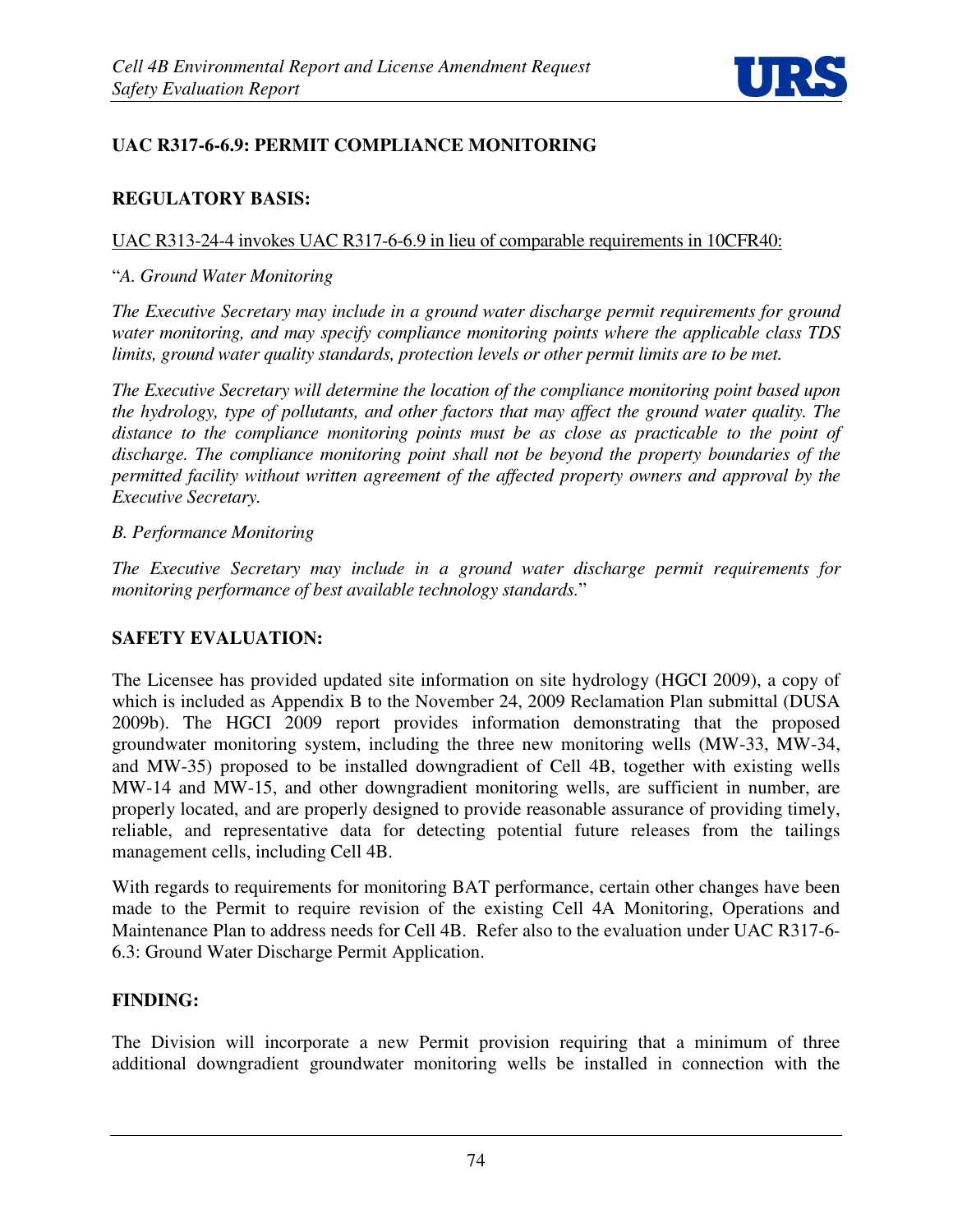

construction and use of Cell 4B (see new Part I.H.6). For a further discussion of this provision, see R317-6-6.3, Ground Water Discharge Permit Application, above.

A condition will also be included in the forthcoming Permit modification to require the Licensee to conduct an additional hydrogeologic investigation in the area to the west of the Cell 4B footprint area, extending to, and including existing seeps (Cottonwood Seep and Westwater Seep) and a spring (Ruin Spring) located west and southwest of the tailings management cells, and submission by the Licensee of a report describing results of those hydrogeologic investigations prior to placing Cell 4B into service (see new Part I.H.10). The investigation will be conducted to verify the relationship of the (geologic) contact between the Brushy Basin and the Burro Canyon formations to the seeps and springs.

The changes to the Permit, in combination with the information contained in the Cell 4B Environmental Report and other relevant documents the Licensee has submitted, indicate that the requirements of UAC R317-6-6.9 will yet be satisfied, by complying with Permit conditions, as they involve Cell 4B.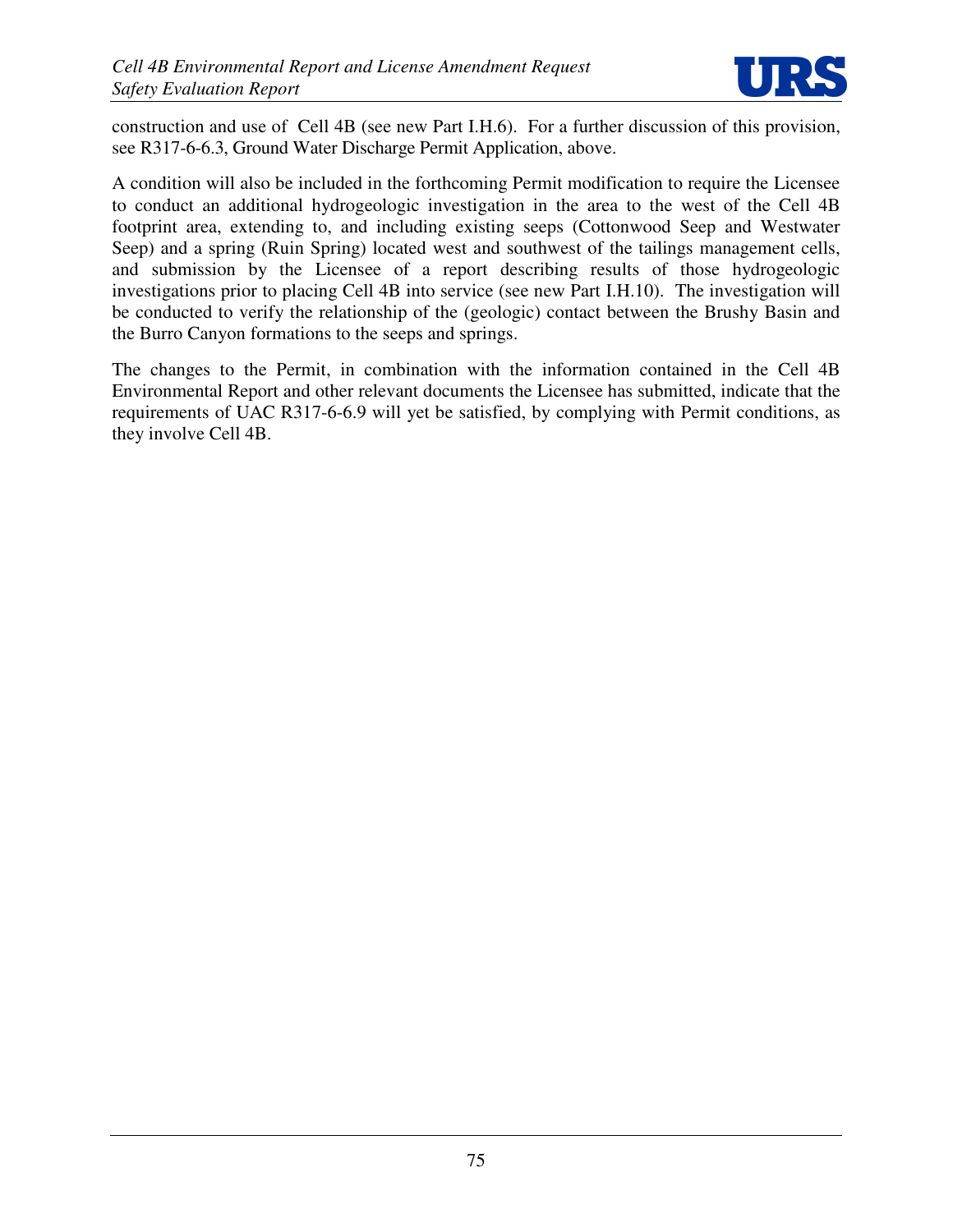

# **UAC R317-6-6.10: BACKGROUND WATER QUALITY DETERMINATION**

# **REGULATORY BASIS:**

## UAC R313-24-4 invokes UAC R317-6-6.10 in lieu of comparable requirements in 10CFR40:

"*A. Background water quality contaminant concentrations shall be determined and specified in the ground water discharge permit. The determination of background concentration shall take into account any degradation.* 

*B. Background water quality contaminant concentrations may be determined from existing information or from data collected by the permit applicant. Existing information shall be used, if the permit applicant demonstrates that the quality of the information and its means of collection are adequate to determine background water quality. If existing information is not adequate to determine background water quality, the permit applicant shall submit a plan to determine background water quality to the Executive Secretary for approval prior to data collection. One or more up-gradient, lateral hydraulically equivalent point, or other monitoring wells as approved by the Executive Secretary may be required for each potential discharge site.* 

*C. After a permit has been issued, permittee shall continue to monitor background water quality contaminant concentrations in order to determine natural fluctuations in concentrations. Applicable up-gradient, and on-site ground water monitoring data shall be included in the ground water quality permit monitoring report.*"

# **SAFETY EVALUATION:**

The Executive Secretary's determinations regarding background groundwater quality for the site are set out in the 2009 Statement of Basis (UDRC 2009), and is based on previous work by both DUSA and the URS Corporation. These background reports were also considered in light of ground water geochemical and isotopic sampling and analysis performed by the University of Utah Department of Geology and Geophysics (Hurst 2008). Those documents and other documents considered by the Executive Secretary in determining background groundwater quality at the site are listed in the References section of the September, 2009 Statement of Basis (UDRC 2009).

New groundwater monitoring wells required to be installed in conjunction with the construction and use of Cell 4B have yet to be installed; therefore, background ground water quality in these wells has yet to be determined by the Executive Secretary. New conditions (Parts I.H.6 and I.H.7) have been added to the Permit to require the installation of these three wells and require submittal of a background report after 8 quarters of sampling and analysis of these new wells.

# **FINDING:**

The new provisions included in the Permit, and the information contained in the Cell 4B Environmental Report and other relevant documents the Applicant has submitted, indicate that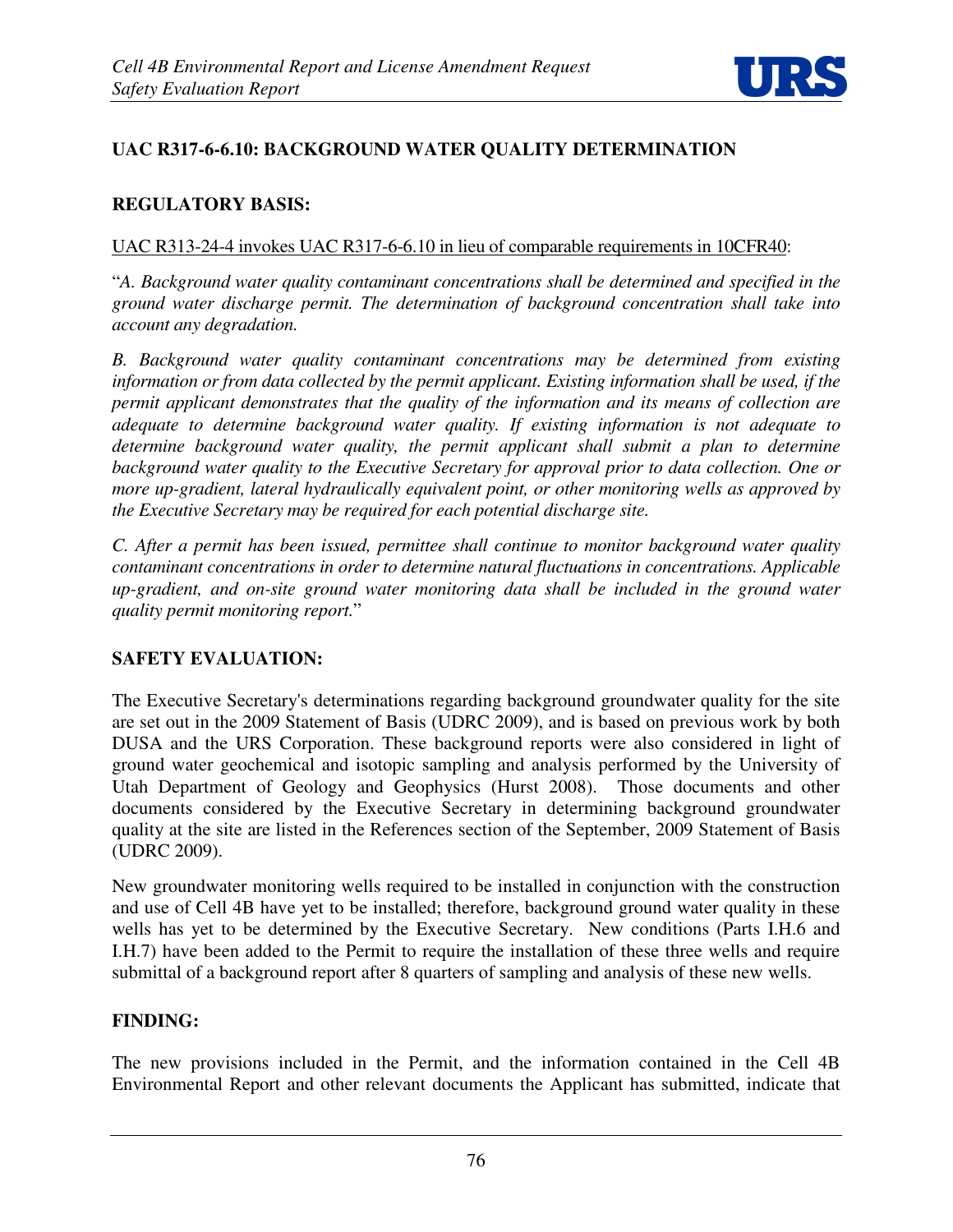

the requirements of UAC R313-24-4 (that invokes UAC R317-6-6.10) will yet be satisfied, as they involve Cell 4B.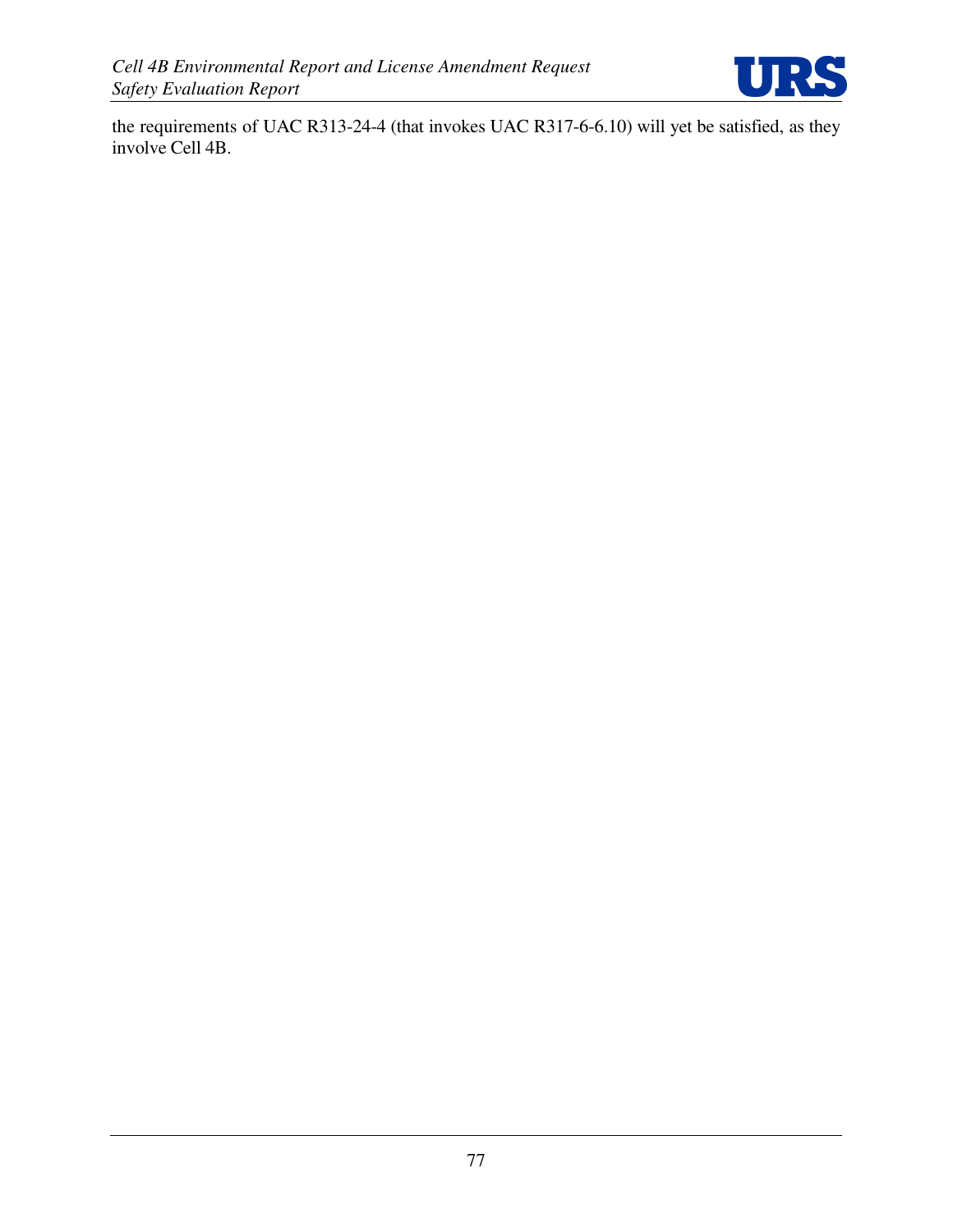

# **UAC R317-6-6.12: SUBMISSION OF DATA**

## **REGULATORY BASIS:**

### UAC R313-24-4 invokes UAC R317-6-6.12 in lieu of comparable requirements in 10CFR40:

#### "*A. Laboratory Analyses*

*All laboratory analysis of samples collected to determine compliance with these regulations shall be performed in accordance with standard procedures by the Utah Division of Laboratory Services or by a laboratory certified by the Utah Department of Health.* 

#### *B. Field Analyses*

*All field analyses to determine compliance with these regulations shall be conducted in accordance with standard procedures specified in R317-6-6.3.L.*

### *C. Periodic Submission of Monitoring Reports*

*Results obtained pursuant to any monitoring requirements in the discharge permit and the methods used to obtain these results shall be periodically reported to the Executive Secretary according to the schedule specified in the ground water discharge permit."*

### **SAFETY EVALUATION:**

These requirements are met by the Ground Water Quality Assurance Plan required under Part I.E.1(a) of the Permit. This plan was originally submitted to the Division on May 19, 2005 and has been revised and approved several times since; with the most recent approved version, Revision 5.0, approved on February 23, 2010. Section I.F.1 of the Permittee's Ground Water Discharge Permit requires that groundwater monitoring reports be submitted to the Executive Secretary quarterly and that such reports include field data sheets and laboratory results.

### **FINDING:**

The information contained in the Cell 4B Environmental Report and other relevant documents the Applicant has submitted indicate that the requirements of UAC R313-24-4 (that invokes UAC R317-6-6.12) will yet be met, as they involve Cell 4B.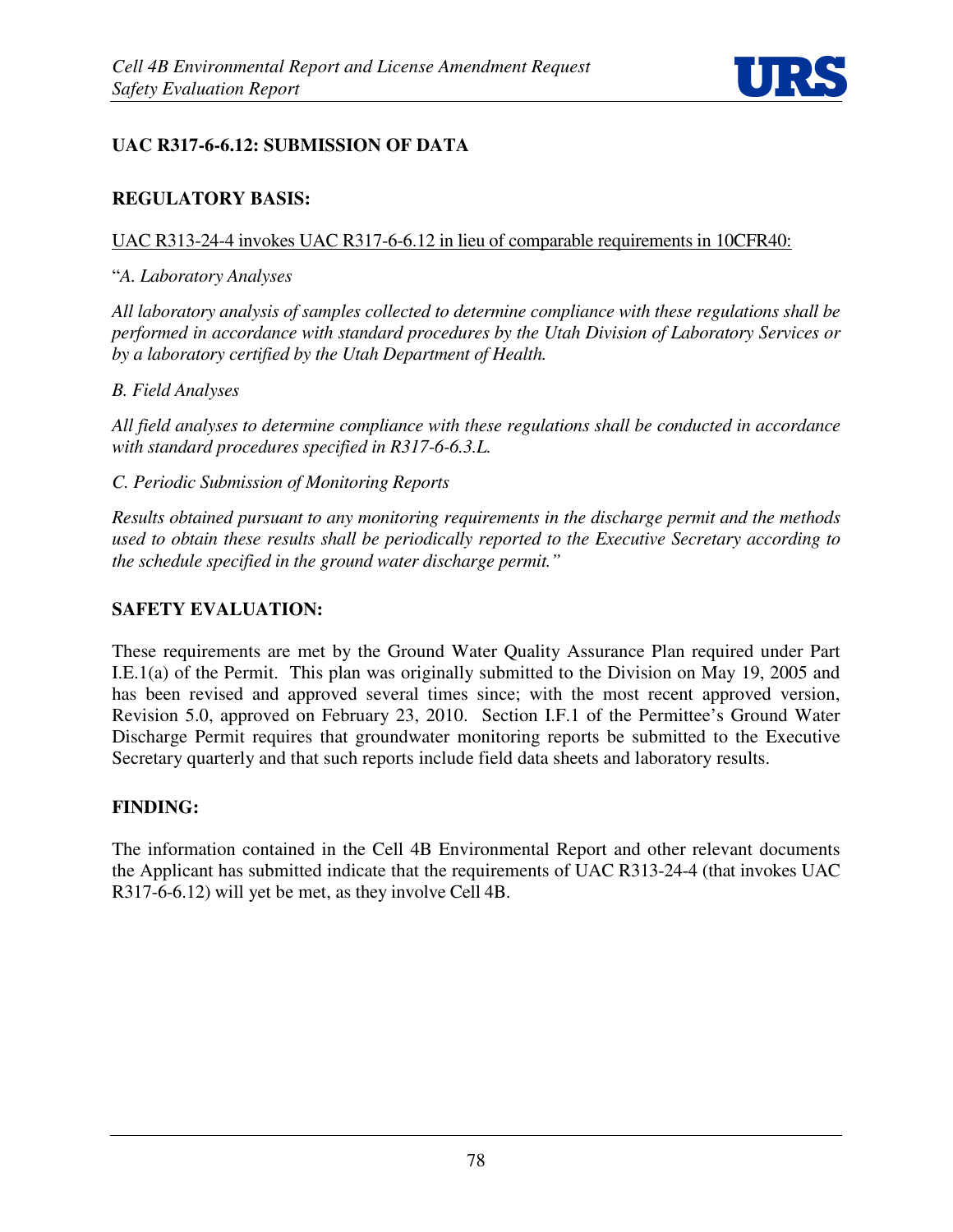

## **UAC R317-6-6.13: REPORTING OF MECHANICAL PROBLEMS OR DISCHARGE SYSTEM FAILURES**

## **REGULATORY BASIS:**

#### UAC R313-24-4 invokes UAC R317-6-6.13 in lieu of comparable requirements in 10CFR40:

"*The permittee shall notify the Executive Secretary within 24 hours of the discovery of any mechanical or discharge system failures that could affect the chemical characteristics or volume of the discharge. A written statement confirming the oral report shall be submitted to the Executive Secretary within five days of the failure.*"

#### **SAFETY EVALUATION:**

The Permit requires such notices to be given in the event of failure to maintain discharge minimization technology ('DMT") or BAT standards required under the Permit (Part I.G.3) and if the facility is otherwise out of compliance (Part I.G.4 and Part II.1). The Permit has been revised to incorporate Cell 4B into this set of requirements.

#### **FINDING:**

The information contained in the Cell 4B Environmental Report and other relevant documents the Applicant has submitted indicate that the requirements of UAC R313-24-4 (that invokes UAC R317-6-6.13) will yet be satisfied, as far they involve Cell 4B.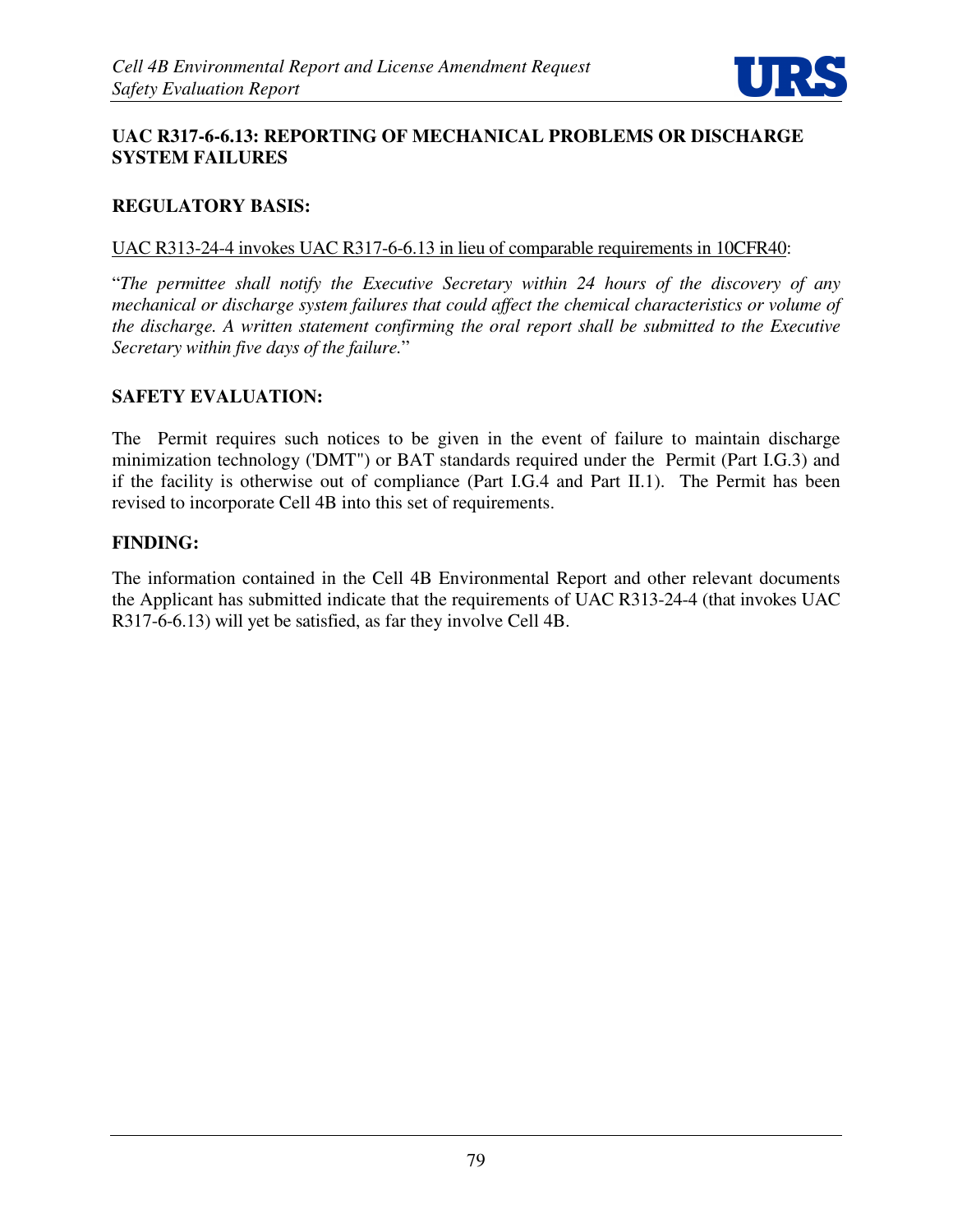

# **UAC R317-6-6.14: CORRECTION OF ADVERSE EFFECTS**

### **REGULATORY BASIS:**

#### UAC R313-24-4 invokes UAC R317-6-6.14 in lieu of comparable requirements in 10CFR40:

"*A. If monitoring or testing indicates that the permit conditions may be or are being violated by ground water discharge operations or the facility is otherwise in an out-of-compliance status, the permittee shall promptly make corrections to the system to correct all violations of the discharge permit.* 

*B. The permittee, operator, or owner may be required to take corrective action as described in R317-6-6.5 if a pollutant concentration has exceeded a permit limit.*"

### **SAFETY EVALUATION:**

Pmt I.G.4 of the Permit specifies the actions that must be taken by the Licensee / Permittee in the event of a violation of a condition of the Permit. The Permit has been revised to incorporate Cell 4B into this set of requirements.

#### **FINDING:**

The information contained in the Cell 4B Environmental Report and other relevant documents the Licensee has submitted, indicate that the requirements of UAC R313-24-4 (that invokes UAC R317-6-6.14) will yet be satisfied, as they involve Cell 4B.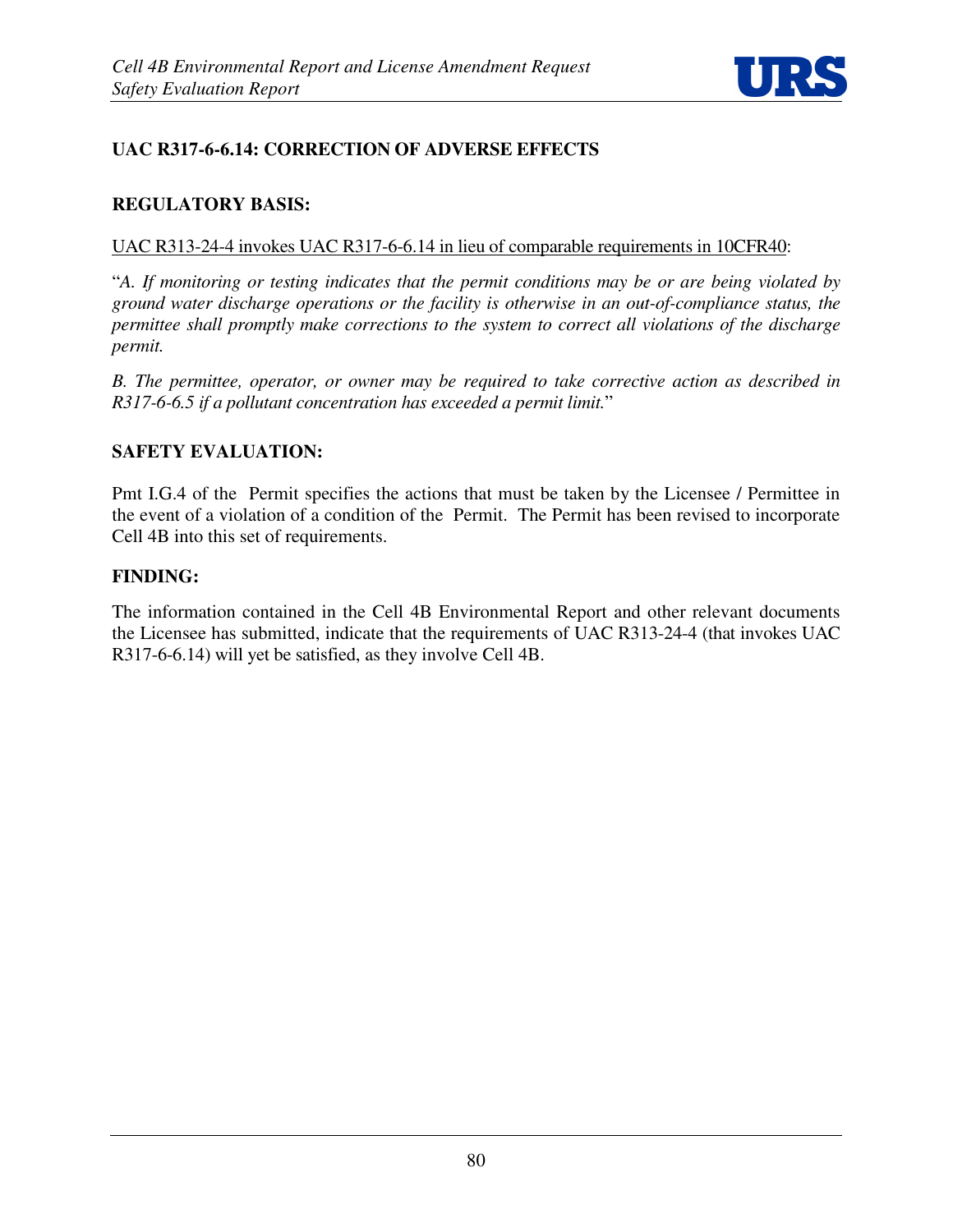

# **UAC R317-6-6.16: OUT-OF-COMPLIANCE STATUS**

## **REGULATORY BASIS:**

UAC R313-24-4 invokes UAC R317-6-6.16 in lieu of comparable requirements in 10CFR40:

"*A. Accelerated Monitoring for Probable Out-of-Compliance Status* 

*If the value of a single analysis of any compliance parameter in any compliance monitoring sample exceeds an applicable permit limit, the facility shall:* 

*1. Notify the Executive Secretary in writing within 30 days of receipt of data;* 

2. Immediately initiate monthly sampling if the value exceeds both the background *concentration of the pollutant by two standard deviations and an applicable permit limit, unless the Executive Secretary determines that other periodic sampling is appropriate, for a period of two months or until the compliance status of the facility can be determined.* 

*B. Violation of Permit Limits* 

*Out-of-compliance status exists when:* 

*1. The value for two consecutive samples from a compliance monitoring point exceeds:* 

*a. one or more permit limits; and* 

*b. the background concentration for that pollutant by two standard deviations (the standard deviation and background (mean) being calculated using values for the ground water pollutant at that compliance monitoring point) unless the existing permit limit was derived from the background pollutant concentration plus two standard deviations; or* 

*2. The concentration value of any pollutant in two or more consecutive samples is statistically significantly higher than the applicable permit limit. The statistical significance shall be determined using the statistical methods described in Statistical Methods for Evaluating Ground Water Monitoring Data from Hazardous Waste Facilities, Vol. 53, No. 196 of the Federal Register, Oct. 11, 1988 and supplemental guidance in Guidance For Data Quality Assessment (EPA/600/R-96/084 January 1998).* 

*C. Failure to Maintain Best Available Technology Required by Permit* 

*1. Permittee to Provide Information* 

*In the event that the permittee fails to maintain best available technology or otherwise fails to meet best available technology standards as required by the permit, the permittee shall submit to the Executive Secretary a notification and description of the failure according to R317-6-6.13. Notification shall be given orally within 24 hours of the permittee's discovery of the failure of best available technology, and shall be followed up by written notification,*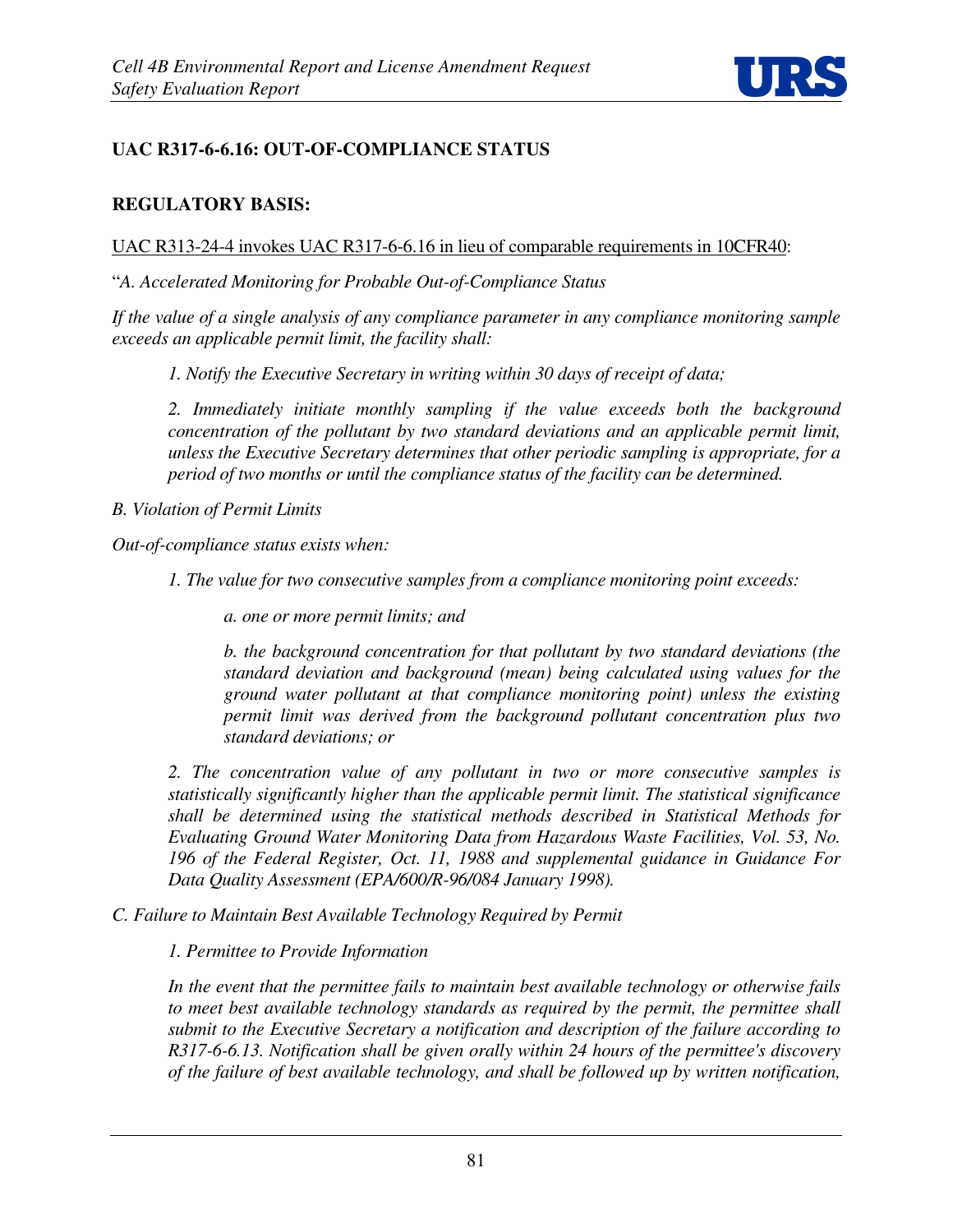

*including the information necessary to make a determination under R317-6-6.16.C.2, within five days of the permittee's discovery of the failure of best available technology.*"

## **SAFETY EVALUATION:**

The determination of when the mill is out of compliance and the procedures to be followed once the facility is so determined are set out in Part I.G of the Permit, which incorporates the requirements of UAC R317-6-6.16, and has since original issuance of the Permit in March, 2005. See also the evaluation under UAC R317-6-6.13: Reporting of Mechanical Problems or Discharge System Failures, above. The Permit has been revised to incorporate Cell 4B into this set of requirements.

### **FINDING:**

The information contained in the Cell 4B Environmental Report and other relevant documents the Applicant has submitted indicate that the requirements of UAC R313-24-4 (that invokes UAC R317-6-6.16) will yet be satisfied, as they involve Cell 4B.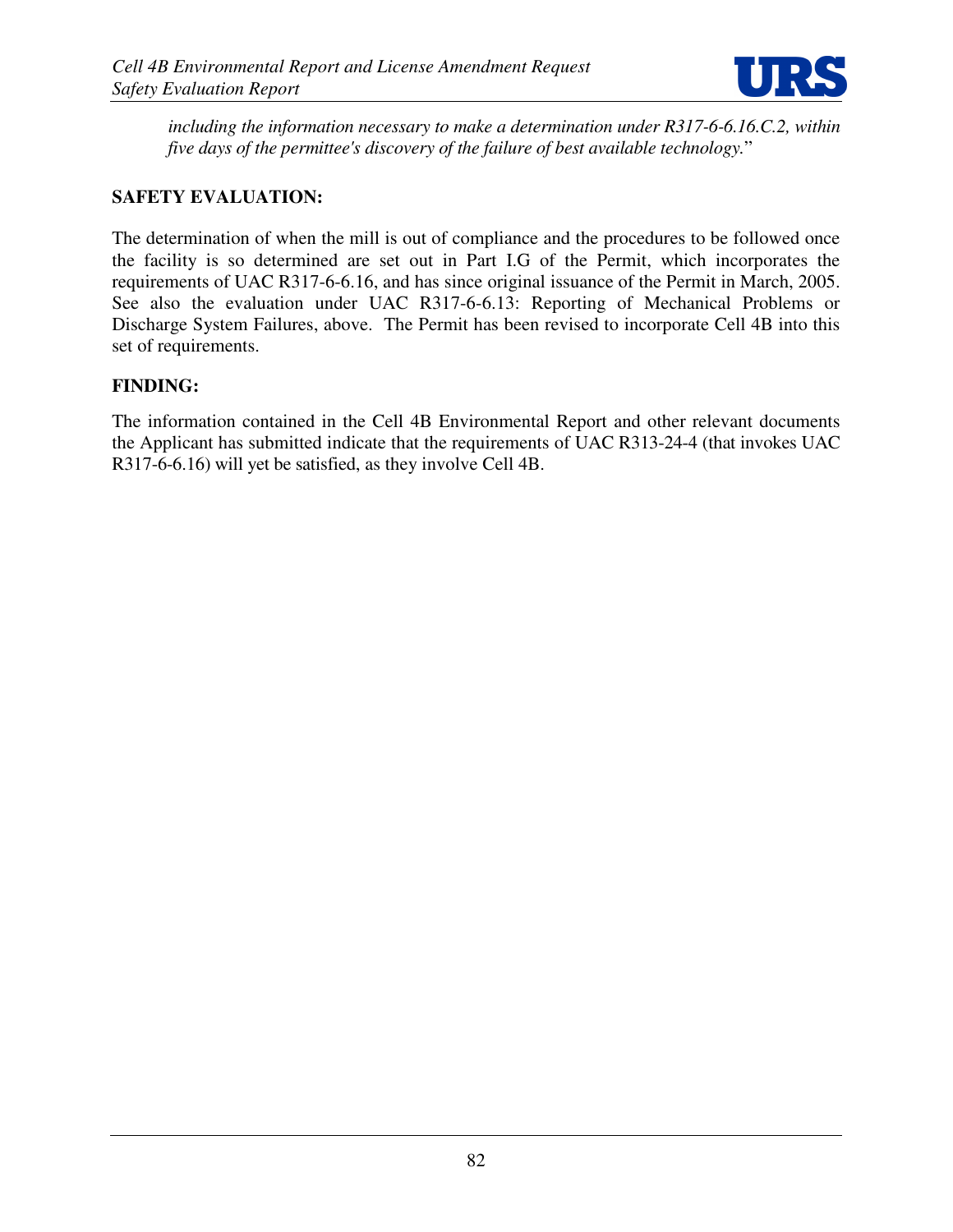

# **UAC R317-6-6.17: PROCEDURE WHEN A FACILITY IS OUT-OF-COMPLIANCE**

## **REGULATORY BASIS:**

UAC R313-24-4 invokes UAC R317-6-6.17 in lieu of comparable requirements in 10CFR40:

"*A. If a facility is out of compliance the following is required:* 

*1. The permittee shall notify the Executive Secretary of the out of compliance status within 24 hours after detection of that status, followed by a written notice within 5 days of the detection.* 

*2. The permittee shall initiate monthly sampling, unless the Executive Secretary determines that other periodic sampling is appropriate, until the facility is brought into compliance.* 

*3. The permittee shall prepare and submit within 30 days to the Executive Secretary a plan and time schedule for assessment of the source, extent and potential dispersion of the contamination, and an evaluation of potential remedial action to restore and maintain ground water quality and insure that permit limits will not be exceeded at the compliance monitoring point and best available technology will be reestablished.* 

*4. The Executive Secretary may require immediate implementation of the contingency plan submitted with the original ground water discharge permit in order to regain and maintain compliance with the permit limit standards at the compliance monitoring point or to reestablish best available technology as defined in the permit.* 

*5. Where it is infeasible to re-establish BAT as defined in the permit, the permittee may propose an alternative BAT for approval by the Executive Secretary.*"

# **SAFETY EVALUATION:**

The determination of when the mill is out of compliance and the procedures to be followed once the facility is so determined are set out in Part I.G of the Permit, which incorporates the requirements of UAC R317-6-6.17. The Permit has been revised to incorporate Cell 4B into this set of requirements.

# **FINDING:**

The information contained in the Cell 4B Environmental Report and other relevant documents the Licensee has submitted, indicate that the requirements of UAC R313-24-4 (that invokes UAC R317-6-6.17), will yet be satisfied, as they involve Cell 4B.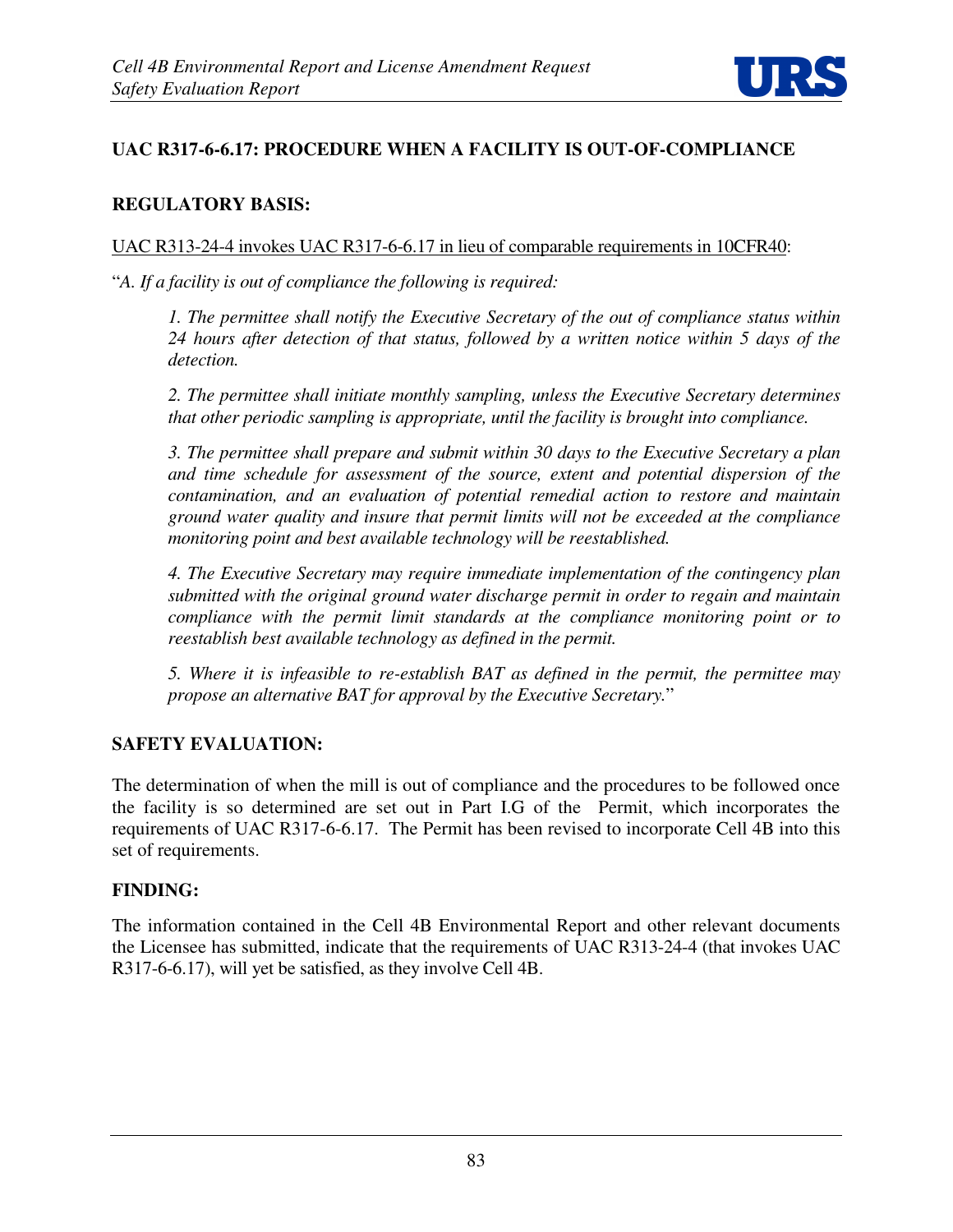

# **REFERENCES:**

| Abrahamson 2007   | Abrahamson, N.A. and Silva, W.J., NGA Ground Motion Relations for the<br>Geometric Mean Horizontal Component of Peak and Spectra Ground<br>Motion Parameters: Pacific Earthquake Engineering Research Center<br>Report 2007.                                                                     |
|-------------------|--------------------------------------------------------------------------------------------------------------------------------------------------------------------------------------------------------------------------------------------------------------------------------------------------|
| Brumbaugh 2005    | Brumbaugh, D.S. Active Faulting and Seismicity in a Prefractured<br>Terrain: Grand Canyon, Arizona. Bulletin of the Seismological Society of<br>America 95: 1561-1566, 2005.                                                                                                                     |
| Campbell 2002     | Campbell, K.W., Prediction of Strong Ground Motion Using The Hybrid<br>Empirical Method: Example Application to Eastern North America,<br>Submitted to Bulletin of the Seismological Society of America, 2002.                                                                                   |
| Campbell 2003     | Campbell, K.W., and Bozorgnia, Y. (2003) Updated near-Source Ground-<br>Motion (Attenuation) Relations for the Horizontal and Vertical<br>Components of Peak Ground Acceleration and Acceleration Response<br>Spectra. Bulletin of the Seismological Society of America 93(1): 314-331,<br>2003. |
| Campbell 2007     | Campbell, K.W. and Bozorgnia, Y. NGA Ground Motion Relations for the<br>Geometric Mean Horizontal Component of Peak and Spectra Ground<br><b>Motion Parameters. Pacific Earthquake Engineering Research Center</b><br>Report 2007/02, 246 p, 2007.                                               |
| D&M 1978          | Dames & Moore, "White Mesa Uranium Project, San Juan County, Utah"<br>Environmental Report prepared for Energy Fuels Nuclear, Inc., January<br>30, 1978.                                                                                                                                         |
| <b>DOE 1989</b>   | U.S. Department of Energy, Technical Approach Document: Revision II,<br>Uranium Mill Tailings Remedial Action Project. Washington D.C., 1989.                                                                                                                                                    |
| DUSA 2007a        | Denison Mines (USA) Corp., Environmental Report in Support of the<br>License Renewal Application, State of Utah Radioactive Materials License<br>No. UT1900479, February 28, 2007.                                                                                                               |
| <b>DUSA 2007b</b> | Denison Mines (USA) Corp., License Renewal Application; State of Utah<br>Radioactive Materials License UT1900479, February 28, 2007,                                                                                                                                                             |
| DUSA 2008a        | Denison Mines (USA) Corp., <i>Environmental Report In Support of</i><br>Construction Tailings Cell 4B, White Mesa Uranium Mill, Blanding, Utah,<br>April 30, 2008.                                                                                                                               |
| <b>DUSA 2008b</b> | Denison Mines (USA) Corp., Denison Mines (DUSA) Corp.; State of Utah<br>11e.(2) Byproduct Material License No. UT1900479; White Mesa Mill,<br>Blanding, Utah; License Condition Number 9.5 - Revised Surety Update                                                                               |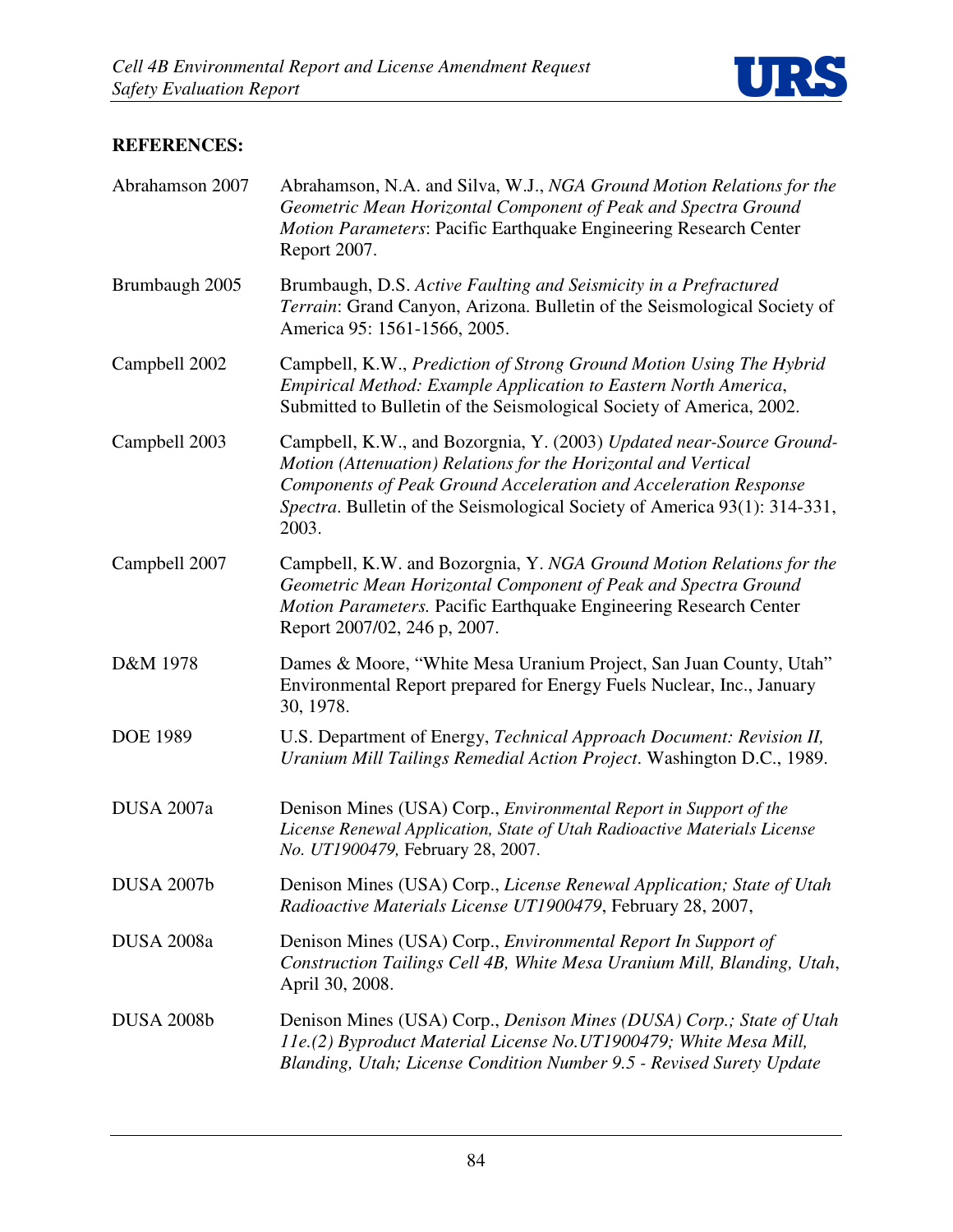

*Cell 4A; Response to Request for Information, June 23, 2008, ,* July 25, 2008.

| <b>DUSA 2009a</b> | Denison Mines (USA) Corp., (Revised) Cell 4B Design Report, White<br>Mesa Mill, Blanding, Utah. January 2009, included as an attachment to<br>"Cell 4B Lining System Design Report, Response to Division of Radiation<br>Control ("DRC") Request for Additional Information - Round 1<br>Interrogatory, Cell 4B Design", Letter dated January 9, 2009, from Harold<br>R. Roberts to Dane Finerfrock, Division of Radiation Control. URL:<br>http://www.radiationcontrol.utah.gov/Uranium_Mills/IUC/cell4b/design4b<br>.htm |
|-------------------|----------------------------------------------------------------------------------------------------------------------------------------------------------------------------------------------------------------------------------------------------------------------------------------------------------------------------------------------------------------------------------------------------------------------------------------------------------------------------------------------------------------------------|
| <b>DUSA 2009b</b> | Denison Mines (USA) Corp., Reclamation Plan, Rev. 4.0, White Mesa<br>Mill, Blanding, Utah, November 2009.                                                                                                                                                                                                                                                                                                                                                                                                                  |
| <b>DUSA 2009c</b> | Denison Mines (USA) Corp., White Mesa Uranium Mill - [Response to]<br>First Round of Interrogatories from Amendment Request and<br>Environmental Report for Cell 4B, December 23, 2009.                                                                                                                                                                                                                                                                                                                                    |
| <b>DUSA 2009d</b> | Denison Mines (USA) Corp., (Revised) Cell 4B Design Report, White<br>Mesa Mill, Blanding, Utah. August 2009, "Cell 4B Lining System Design<br>Report, Response to Division of Radiation Control ("DRC") Request for<br>Additional Information - Round 2 Interrogatory, Cell 4B Design", Letter<br>dated August 7, 2009, from Harold R. Roberts to Dane Finerfrock,<br>Division of Radiation Control. URL:<br>http://www.radiationcontrol.utah.gov/Uranium_Mills/IUC/cell4b/design4b<br>.htm                                |
| <b>DUSA 2009e</b> | Denison Mines (USA) Corp., White Mesa Uranium Mill - Renewal<br>Application; State of Utah Groundwater Discharge Permit No.<br>UGW370004, September 1, 2009.                                                                                                                                                                                                                                                                                                                                                               |
| <b>DUSA 2009f</b> | Denison Mines (USA) Corp., Cell 4B Lining System Design Report,<br>Response to DRC Request for Additional Information - Round 3<br>Interrogatory, Cell 4B Design, September 11, 2009. URL:<br>http://www.radiationcontrol.utah.gov/Uranium_Mills/IUC/cell4b/design4b<br>.htm                                                                                                                                                                                                                                               |
| <b>DUSA 2010a</b> | Denison Mines (USA) Corp., White Mesa Uranium Mill - Second Round<br>of Interrogatories from Review of License Amendment Request and<br>Environmental Report for Cell 4B, February 8, 2010.                                                                                                                                                                                                                                                                                                                                |
| <b>DUSA 2010b</b> | Denison Mines (USA) Corp., White Mesa Uranium Mill - Second Round<br>of Interrogatories from Review of License Amendment Request and<br>Environmental Report for Cell 4B [Supplemental Response to Rd 2<br>Interrogatories], February 12, 2010.                                                                                                                                                                                                                                                                            |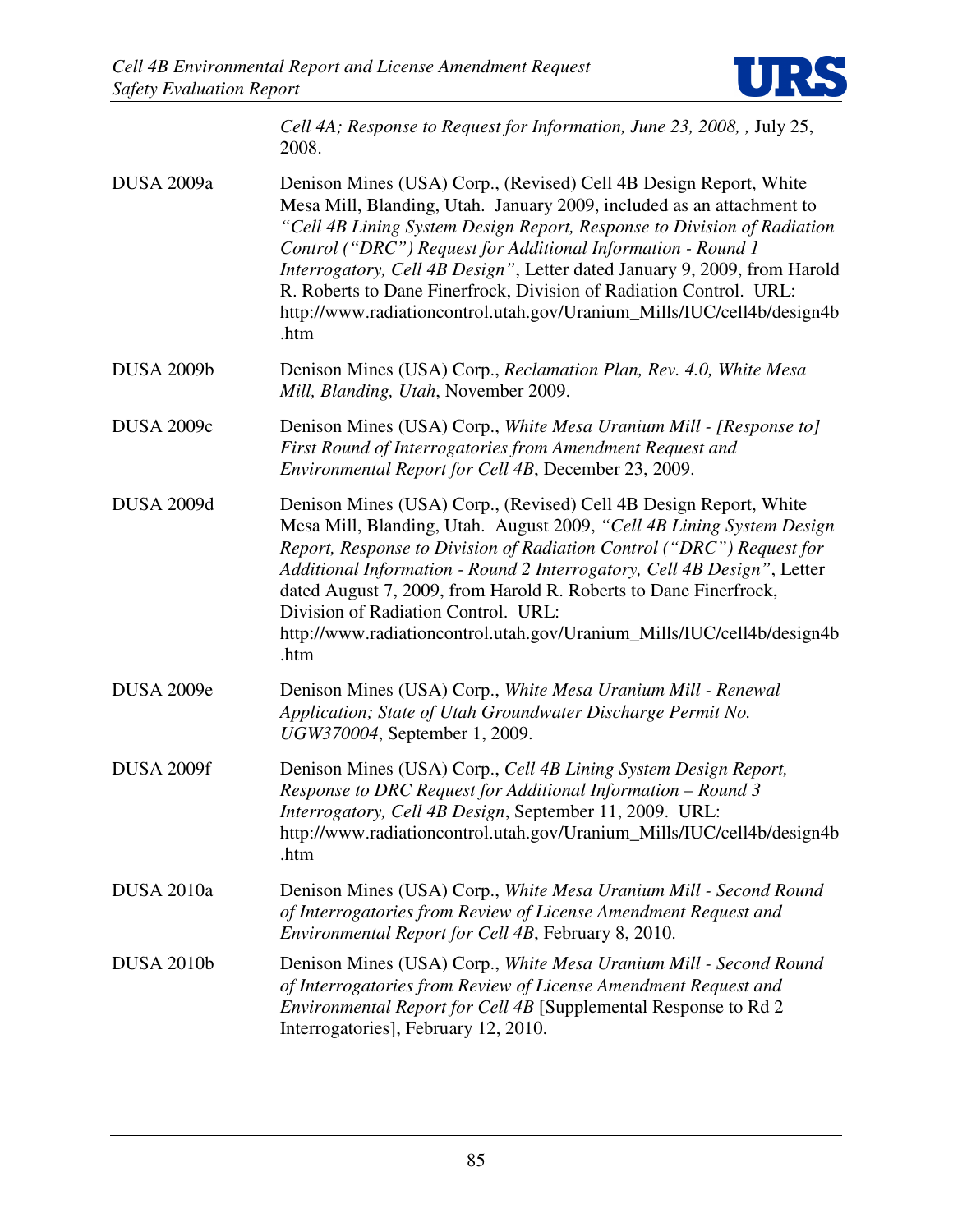

| <b>DUSA 2010c</b> | Denison Mines (USA) Corp., White Mesa Uranium Mill - First Round of<br>Interrogatories From Review of License Amendment Request and<br>Environmental Report For Cell 4B - Supplemental Response, January 22,<br>2010.                                                                                       |
|-------------------|-------------------------------------------------------------------------------------------------------------------------------------------------------------------------------------------------------------------------------------------------------------------------------------------------------------|
| Frankel 1995      | Frankel, A., Mapping Seismic Hazard in the Central and Eastern United<br><i>States, Seismological Research Letters 66(4): 8-21, 1995</i>                                                                                                                                                                    |
| Frankel 1996      | Frankel, A., Mueller, C., Barnard, T., Perkins, D., Leyendecker, E.,<br>Dickman, N., Hanson, S., and Hopper, M. National Seismic Hazard Maps<br>- Documentation June 1996. USGS Open-File Report 96-532, 1996.                                                                                              |
| Geosyntec 2007    | Geosyntec Consultants, Cell 4B Design Report White Mesa Mill,<br>Blanding, Utah, December, 2007. URL:<br>http://www.radiationcontrol.utah.gov/Uranium_Mills/IUC/cell4b/design4b<br>.htm                                                                                                                     |
| Geosyntec 2009    | Geosyntec Consultants, Technical Specifications for the Construction of<br>Cell 4B Lining System, White Mesa Mill, Blanding, Utah, January 2009.                                                                                                                                                            |
| <b>HGCI 2008</b>  | Hydro Geo Chem Inc., "Site Hydrogeology, Estimation Of Groundwater<br>Travel Times And Recommended Additional Monitoring Wells For<br>Proposed Tailings Cell 4b White Mesa Uranium Mill Site Near Blanding,<br>Utah" (included as Appendix A to the Environmental Report), report dated<br>January 8, 2008. |
| <b>HGCI 2009</b>  | HydroGeoChem Inc, Site Hydrogeology and Estimation of Groundwater<br>Travel Times in the Perched Zone, White Mesa Uranium Mill Site Near<br>Blanding, Utah, August 27, 2009.                                                                                                                                |
| <b>Hurst 2008</b> | Hurst, T. Grant, and D. Kip Solomon, Summary of Work Completed, Data<br>Results, Interpretations and Recommendations for the July 2007 Sampling<br>Event at the Denison Mines, USA, White Mesa Uranium Mill Near<br>Blanding Utah, University of Utah, May 2008                                             |
| <b>IUC 2000</b>   | International Uranium Corp., Reclamation Plan, Rev. 3, White Mesa Mill,<br>Blanding, Utah. Source Material Reference No. SUA-1358. Docket No.<br>40-8681. Revision 3.0. July 2000.                                                                                                                          |
| Knight 1999       | Knight and Piesold, Probabilistic Seismic Hazard Assessment.<br>Memorandum to Harold R. Roberts, by Knight Piesold dated April 23,<br>1999.                                                                                                                                                                 |
| <b>MFG 2006</b>   | MFG, Inc., White Mesa Uranium Facility Cell 4B Seismic Study,<br>Blanding, Utah. Letter Report to Harold R. Roberts, by MFG, Inc. dated<br>November 27, 2006.                                                                                                                                               |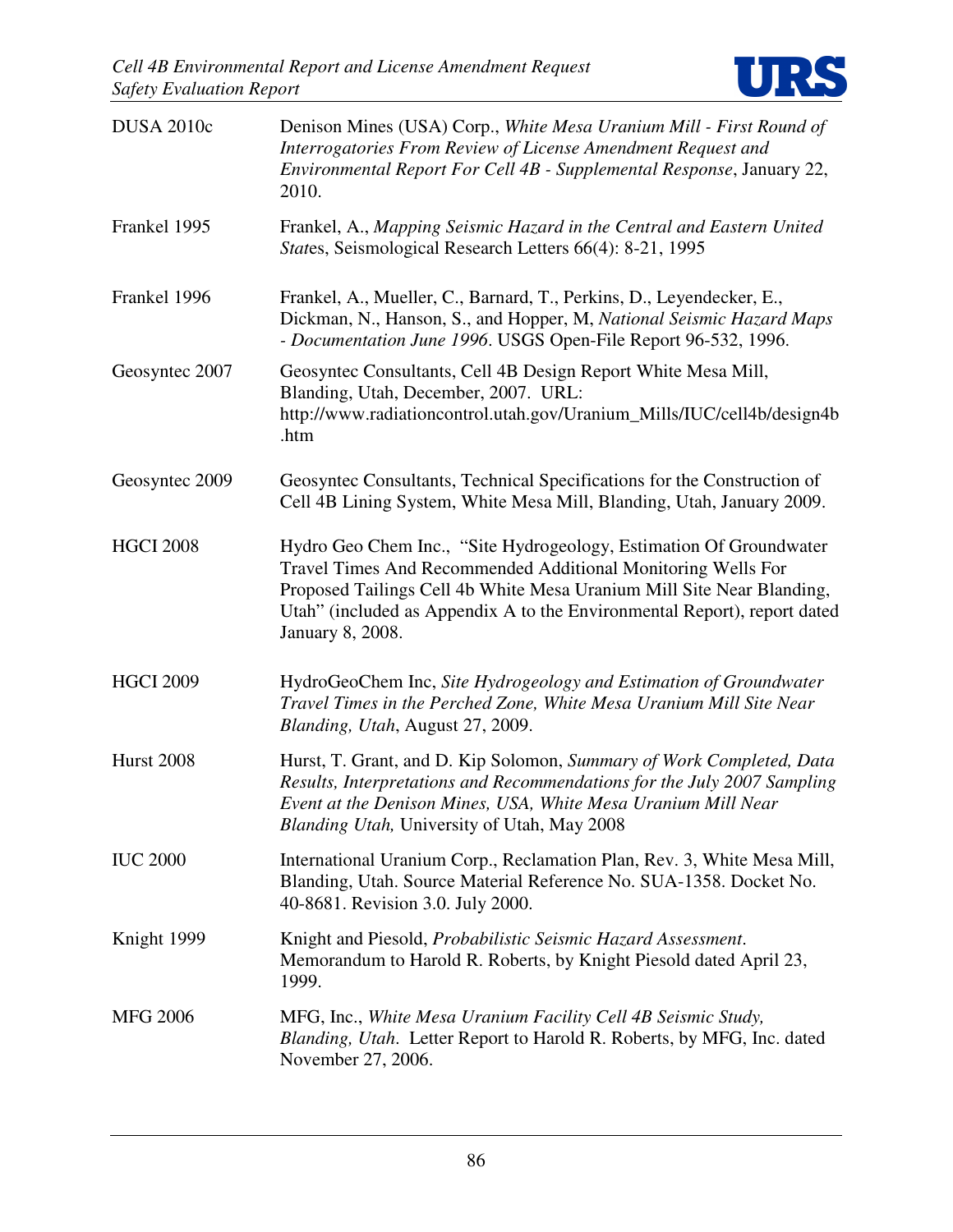

| <b>NRC 1994</b>   | U.S. Nuclear Regulatory Commission, Standard Review Plan for the<br>Review of a License Application for a Low-Level Radioactive Waste<br>Disposal Facility, NUREG-1200 Rev. 3, April 1994.                                                                                                   |
|-------------------|----------------------------------------------------------------------------------------------------------------------------------------------------------------------------------------------------------------------------------------------------------------------------------------------|
| <b>NRC 1979</b>   | U.S. Nuclear Regulatory Commission, Final Environmental Statement<br>Related to the Operation of White Mesa Uranium Project, Energy Fuels<br>Nuclear, Inc., NUREG-0556, May 1979.                                                                                                            |
| <b>NRC 1997</b>   | U.S. Nuclear Regulatory Commission 1997, "Environmental Assessment<br>for Renewal of Source Materials License No. SUA-1358", prepared by<br>USNRC in support of license renewal application, Docket No. 40-8681,<br>February 1997.                                                           |
| <b>NRC 2002</b>   | U.S. Nuclear Regulatory Commission, Design of Erosion Protection for<br>Long-Term Stabilization. NUREG-1623. Final Report. T.L. Johnson<br>September 2002. U.S. N.R.C., Washington DC, 1988.                                                                                                 |
| <b>NRC 2007</b>   | U.S. Nuclear Regulatory Commission NRC, A Performance-Based<br>Approach to Define the Site-Specific Earthquake Ground Motion.<br>Regulatory Guide 1.208. March 2007.                                                                                                                         |
| <b>Senes 2008</b> | Senes Consultants Limited, Proposed Development of New Tailings Cell<br>4b for the White Mesa Uranium Mill, April 2008.                                                                                                                                                                      |
| <b>SSHAC 1997</b> | Senior Seismic Hazard Analysis Committee, Recommendations for<br>Probabilistic Seismic hazard Analysis-Guidance on Uncertainty and Use<br>of Experts: U.S. Nuclear Regulatory Commission NUREG/CR-6327,<br>variously paginated, 1997                                                         |
| Tetra Tech 2010   | Tetra Tech, Technical Memorandum - White Mesa Uranium Facility,<br>Seismic Study Update for a Proposal Cell, Blanding, Utah, February 3,<br>2010, Attachment E to DUSA 2010a.                                                                                                                |
| <b>UDRC 1999</b>  | Division of Radiation Control, Notice of Violation and Ground Water<br>Corrective Action Order, Docket UGW20-01, letter from William J.<br>Sinclair (UDRC) to David Fridenlund [International Uranium Corporation<br>(USA)], August 23, 1999.                                                |
| <b>UDRC 2008a</b> | Utah Division or Radiation Control, Cell 4A BAT Monitoring, Operations<br>and Maintenance Plan, Denison, Rev. 1.3, September 16, 2008, 13 pp.                                                                                                                                                |
| <b>UDRC 2008b</b> | Utah Division or Radiation Control, Final Modified Groundwater Quality<br>Discharge Permit UGW370004 (Permit) and Public Participation<br>Summary (PPS) for DUSA Tailings Cell 4A: Permit UGW370004, March<br>14, 2008 (Permit signed March 17, 2008).                                       |
| <b>UDRC 2008c</b> | Utah Division or Radiation Control, July 25, 2008 DUSA 2008 Response<br>to Request for Information; June 23, 2008 DRC Request for Information;<br>Annual Surety Update for the White Mesa Mill and Tailings Management<br>System, Radioactive Materials License No. UT1900479 Updated Surety |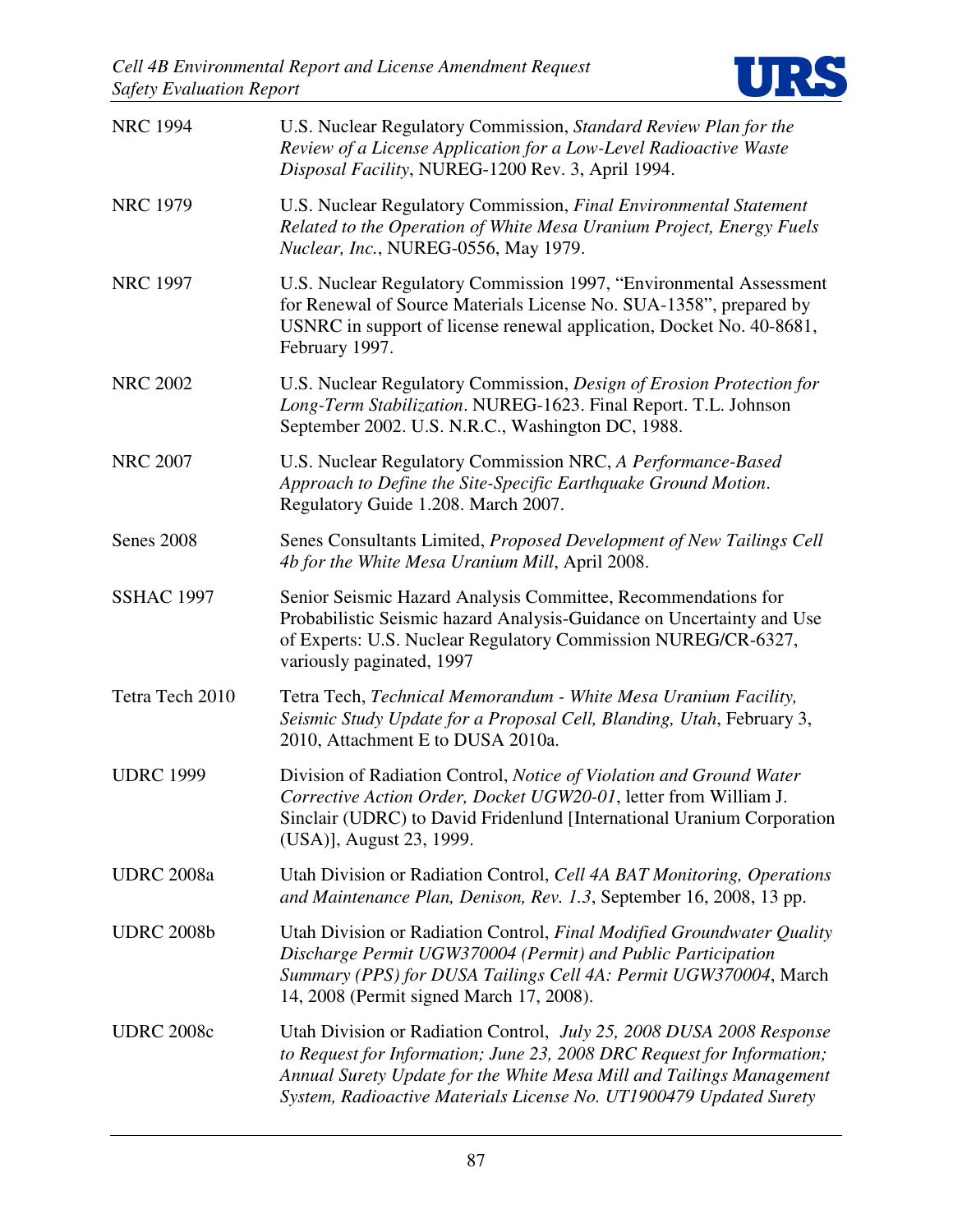

|                    | Estimate, Revised Reclamation Plan Approval and Request for Evidence<br>of Surety, August 4, 2008.                                                                                                                                                                                                                                                     |
|--------------------|--------------------------------------------------------------------------------------------------------------------------------------------------------------------------------------------------------------------------------------------------------------------------------------------------------------------------------------------------------|
| <b>UDRC 2009</b>   | Utah Division of Radiation Control, Statement of Basis for a Uranium<br>Milling Facility South of Blanding, Utah, September 2009.                                                                                                                                                                                                                      |
| <b>UDRC</b> 2010a  | Utah Division of Radiation Control, Radioactive Materials License<br>UT1900479, 2010, in Preparation.                                                                                                                                                                                                                                                  |
| <b>UDRC 2010b</b>  | Utah Division of Radiation Control, Groundwater Discharge Permit No.<br>UGW370004, Final Groundwater Discharge Permit issued to Denison<br>Mines (USA) Corp., January 20, 2010.                                                                                                                                                                        |
| <b>URS 2008</b>    | URS Corporation, Completeness Review for the Revised Background<br>Groundwater Quality Report: Existing Wells for Denison Mines (USA)<br>Corporation's White Mesa Mill Site, San Juan County, Utah,<br>Memorandum from Robert Sobocinski and Brian Harper (URS) to Loren<br>Morton (Utah Division of Radiation Control), June 16, 2008.                |
| <b>URS 2009</b>    | URS Corporation, Final Summary of Review and Recommendation for<br>Acceptance of Denison Mines (USA) Corp.'s Revised Cell 4B Design<br>Report and Responses to Rounds 1, 2 & 3 Interrogatories<br>(UDRC.0088000.166), Memorandum from Jon Luellen and Robert Baird<br>(URS) to Loren Morton (Utah Division of Radiation Control), November<br>5, 2009. |
| UGW370004          | Utah Department of Environmental Quality, Division of Water Quality,<br>"Ground Water Discharge Permit", UGW370004 issued to Denison Mines<br>(USA) Corp. of Denver, CO, expires March 8, 2010.                                                                                                                                                        |
| <b>UMETCO 1993</b> | <b>UMETCO Minerals Corporation; Peel Environmental Services.</b><br>Groundwater Study, White Mesa Mill. January 1993.                                                                                                                                                                                                                                  |
| <b>USGS 2002</b>   | U.S. Geological Survey, Interactive Deaggregation, 2002. URL:<br>http://earthquake.usgs.gov/research/hazmaps/interactive/index.php, 2002.                                                                                                                                                                                                              |
| <b>USGS 2008</b>   | U.S. Geological Survey, Earthquake Hazards Program: United States<br>National Seismic Hazard Maps. May 2008 and July 2009 Updates; URL:<br>http://earthquake.usgs.gov/hazards/products/conterminous/2008/, 2008<br>and 2009                                                                                                                            |
| <b>Wong 1989</b>   | Wong, I.G. and Humphrey, J.R., Contemporary Seismicity, Faulting, and<br>the State of Stress in the Colorado Plateau: Geological Society of<br>America Bulletin, v. 101, p. 1127-1146, 1989                                                                                                                                                            |
| <b>Wong 1996</b>   | Wong, I.G., Olig, S.S., and Bott, J.D.J., Earthquake potential and seismic<br>hazards in the Paradox Basin, southeastern Utah, in Geology and<br>Resources of the Paradox Basin, 1996 Special Symposium, A.C. Huffman,                                                                                                                                 |